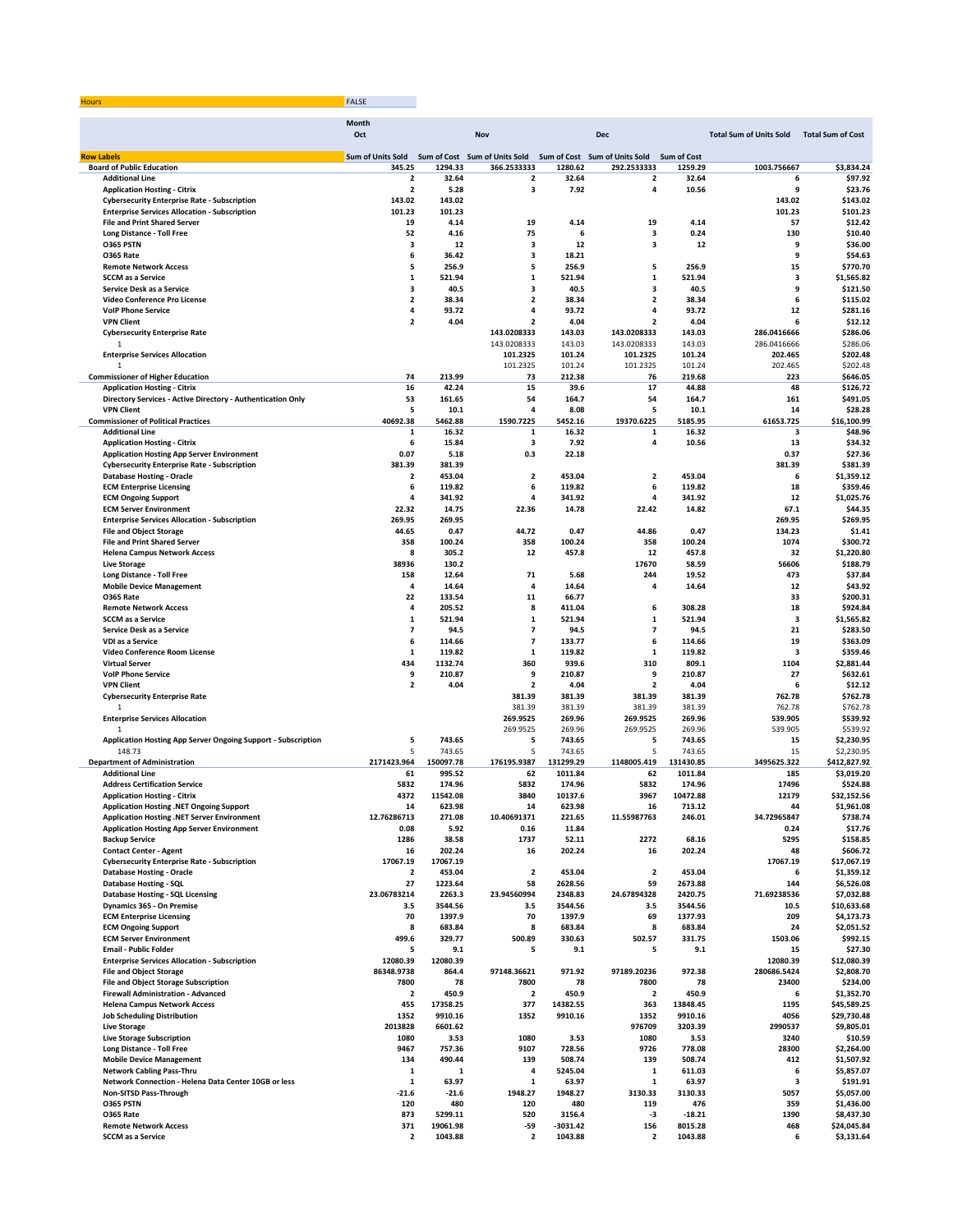|                                                               | <b>Month</b>             |                    |                         |           |                               |                    |                                |                          |
|---------------------------------------------------------------|--------------------------|--------------------|-------------------------|-----------|-------------------------------|--------------------|--------------------------------|--------------------------|
|                                                               | Oct                      |                    | Nov                     |           | <b>Dec</b>                    |                    | <b>Total Sum of Units Sold</b> | <b>Total Sum of Cost</b> |
|                                                               |                          |                    |                         |           |                               |                    |                                |                          |
| <b>Row Labels</b>                                             | Sum of Units Sold        | <b>Sum of Cost</b> | Sum of Units Sold       |           | Sum of Cost Sum of Units Sold | <b>Sum of Cost</b> |                                |                          |
| Service Desk as a Service                                     | 260                      | 3510               | 260                     | 3510      | 260                           | 3510               | 780                            | \$10,530.00              |
| <b>Splunk Service</b>                                         | 12                       | 990.84             | 12                      | 990.84    | 12                            | 990.84             | 36                             | \$2,972.52               |
| <b>VDI as a Service</b>                                       | 76                       | 1452.36            | 75                      | 1433.25   | 79                            | 1509.69            | 230                            | \$4,395.30               |
| Video Conference Pro License                                  | 28                       | 536.76             | 28                      | 536.76    | 28                            | 536.76             | 84                             | \$1,610.28               |
| <b>Virtual Server</b>                                         | 7327                     | 19123.47           | 7124                    | 18593.64  | 7334                          | 19141.74           | 21785                          | \$56,858.85              |
| <b>VolP Phone Service</b>                                     | 322                      | 7544.46            | 322                     | 7544.46   | 322                           | 7544.46            | 966                            | \$22,633.38              |
| <b>VPN Client</b>                                             | 198                      | 399.96             | 200                     | 404       | 198                           | 399.96             | 596                            | \$1,203.92               |
| <b>Cybersecurity Enterprise Rate</b>                          |                          |                    | 17067.19                | 17067.19  | 17067.19417                   | 17067.2            | 34134.38417                    | \$34,134.39              |
| $\mathbf{1}$                                                  |                          |                    | 17067.19                | 17067.19  | 17067.19417                   | 17067.2            | 34134.38417                    | \$34,134.39              |
| <b>Enterprise Services Allocation</b>                         |                          |                    | 12080.39                | 12080.39  | 12080.38333                   | 12080.39           | 24160.77333                    | \$24,160.78              |
|                                                               |                          |                    | 12080.39                | 12080.39  | 12080.38333                   | 12080.39           | 24160.77333                    | \$24,160.78              |
| Application Hosting App Server Ongoing Support - Subscription | 8                        | 1189.84            | 8                       | 1189.84   | 8                             | 1189.84            | 24                             | \$3,569.52               |
| 148.73                                                        | $\mathbf{8}$             | 1189.84            | 8                       | 1189.84   | 8                             | 1189.84            | 24                             | \$3,569.52               |
| <b>Microsoft Direct Pass Through</b>                          |                          |                    | 7293.82                 | 7293.82   |                               |                    | 7293.82                        | \$7,293.82               |
| 1                                                             |                          |                    | 7293.82                 | 7293.82   |                               |                    | 7293.82                        | \$7,293.82               |
| Network Circuit Pass-thru                                     |                          |                    | $\mathbf 1$             | 881.92    |                               |                    | 1                              | \$881.92                 |
| $\mathbf{1}$                                                  |                          |                    | $\mathbf{1}$            | 881.92    |                               |                    | $\mathbf 1$                    | \$881.92                 |
| <b>Department of Agriculture</b>                              | 236574.8799              | 26917.61           | 144.05                  | 877.78    | 232843.4763                   | 26658.21           | 469562.4062                    | \$54,453.60              |
| <b>Additional Line</b>                                        | 20                       | 326.4              |                         |           | 20                            | 326.4              | 40                             | \$652.80                 |
|                                                               | 75                       | 198                |                         |           | 79                            | 208.56             | 154                            | \$406.56                 |
| <b>Application Hosting - Citrix</b>                           | $\Omega$                 | 0                  |                         |           |                               |                    |                                |                          |
| <b>Application Hosting App Server Environment</b>             |                          |                    | 0.05                    | 3.7       |                               |                    | 0.05                           | \$3.70                   |
| <b>Backup Service</b>                                         | 8264                     | 247.92             |                         |           | 7827                          | 234.81             | 16091                          | \$482.73                 |
| <b>Cybersecurity Enterprise Rate - Subscription</b>           | 5005.74                  | 5005.74            |                         |           |                               |                    | 5005.74                        | \$5,005.74               |
| <b>Database Hosting - Oracle</b>                              | 4                        | 906.08             |                         |           | 4                             | 906.08             | 8                              | \$1,812.16               |
| Database Hosting - SQL                                        | 21                       | 951.72             |                         |           | 21                            | 951.72             | 42                             | \$1,903.44               |
| <b>Database Hosting - SQL Licensing</b>                       | 3                        | 294.28             |                         |           | 3                             | 294.28             | 6                              | \$588.56                 |
| Directory Services - Active Directory - Authentication Only   | 3                        | 9.15               |                         |           | $\mathbf{1}$                  | 3.05               | 4                              | \$12.20                  |
| <b>Enterprise Services Allocation - Subscription</b>          | 3543.13                  | 3543.13            |                         |           |                               |                    | 3543.13                        | \$3,543.13               |
| <b>File and Object Storage</b>                                | 3416.879905              | 34.34              |                         |           | 3515.605496                   | 35.33              | 6932.485401                    | \$69.67                  |
| <b>Helena Campus Network Access</b>                           | 71                       | 2708.65            |                         |           | 58                            | 2212.7             | 129                            | \$4,921.35               |
| <b>Live Storage</b>                                           | 212305                   | 694.8              |                         |           | 209096                        | 684.38             | 421401                         | \$1,379.18               |
| Long Distance - Toll Free                                     | 2433                     | 194.64             |                         |           | 2687                          | 214.96             | 5120                           | \$409.60                 |
| <b>Mobile Device Management</b>                               | 63                       | 230.58             |                         |           | 64                            | 234.24             | 127                            | \$464.82                 |
| <b>Network Cabling Pass-Thru</b>                              | 1                        | 375.5              |                         |           | $\mathbf{1}$                  | 895.54             | $\overline{\mathbf{2}}$        | \$1,271.04               |
| Network Hardware Pass-Thru                                    |                          |                    |                         |           | 1                             | 892.43             | $\mathbf{1}$                   | \$892.43                 |
| <b>0365 PSTN</b>                                              | 19                       | 76                 |                         |           | 19                            | 76                 | 38                             | \$152.00                 |
| O365 Rate                                                     | 144                      | 874.08             | 144                     | 874.08    |                               |                    | 288                            | \$1,748.16               |
| <b>Oracle Direct Pass Through</b>                             | 259.13                   | 259.13             |                         |           |                               |                    | 259.13                         | \$259.13                 |
|                                                               |                          |                    |                         |           |                               |                    |                                |                          |
| <b>Remote Network Access</b>                                  | 90                       | 4624.2             |                         |           | 89                            | 4572.82            | 179                            | \$9,197.02               |
| <b>SCCM</b> as a Service                                      | 1                        | 521.94             |                         |           | 1                             | 521.94             | $\overline{\mathbf{2}}$        | \$1,043.88               |
| Video Conference Pro License                                  | 25                       | 479.25             |                         |           |                               |                    | 25                             | \$479.25                 |
| <b>Virtual Server</b>                                         | 646                      | 1686.06            |                         |           | 620                           | 1618.2             | 1266                           | \$3,304.26               |
| <b>VolP Phone Service</b>                                     | 96                       | 2249.28            |                         |           | 96                            | 2249.28            | 192                            | \$4,498.56               |
| <b>VPN Client</b>                                             | 64                       | 129.28             |                         |           | 61                            | 123.22             | 125                            | \$252.50                 |
| <b>Cybersecurity Enterprise Rate</b>                          |                          |                    |                         |           | 5005.741667                   | 5005.75            | 5005.741667                    | \$5,005.75               |
| $\mathbf{1}$                                                  |                          |                    |                         |           | 5005.741667                   | 5005.75            | 5005.741667                    | \$5,005.75               |
| <b>Enterprise Services Allocation</b>                         |                          |                    |                         |           | 3543.129167                   | 3543.13            | 3543.129167                    | \$3,543.13               |
| 1                                                             |                          |                    |                         |           | 3543.129167                   | 3543.13            | 3543.129167                    | \$3,543.13               |
| Application Hosting App Server Ongoing Support - Subscription | $\overline{\mathbf{2}}$  | 297.46             |                         |           | $\overline{\mathbf{2}}$       | 297.46             | 4                              | \$594.92                 |
| 148.73                                                        | $\overline{\phantom{a}}$ | 297.46             |                         |           | $\overline{2}$                | 297.46             | $\overline{4}$                 | \$594.92                 |
| Video Conference Pro License NonSub                           |                          |                    |                         |           | 29                            | 555.93             | 29                             | \$555.93                 |
| 19.17                                                         |                          |                    |                         |           | 29                            | 555.93             | 29                             | \$555.93                 |
| <b>Department of Commerce</b>                                 | 688272.181               | 48616.06           | 79411.17947             | 47066.25  | 386302.214                    | 44907.76           | 1153985.575                    | \$140,590.07             |
| <b>Additional Line</b>                                        | 32                       | 522.24             | 33                      | 538.56    | 32                            | 522.24             | 97                             | \$1,583.04               |
| <b>Application Hosting - Citrix</b>                           | 227                      | 599.28             | 215                     | 567.6     | 229                           | 604.56             | 671                            | \$1,771.44               |
| Application Hosting .NET Ongoing Support                      | 4                        | 178.28             | 4                       | 178.28    | -8                            | $-356.56$          | $\mathbf{0}$                   | \$0.00                   |
| Application Hosting .NET Server Environment                   | 0.0000297                |                    | 0.00002864              |           |                               |                    |                                |                          |
|                                                               |                          | 0.08               |                         | 0.05      | 0.0000358                     | 0.05               | 0.00009414                     | \$0.18                   |
| <b>Backup Service</b>                                         | 32178                    | 965.34             | 32202                   | 966.06    | 32224                         | 966.72             | 96604                          | \$2,898.12               |
| <b>Cybersecurity Enterprise Rate - Subscription</b>           | 9868.46                  | 9868.46            |                         |           |                               |                    | 9868.46                        | \$9,868.46               |
| Database Hosting - SQL                                        |                          | 951.72             | 21                      | 951.72    | 21                            | 951.72             | 63                             | \$2,855.16               |
| <b>Database Hosting - SQL Licensing</b>                       | 10                       | 980.91             | 10                      | 980.91    | 10                            | 980.91             | 30                             | \$2,942.73               |
| Directory Services - Active Directory - Authentication Only   | 3                        | 9.15               | 3                       | 9.15      | 3                             | 9.15               | 9                              | \$27.45                  |
| <b>Email - Public Folder</b>                                  | 15                       | 27.3               | 15                      | 27.3      | 15                            | 27.3               | 45                             | \$81.90                  |
| <b>Enterprise Services Allocation - Subscription</b>          | 6985.03                  | 6985.03            |                         |           |                               |                    | 6985.03                        | \$6,985.03               |
| <b>File and Object Storage</b>                                | 8667.69101               | 86.88              | 8746.331941             | 87.65     | 8387.726479                   | 84.08              | 25801.74943                    | \$258.61                 |
| <b>File and Object Storage Subscription</b>                   | 750                      | 7.5                | 750                     | 7.5       | 750                           | 7.5                | 2250                           | \$22.50                  |
| <b>Helena Campus Network Access</b>                           | 182                      | 6943.3             | 252                     | 9613.8    | 251                           | 9575.65            | 685                            | \$26,132.75              |
| <b>Live Storage</b>                                           | 609030                   | 1992.78            |                         |           | 308585                        | 1009.49            | 917615                         | \$3,002.27               |
| <b>Live Storage Subscription</b>                              | 90                       | 0.3                | 90                      | 0.3       | 90                            | 0.3                | 270                            | \$0.90                   |
| <b>Long Distance - Toll Free</b>                              | 18134                    | 1450.72            | 16829                   | 1346.32   | 17533                         | 1402.64            | 52496                          | \$4,199.68               |
| <b>Mobile Device Management</b>                               | 65                       | 237.9              | 66                      | 241.56    | 66                            | 241.56             | 197                            | \$721.02                 |
| <b>Network Cabling Pass-Thru</b>                              |                          |                    |                         |           | 1                             | 508.8              | 1                              | \$508.80                 |
| O365 PSTN                                                     | 9                        | 36                 | 9                       | 36        | 9                             | 36                 | 27                             | \$108.00                 |
| <b>0365 Rate</b>                                              | 741                      | 4497.87            | 382                     | 2318.74   |                               |                    | 1123                           | \$6,816.61               |
|                                                               |                          |                    |                         |           |                               |                    |                                |                          |
| <b>Remote Network Access</b>                                  | 56                       | 2877.28            | 24                      | 1233.12   | 40                            | 2055.2             | 120                            | \$6,165.60               |
| <b>SCCM</b> as a Service                                      | 1                        | 521.94             | 1                       | 521.94    | 1                             | 521.94             | 3                              | \$1,565.82               |
| <b>ServiceNow Support</b>                                     | 0                        | 0                  |                         |           |                               |                    | 0                              | \$0.00                   |
| <b>Splunk Service</b>                                         | $\mathbf 1$              | 82.57              | 1                       | 82.57     | 1                             | 82.57              | 3                              | \$247.71                 |
| VDI as a Service                                              | 12                       | 229.32             | 13                      | 248.43    | 13                            | 248.43             | 38                             | \$726.18                 |
| Video Conference Pro License                                  | 14                       | 268.38             | 14                      | 268.38    | 14                            | 268.38             | 42                             | \$805.14                 |
| Video Conference Room License                                 | $\overline{\mathbf{2}}$  | 239.64             | $\overline{\mathbf{2}}$ | 239.64    | $\overline{\mathbf{2}}$       | 239.64             | 6                              | \$718.92                 |
| <b>Virtual Server</b>                                         | 744                      | 1941.84            | 720                     | 1879.2    | 744                           | 1941.84            | 2208                           | \$5,762.88               |
| <b>VoIP Phone Service</b>                                     | 245                      | 5740.35            | 246                     | 5763.78   | 245                           | 5740.35            | 736                            | \$17,244.48              |
| <b>VPN Client</b>                                             | 185                      | 373.7              | 191                     | 385.82    | 190                           | 383.8              | 566                            | \$1,143.32               |
| <b>Cybersecurity Enterprise Rate</b>                          |                          |                    | 9868.461667             | 9868.47   | 9868.461667                   | 9868.47            | 19736.92333                    | \$19,736.94              |
| 1                                                             |                          |                    | 9868.461667             | 9868.47   | 9868.461667                   | 9868.47            | 19736.92333                    | \$19,736.94              |
| <b>Enterprise Services Allocation</b>                         |                          |                    | 6985.025833             | 6985.03   | 6985.025833                   | 6985.03            | 13970.05167                    | \$13,970.06              |
| $\mathbf{1}$                                                  |                          |                    | 6985.025833             | 6985.03   | 6985.025833                   | 6985.03            | 13970.05167                    | \$13,970.06              |
| <b>Microsoft Direct Pass Through</b>                          |                          |                    | 1718.36                 | 1718.37   |                               |                    | 1718.36                        | \$1,718.37               |
| 1                                                             |                          |                    | 1718.36                 | 1718.37   |                               |                    | 1718.36                        | \$1,718.37               |
|                                                               |                          |                    |                         |           |                               |                    |                                |                          |
| <b>Department of Corrections</b>                              | 700454.7594              | 256171.9           | 487776.7781             | 242498.03 | 634485.577                    | 228414.44          | 1822717.115                    | \$727,084.37             |
| <b>Additional Line</b>                                        | 207                      | 3378.24            | 206                     | 3361.92   | 207                           | 3378.24            | 620                            | \$10,118.40              |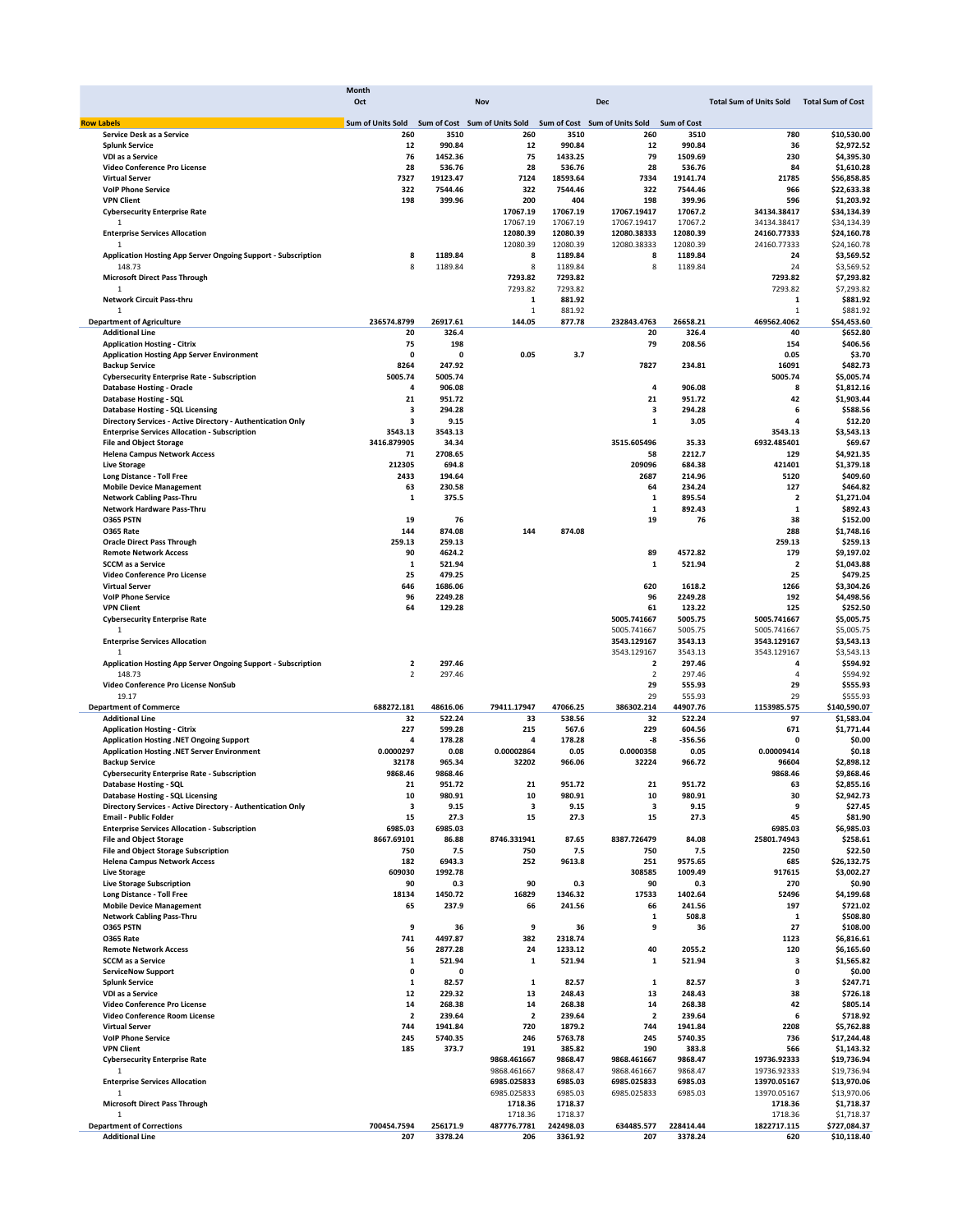|                                              |                                                                      | Month                    |           |                               |            |                               |                    |                                |                          |
|----------------------------------------------|----------------------------------------------------------------------|--------------------------|-----------|-------------------------------|------------|-------------------------------|--------------------|--------------------------------|--------------------------|
|                                              |                                                                      | Oct                      |           | <b>Nov</b>                    |            | <b>Dec</b>                    |                    | <b>Total Sum of Units Sold</b> | <b>Total Sum of Cost</b> |
|                                              |                                                                      |                          |           |                               |            |                               |                    |                                |                          |
| <b>Row Labels</b>                            |                                                                      | <b>Sum of Units Sold</b> |           | Sum of Cost Sum of Units Sold |            | Sum of Cost Sum of Units Sold | <b>Sum of Cost</b> |                                |                          |
| <b>Application Hosting - Citrix</b>          |                                                                      | 91                       | 240.24    | 108                           | 285.12     | 112                           | 295.68             | 311                            | \$821.04                 |
|                                              | <b>Application Hosting App Server Ongoing Support</b>                |                          |           | -4                            | $-594.88$  |                               |                    | $-4$                           | $-$594.88$               |
| <b>Backup Service</b>                        |                                                                      | 18041                    | 541.23    | 18855                         | 565.69     | 21122                         | 633.66             | 58018                          | \$1,740.58               |
| <b>Contact Center - Agent</b>                |                                                                      | 6                        | 75.84     | 6                             | 75.84      | 6                             | 75.84              | 18                             | \$227.52                 |
| <b>Contact Center - Call Recording</b>       |                                                                      | 1                        | 21.4      | 1                             | 21.4       | $\mathbf 1$                   | 21.4               | 3                              | \$64.20                  |
|                                              | <b>Cybersecurity Enterprise Rate - Subscription</b>                  | 63024.67                 | 63024.67  |                               |            |                               |                    | 63024.67                       | \$63,024.67              |
| <b>Database Hosting - Oracle</b>             |                                                                      | 5                        | 1132.6    | 4                             | 906.08     | 5                             | 1132.6             | 14                             | \$3,171.28               |
| Database Hosting - SQL                       |                                                                      | 15                       | 679.8     | -46                           | $-2084.68$ | 2                             | 90.64              | -29                            | -\$1,314.24              |
| Database Hosting - SQL Licensing             |                                                                      | $\overline{\mathbf{2}}$  | 196.2     | $-6.16666671$                 | $-604.75$  | 0.27777777                    | 27.25              | -3.88888894                    | $-$ \$381.30             |
|                                              | Directory Services - Active Directory - Authentication Only          | 150                      | 457.5     | 147                           | 448.35     | 133                           | 405.65             | 430                            | \$1,311.50               |
|                                              | <b>Enterprise Services Allocation - Subscription</b>                 | 44609.68                 | 44609.68  |                               |            |                               |                    | 44609.68                       | \$44,609.68              |
| <b>File and Object Storage</b>               |                                                                      | 68974.40941              | 689.86    | 2973.152589                   | 29.8       | 63092.94922                   | 630.94             | 135040.5112                    | \$1,350.60               |
| <b>File and Print Shared Server</b>          |                                                                      | 405                      | 113.4     | 405                           | 113.4      | 405                           | 113.4              | 1215                           | \$340.20                 |
| Firewall Administration - Advanced           |                                                                      | 1                        | 168.24    | 1                             | 168.24     | 1                             | 168.24             | з                              | \$504.72                 |
| <b>Helena Campus Network Access</b>          |                                                                      | 114                      | 4349.1    | 198                           | 7553.7     | 191                           | 7286.65            | 503                            | \$19,189.45              |
| <b>Live Storage</b>                          |                                                                      | 463121                   | 1513.27   | 303497                        | 990.21     | 400485                        | 1307.14            | 1167103                        | \$3,810.62               |
| Long Distance - Toll Free                    |                                                                      | 34697                    | 2775.76   | 32039                         | 2563.12    | 37891                         | 3031.28            | 104627                         | \$8,370.16               |
| <b>Mobile Device Management</b>              |                                                                      | 89                       | 325.74    | 88                            | 322.08     | 88                            | 322.08             | 265                            | \$969.90                 |
| <b>Mobile Device Management Licensing PT</b> |                                                                      |                          |           |                               |            | 1                             | 1                  | 1                              | \$1.00                   |
| <b>Network Cabling Pass-Thru</b>             |                                                                      | 1                        | 7943.33   | 1                             | 1496.07    | $\overline{\mathbf{2}}$       | 2393.46            | 4                              | \$11,832.86              |
|                                              | Network Connection - Helena Data Center 10GB or less                 | 1                        | 63.97     | 1                             | 63.97      | 1                             | 63.97              | 3                              | \$191.91                 |
| <b>Non-SITSD Pass-Through</b>                |                                                                      |                          |           | 2685                          | 2685       |                               |                    | 2685                           | \$2,685.00               |
| NTSB Asset Broker Pass Through               |                                                                      |                          |           | 3261.42                       | 3261.42    |                               |                    | 3261.42                        | \$3,261.42               |
| <b>0365 PSTN</b>                             |                                                                      | 68                       | 272       | 68                            | 272        | 68                            | 272                | 204                            | \$816.00                 |
| <b>0365 Rate</b>                             |                                                                      | 2895                     | 17572.65  | 1448                          | 8789.36    |                               |                    | 4343                           | \$26,362.01              |
| <b>Remote Network Access</b>                 |                                                                      | 1454                     | 74706.52  | 1233                          | 63351.54   | 1342                          | 68951.96           | 4029                           | \$207,010.02             |
| <b>Remote Network Access - Subscription</b>  |                                                                      | 181                      | 9299.78   | 181                           | 9299.78    | 181                           | 9299.78            | 543                            | \$27,899.34              |
| <b>SCCM</b> as a Service                     |                                                                      | 1                        | 521.94    | 1                             | 521.94     | 1                             | 521.94             | з                              | \$1,565.82               |
| Video Conference Pro License                 |                                                                      | 34                       | 651.78    | 39                            | 747.63     | 36                            | 690.12             | 109                            | \$2,089.53               |
| Video Conference Room License                |                                                                      | 14                       | 1677.48   | 14                            | 1677.48    | 14                            | 1677.48            | 42                             | \$5,032.44               |
| <b>Virtual Server</b>                        |                                                                      | 744                      | 1941.84   | 84                            | 219.28     | 498                           | 1299.78            | 1326                           | \$3,460.90               |
| Virtual Server Platform Base                 |                                                                      | 1                        | 2215.77   | 1                             | 2215.77    | 1                             | 2215.77            | з                              | \$6,647.31               |
| <b>VolP Phone Service</b>                    |                                                                      | 585                      | 13706.55  | 584                           | 13683.12   | 585                           | 13706.55           | 1754                           | \$41,096.22              |
| <b>VPN Client</b>                            |                                                                      | 376                      | 759.52    | 382                           | 771.64     | 379                           | 765.58             | 1137                           | \$2,296.74               |
| <b>Cybersecurity Enterprise Rate</b>         |                                                                      |                          |           | 63024.66833                   | 63024.67   | 63024.66833                   | 63024.67           | 126049.3367                    | \$126,049.34             |
| 1                                            |                                                                      |                          |           | 63024.66833                   | 63024.67   | 63024.66833                   | 63024.67           | 126049.3367                    | \$126,049.34             |
| <b>Enterprise Services Allocation</b>        |                                                                      |                          |           | 44609.68167                   | 44609.69   | 44609.68167                   | 44609.69           | 89219.36334                    | \$89,219.38              |
| $\overline{1}$                               |                                                                      |                          |           | 44609.68167                   | 44609.69   | 44609.68167                   | 44609.69           | 89219.36334                    | \$89,219.38              |
| <b>Microsoft Direct Pass Through</b>         |                                                                      |                          |           | 10483.6                       | 10483.6    |                               |                    | 10483.6                        | \$10,483.60              |
| 1                                            |                                                                      |                          |           | 10483.6                       | 10483.6    |                               |                    | 10483.6                        | \$10,483.60              |
| Avaya Red Add-on Module                      |                                                                      | 546                      | 546       |                               |            |                               |                    | 546                            | \$546.00                 |
| 1                                            |                                                                      | 546                      | 546       |                               |            |                               |                    | 546                            | \$546.00                 |
| <b>SAS Pass Thru</b>                         |                                                                      |                          |           | 1203.422222                   | 1203.43    |                               |                    | 1203.422222                    | \$1,203.43               |
| 1                                            |                                                                      |                          |           | 1203.422222                   | 1203.43    |                               |                    | 1203.422222                    | \$1,203.43               |
| <b>Department of Environmental Quality</b>   |                                                                      | 2212597.31               | 109186.58 | 1264243.797                   | 112990.4   | 1753282.054                   | 100816.54          | 5230123.161                    | \$322,993.52             |
| <b>Additional Line</b>                       |                                                                      | 57                       | 930.24    | 57                            | 930.24     | 57                            | 930.24             | 171                            | \$2,790.72               |
| <b>Application Hosting - Citrix</b>          |                                                                      | 660                      | 1742.4    | 526                           | 1388.64    | 538                           | 1420.32            | 1724                           | \$4,551.36               |
|                                              | Application Hosting .NET Ongoing Support                             | 23                       | 1025.11   | 23                            | 1025.11    | 23                            | 1025.11            | 69                             | \$3,075.33               |
|                                              | Application Hosting .NET Server Environment                          | 116.9359865              | 2466.46   | 215.1572264                   | 4533.84    | 178.8040085                   | 3768.95            | 510.8972215                    | \$10,769.25              |
|                                              | <b>Application Hosting App Server Environment</b>                    | 0                        | $\Omega$  | 2.9                           | 214.38     |                               |                    | 2.9                            | \$214.38                 |
| <b>Backup Service</b>                        |                                                                      | 542                      | 16.26     | 573                           | 17.19      | 78                            | 2.34               | 1193                           | \$35.79                  |
| <b>Contact Center - Agent</b>                |                                                                      | 16                       | 202.24    | 16                            | 202.24     | 16                            | 202.24             | 48                             | \$606.72                 |
| <b>Contact Center - Call Recording</b>       |                                                                      | 1                        | 21.4      | 1                             | 21.4       | 1                             | 21.4               | з                              | \$64.20                  |
|                                              | <b>Cybersecurity Enterprise Rate - Subscription</b>                  | 18449.73                 | 18449.73  |                               |            |                               |                    | 18449.73                       | \$18,449.73              |
| <b>Database Hosting - Oracle</b>             |                                                                      | 1                        | 226.52    | 1                             | 226.52     | $\mathbf{1}$                  | 226.52             | 3                              | \$679.56                 |
| Database Hosting - SQL                       |                                                                      | 35                       | 1586.2    | 33                            | 1495.56    | 34                            | 1540.88            | 102                            | \$4,622.64               |
| Database Hosting - SQL Licensing             |                                                                      | 6.6666664                | 654.05    | 6.6666666                     | 654.01     | 6.66666667                    | 654.01             | 19.99999997                    | \$1,962.07               |
| <b>ECM Enterprise Licensing</b>              |                                                                      | 30                       | 599.1     | 30                            | 599.1      | 29                            | 579.13             | 89                             | \$1,777.33               |
| <b>ECM Ongoing Support</b>                   |                                                                      | 4                        | 341.92    | 4                             | 341.92     | $\overline{a}$                | 341.92             | 12                             | \$1,025.76               |
| <b>FCM Server Environment</b>                |                                                                      | 192.18                   | 126.85    | 194.62                        | 128.46     | 197.31                        | 130.23             | 584.11                         | \$385.54                 |
| <b>Email - Public Folder</b>                 |                                                                      | 424                      | 771.68    | 424                           | 771.68     | 424                           | 771.68             | 1272                           | \$2,315.04               |
|                                              | <b>Enterprise Services Allocation - Subscription</b>                 | 13058.96                 | 13058.96  |                               |            |                               |                    | 13058.96                       | \$13,058.96              |
| <b>File and Object Storage</b>               |                                                                      | 8271.927539              | 82.95     | 8916.019071                   | 89.39      | 8934.818828                   | 89.57              | 26122.76544                    | \$261.91                 |
| <b>Helena Campus Network Access</b>          |                                                                      | 326                      | 12436.9   | 407                           | 15527.05   | 401                           | 15298.15           | 1134                           | \$43,262.10              |
| <b>Live Storage</b>                          |                                                                      | 2151712                  | 7030.73   | 1187840                       | 3873.53    | 1690973                       | 5520.37            | 5030525                        | \$16,424.63              |
| Long Distance - Toll Free                    |                                                                      | 10326                    | 826.08    | 11699                         | 935.92     | 14400                         | 1152               | 36425                          | \$2,914.00               |
| <b>Network Cabling Pass-Thru</b>             |                                                                      | 1                        | 225       | $\overline{\mathbf{2}}$       | 1801.09    |                               |                    | з                              | \$2,026.09               |
| Non-SITSD Pass-Through                       |                                                                      |                          |           |                               |            | 319.76                        | 319.76             | 319.76                         | \$319.76                 |
| O365 PSTN                                    |                                                                      | 363                      | 1452      | 363                           | 1452       | 363                           | 1452               | 1089                           | \$4,356.00               |
| O365 Rate                                    |                                                                      | 1176                     | 7138.32   | 589                           | 3575.23    |                               |                    | 1765                           | \$10,713.55              |
| <b>Oracle Direct Pass Through</b>            |                                                                      | 1813.91                  | 1813.91   |                               |            |                               |                    | 1813.91                        | \$1,813.91               |
| <b>Remote Network Access</b>                 |                                                                      | 161                      | 8272.18   | 148                           | 7604.24    | 149                           | 7655.62            | 458                            | \$23,532.04              |
| <b>Remote Network Access - Subscription</b>  |                                                                      | 1                        | 51.38     | $\mathbf 1$                   | 51.38      | 1                             | 51.38              | 3                              | \$154.14                 |
| <b>SCCM</b> as a Service                     |                                                                      | 1                        | 521.94    | $\mathbf 1$                   | 521.94     | 1                             | 521.94             | 3                              | \$1,565.82               |
| <b>VDI as a Service</b>                      |                                                                      | 11                       | 210.21    | 10                            | 191.1      | 9                             | 171.99             | 30                             | \$573.30                 |
| Video Conference Pro License                 |                                                                      | 15                       | 287.55    | 15                            | 287.55     | 46                            | 881.82             | 76                             | \$1,456.92               |
| Video Conference Room License                |                                                                      | 1                        | 194.14    | 1                             | 194.14     | 1                             | 194.14             | 3                              | \$582.42                 |
| <b>Virtual Server</b>                        |                                                                      | 4123                     | 10761.03  | 3990                          | 10413.9    | 3921                          | 10233.81           | 12034                          | \$31,408.74              |
| Virtual Server Platform Base                 |                                                                      | 1                        | 2019.56   | 1                             | 2215.77    | 1                             | 2215.77            | з                              | \$6,451.10               |
| Virtual Server Platform Host                 |                                                                      | 3                        | 2601.19   | -7                            | -6821.92   | 1                             | 974.56             | -3                             | $-$3,246.17$             |
| <b>VolP Phone Service</b>                    |                                                                      | 418                      | 9793.74   | 418                           | 9793.74    | 415                           | 9723.45            | 1251                           | \$29,310.93              |
| <b>VPN Client</b>                            |                                                                      | 250                      | 505       | 248                           | 500.96     | 244                           | 492.88             | 742                            | \$1,498.84               |
| <b>Cybersecurity Enterprise Rate</b>         |                                                                      |                          |           | 18449.7325                    | 18449.74   | 18449.7325                    | 18449.74           | 36899.465                      | \$36,899.48              |
| 1                                            |                                                                      |                          |           | 18449.7325                    | 18449.74   | 18449.7325                    | 18449.74           | 36899.465                      | \$36,899.48              |
| <b>Enterprise Services Allocation</b>        |                                                                      |                          |           | 13058.96167                   | 13058.97   | 13058.96167                   | 13058.97           | 26117.92334                    | \$26,117.94              |
| 1                                            |                                                                      |                          |           | 13058.96167                   | 13058.97   | 13058.96167                   | 13058.97           | 26117.92334                    | \$26,117.94              |
|                                              | <b>Application Hosting App Server Ongoing Support - Subscription</b> | 5                        | 743.65    | 5                             | 743.65     | 5                             | 743.65             | 15                             | \$2,230.95               |
| 148.73                                       |                                                                      | 5                        | 743.65    | -5                            | 743.65     | 5                             | 743.65             | 15                             | \$2,230.95               |
| <b>Microsoft Direct Pass Through</b>         |                                                                      |                          |           | 15980.74                      | 15980.74   |                               |                    | 15980.74                       | \$15,980.74              |
| 1                                            |                                                                      |                          |           | 15980.74                      | 15980.74   |                               |                    | 15980.74                       | \$15,980.74              |
| Department of Fish, Wildlife, and Parks      |                                                                      | 2330905.68               | 145421.11 | 2222567.063                   | 163829.04  | 2297901.683                   | 132292.82          | 6851374.425                    | \$441,542.97             |
| <b>Additional Line</b>                       |                                                                      | 67                       | 1093.44   | 67                            | 1093.44    | 67                            | 1093.44            | 201                            | \$3,280.32               |
|                                              |                                                                      |                          |           |                               |            |                               |                    |                                |                          |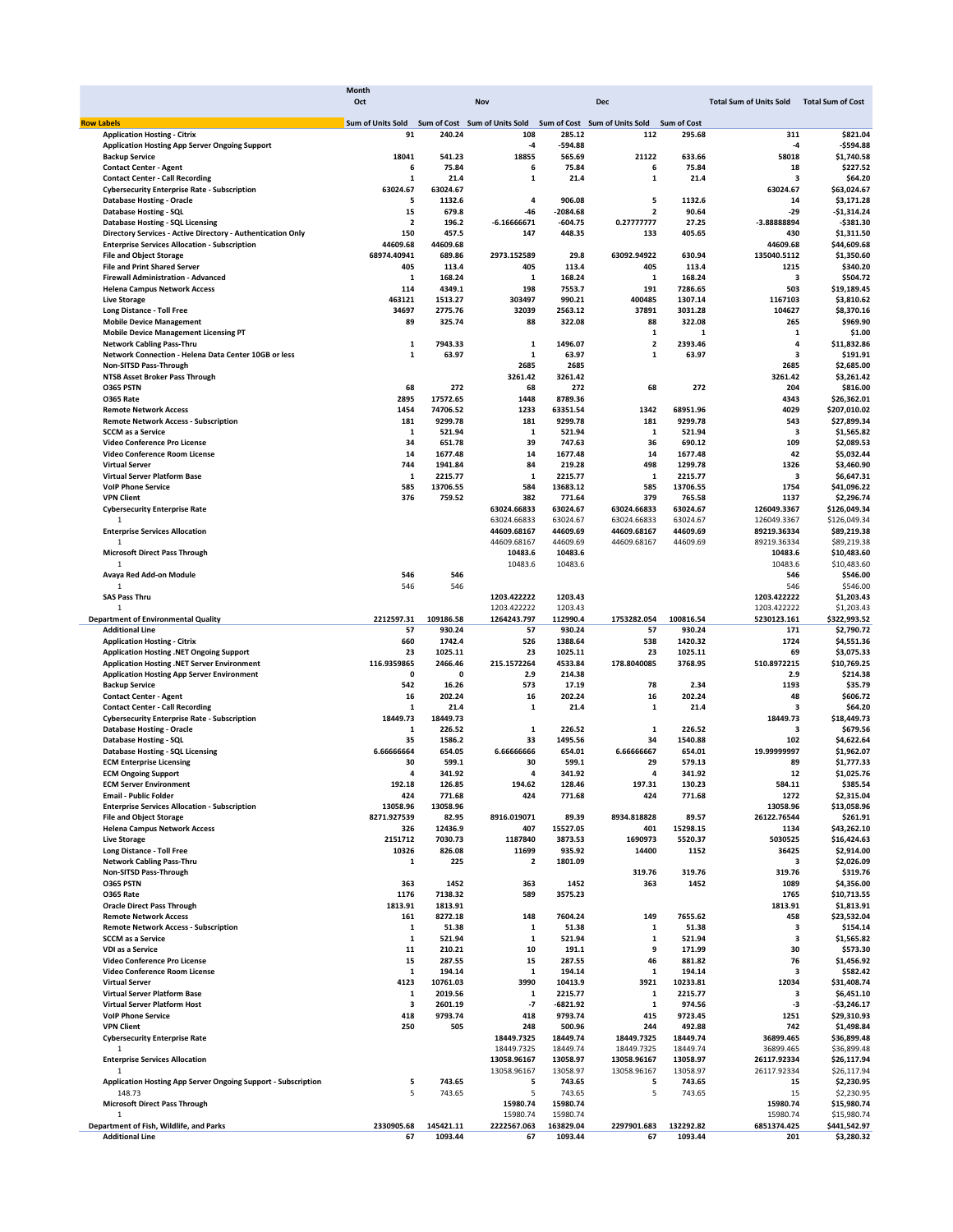|                                                               | <b>Month</b>      |           |                               |           |                               |                    |                                |                          |
|---------------------------------------------------------------|-------------------|-----------|-------------------------------|-----------|-------------------------------|--------------------|--------------------------------|--------------------------|
|                                                               | Oct               |           | Nov                           |           | <b>Dec</b>                    |                    | <b>Total Sum of Units Sold</b> | <b>Total Sum of Cost</b> |
|                                                               |                   |           |                               |           |                               |                    |                                |                          |
| <b>Row Labels</b>                                             | Sum of Units Sold |           | Sum of Cost Sum of Units Sold |           | Sum of Cost Sum of Units Sold | <b>Sum of Cost</b> |                                |                          |
| <b>Application Hosting - Citrix</b>                           | 2                 | 5.28      | 9                             | 23.76     | 10                            | 26.4               | 21                             | \$55.44                  |
| <b>Backup Service</b>                                         | 26536             | 796.08    | 26287                         | 788.61    | 26287                         | 788.61             | 79110                          | \$2,373.30               |
| <b>Contact Center - Agent</b>                                 | 19                | 240.16    | 19                            | 240.16    | 19                            | 240.16             | 57                             | \$720.48                 |
| <b>Cybersecurity Enterprise Rate - Subscription</b>           | 38758.74          | 38758.74  |                               |           |                               |                    | 38758.74                       | \$38,758.74              |
| Directory Services - Active Directory - Authentication Only   | 152               | 463.6     | 100                           | 305       | 80                            | 244                | 332                            | \$1,012.60               |
| <b>Email - Public Folder</b>                                  | 110               | 200.2     | 112                           | 203.84    | 113                           | 205.66             | 335                            | \$609.70                 |
| <b>Enterprise Services Allocation - Subscription</b>          | 27433.94          | 27433.94  |                               |           |                               |                    | 27433.94                       | \$27,433.94              |
| <b>File and Object Storage</b>                                | 10240             | 102.4     | 10240                         | 102.4     | 10240                         | 102.4              | 30720                          | \$307.20                 |
| <b>Helena Campus Network Access</b>                           | 161               | 6142.15   | 177                           | 6752.55   | 158                           | 6027.7             | 496                            | \$18,922.40              |
| <b>Live Storage</b>                                           | 2203648           | 7185.2    | 2078720                       | 6777.88   | 2174976                       | 7091.72            | 6457344                        | \$21,054.80              |
| <b>Long Distance - Toll Free</b>                              | 20289             | 1623.12   | 18693                         | 1495.44   | 18544                         | 1483.52            | 57526                          | \$4,602.08               |
| <b>Network Cabling Pass-Thru</b>                              | 1                 | 1082.8    | $\overline{\mathbf{2}}$       | 1704.15   |                               |                    | 3                              | \$2,786.95               |
| Non-SITSD Pass-Through                                        |                   |           | 1892.78                       | 1892.78   |                               |                    | 1892.78                        | \$1,892.78               |
| O365 PSTN                                                     | 7                 | 28        | 7                             | 28        | 7                             | 28                 | 21                             | \$84.00                  |
| O365 Rate                                                     | 2112              | 12819.84  | 1052                          | 6385.64   |                               |                    | 3164                           | \$19,205.48              |
| <b>Oracle Direct Pass Through</b>                             |                   |           | 13108.56                      | 13108.56  |                               |                    | 13108.56                       | \$13,108.56              |
| <b>Remote Network Access</b>                                  | 608               | 31239.04  | 579                           | 29749.02  | 595                           | 30571.1            | 1782                           | \$91,559.16              |
| <b>RSA Soft Token</b>                                         |                   |           | з                             | 240       |                               |                    | з                              | \$240.00                 |
| VDI as a Service                                              | 3                 | 57.33     | 3                             | 57.33     | з                             | 57.33              | 9                              | \$171.99                 |
|                                                               | 20                | 383.4     | 21                            |           | 22                            | 421.74             | 63                             |                          |
| Video Conference Pro License                                  |                   |           |                               | 402.57    |                               |                    |                                | \$1,207.71               |
| Virtual Server Platform Base                                  | 1                 | 2019.56   | 1                             | 2215.77   | 1                             | 2215.77            | з                              | \$6,451.10               |
| Virtual Server Platform Host                                  | 3                 | 2601.19   | 8                             | 7796.48   | 4                             | 3898.24            | 15                             | \$14,295.91              |
| <b>VolP Phone Service</b>                                     | 460               | 10777.8   | 486                           | 11386.98  | 487                           | 11410.41           | 1433                           | \$33,575.19              |
| <b>VPN Client</b>                                             | 92                | 185.84    | 97                            | 195.94    | 96                            | 193.92             | 285                            | \$575.70                 |
| <b>Cybersecurity Enterprise Rate</b>                          |                   |           | 38758.74083                   | 38758.75  | 38758.74083                   | 38758.75           | 77517.48166                    | \$77,517.50              |
| 1                                                             |                   |           | 38758.74083                   | 38758.75  | 38758.74083                   | 38758.75           | 77517.48166                    | \$77,517.50              |
| <b>Enterprise Services Allocation</b>                         |                   |           | 27433.94167                   | 27433.95  | 27433.94167                   | 27433.95           | 54867.88334                    | \$54,867.90              |
|                                                               |                   |           | 27433.94167                   | 27433.95  | 27433.94167                   | 27433.95           | 54867.88334                    | \$54,867.90              |
| <b>Microsoft Direct Pass Through</b>                          |                   |           | 4690.04                       | 4690.04   |                               |                    | 4690.04                        | \$4,690.04               |
| $\mathbf{1}$                                                  |                   |           | 4690.04                       | 4690.04   |                               |                    | 4690.04                        | \$4,690.04               |
| Avaya Red Add-on Module                                       | 182               | 182       |                               |           |                               |                    | 182                            | \$182.00                 |
| $\mathbf{1}$                                                  | 182               | 182       |                               |           |                               |                    | 182                            | \$182.00                 |
| <b>Department of Justice</b>                                  | 274694.1271       | 246908.64 | 245230.5695                   | 262769.09 | 266139.9314                   | 233068.39          | 786064.6281                    | \$742,746.12             |
| <b>Additional Line</b>                                        | 117               | 1909.44   | 117                           | 1909.44   | 117                           | 1909.44            | 351                            | \$5,728.32               |
| <b>Application Hosting - Citrix</b>                           | 266               | 702.24    | 239                           | 630.96    | 255                           | 673.2              | 760                            | \$2,006.40               |
| Application Hosting .NET Ongoing Support                      | з                 | 133.71    | з                             | 133.71    | 3                             | 133.71             | 9                              | \$401.13                 |
| Application Hosting .NET Server Environment                   | 0.24360218        | 5.92      | 0.36159025                    | 8.37      | 0.31520517                    | 7.42               | 0.9203976                      | \$21.71                  |
| <b>Backup Service</b>                                         | 3392              | 101.76    | 4044                          | 121.32    | 4126                          | 123.78             | 11562                          | \$346.86                 |
|                                                               |                   |           |                               |           |                               |                    |                                |                          |
| <b>Contact Center - Agent</b>                                 | 112               | 1415.68   | 112                           | 1415.68   | 112                           | 1415.68            | 336                            | \$4,247.04               |
| <b>Contact Center - Call Recording</b>                        | 7                 | 149.8     | 7                             | 149.8     | 7                             | 149.8              | 21                             | \$449.40                 |
| <b>Cybersecurity Enterprise Rate - Subscription</b>           | 56398.02          | 56398.02  |                               |           |                               |                    | 56398.02                       | \$56,398.02              |
| Database Hosting - SQL                                        | 9                 | 407.88    | 22                            | 997.04    | 22                            | 997.04             | 53                             | \$2,401.96               |
| Database Hosting - SQL Licensing                              | 6.09090909        | 597.42    | 7.81313132                    | 766.37    | 7.81313132                    | 766.37             | 21.71717173                    | \$2,130.16               |
| Directory Services - Active Directory - Authentication Only   |                   |           | 5                             | 15.25     |                               |                    | 5                              | \$15.25                  |
| Dynamics 365 - Online                                         | 1                 | 611.18    | 1                             | 611.18    | 1                             | 611.18             | 3                              | \$1,833.54               |
| <b>Enterprise Services Allocation - Subscription</b>          | 39919.26          | 39919.26  |                               |           |                               |                    | 39919.26                       | \$39,919.26              |
| <b>File and Object Storage</b>                                | 16405.51262       | 164.13    | 52245.56389                   | 522.53    | 39957.52901                   | 399.65             | 108608.6055                    | \$1,086.31               |
| <b>Firewall Administration - Advanced</b>                     | з                 | 676.35    | 3                             | 676.35    | з                             | 676.35             | 9                              | \$2,029.05               |
| <b>Helena Campus Network Access</b>                           | 282               | 10758.3   | 340                           | 12971     | 366                           | 13962.9            | 988                            | \$37,692.20              |
| <b>Job Scheduling Distribution</b>                            | 30                | 219.9     | 30                            | 219.9     | 30                            | 219.9              | 90                             | \$659.70                 |
| <b>Live Storage</b>                                           | 106960            | 351.57    | 23000                         | 75        | 74029                         | 243.22             | 203989                         | \$669.79                 |
| Long Distance - Toll Free                                     | 44764             | 3581.12   | 38140                         | 3051.2    | 47280                         | 3782.4             | 130184                         | \$10,414.72              |
| <b>Mobile Device Management</b>                               | 327               | 1196.82   | 383                           | 1401.78   | 383                           | 1401.78            | 1093                           | \$4,000.38               |
| <b>Mobile Device Management Licensing PT</b>                  |                   |           |                               |           | 52                            | 52                 | 52                             | \$52.00                  |
| <b>Network Cabling Pass-Thru</b>                              | 1                 | 1723.81   | $\mathbf{2}$                  | 2518.3    | $\overline{\mathbf{2}}$       | 2165.16            | 5                              | \$6,407.27               |
| <b>0365 PSTN</b>                                              | 163               | 652       | 163                           | 652       | 163                           | 652                | 489                            | \$1,956.00               |
|                                                               |                   |           |                               | 8267.34   |                               |                    |                                |                          |
| <b>0365 Rate</b>                                              | 2613              | 15860.91  | 1362                          |           | -8                            | $-48.56$           | 3967                           | \$24,079.69              |
| <b>Oracle Direct Pass Through</b>                             |                   |           | 18012.31                      | 18012.31  |                               |                    | 18012.31                       | \$18,012.31              |
| <b>Remote Network Access</b>                                  | 1713              | 88013.94  | 1589                          | 81642.82  | 1650                          | 84777              | 4952                           | \$254,433.76             |
| <b>Remote Network Access - Subscription</b>                   | 94                | 4829.72   | 95                            | 4881.1    | 94                            | 4829.72            | 283                            | \$14.540.54              |
| VDI as a Service                                              |                   |           | 2                             | 38.22     | $\overline{\mathbf{2}}$       | 38.22              | 4                              | \$76.44                  |
| Video Conference Pro License                                  | 36                | 690.12    | 37                            | 709.29    | 41                            | 785.97             | 114                            | \$2,185.38               |
| Video Conference Room License                                 | 5                 | 970.7     | 6                             | 1164.84   | 5                             | 970.7              | 16                             | \$3,106.24               |
| <b>Virtual Server</b>                                         | 279               | 728.19    | 546                           | 1425.06   | 525                           | 1370.25            | 1350                           | \$3,523.50               |
| <b>VolP Phone Service</b>                                     | 581               | 13612.83  | 575                           | 13472.25  | 576                           | 13495.68           | 1732                           | \$40,580.76              |
| <b>VPN Client</b>                                             | 23                | 46.46     | 19                            | 38.38     | 20                            | 40.4               | 62                             | \$125.24                 |
| <b>Cybersecurity Enterprise Rate</b>                          |                   |           | 56398.01995                   | 56398.03  | 56398.01995                   | 56398.03           | 112796.0399                    | \$112,796.06             |
| 1                                                             |                   |           | 56398.01995                   | 56398.03  | 56398.01995                   | 56398.03           | 112796.0399                    | \$112,796.06             |
| <b>Enterprise Services Allocation</b>                         |                   |           | 39919.25414                   | 39919.27  | 39919.25414                   | 39919.27           | 79838.50828                    | \$79,838.54              |
| $\overline{1}$                                                |                   |           | 39919.25414                   | 39919.27  | 39919.25414                   | 39919.27           | 79838.50828                    | \$79,838.54              |
| Application Hosting App Server Ongoing Support - Subscription | 2                 | 297.46    | 1                             | 148.73    | 1                             | 148.73             | 4                              | \$594.92                 |
| 148.73                                                        | $\overline{2}$    | 297.46    | 1                             | 148.73    | 1                             | 148.73             | $\sqrt{4}$                     | \$594.92                 |
| <b>Microsoft Direct Pass Through</b>                          |                   |           | 117.98                        | 117.98    |                               |                    | 117.98                         | \$117.98                 |
| 1                                                             |                   |           | 117.98                        | 117.98    |                               |                    | 117.98                         | \$117.98                 |
| Avaya Red Add-on Module                                       | 182               | 182       |                               |           |                               |                    | 182                            | \$182.00                 |
| $\mathbf{1}$                                                  | 182               | 182       |                               |           |                               |                    | 182                            | \$182.00                 |
| <b>ETSB Pass Thru</b>                                         |                   |           | 7686.266811                   | 7686.29   |                               |                    | 7686.266811                    | \$7,686.29               |
| $\mathbf{1}$                                                  |                   |           | 7686.266811                   | 7686.29   |                               |                    | 7686.266811                    | \$7,686.29               |
|                                                               |                   |           |                               |           |                               |                    |                                |                          |
| Department of Labor and Industry                              | 3558619.421       | 262706.45 | 1699255.14                    | 302236.17 | 2633811.6                     | 271568.54          | 7891686.162                    | \$836,511.16             |
| <b>Additional Line</b>                                        | 191               | 3117.12   | 398                           | 6495.36   | $-433$                        | -7066.56           | 156                            | \$2,545.92               |
| <b>Application Hosting - Citrix</b>                           | 3072              | 8110.08   | 4651                          | 12278.64  | 4788                          | 12640.32           | 12511                          | \$33,029.04              |
| <b>Application Hosting .NET Ongoing Support</b>               | з                 | 133.71    | $\overline{\mathbf{2}}$       | 89.14     | 2                             | 89.14              | 7                              | \$311.99                 |
| Application Hosting .NET Server Environment                   | 0.16640461        | 3.84      | 0.22066639                    | 5.01      | 0.19409427                    | 4.47               | 0.58116527                     | \$13.32                  |
| <b>Application Hosting App Server Environment</b>             | 29.47             | 2178.43   | 111                           | 8205.14   |                               |                    | 140.47                         | \$10,383.57              |
| <b>Backup Service</b>                                         | 41522             | 1245.66   | 40392                         | 1211.76   | 40731                         | 1221.93            | 122645                         | \$3,679.35               |
| <b>Contact Center - Agent</b>                                 | 170               | 2148.8    | 253                           | 3197.92   | -33                           | -417.12            | 390                            | \$4,929.60               |
| <b>Contact Center - Call Recording</b>                        | 2                 | 42.8      | 22                            | 470.8     | 22                            | 470.8              | 46                             | \$984.40                 |
| <b>Cybersecurity Enterprise Rate - Subscription</b>           | 38615.72          | 38615.72  |                               |           |                               |                    | 38615.72                       | \$38,615.72              |
| Data Center Rack Space - SMDC                                 | 0.05263           | 35.23     | 0.05263                       | 35.23     | 0.05263                       | 35.23              | 0.15789                        | \$105.69                 |
| <b>Database Hosting - Oracle</b>                              | 20                | 4530.4    | 20                            | 4530.4    | 20                            | 4530.4             | 60                             | \$13,591.20              |
| <b>Database Hosting - SQL</b>                                 | 195               | 8837.4    | 195                           | 8837.4    | 195                           | 8837.4             | 585                            | \$26,512.20              |
| <b>Database Hosting - SQL Licensing</b>                       | 13.52747256       | 1327.73   | 13.52747256                   | 1327.73   | 13.52747256                   | 1327.73            | 40.58241768                    | \$3,983.19               |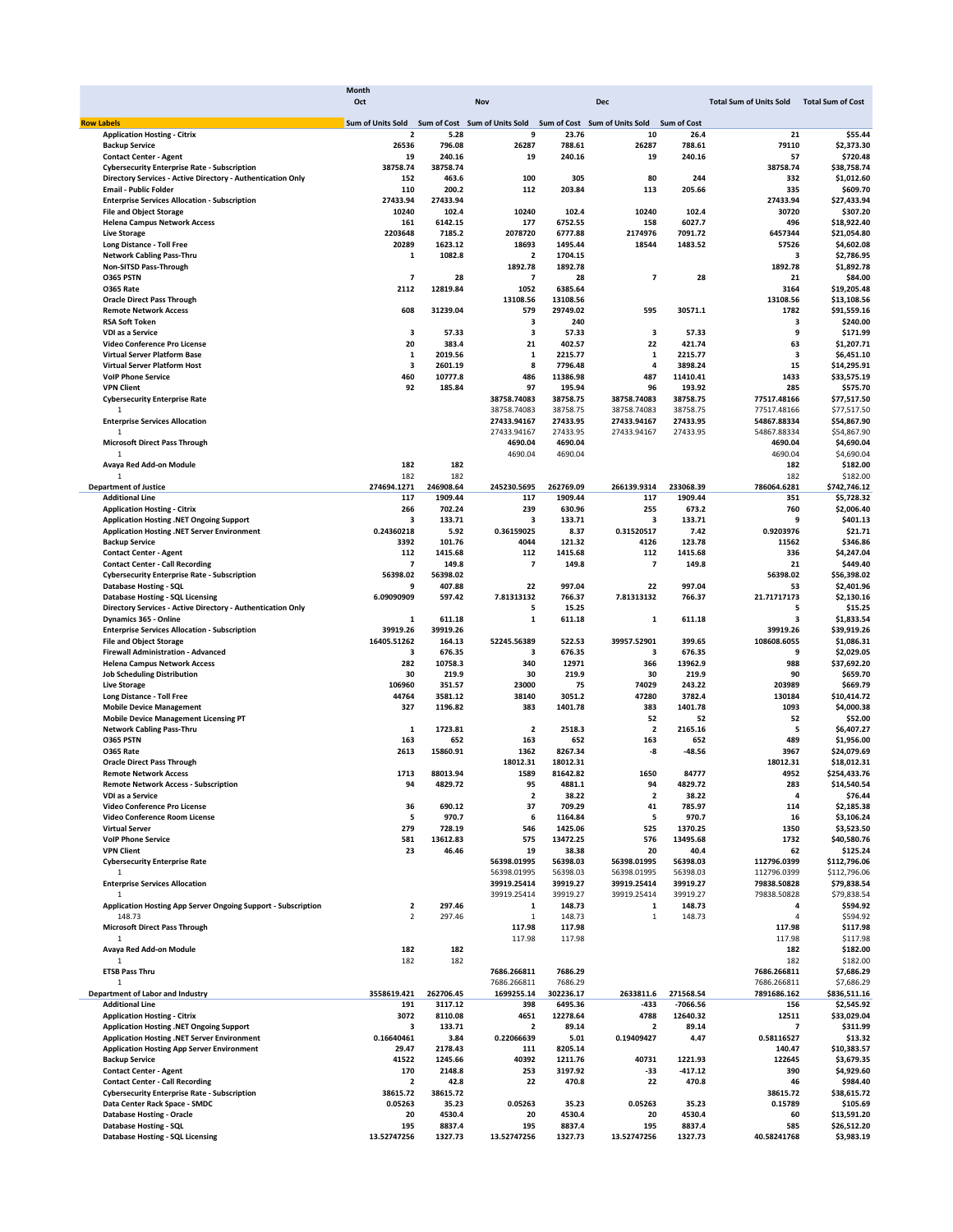|                                                                                             | <b>Month</b>             |                    |                                     |                 |                                     |                    |                                |                          |
|---------------------------------------------------------------------------------------------|--------------------------|--------------------|-------------------------------------|-----------------|-------------------------------------|--------------------|--------------------------------|--------------------------|
|                                                                                             | Oct                      |                    | Nov                                 |                 | Dec                                 |                    | <b>Total Sum of Units Sold</b> | <b>Total Sum of Cost</b> |
|                                                                                             |                          |                    |                                     |                 |                                     |                    |                                |                          |
| <b>Row Labels</b>                                                                           | Sum of Units Sold<br>16  | 48.8               | Sum of Cost Sum of Units Sold<br>16 | 48.8            | Sum of Cost Sum of Units Sold<br>16 | <b>Sum of Cost</b> | 48                             |                          |
| Directory Services - Active Directory - Authentication Only<br><b>Email - Public Folder</b> | 6                        | 10.92              | 6                                   | 10.92           | 6                                   | 48.8<br>10.92      | 18                             | \$146.40<br>\$32.76      |
| <b>Enterprise Services Allocation - Subscription</b>                                        | 27332.71                 | 27332.71           |                                     |                 |                                     |                    | 27332.71                       | \$27,332.71              |
| <b>File and Object Storage</b>                                                              | 41526.60484              | 416.54             | 41506.92911                         | 416.35          | 41567.52614                         | 416.92             | 124601.0601                    | \$1,249.81               |
| File and Object Storage Subscription                                                        | 60                       | 0.6                | 60                                  | 0.6             | 60                                  | 0.6                | 180                            | \$1.80                   |
| <b>Helena Campus Network Access</b>                                                         | 1279                     | 48793.85           | $-281$                              | $-10720.15$     | 671                                 | 25598.65           | 1669                           | \$63,672.35              |
| <b>Hyland Pass-Thru</b>                                                                     |                          |                    |                                     |                 | 39523.87                            | 39523.87           | 39523.87                       | \$39,523.87              |
| <b>Job Scheduling Distribution</b>                                                          | 811                      | 5944.63            | 811                                 | 5944.63         | 811                                 | 5944.63            | 2433                           | \$17,833.89              |
| <b>Live Storage</b>                                                                         | 3354944                  | 10951.37           | 1440256                             | 4697.71         | 2383754                             | 7779.3             | 7178954                        | \$23,428.38              |
| <b>Live Storage Subscription</b>                                                            | 94                       | 0.32               | 94                                  | 0.32            | 94                                  | 0.32               | 282                            | \$0.96                   |
| Long Distance - Toll Free                                                                   | 37014                    | 2961.12            | 41678                               | 3334.24         | 49151                               | 3932.08            | 127843                         | \$10,227.44              |
| <b>Mobile Device Management</b>                                                             | 132                      | 483.12             | 132                                 | 483.12          | 132                                 | 483.12             | 396                            | \$1,449.36               |
| <b>Network Cabling Pass-Thru</b>                                                            |                          |                    |                                     |                 | 1                                   | 362.44             | 1                              | \$362.44                 |
| Network Connection - Helena Data Center 10GB or less                                        | $\overline{\mathbf{2}}$  | 127.94             | $\overline{2}$                      | 127.94          | $\overline{\mathbf{2}}$             | 127.94             | 6                              | \$383.82                 |
| <b>0365 PSTN</b>                                                                            | 17                       | 68                 | 17                                  | 68              | 17                                  | 68                 | 51                             | \$204.00                 |
| O365 Rate                                                                                   | 2255                     | 13687.85           | 1133                                | 6877.31         |                                     |                    | 3388                           | \$20,565.16              |
| <b>Oracle Direct Pass Through</b>                                                           | 2332.17                  | 2332.17            |                                     |                 |                                     |                    | 2332.17                        | \$2,332.17               |
| <b>Remote Network Access</b>                                                                | 617                      | 31701.46           | 1403                                | 72086.14        | 1010                                | 51893.8            | 3030                           | \$155,681.40             |
| <b>Remote Network Access - Subscription</b>                                                 | 1                        | 51.38              | 1                                   | 51.38           | 1                                   | 51.38              | 3                              | \$154.14                 |
| <b>SCCM</b> as a Service                                                                    | 1                        | 521.94             | 1                                   | 521.94          | 1                                   | 521.94             | 3                              | \$1,565.82               |
| <b>Splunk Service</b>                                                                       | 1                        | 82.57              | 1                                   | 82.57           | 1                                   | 82.57              | 3                              | \$247.71                 |
| Video Conference Pro License                                                                | 131                      | 2511.27            | 132                                 | 2530.44         | 132                                 | 2530.44            | 395                            | \$7,572.15               |
| Video Conference Room License                                                               | 6                        | 718.92             | 6                                   | 718.92          | 6                                   | 718.92             | 18                             | \$2,156.76               |
| <b>Virtual Server</b>                                                                       | 3968                     | 10356.48           | 3840                                | 10022.4         | 3968                                | 10356.48           | 11776                          | \$30,735.36              |
| Virtual Server Platform Base                                                                | 1                        | 2215.77            | 1                                   | 2215.77         | 1                                   | 2215.77            | 3                              | \$6,647.31               |
| Virtual Server Platform Host                                                                | 7                        | 6821.92            | 12                                  | 11694.72        | 8                                   | 7796.48            | 27                             | \$26,313.12              |
| <b>Virtual Server Subscription</b>                                                          | 31                       | 80.91              | 31                                  | 80.91           | 31                                  | 80.91              | 93                             | \$242.73                 |
| <b>VolP Phone Service</b>                                                                   | 833                      | 19517.19           | 832                                 | 19493.76        | 829                                 | 19423.47           | 2494                           | \$58,434.42              |
| <b>VPN Client</b>                                                                           | 801                      | 1618.02            | 785                                 | 1585.7          | 743                                 | 1500.86            | 2329                           | \$4,704.58               |
| <b>Cybersecurity Enterprise Rate</b>                                                        |                          |                    | 38615.72                            | 38615.72        | 38615.72                            | 38615.72           | 77231.44                       | \$77,231.44              |
| 1                                                                                           |                          |                    | 38615.72                            | 38615.72        | 38615.72                            | 38615.72           | 77231.44                       | \$77,231.44              |
| <b>Enterprise Services Allocation</b>                                                       |                          |                    | 27332.71                            | 27332.71        | 27332.71                            | 27332.71           | 54665.42                       | \$54,665.42              |
| $\overline{1}$                                                                              |                          |                    | 27332.71                            | 27332.71        | 27332.71                            | 27332.71           | 54665.42                       | \$54,665.42              |
| Application Hosting App Server Ongoing Support - Subscription                               | 14                       | 2082.22            | 14                                  | 2082.22         | 14                                  | 2082.22            | 42                             | \$6,246.66               |
| 148.73                                                                                      | 14                       | 2082.22            | 14                                  | 2082.22         | 14                                  | 2082.22            | 42                             | \$6,246.66               |
| <b>Microsoft Direct Pass Through</b>                                                        |                          |                    | 41054.04                            | 41054.04        |                                     |                    | 41054.04                       | \$41,054.04              |
| $\overline{1}$                                                                              |                          |                    | 41054.04                            | 41054.04        |                                     |                    | 41054.04                       | \$41,054.04              |
| Avaya Red Add-on Module                                                                     | 546                      | 546                |                                     |                 |                                     |                    | 546                            | \$546.00                 |
| 1                                                                                           | 546                      | 546                |                                     |                 |                                     |                    | 546                            | \$546.00                 |
| <b>SAS Pass Thru</b>                                                                        |                          |                    | 13698.94028                         | 13698.97        |                                     |                    | 13698.94028                    | \$13,698.97              |
| 1                                                                                           |                          |                    | 13698.94028                         | 13698.97        |                                     |                    | 13698.94028                    | \$13,698.97              |
| <b>MFT Service - Subscription</b>                                                           | 6                        | 393.54             | 6                                   | 393.54          | 6                                   | 393.54             | 18                             | \$1,180.62               |
| 65.59                                                                                       | 6                        | 393.54             | 6                                   | 393.54          | 6                                   | 393.54             | 18                             | \$1,180.62               |
| <b>Department of Livestock</b>                                                              | 446518.9467              | 27276.9            | 31017.28836                         | 22785.86        | 289549.6299                         | 22588.2            | 767085.865                     | \$72,650.96              |
| <b>Additional Line</b>                                                                      | 14                       | 228.48             | 14                                  | 228.48          | 14                                  | 228.48             | 42                             | \$685.44                 |
| <b>Application Hosting - Citrix</b>                                                         | 105                      | 277.2              | 13                                  | 34.32           | 15                                  | 39.6               | 133                            | \$351.12                 |
| Application Hosting .NET Ongoing Support                                                    | 4                        | 178.28             | 4                                   | 178.28          | 4                                   | 178.28             | 12                             | \$534.84                 |
| Application Hosting .NET Server Environment                                                 | 1.22626927               | 26.2               | 1.97870951                          | 41.98           | 1.57367286                          | 33.47              | 4.77865164                     | \$101.65                 |
| <b>Backup Service</b>                                                                       | 8866                     | 265.98             | 11679                               | 350.37          | 14324                               | 429.72             | 34869                          | \$1,046.07               |
| <b>Contact Center - Agent</b>                                                               | $\overline{\mathbf{2}}$  | 25.28              | $\overline{2}$                      | 25.28           | 2                                   | 25.28              | 6                              | \$75.84                  |
| <b>Cybersecurity Enterprise Rate - Subscription</b>                                         | 5291.78                  | 5291.78            |                                     |                 |                                     |                    | 5291.78                        | \$5,291.78               |
| <b>Database Hosting - Oracle</b>                                                            | $\overline{2}$           | 453.04             | $\overline{2}$                      | 453.04          | $\overline{2}$                      | 453.04             | 6                              | \$1,359.12               |
| <b>Database Hosting - SQL</b>                                                               | 20                       | 906.4              | 20                                  | 906.4           | 20                                  | 906.4              | 60                             | \$2,719.20               |
| <b>Database Hosting - SQL Licensing</b>                                                     | $\overline{\phantom{a}}$ | 686.64             | $\overline{\phantom{a}}$            | 686.64          | $\overline{\phantom{a}}$            | 686.64             | 21                             | \$2,059.92               |
| Directory Services - Active Directory - Authentication Only                                 | 35                       | 106.75             | 35                                  | 106.75          | 36                                  | 109.8              | 106                            | \$323.30                 |
| <b>Email - Public Folder</b>                                                                | 15                       | 27.3               | 15                                  | 27.3            | 17                                  | 30.94              | 47                             | \$85.54                  |
| <b>Enterprise Services Allocation - Subscription</b>                                        | 3745.59                  | 3745.59            |                                     |                 |                                     |                    | 3745.59                        | \$3,745.59               |
| <b>File and Object Storage</b>                                                              | 4860.350457              | 48.75              | 4904.252154                         | 49.18           | 5042.678773                         | 50.56              | 14807.28138                    | \$148.49                 |
| <b>Helena Campus Network Access</b>                                                         | 42                       | 1602.3             | 41                                  | 1564.15         | 36                                  | 1373.4             | 119                            | \$4,539.85               |
| <b>Live Storage</b>                                                                         | 417512                   | 1364.16            |                                     |                 | 255296                              | 834                | 672808                         | \$2.198.16               |
| <b>Long Distance - Toll Free</b><br><b>Mobile Device Management</b>                         | 4632                     | 370.56             | 3374                                | 269.92          | 4401                                | 352.08             | 12407                          | \$992.56                 |
| Non-SITSD Pass-Through                                                                      | 31                       | 113.46             | 31                                  | 113.46          | 31                                  | 113.46             | 93                             | \$340.38                 |
| <b>0365 Rate</b>                                                                            |                          |                    | 114.2                               | 114.2<br>886.22 |                                     |                    | 114.2                          | \$114.20                 |
| <b>Remote Network Access</b>                                                                | 272<br>60                | 1651.04<br>3082.8  | 146<br>50                           | 2569            | 55                                  | 2825.9             | 418<br>165                     | \$2,537.26<br>\$8,477.70 |
| <b>SCCM</b> as a Service                                                                    | 1                        | 521.94             | 1                                   | 521.94          | 1                                   | 521.94             | 3                              | \$1,565.82               |
| Video Conference Pro License                                                                | 17                       | 325.89             | 17                                  | 325.89          | 17                                  | 325.89             | 51                             | \$977.67                 |
| <b>Virtual Server</b>                                                                       | 851                      | 2221.11            | 1020                                | 2662.2          | 1054                                | 2750.94            | 2925                           | \$7,634.25               |
| <b>VoIP Phone Service</b>                                                                   | 47                       | 1101.21            | 47                                  | 1101.21         | 47                                  | 1101.21            | 141                            | \$3,303.63               |
| <b>VPN Client</b>                                                                           | 84                       | 169.68             | 89                                  | 179.78          | 89                                  | 179.78             | 262                            | \$529.24                 |
| <b>Cybersecurity Enterprise Rate</b>                                                        |                          |                    | 5291.784167                         | 5291.79         | 5291.784167                         | 5291.79            | 10583.56833                    | \$10,583.58              |
| $\mathbf{1}$                                                                                |                          |                    | 5291.784167                         | 5291.79         | 5291.784167                         | 5291.79            | 10583.56833                    | \$10,583.58              |
| <b>Enterprise Services Allocation</b>                                                       |                          |                    | 3745.593333                         | 3745.6          | 3745.593333                         | 3745.6             | 7491.186666                    | \$7,491.20               |
| 1                                                                                           |                          |                    | 3745.593333                         | 3745.6          | 3745.593333                         | 3745.6             | 7491.186666                    | \$7,491.20               |
| <b>Microsoft Direct Pass Through</b>                                                        |                          |                    | 352.48                              | 352.48          |                                     |                    | 352.48                         | \$352.48                 |
| $\mathbf{1}$                                                                                |                          |                    | 352.48                              | 352.48          |                                     |                    | 352.48                         | \$352.48                 |
| <b>Application Hosting App Server Initial Setup</b>                                         | 1                        | 2485.08            |                                     |                 |                                     |                    | 1                              | \$2,485.08               |
| 2485.08                                                                                     | 1                        | 2485.08            |                                     |                 |                                     |                    | 1                              | \$2,485.08               |
| <b>Department of Military Affairs</b>                                                       | 7168.89                  | 16378.1            | 114                                 | 691.98          | 7057.889208                         | 15699.95           | 14340.77921                    | \$32,770.03              |
| <b>Application Hosting - Citrix</b>                                                         | 6                        | 15.84              |                                     |                 | 4                                   | 10.56              | 10                             | \$26.40                  |
| <b>Cybersecurity Enterprise Rate - Subscription</b>                                         | 3718.55                  | 3718.55            |                                     |                 |                                     |                    | 3718.55                        | \$3,718.55               |
| Directory Services - Active Directory - Authentication Only                                 | 123                      | 375.15             |                                     |                 | 116                                 | 353.8              | 239                            | \$728.95                 |
| <b>Email - Public Folder</b>                                                                | 4                        | 7.28               |                                     |                 | 4                                   | 7.28               | 8                              | \$14.56                  |
| <b>Enterprise Services Allocation - Subscription</b>                                        | 2632.04                  | 2632.04            |                                     |                 |                                     |                    | 2632.04                        | \$2,632.04               |
| <b>ESRI Enterprise Agreement Subscription</b>                                               | 396.5                    | 396.5              |                                     |                 |                                     |                    | 396.5                          | \$396.50                 |
| <b>File and Object Storage</b>                                                              | 10                       | 0.1                |                                     |                 | 10                                  | 0.1                | 20                             | \$0.20                   |
| Microsoft Enterprise Agreement - Subscription                                               | 13.3                     | 3569.99            |                                     |                 |                                     |                    | 13.3                           | \$3,569.99               |
| <b>Mobile Device Management</b>                                                             | 31                       | 113.46             |                                     |                 | 31                                  | 113.46             | 62                             | \$226.92                 |
| O365 PSTN                                                                                   | 1                        | 4                  |                                     |                 | 1                                   | 4                  | $\overline{\mathbf{2}}$        | \$8.00                   |
| O365 Rate                                                                                   |                          | 667.7              | 114                                 | 691.98          |                                     |                    | 224                            | \$1,359.68               |
| <b>Remote Network Access</b>                                                                | 110<br>69                |                    |                                     |                 | 69                                  | 3545.22            | 138                            | \$7,090.44               |
| ServiceNow Enterprise Agreement - Subscription                                              | 6.5                      | 3545.22<br>1201.01 |                                     |                 |                                     |                    | 6.5                            | \$1,201.01               |
|                                                                                             |                          |                    |                                     |                 |                                     |                    |                                |                          |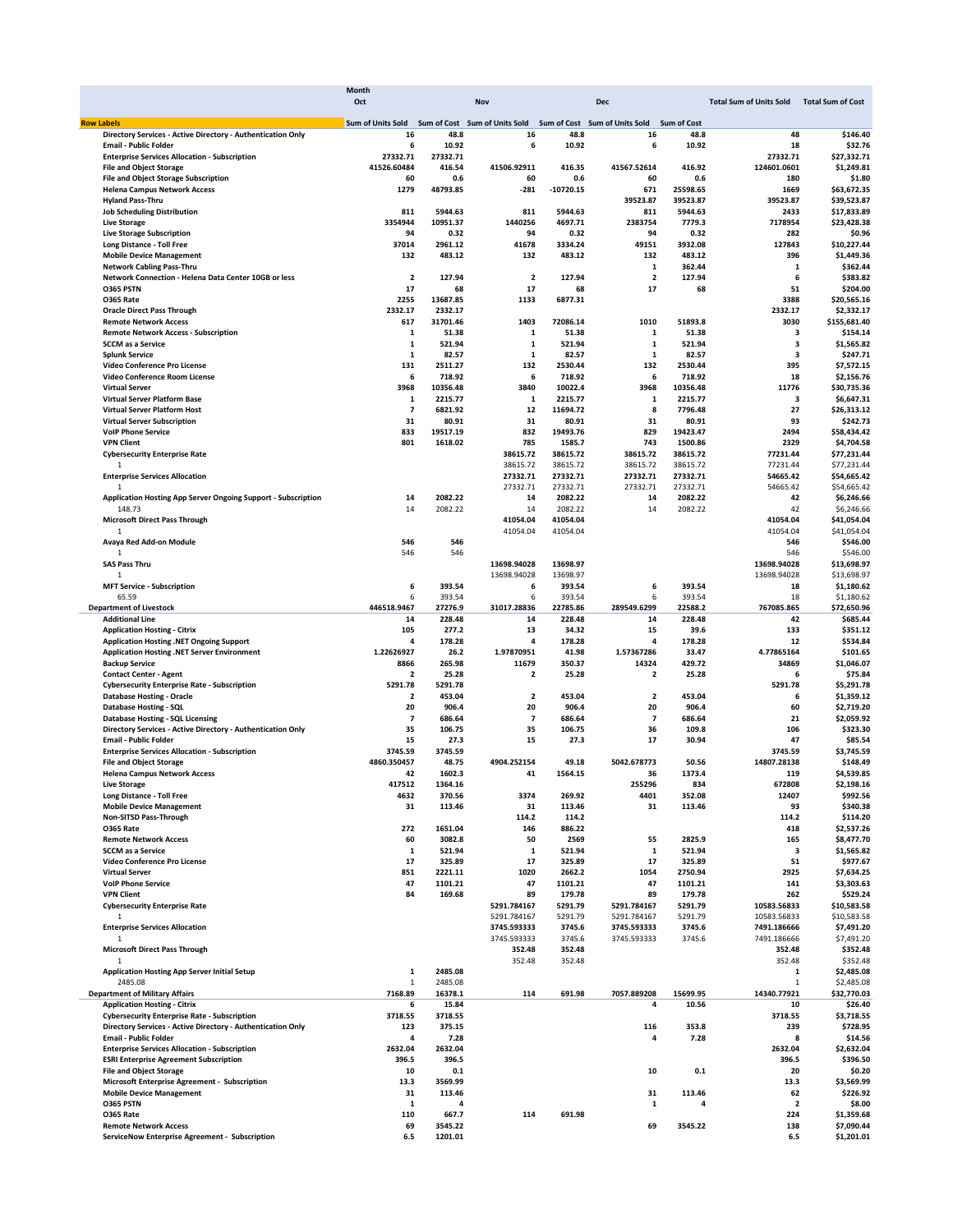|                                                                                      | Month                    |                   |                         |                    |                                                                                           |                    |                                |                             |
|--------------------------------------------------------------------------------------|--------------------------|-------------------|-------------------------|--------------------|-------------------------------------------------------------------------------------------|--------------------|--------------------------------|-----------------------------|
|                                                                                      | Oct                      |                   | Nov                     |                    | Dec                                                                                       |                    | <b>Total Sum of Units Sold</b> | <b>Total Sum of Cost</b>    |
| <b>Row Labels</b>                                                                    |                          |                   |                         |                    | Sum of Units Sold Sum of Cost Sum of Units Sold Sum of Cost Sum of Units Sold Sum of Cost |                    |                                |                             |
| Video Conference Pro License                                                         | 2                        | 38.34             |                         |                    | $\overline{\mathbf{2}}$                                                                   | 38.34              | 4                              | \$76.68                     |
| <b>VPN Client</b>                                                                    | 46                       | 92.92             |                         |                    | 54                                                                                        | 109.08             | 100                            | \$202.00                    |
| <b>Cybersecurity Enterprise Rate</b>                                                 |                          |                   |                         |                    | 3718.550833                                                                               | 3718.56            | 3718.550833                    | \$3,718.56                  |
| 1                                                                                    |                          |                   |                         |                    | 3718.550833                                                                               | 3718.56            | 3718.550833                    | \$3,718.56                  |
| <b>Enterprise Services Allocation</b>                                                |                          |                   |                         |                    | 2632.038333                                                                               | 2632.04            | 2632.038333                    | \$2,632.04                  |
| $\mathbf{1}$<br><b>ESRI Enterprise Agreement</b>                                     |                          |                   |                         |                    | 2632.038333<br>396.5                                                                      | 2632.04<br>396.5   | 2632.038333<br>396.5           | \$2,632.04                  |
| $\mathbf{1}$                                                                         |                          |                   |                         |                    | 396.5                                                                                     | 396.5              | 396.5                          | \$396.50<br>\$396.50        |
| <b>Microsoft Enterprise Agreement</b>                                                |                          |                   |                         |                    | 13.300015                                                                                 | 3570               | 13.300015                      | \$3,570.00                  |
| 268.42                                                                               |                          |                   |                         |                    | 13.300015                                                                                 | 3570               | 13.300015                      | \$3,570.00                  |
| <b>ServiceNow Enterprise Agreement</b>                                               |                          |                   |                         |                    | 6.500027                                                                                  | 1201.01            | 6.500027                       | \$1,201.01                  |
| 184.77                                                                               |                          |                   |                         |                    | 6.500027                                                                                  | 1201.01            | 6.500027                       | \$1,201.01                  |
| <b>Department of Natural Resources and Conservation</b>                              | 2308393.564              | 84902.69          | 1881248.52              | 257864.74          | 2082514.414                                                                               | 165810.14          | 6272156.499                    | \$508,577.57                |
| <b>Additional Line</b>                                                               | 58                       | 946.56            | 59                      | 962.88             | 59                                                                                        | 962.88             | 176                            | \$2,872.32                  |
| <b>Application Hosting - Citrix</b>                                                  | 524                      | 1383.36           | 454                     | 1198.56            | 473                                                                                       | 1248.72            | 1451                           | \$3,830.64                  |
| Application Hosting .NET Ongoing Support                                             | $\overline{\phantom{a}}$ | 311.99            | $\overline{7}$          | 311.99             | $\overline{7}$                                                                            | 311.99             | 21                             | \$935.97                    |
| Application Hosting .NET Server Environment                                          | 0.96022919               | 21.29             | 0.83032923              | 18.59              | 0.86078947                                                                                | 19.27              | 2.65134789                     | \$59.15                     |
| <b>Application Hosting App Server Environment</b>                                    | 4.34                     | 320.82            | 8.68                    | 641.64             |                                                                                           |                    | 13.02<br>308277                | \$962.46                    |
| <b>Backup Service</b>                                                                | 110231<br>1              | 3306.93<br>12.64  | 98079<br>1              | 2942.37<br>12.64   | 99967<br>1                                                                                | 2999.01<br>12.64   | 3                              | \$9,248.31<br>\$37.92       |
| <b>Contact Center - Agent</b><br><b>Cybersecurity Enterprise Rate - Subscription</b> | 33276.26                 | 33276.26          |                         |                    |                                                                                           |                    | 33276.26                       | \$33,276.26                 |
| <b>Database Hosting - Oracle</b>                                                     | 5                        | 1132.6            | 5                       | 1132.6             | 5                                                                                         | 1132.6             | 15                             | \$3,397.80                  |
| <b>Database Hosting - SQL Licensing</b>                                              | 21                       | 2059.68           | 21                      | 2059.68            | 21                                                                                        | 2059.68            | 63                             | \$6,179.04                  |
| Directory Services - Active Directory - Authentication Only                          | 6                        | 18.3              | 6                       | 18.3               | 9                                                                                         | 27.45              | 21                             | \$64.05                     |
| <b>ECM Enterprise Licensing</b>                                                      | 16                       | 319.52            | 16                      | 319.52             | 16                                                                                        | 319.52             | 48                             | \$958.56                    |
| <b>ECM Ongoing Support</b>                                                           | 8                        | 683.82            | 8                       | 683.82             | 8                                                                                         | 683.82             | 24                             | \$2,051.46                  |
| <b>ECM Server Environment</b>                                                        | 1587.95                  | 1048.05           | 1618.16                 | 1067.99            | 1652.9                                                                                    | 1090.92            | 4859.01                        | \$3,206.96                  |
| <b>Email - Public Folder</b>                                                         | 2                        | 3.64              | $\overline{2}$          | 3.64               | 2                                                                                         | 3.64               | 6                              | \$10.92                     |
| <b>Enterprise Services Allocation - Subscription</b>                                 | 23553.37                 | 23553.37          |                         |                    |                                                                                           |                    | 23553.37                       | \$23,553.37                 |
| <b>File and Object Storage</b>                                                       | 73069.42418              | 730.7             | 73123.17547             | 731.24             | 75013.07953                                                                               | 750.14             | 221205.6792                    | \$2,212.08                  |
| <b>File and Object Storage Subscription</b>                                          | 900                      | 9                 | 900                     | 9                  | 900                                                                                       | 9                  | 2700                           | \$27.00                     |
| <b>Helena Campus Network Access</b>                                                  | -221                     | -8431.15          | 463                     | 17663.45           | 513                                                                                       | 19570.95           | 755                            | \$28,803.25                 |
| <b>Live Storage</b>                                                                  | 2046750                  | 6681.3            | 1606534                 | 5238.72            | 1827092                                                                                   | 5961.31            | 5480376                        | \$17,881.33                 |
| <b>Live Storage Subscription</b><br><b>Long Distance - Toll Free</b>                 | 180<br>12693             | 0.59<br>1015.44   | 180<br>11653            | 0.59<br>932.24     | 180<br>15555                                                                              | 0.59<br>1244.4     | 540<br>39901                   | \$1.77<br>\$3.192.08        |
| <b>Mobile Device Management</b>                                                      | 223                      | 816.18            | 228                     | 834.48             | 228                                                                                       | 834.48             | 679                            | \$2,485.14                  |
| <b>Mobile Device Management Licensing PT</b>                                         |                          |                   |                         |                    | 10                                                                                        | 10                 | 10                             | \$10.00                     |
| <b>Network Cabling Pass-Thru</b>                                                     |                          |                   | 1                       | 508.8              | 1                                                                                         | 64.84              | $\overline{\mathbf{2}}$        | \$573.64                    |
| Network Connection - Helena Data Center 10GB or less                                 | 4                        | 255.88            | 4                       | 255.88             | 4                                                                                         | 255.88             | 12                             | \$767.64                    |
| Non-SITSD Pass-Through                                                               |                          |                   |                         |                    | 79.94                                                                                     | 79.94              | 79.94                          | \$79.94                     |
| O365 PSTN                                                                            | 5                        | 20                | 5                       | 20                 | 5                                                                                         | 20                 | 15                             | \$60.00                     |
| <b>0365 Rate</b>                                                                     | 1753                     | 10640.71          | 853                     | 5177.71            |                                                                                           |                    | 2606                           | \$15,818.42                 |
| <b>Oracle Direct Pass Through</b>                                                    | 518.26                   | 518.26            |                         |                    |                                                                                           |                    | 518.26                         | \$518.26                    |
| <b>Remote Network Access</b>                                                         | -639                     | $-32831.82$       | 1878                    | 96491.64           | 625                                                                                       | 32112.5            | 1864                           | \$95,772.32                 |
| <b>Remote Network Access - Subscription</b>                                          | 12                       | 616.56            | 12                      | 616.56             | 12                                                                                        | 616.56             | 36                             | \$1,849.68                  |
| <b>RSA Soft Token</b>                                                                |                          |                   |                         |                    | 10                                                                                        | 800                | 10                             | \$800.00                    |
| <b>SCCM</b> as a Service                                                             | 1                        | 521.94            | 1                       | 521.94             | $\mathbf 1$                                                                               | 521.94             | 3                              | \$1,565.82                  |
| Service Desk as a Service                                                            | 563                      | 7600.5            | 563                     | 7600.5             | 563                                                                                       | 7600.5             | 1689                           | \$22,801.50                 |
| <b>Splunk Service</b>                                                                | $\overline{\mathbf{2}}$  | 165.14            | $\overline{\mathbf{2}}$ | 165.14             | $\overline{\mathbf{2}}$                                                                   | 165.14             | 6                              | \$495.42                    |
| VDI as a Service<br>Video Conference Pro License                                     | 169<br>110               | 3229.59<br>2108.7 | 170<br>110              | 3248.7<br>2108.7   | 122<br>111                                                                                | 2331.42<br>2127.87 | 461<br>331                     | \$8,809.71<br>\$6,345.27    |
| Video Conference Room License                                                        | 14                       | 2717.96           | 14                      | 2717.96            | 14                                                                                        | 2717.96            | 42                             | \$8,153.88                  |
| <b>Virtual Server</b>                                                                | 1519                     | 3964.59           | 1470                    | 3836.7             | 1483                                                                                      | 3870.63            | 4472                           | \$11,671.92                 |
| Virtual Server Platform Base                                                         | 1                        | 2019.56           | 1                       | 2215.77            | 1                                                                                         | 2215.77            | 3                              | \$6,451.10                  |
| <b>Virtual Server Platform Host</b>                                                  | 1                        | 867.07            | 1                       | 974.56             | $\mathbf 1$                                                                               | 974.56             | 3                              | \$2,816.19                  |
| <b>VolP Phone Service</b>                                                            | 487                      | 11410.41          | 488                     | 11433.84           | 510                                                                                       | 11949.3            | 1485                           | \$34,793.55                 |
| <b>VPN Client</b>                                                                    | 428                      | 864.56            | 426                     | 860.52             | 424                                                                                       | 856.48             | 1278                           | \$2,581.56                  |
| <b>Cybersecurity Enterprise Rate</b>                                                 |                          |                   | 33276.26167             | 33276.27           | 33276.26167                                                                               | 33276.27           | 66552.52334                    | \$66,552.54                 |
| 1                                                                                    |                          |                   | 33276.26167             | 33276.27           | 33276.26167                                                                               | 33276.27           | 66552.52334                    | \$66,552.54                 |
| <b>Enterprise Services Allocation</b>                                                |                          |                   | 23553.3725              | 23553.38           | 23553.3725                                                                                | 23553.38           | 47106.745                      | \$47,106.76                 |
| 1                                                                                    |                          |                   | 23553.3725              | 23553.38           | 23553.3725                                                                                | 23553.38           | 47106.745                      | \$47,106.76                 |
| Application Hosting App Server Ongoing Support - Subscription                        | 3                        | 446.19            | 3                       | 446.19             | 3                                                                                         | 446.19             | 9                              | \$1,338.57                  |
| 148.73                                                                               | 3                        | 446.19            | 3                       | 446.19<br>25050.04 | 3                                                                                         | 446.19             | 9<br>25050.04                  | \$1,338.57                  |
| <b>Microsoft Direct Pass Through</b><br>1                                            |                          |                   | 25050.04                | 25050.04           |                                                                                           |                    |                                | \$25,050.04<br>\$25,050.04  |
| Avaya Red Add-on Module                                                              | 546                      | 546               | 25050.04                |                    |                                                                                           |                    | 25050.04<br>546                | \$546.00                    |
|                                                                                      | 546                      | 546               |                         |                    |                                                                                           |                    | 546                            | \$546.00                    |
| Department of Public Health and Human Services                                       | 9388753.172 1188426.01   |                   | 5083233.148             | 1037030.99         | 7355915.744                                                                               | 840896.96          | 21827902.06                    | \$3,066,353.96              |
| <b>Additional Line</b>                                                               | 335                      | 5467.2            | 339                     | 5532.48            | 340                                                                                       | 5548.8             | 1014                           | \$16,548.48                 |
| <b>Application Hosting - Citrix</b>                                                  | $\mathbf 2$              | 5.28              | 106                     | 279.84             | 110                                                                                       | 290.4              | 218                            | \$575.52                    |
| <b>Application Hosting .NET Ongoing Support</b>                                      | 6                        | 267.42            | 6                       | 267.42             | 6                                                                                         | 267.42             | 18                             | \$802.26                    |
| Application Hosting .NET Server Environment                                          | 0.24881425               | 5.99              | 0.15436667              | 3.97               | 0.22508808                                                                                | 5.46               | 0.628269                       | \$15.42                     |
| <b>Application Hosting App Server Environment</b>                                    | 58.25                    | 4305.84           | 130.5                   | 9646.56            |                                                                                           |                    | 188.75                         | \$13,952.40                 |
| <b>Backup Service</b>                                                                | 32546                    | 976.38            | 34658                   | 1039.74            | 35881                                                                                     | 1076.43            | 103085                         | \$3,092.55                  |
| <b>Conact Center Pass-Through</b>                                                    | 14525.54                 | 14525.54          | 14525.54                | 14525.54           | 14525.54                                                                                  | 14525.54           | 43576.62                       | \$43,576.62                 |
| <b>Contact Center - Agent</b>                                                        | 478                      | 6041.92           | 479                     | 6054.56            | 482                                                                                       | 6092.48            | 1439                           | \$18,188.96                 |
| <b>Contact Center - Call Back Assist</b>                                             | 415                      | 3714.25           | 414                     | 3705.3             | 415                                                                                       | 3714.25            | 1244                           | \$11,133.80                 |
| <b>Contact Center - Call Recording</b><br><b>Contact Center - Survey Assist</b>      | 331<br>417               | 7083.4<br>4787.16 | 332<br>417              | 7104.8<br>4787.16  | 333<br>418                                                                                | 7126.2<br>4798.64  | 996<br>1252                    | \$21,314.40                 |
| <b>Cybersecurity Enterprise Rate - Subscription</b>                                  | 142306.08                | 142306.08         |                         |                    |                                                                                           |                    | 142306.08                      | \$14,372.96<br>\$142,306.08 |
| Data Center Rack Space - SMDC                                                        | 1                        | 669.28            | 1                       | 669.28             | 1                                                                                         | 669.28             | 3                              | \$2,007.84                  |
| <b>Database Hosting - Oracle</b>                                                     | 70                       | 15856.4           | 70                      | 15856.4            | 70                                                                                        | 15856.4            | 210                            | \$47,569.20                 |
| <b>Database Hosting - SQL</b>                                                        | 75                       | 3399              | 76                      | 3444.32            | 72                                                                                        | 3263.04            | 223                            | \$10,106.36                 |
| <b>Database Hosting - SQL Licensing</b>                                              | 22.1666667               | 2174.41           | 22.22222223             | 2179.82            | 22.22222222                                                                               | 2179.78            | 66.61111115                    | \$6,534.01                  |
| Directory Services - Active Directory - Authentication Only                          | 600                      | 1830              | 457                     | 1393.85            | 456                                                                                       | 1390.8             | 1513                           | \$4,614.65                  |
| Dynamics 365 - On Premise                                                            | 1                        | 1012.73           | 1                       | 1012.73            | 1                                                                                         | 1012.73            | 3                              | \$3,038.19                  |
| <b>Email - Public Folder</b>                                                         | 2610                     | 4750.2            | 2623                    | 4773.86            | 2641                                                                                      | 4806.62            | 7874                           | \$14,330.68                 |
| <b>Enterprise Services Allocation - Subscription</b>                                 | 100726.1                 | 100726.1          |                         |                    |                                                                                           |                    | 100726.1                       | \$100,726.10                |
| <b>File and Object Storage</b>                                                       | 125912.2861              | 1259.67           | 127819.0766             | 1278.7             | 130225.9819                                                                               | 1302.77            | 383957.3446                    | \$3,841.14                  |
| <b>File and Object Storage Subscription</b>                                          | 252570                   | 2525.7            | 252570                  | 2525.7             | 252570                                                                                    | 2525.7             | 757710                         | \$7,577.10                  |
| Firewall Administration - Advanced                                                   | 1                        | 168.24            | 1                       | 168.24             | 1                                                                                         | 168.24             | 3                              | \$504.72                    |
| <b>Helena Campus Network Access</b>                                                  | 738                      | 28154.7           | 921                     | 35136.15           | 816                                                                                       | 31130.4            | 2475                           | \$94,421.25                 |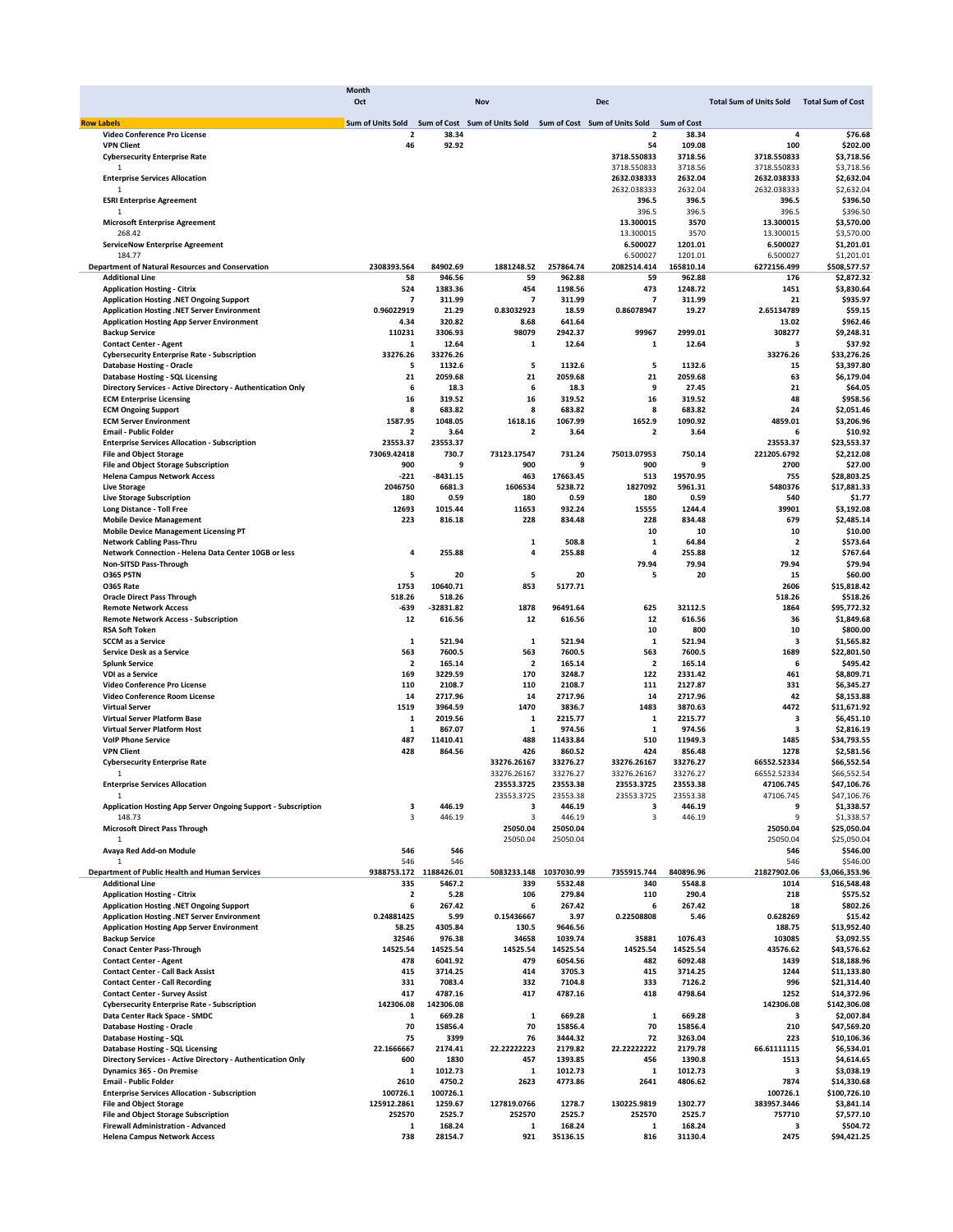|                                                               | Month                    |                 |                               |                      |                               |                    |                                |                          |
|---------------------------------------------------------------|--------------------------|-----------------|-------------------------------|----------------------|-------------------------------|--------------------|--------------------------------|--------------------------|
|                                                               | Oct                      |                 | Nov                           |                      | <b>Dec</b>                    |                    | <b>Total Sum of Units Sold</b> | <b>Total Sum of Cost</b> |
| <b>Row Labels</b>                                             | <b>Sum of Units Sold</b> |                 | Sum of Cost Sum of Units Sold |                      | Sum of Cost Sum of Units Sold | <b>Sum of Cost</b> |                                |                          |
| <b>Job Scheduling Distribution</b>                            | 2173                     | 15928.09        | 2173                          | 15928.09             | 2173                          | 15928.09           | 6519                           | \$47,784.27              |
| <b>Live Storage</b>                                           | 7087232                  | 23157.41        | 2818452                       | 9193.87              | 4986845                       | 16286.74           | 14892529                       | \$48,638.02              |
| <b>Live Storage Subscription</b>                              | 13500                    | 44.01           | 13500                         | 44.01                | 13500                         | 44.01              | 40500                          | \$132.03                 |
| Long Distance - Toll Free                                     | 1219402                  | 97552.16        | 1373037                       | 109842.96            | 1642809                       | 131424.72          | 4235248                        | \$338,819.84             |
| <b>Mainframe Services</b>                                     | 357970.5                 | 357970.5        |                               |                      |                               |                    | 357970.5                       | \$357.970.50             |
| <b>Mobile Device Management</b>                               | 795                      | 2909.7          | 842                           | 3081.72              | 842                           | 3081.72            | 2479                           | \$9,073.14               |
| <b>Mobile Device Management Licensing PT</b>                  | -63                      | -63             |                               |                      |                               |                    | -63                            | $-563.00$                |
| <b>Network Cabling Pass-Thru</b>                              | $\overline{\phantom{a}}$ | 2327.87         | 10                            | 11339.4              | 8                             | 17380.96           | 25                             | \$31,048.23              |
| Non-SITSD Pass-Through                                        |                          |                 | 4475                          | 4475                 | 512.6                         | 512.6              | 4987.6                         | \$4,987.60               |
| <b>0365 PSTN</b>                                              | 531                      | 2124            | 531                           | 2124                 | 531                           | 2124               | 1593                           | \$6,372.00               |
| <b>0365 Rate</b>                                              | 6460                     | 39212.2         | 3203                          | 19442.21             |                               |                    | 9663                           | \$58,654.41              |
| <b>Oracle Direct Pass Through</b>                             |                          |                 | 1759.76                       | 1759.76              |                               |                    | 1759.76                        | \$1,759.76               |
| <b>Remote Network Access</b>                                  | 2401                     | 123363.38       | 3085                          | 158507.3             | 2743                          | 140935.34          | 8229                           | \$422,806.02             |
| <b>Remote Network Access - Subscription</b>                   | 11<br>10                 | 565.18<br>880   | 11                            | 565.18               | 11                            | 565.18             | 33<br>10                       | \$1,695.54<br>\$880.00   |
| RSA 700 Series Token<br><b>Splunk Service</b>                 | 150                      | 12385.5         | 150                           | 12385.5              | 150                           | 12385.5            | 450                            | \$37,156.50              |
| VDI as a Service                                              | 529                      | 10109.19        | 536                           | 10242.96             | 519                           | 9918.09            | 1584                           | \$30,270.24              |
| Video Conference Pro License                                  | 122                      | 2338.74         | 118                           | 2262.06              | 119                           | 2281.23            | 359                            | \$6,882.03               |
| Video Conference Room License                                 | 12                       | 1437.84         | 12                            | 1437.84              | 12                            | 1437.84            | 36                             | \$4,313.52               |
| <b>Virtual Server</b>                                         | 16742                    | 43696.62        | 17748                         | 46322.28             | 18356                         | 47909.16           | 52846                          | \$137,928.06             |
| Virtual Server Platform Base                                  | 1                        | 2215.77         | 1                             | 2215.77              | 1                             | 2215.77            | 3                              | \$6,647.31               |
| <b>Virtual Server Platform Host</b>                           | 6                        | 5847.36         | 26                            | 25338.56             | 10                            | 9745.6             | 42                             | \$40,931.52              |
| <b>Virtual Server Subscription</b>                            | 600                      | 1566            | 600                           | 1566                 | 600                           | 1566               | 1800                           | \$4,698.00               |
| <b>VolP Phone Service</b>                                     | 2473                     | 57942.39        | 2476                          | 58012.68             | 2478                          | 58059.54           | 7427                           | \$174,014.61             |
| <b>VPN Client</b>                                             | 1167                     | 2357.34         | 1150                          | 2323                 | 1146                          | 2314.92            | 3463                           | \$6,995.26               |
| <b>Cybersecurity Enterprise Rate</b>                          |                          |                 | 142306.0775                   | 142306.08            | 142306.0775                   | 142306.08          | 284612.155                     | \$284,612.16             |
| 1                                                             |                          |                 | 142306.0775                   | 142306.08            | 142306.0775                   | 142306.08          | 284612.155                     | \$284,612.16             |
| <b>Enterprise Services Allocation</b>                         |                          |                 | 100726.0975                   | 100726.1             | 100726.0975                   | 100726.1           | 201452.195                     | \$201,452.20             |
| $\mathbf{1}$                                                  |                          |                 | 100726.0975                   | 100726.1             | 100726.0975                   | 100726.1           | 201452.195                     | \$201,452.20             |
| Application Hosting App Server Ongoing Support - Subscription | 65                       | 9667.45         | 65                            | 9667.45              | 65                            | 9667.45            | 195                            | \$29,002.35              |
| 148.73                                                        | 65                       | 9667.45         | 65                            | 9667.45<br>124415.18 | 65                            | 9667.45            | 195                            | \$29,002.35              |
| <b>Microsoft Direct Pass Through</b>                          |                          |                 | 124415.18                     |                      |                               |                    | 124415.18                      | \$124,415.18             |
| $\mathbf{1}$<br>Avaya Red Add-on Module                       | 1638                     |                 | 124415.18                     | 124415.18            |                               |                    | 124415.18                      | \$124,415.18             |
| 1                                                             | 1638                     | 1638<br>1638    |                               |                      |                               |                    | 1638<br>1638                   | \$1,638.00<br>\$1,638.00 |
| <b>SAS Pass Thru</b>                                          |                          |                 | 35790.54027                   | 35790.67             |                               |                    | 35790.54027                    | \$35,790.67              |
| 1                                                             |                          |                 | 35790.54027                   | 35790.67             |                               |                    | 35790.54027                    | \$35,790.67              |
| <b>MFT Service - Subscription</b>                             | 66                       | 4328.94         | 66                            | 4328.94              | 66                            | 4328.94            | 198                            | \$12,986.82              |
| 65.59                                                         | 66                       | 4328.94         | 66                            | 4328.94              | 66                            | 4328.94            | 198                            | \$12,986.82              |
| <b>Application Hosting App Server Initial Setup</b>           | 6                        | 14910.48        |                               |                      |                               |                    | 6                              | \$14,910.48              |
| 2485.08                                                       | 6                        | 14910.48        |                               |                      |                               |                    |                                | 6<br>\$14,910.48         |
| <b>Department of Public Service Regulation</b>                | 115542.5581              | 11097.84        | 10453.78716                   | 11111.09             | 62833.13853                   | 10503.24           | 188829.4838                    | \$32,712.17              |
| <b>Additional Line</b>                                        | 2                        | 32.64           | 2                             | 32.64                | 2                             | 32.64              |                                | 6<br>\$97.92             |
| <b>Application Hosting - Citrix</b>                           | 38                       | 100.32          | 38                            | 100.32               | 39                            | 102.96             | 115                            | \$303.60                 |
| Application Hosting .NET Ongoing Support                      | 1                        | 44.57           | 1                             | 44.57                | 1                             | 44.57              | з                              | \$133.71                 |
| Application Hosting .NET Server Environment                   | 8.51212339               | 179.72          | 7.76731443                    | 164.06               | 12.09460788                   | 255.17             | 28.3740457                     | \$598.95                 |
| <b>Backup Service</b>                                         | 1119                     | 33.57           | 1157                          | 34.71                | 1198                          | 35.94              | 3474                           | \$104.22                 |
| <b>Cybersecurity Enterprise Rate - Subscription</b>           | 1668.58                  | 1668.58         |                               |                      |                               |                    | 1668.58                        | \$1,668.58               |
| Database Hosting - SQL                                        | 4                        | 181.28          | 10                            | 453.2                | 6                             | 271.92             | 20                             | \$906.40                 |
| Database Hosting - SQL Licensing                              | $\overline{\mathbf{2}}$  | 196.18          | 2.23464665                    | 219.2                | 2.0566483                     | 201.75             | 6.29129495                     | \$617.13                 |
| <b>ECM Enterprise Licensing</b>                               | 63                       | 1258.11         | 62                            | 1238.14              | 63                            | 1258.11            | 188                            | \$3,754.36               |
| <b>ECM Ongoing Support</b><br><b>ECM Server Environment</b>   | 1<br>844.55              | 85.48<br>557.41 | 1<br>844.77                   | 85.48<br>557.55      | 1<br>845.81                   | 85.48<br>558.24    | 3<br>2535.13                   | \$256.44<br>\$1,673.20   |
| <b>Email - Public Folder</b>                                  | 44                       | 80.08           | 44                            | 80.08                | 44                            | 80.08              | 132                            | \$240.24                 |
| <b>Enterprise Services Allocation - Subscription</b>          | 1181.04                  | 1181.04         |                               |                      |                               |                    | 1181.04                        | \$1,181.04               |
| <b>File and Object Storage</b>                                | 1696.875998              | 16.99           | 1710.35103                    | 17.12                | 1710.553106                   | 17.13              | 5117.780134                    | \$51.24                  |
| <b>File and Print Shared Server</b>                           | 1031                     | 224.28          | 1031                          | 224.28               | 1031                          | 224.28             | 3093                           | \$672.84                 |
| <b>Helena Campus Network Access</b>                           | 28                       | 1068.2          | 31                            | 1182.65              | 27                            | 1030.05            | 86                             | \$3,280.90               |
| <b>Live Storage</b>                                           | 105524                   | 345.34          |                               |                      | 52762                         | 172.67             | 158286                         | \$518.01                 |
| Long Distance - Toll Free                                     | 1905                     | 152.4           | 2260                          | 180.8                | 1954                          | 156.32             | 6119                           | \$489.52                 |
| <b>Mobile Device Management</b>                               | 20                       | 73.2            | 20                            | 73.2                 | 20                            | 73.2               | 60                             | \$219.60                 |
| <b>Network Cabling Pass-Thru</b>                              |                          |                 | 1                             | 169.6                |                               |                    | 1                              | \$169.60                 |
| <b>0365 PSTN</b>                                              | 1                        | 4               | 1                             | 4                    | 1                             | 4                  | 3                              | \$12.00                  |
| O365 Rate                                                     | 97                       | 588.79          | 48                            | 291.36               |                               |                    | 145                            | \$880.15                 |
| <b>Remote Network Access</b>                                  | 16                       | 822.08          | 16                            | 822.08               | 16                            | 822.08             | 48                             | \$2,466.24               |
| <b>SCCM</b> as a Service                                      | 1                        | 521.94          | 1                             | 521.94               | 1                             | 521.94             | 3                              | \$1,565.82               |
| Video Conference Pro License                                  | 9                        | 172.53          | 9                             | 172.53               | 9                             | 172.53             | 27                             | \$517.59                 |
| <b>Virtual Server</b>                                         | 186                      | 485.46          | 180                           | 469.8                | 186                           | 485.46             | 552                            | \$1,440.72               |
| <b>VolP Phone Service</b>                                     | 43                       | 1007.49         | 44                            | 1030.92              | 44                            | 1030.92            | 131                            | \$3,069.33               |
| <b>VPN Client</b>                                             | 8                        | 16.16           | 9<br>1668.580833              | 18.18                | 8                             | 16.16              | 25                             | \$50.50                  |
| <b>Cybersecurity Enterprise Rate</b><br>$\mathbf{1}$          |                          |                 | 1668.580833                   | 1668.59              | 1668.580833<br>1668.580833    | 1668.59            | 3337.161666<br>3337.161666     | \$3,337.18<br>\$3,337.18 |
| <b>Enterprise Services Allocation</b>                         |                          |                 | 1181.043333                   | 1668.59<br>1181.05   | 1181.043333                   | 1668.59<br>1181.05 | 2362.086666                    | \$2,362.10               |
| 1                                                             |                          |                 |                               |                      |                               |                    |                                | \$2,362.10               |
| <b>Microsoft Direct Pass Through</b>                          |                          |                 | 1181.043333<br>73.04          | 1181.05<br>73.04     | 1181.043333                   | 1181.05            | 2362.086666<br>73.04           | \$73.04                  |
| $\mathbf{1}$                                                  |                          |                 | 73.04                         | 73.04                |                               |                    | 73.04                          | \$73.04                  |
| <b>Department of Revenue</b>                                  | 5235060.83               | 218160.99       | 202838.7756                   | 211663.85            | 2735161.014                   | 209651.48          | 8173060.619                    | \$639,476.32             |
| <b>Additional Line</b>                                        | 50                       | 816             | 50                            | 816                  | 50                            | 816                | 150                            | \$2,448.00               |
| <b>Application Hosting - Citrix</b>                           | 2372                     | 6262.08         | 2810                          | 7418.4               | 2878                          | 7597.92            | 8060                           | \$21,278.40              |
| Application Hosting .NET Ongoing Support                      | 29                       | 1292.53         | 28                            | 1247.96              | 30                            | 1337.1             | 87                             | \$3,877.59               |
| Application Hosting .NET Server Environment                   | 120.9159184              | 2550.35         | 130.9771585                   | 2762.06              | 122.5340256                   | 2584.35            | 374.4271025                    | \$7,896.76               |
| <b>Backup Service</b>                                         | 59362                    | 1780.86         | 59147                         | 1774.41              | 60225                         | 1806.75            | 178734                         | \$5,362.02               |
| <b>Contact Center - Agent</b>                                 | 145                      | 1832.8          | 154                           | 1946.56              | 155                           | 1959.2             | 454                            | \$5,738.56               |
| <b>Contact Center - Call Back Assist</b>                      |                          |                 | 1                             | 8.95                 | 1                             | 8.95               | 2                              | \$17.90                  |
| <b>Contact Center - Call Recording</b>                        | 27                       | 577.8           | 33                            | 706.2                | 33                            | 706.2              | 93                             | \$1,990.20               |
| <b>Contact Center - Survey Assist</b>                         |                          |                 | 1                             | 11.48                | 1                             | 11.48              | 2                              | \$22.96                  |
| <b>Cybersecurity Enterprise Rate - Subscription</b>           | 32132.09                 | 32132.09        |                               |                      |                               |                    | 32132.09                       | \$32,132.09              |
| Data Center Rack Space - SMDC                                 | 0.10526                  | 78.28           | 0.10526                       | 78.28                | 0.10526                       | 78.28              | 0.31578                        | \$234.84                 |
| Database Hosting - SQL                                        | 127                      | 5755.64         | 128                           | 5800.96              | 128                           | 5800.96            | 383                            | \$17,357.56              |
| <b>Database Hosting - SQL Licensing</b>                       | 58.03333333              | 5692.23         | 58.03225806                   | 5692.15              | 59.03225806                   | 5790.23            | 175.0978495                    | \$17,174.61              |
| Directory Services - Active Directory - Authentication Only   | 4                        | 12.2            | 4                             | 12.2                 | 4                             | 12.2               | 12                             | \$36.60                  |
| <b>ECM Enterprise Licensing</b>                               | 6                        | 119.82          | 5                             | 99.85                | 5                             | 99.85              | 16                             | \$319.52                 |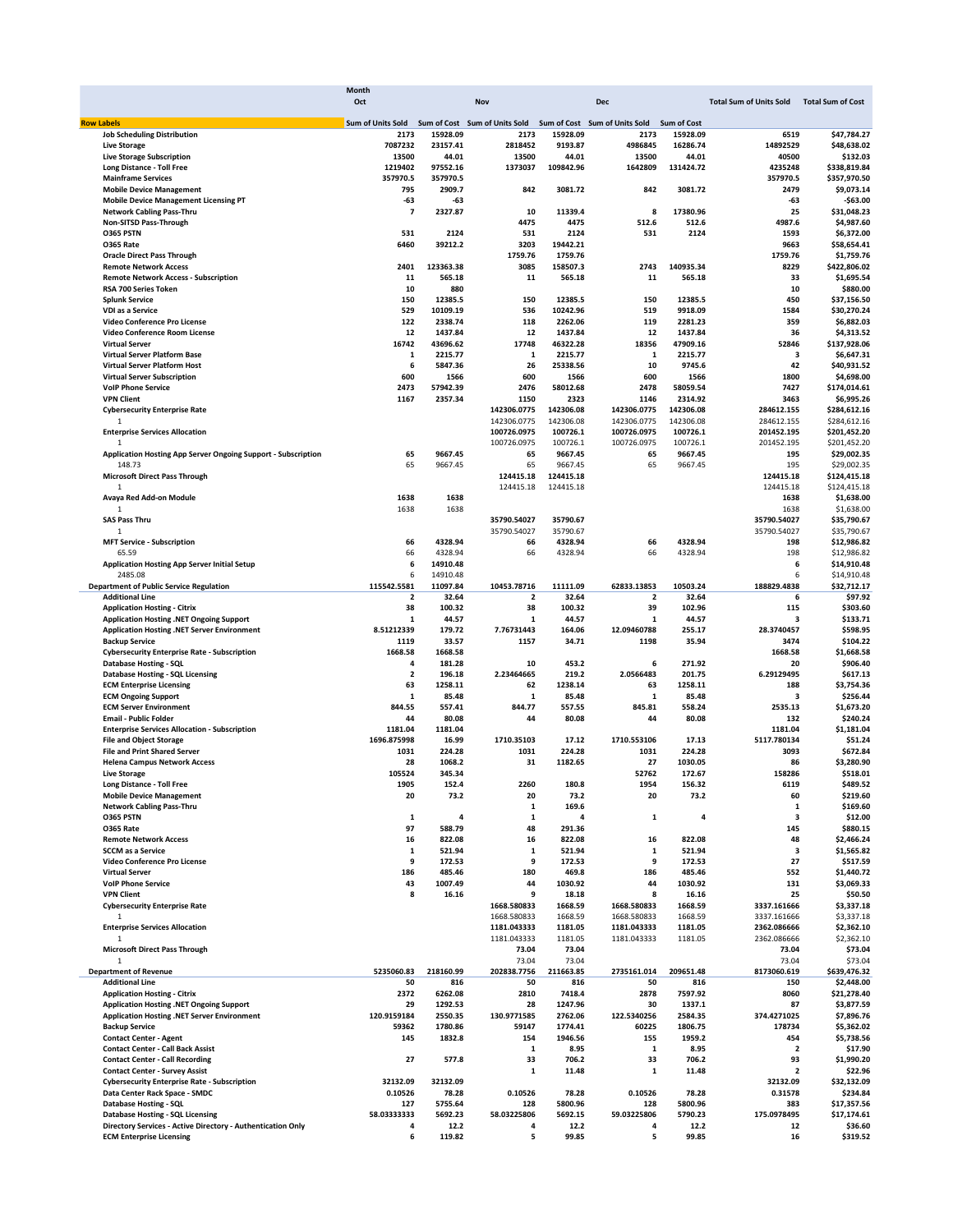| Sum of Units Sold<br>Sum of Cost Sum of Units Sold Sum of Cost Sum of Units Sold<br><b>Row Labels</b><br><b>Sum of Cost</b><br>12<br><b>ECM Ongoing Support</b><br>4<br>341.92<br>4<br>341.92<br>4<br>341.92<br>18.19<br>12.02<br>18.19<br>12.02<br>18.19<br>12.02<br>54.57<br><b>ECM Server Environment</b><br><b>Enterprise Services Allocation - Subscription</b><br>22743.51<br>22743.51<br>22743.51<br>2411.985602<br><b>File and Object Storage</b><br>24.13<br>2411.985599<br>24.13<br>2411.985606<br>24.13<br>7235.956807<br>16500<br>16500<br>165<br>16500<br>165<br>49500<br><b>File and Object Storage Subscription</b><br>165<br><b>Helena Campus Network Access</b><br>404<br>15412.6<br>439<br>16747.85<br>418<br>15946.7<br>1261<br><b>Job Scheduling Distribution</b><br>8<br>58.64<br>8<br>58.64<br>8<br>58.64<br>24<br>5062222<br>2562093<br><b>Live Storage</b><br>16542.74<br>8372.41<br>7624315<br>900<br>900<br>900<br><b>Live Storage Subscription</b><br>2.94<br>2.94<br>2.94<br>2700<br>18484<br>1478.72<br>18284<br>1462.72<br>19152<br>55920<br>Long Distance - Toll Free<br>1532.16<br>9<br>9<br>9<br>27<br><b>Mobile Device Management</b><br>32.94<br>32.94<br>32.94<br>3<br>$\pmb{0}$<br>2797.3<br>4<br>4693.96<br>$\overline{\phantom{a}}$<br><b>Network Cabling Pass-Thru</b><br>14714.66<br>Network Connection - Helena Data Center 10GB or less<br>$\overline{\mathbf{2}}$<br>127.94<br>$\overline{\mathbf{2}}$<br>127.94<br>$\overline{\mathbf{2}}$<br>127.94<br>6<br>2960.65<br>2960.65<br>205.56<br>205.56<br>3166.21<br>Non-SITSD Pass-Through<br><b>0365 PSTN</b><br>1<br>1<br>4<br>1<br>4<br>з<br>4<br>1678<br>10185.46<br>847<br>5141.29<br>2525<br><b>0365 Rate</b><br>651<br>33448.38<br>619<br>31804.22<br>635<br>32626.3<br>1905<br><b>Remote Network Access</b><br>11<br>11<br>565.18<br>11<br>33<br><b>Remote Network Access - Subscription</b><br>565.18<br>565.18<br>10<br>10<br>10<br>30<br>825.7<br>825.7<br>825.7<br><b>Splunk Service</b><br>24<br>458.64<br>24<br>458.64<br>8<br>152.88<br>56<br>VDI as a Service<br>10<br>10<br>191.7<br>10<br>30<br>Video Conference Pro License<br>191.7<br>191.7<br>12946<br>12780<br>38092<br><b>Virtual Server</b><br>33789.06<br>12366<br>32275.26<br>33355.8<br>$-5$<br>$-11078.85$<br>Virtual Server Platform Base<br>1<br>2019.56<br>$-4$<br><b>Virtual Server Platform Host</b><br>$\mathbf 1$<br>867.07<br>$-4$<br>$-3898.24$<br>$-3$<br>120<br>120<br>120<br>360<br><b>Virtual Server Subscription</b><br>313.2<br>313.2<br>313.2<br>641<br>653<br><b>VolP Phone Service</b><br>15018.63<br>653<br>15299.79<br>15299.79<br>1947<br><b>VPN Client</b><br>644<br>1300.88<br>647<br>1306.94<br>641<br>1294.82<br>1932<br>32132.1<br>32132.0925<br><b>Cybersecurity Enterprise Rate</b><br>32132.0925<br>32132.1<br>64264.185<br>32132.0925<br>32132.1<br>32132.0925<br>32132.1<br>64264.185<br>1<br>22743.52<br><b>Enterprise Services Allocation</b><br>22743.51417<br>22743.51417<br>22743.52<br>45487.02834<br>$\mathbf 1$<br>22743.51417<br>22743.52<br>22743.51417<br>22743.52<br>45487.02834<br><b>Microsoft Direct Pass Through</b><br>21576.43<br>21576.43<br>21576.43<br>21576.43<br>21576.43<br>21576.43<br>1<br>182<br>182<br>182<br>Avaya Red Add-on Module<br>182<br>182<br>182<br>$\mathbf{1}$<br><b>SAS Pass Thru</b><br>6996.798611<br>6996.8<br>6996.798611<br>6996.798611<br>1<br>6996.798611<br>6996.8<br>$\mathbf 1$<br>348.45<br>Application Hosting .NET Initial Setup<br>1<br>348.45<br>348.45<br>1<br>$\mathbf{1}$<br>424258.78<br>5217362.133<br>15280371.41<br><b>Department of Transportation</b><br>5124657.136<br>4938352.143<br>485671.27<br>398106.9<br>122<br>1991.04<br>121<br>1974.72<br>127<br>2072.64<br>370<br><b>Additional Line</b><br>8<br>0.24<br>8<br>8<br>24<br><b>Address Certification Service</b><br>0.24<br>0.24<br>1216<br>3210.24<br>1229<br>3244.56<br>1261<br>3329.04<br>3706<br><b>Application Hosting - Citrix</b><br>132389<br>136745<br>138027<br>407161<br><b>Backup Service</b><br>3971.67<br>4102.35<br>4140.81<br><b>Contact Center - Agent</b><br>41<br>518.24<br>41<br>518.24<br>41<br>518.24<br>123<br>94250.96<br>94250.96<br>94250.96<br><b>Cybersecurity Enterprise Rate - Subscription</b><br>3<br>3<br><b>Database Hosting - SQL</b><br>з<br>135.96<br>135.96<br>135.96<br>9<br>$\mathbf 2$<br>$\overline{\mathbf{2}}$<br>$\overline{\mathbf{2}}$<br>196.16<br>196.16<br>6<br><b>Database Hosting - SQL Licensing</b><br>196.16<br><b>Enterprise Services Allocation - Subscription</b><br>66712.06<br>66712.06<br>66712.06<br>547840.1156<br>5478.42<br>553984.1148<br>5539.86<br>585728.1144<br>1687552.345<br><b>File and Object Storage</b><br>5857.3<br>225.45<br><b>Firewall Administration - Advanced</b><br>1<br>225.45<br>1<br>1<br>225.45<br>з<br>783<br>29871.45<br>814<br>31054.1<br>767<br>29261.05<br>2364<br><b>Helena Campus Network Access</b><br>4247600<br>13856.92<br>3979264<br>12977.21<br>4306650<br>14047.43<br>12533514<br><b>Live Storage</b><br>23055<br>22696<br>17605<br>63356<br>Long Distance - Toll Free<br>1844.4<br>1815.68<br>1408.4<br>418<br>414<br>1515.24<br>1529.88<br>418<br>1529.88<br>1250<br><b>Mobile Device Management</b><br><b>Mobile Device Management Licensing PT</b><br>$\overline{\mathbf{2}}$<br>$\overline{2}$<br>$\overline{\mathbf{2}}$<br>32<br>2047.04<br>32<br>32<br>96<br>Network Connection - Helena Data Center 10GB or less<br>2047.04<br>2047.04<br>3384.76<br>NTSB Asset Broker Pass Through<br>3384.76<br>3384.76<br>O365 PSTN<br>68<br>68<br>272<br>68<br>272<br>272<br>204<br><b>0365 Rate</b><br>4463<br>27090.41<br>2323<br>14100.61<br>6786<br><b>Oracle Direct Pass Through</b><br>3780.03<br>3780.03<br>3780.03<br>2470<br>126908.6<br>2490<br>127936.2<br>7472<br><b>Remote Network Access</b><br>2512<br>129066.56<br><b>Remote Network Access - Subscription</b><br>14<br>719.32<br>719.32<br>14<br>719.32<br>42<br>14<br>24<br>460.08<br>25<br>26<br>75<br>Video Conference Pro License<br>479.25<br>498.42<br>Video Conference Room License<br>20<br>2396.4<br>20<br>2396.4<br>20<br>2396.4<br>60<br>1217<br>1230<br>3210.3<br>1271<br>3718<br><b>Virtual Server</b><br>3176.37<br>3317.31<br>Virtual Server Platform Base<br>1<br>2019.56<br>$\mathbf 1$<br>2215.77<br>1<br>2215.77<br>3<br><b>Virtual Server Platform Host</b><br>17<br>14740.06<br>17<br>16567.52<br>17<br>51<br>16567.52<br>2067<br><b>VolP Phone Service</b><br>689<br>16143.27<br>688<br>16119.84<br>690<br>16166.7<br><b>VPN Client</b><br>1163<br>2349.26<br>1159<br>1130<br>2282.6<br>3452<br>2341.18<br><b>Cybersecurity Enterprise Rate</b><br>94250.96<br>94250.96<br>94250.96<br>94250.96<br>188501.92<br>94250.96<br>94250.96<br>94250.96<br>94250.96<br>188501.92<br>1<br>66712.05833<br><b>Enterprise Services Allocation</b><br>66712.05833<br>66712.06<br>66712.06<br>133424.1167<br>66712.05833<br>66712.05833<br>1<br>66712.06<br>66712.06<br>133424.1167<br><b>Microsoft Direct Pass Through</b><br>66851.22<br>66851.22<br>66851.22<br>1<br>66851.22<br>66851.22<br>66851.22<br>750949.265<br>183029.54<br>319216.5336<br>183057.91<br>763814.269<br>202423.85<br>1833980.067<br><b>Judicial Branch</b><br><b>Additional Line</b><br>26<br>424.32<br>26<br>424.32<br>26<br>424.32<br>78<br>524<br><b>Application Hosting - Citrix</b><br>1383.36<br>574<br>1515.36<br>594<br>1568.16<br>1692<br>435<br>430<br><b>Backup Service</b><br>13.05<br>12.9<br>389<br>11.67<br>1254<br><b>Cybersecurity Enterprise Rate - Subscription</b><br>41905.21<br>41905.21<br>41905.21<br>Data Center Rack Space - SMDC<br>0.63158<br>0.63158<br>0.63158<br>1.89474<br>469.65<br>469.65<br>469.65<br>21<br>12<br><b>Database Hosting - Oracle</b><br>15<br>3397.8<br>4756.92<br>2718.24<br>48<br><b>Database Hosting - SQL</b><br>24<br>24<br>1087.68<br>24<br>72<br>1087.68<br>1087.68<br><b>Database Hosting - SQL Licensing</b><br>$\overline{7}$<br>686.66<br>$\overline{7}$<br>686.66<br>$\overline{7}$<br>686.66<br>21<br>Directory Services - Active Directory - Authentication Only<br>330<br>303<br>924.15<br>320<br>953<br>1006.5<br>976 | \$1,025.76<br>\$36.06<br>\$22,743.51<br>\$72.39<br>\$495.00<br>\$48,107.15<br>\$175.92<br>\$24,915.15<br>\$8.82<br>\$4,473.60<br>\$98.82<br>\$22,205.92<br>\$383.82<br>\$3,166.21<br>\$12.00<br>\$15,326.75<br>\$97,878.90<br>\$1,695.54<br>\$2,477.10<br>\$1,070.16<br>\$575.10<br>\$99,420.12<br>$-$9,059.29$<br>$-$3,031.17$<br>\$939.60<br>\$45,618.21<br>\$3,902.64<br>\$64,264.20<br>\$64,264.20<br>\$45,487.04<br>\$45,487.04<br>\$21,576.43<br>\$21,576.43<br>\$182.00<br>\$182.00<br>\$6,996.80<br>\$6,996.80<br>\$348.45<br>\$348.45<br>\$1,308,036.95<br>\$6,038.40<br>\$0.72<br>\$9,783.84<br>\$12,214.83<br>\$1,554.72<br>\$94,250.96<br>\$407.88<br>\$588.48<br>\$66,712.06<br>\$16,875.58<br>\$676.35<br>\$90,186.60<br>\$40,881.56<br>\$5,068.48<br>\$4,575.00<br>\$2.00<br>\$6.141.12<br>\$3,384.76<br>\$816.00<br>\$41,191.02<br>\$3,780.03<br>\$383,911.36<br>\$2,157.96<br>\$1,437.75<br>\$7,189.20<br>\$9,703.98<br>\$6,451.10<br>\$47,875.10<br>\$48,429.81<br>\$6,973.04<br>\$188,501.92<br>\$188,501.92<br>\$133,424.12<br>\$133,424.12<br>\$66,851.22<br>\$66,851.22<br>\$568,511.30<br>\$1,272.96<br>\$4,466.88<br>\$37.62<br>\$41,905.21<br>\$1,408.95<br>\$10,872.96<br>\$3,263.04<br>\$2,059.98<br>\$2,906.65<br>\$359.46<br>6<br>119.82<br>6<br>119.82<br>6<br>119.82<br>18<br>5<br>427.39<br>5<br>427.39<br>5<br>427.39<br>15<br>\$1,282.17<br>199.68<br>201.04<br>202.28<br>603<br>\$397.99<br>131.79<br>132.69<br>133.51<br>1.82<br>1<br>1.82<br>1<br>1.82<br>з<br>\$5.46<br>1 | <b>ECM Enterprise Licensing</b><br><b>ECM Ongoing Support</b><br>29661.05<br>29661.05<br><b>Enterprise Services Allocation - Subscription</b><br>29661.05<br>\$29,661.05<br><b>File and Object Storage</b><br>16519.42337<br>165.4<br>12628.10364<br>126.47<br>8648.379036<br>86.68<br>37795.90605<br>\$378.55 | Month |     |            |                                |                          |
|------------------------------------------------------------------------------------------------------------------------------------------------------------------------------------------------------------------------------------------------------------------------------------------------------------------------------------------------------------------------------------------------------------------------------------------------------------------------------------------------------------------------------------------------------------------------------------------------------------------------------------------------------------------------------------------------------------------------------------------------------------------------------------------------------------------------------------------------------------------------------------------------------------------------------------------------------------------------------------------------------------------------------------------------------------------------------------------------------------------------------------------------------------------------------------------------------------------------------------------------------------------------------------------------------------------------------------------------------------------------------------------------------------------------------------------------------------------------------------------------------------------------------------------------------------------------------------------------------------------------------------------------------------------------------------------------------------------------------------------------------------------------------------------------------------------------------------------------------------------------------------------------------------------------------------------------------------------------------------------------------------------------------------------------------------------------------------------------------------------------------------------------------------------------------------------------------------------------------------------------------------------------------------------------------------------------------------------------------------------------------------------------------------------------------------------------------------------------------------------------------------------------------------------------------------------------------------------------------------------------------------------------------------------------------------------------------------------------------------------------------------------------------------------------------------------------------------------------------------------------------------------------------------------------------------------------------------------------------------------------------------------------------------------------------------------------------------------------------------------------------------------------------------------------------------------------------------------------------------------------------------------------------------------------------------------------------------------------------------------------------------------------------------------------------------------------------------------------------------------------------------------------------------------------------------------------------------------------------------------------------------------------------------------------------------------------------------------------------------------------------------------------------------------------------------------------------------------------------------------------------------------------------------------------------------------------------------------------------------------------------------------------------------------------------------------------------------------------------------------------------------------------------------------------------------------------------------------------------------------------------------------------------------------------------------------------------------------------------------------------------------------------------------------------------------------------------------------------------------------------------------------------------------------------------------------------------------------------------------------------------------------------------------------------------------------------------------------------------------------------------------------------------------------------------------------------------------------------------------------------------------------------------------------------------------------------------------------------------------------------------------------------------------------------------------------------------------------------------------------------------------------------------------------------------------------------------------------------------------------------------------------------------------------------------------------------------------------------------------------------------------------------------------------------------------------------------------------------------------------------------------------------------------------------------------------------------------------------------------------------------------------------------------------------------------------------------------------------------------------------------------------------------------------------------------------------------------------------------------------------------------------------------------------------------------------------------------------------------------------------------------------------------------------------------------------------------------------------------------------------------------------------------------------------------------------------------------------------------------------------------------------------------------------------------------------------------------------------------------------------------------------------------------------------------------------------------------------------------------------------------------------------------------------------------------------------------------------------------------------------------------------------------------------------------------------------------------------------------------------------------------------------------------------------------------------------------------------------------------------------------------------------------------------------------------------------------------------------------------------------------------------------------------------------------------------------------------------------------------------------------------------------------------------------------------------------------------------------------------------------------------------------------------------------------------------------------------------------------------------------------------------------------------------------------------------------------------------------------------------------------------------------------------------------------------------------------------------------------------------------------------------------------------------------------------------------------------------------------------------------------------------------------------------------------------------------------------------------------------------------------------------------------------------------------------------------------------------------------------------------------------------------------------------------------------------------------------------------------------------------------------------------------------------------------|-----------------------------------------------------------------------------------------------------------------------------------------------------------------------------------------------------------------------------------------------------------------------------------------------------------------------------------------------------------------------------------------------------------------------------------------------------------------------------------------------------------------------------------------------------------------------------------------------------------------------------------------------------------------------------------------------------------------------------------------------------------------------------------------------------------------------------------------------------------------------------------------------------------------------------------------------------------------------------------------------------------------------------------------------------------------------------------------------------------------------------------------------------------------------------------------------------------------------------------------------------------------------------------------------------------------------------------------------------------------------------------------------------------------------------------------------------------------------------------------------------------------|----------------------------------------------------------------------------------------------------------------------------------------------------------------------------------------------------------------------------------------------------------------------------------------------------------------|-------|-----|------------|--------------------------------|--------------------------|
|                                                                                                                                                                                                                                                                                                                                                                                                                                                                                                                                                                                                                                                                                                                                                                                                                                                                                                                                                                                                                                                                                                                                                                                                                                                                                                                                                                                                                                                                                                                                                                                                                                                                                                                                                                                                                                                                                                                                                                                                                                                                                                                                                                                                                                                                                                                                                                                                                                                                                                                                                                                                                                                                                                                                                                                                                                                                                                                                                                                                                                                                                                                                                                                                                                                                                                                                                                                                                                                                                                                                                                                                                                                                                                                                                                                                                                                                                                                                                                                                                                                                                                                                                                                                                                                                                                                                                                                                                                                                                                                                                                                                                                                                                                                                                                                                                                                                                                                                                                                                                                                                                                                                                                                                                                                                                                                                                                                                                                                                                                                                                                                                                                                                                                                                                                                                                                                                                                                                                                                                                                                                                                                                                                                                                                                                                                                                                                                                                                                                                                                                                                                                                                                                                                                                                                                                                                                                                                                                                                                                                                                                                                                                                                                                                                                                                                                                                                                                                                                                                                                                                                                                                                                                                                                                                                                                                                                                                                                                                                                                                                                                                                                                                                              |                                                                                                                                                                                                                                                                                                                                                                                                                                                                                                                                                                                                                                                                                                                                                                                                                                                                                                                                                                                                                                                                                                                                                                                                                                                                                                                                                                                                                                                                                                                 |                                                                                                                                                                                                                                                                                                                | Oct   | Nov | <b>Dec</b> | <b>Total Sum of Units Sold</b> | <b>Total Sum of Cost</b> |
|                                                                                                                                                                                                                                                                                                                                                                                                                                                                                                                                                                                                                                                                                                                                                                                                                                                                                                                                                                                                                                                                                                                                                                                                                                                                                                                                                                                                                                                                                                                                                                                                                                                                                                                                                                                                                                                                                                                                                                                                                                                                                                                                                                                                                                                                                                                                                                                                                                                                                                                                                                                                                                                                                                                                                                                                                                                                                                                                                                                                                                                                                                                                                                                                                                                                                                                                                                                                                                                                                                                                                                                                                                                                                                                                                                                                                                                                                                                                                                                                                                                                                                                                                                                                                                                                                                                                                                                                                                                                                                                                                                                                                                                                                                                                                                                                                                                                                                                                                                                                                                                                                                                                                                                                                                                                                                                                                                                                                                                                                                                                                                                                                                                                                                                                                                                                                                                                                                                                                                                                                                                                                                                                                                                                                                                                                                                                                                                                                                                                                                                                                                                                                                                                                                                                                                                                                                                                                                                                                                                                                                                                                                                                                                                                                                                                                                                                                                                                                                                                                                                                                                                                                                                                                                                                                                                                                                                                                                                                                                                                                                                                                                                                                                              |                                                                                                                                                                                                                                                                                                                                                                                                                                                                                                                                                                                                                                                                                                                                                                                                                                                                                                                                                                                                                                                                                                                                                                                                                                                                                                                                                                                                                                                                                                                 |                                                                                                                                                                                                                                                                                                                |       |     |            |                                |                          |
|                                                                                                                                                                                                                                                                                                                                                                                                                                                                                                                                                                                                                                                                                                                                                                                                                                                                                                                                                                                                                                                                                                                                                                                                                                                                                                                                                                                                                                                                                                                                                                                                                                                                                                                                                                                                                                                                                                                                                                                                                                                                                                                                                                                                                                                                                                                                                                                                                                                                                                                                                                                                                                                                                                                                                                                                                                                                                                                                                                                                                                                                                                                                                                                                                                                                                                                                                                                                                                                                                                                                                                                                                                                                                                                                                                                                                                                                                                                                                                                                                                                                                                                                                                                                                                                                                                                                                                                                                                                                                                                                                                                                                                                                                                                                                                                                                                                                                                                                                                                                                                                                                                                                                                                                                                                                                                                                                                                                                                                                                                                                                                                                                                                                                                                                                                                                                                                                                                                                                                                                                                                                                                                                                                                                                                                                                                                                                                                                                                                                                                                                                                                                                                                                                                                                                                                                                                                                                                                                                                                                                                                                                                                                                                                                                                                                                                                                                                                                                                                                                                                                                                                                                                                                                                                                                                                                                                                                                                                                                                                                                                                                                                                                                                              |                                                                                                                                                                                                                                                                                                                                                                                                                                                                                                                                                                                                                                                                                                                                                                                                                                                                                                                                                                                                                                                                                                                                                                                                                                                                                                                                                                                                                                                                                                                 |                                                                                                                                                                                                                                                                                                                |       |     |            |                                |                          |
|                                                                                                                                                                                                                                                                                                                                                                                                                                                                                                                                                                                                                                                                                                                                                                                                                                                                                                                                                                                                                                                                                                                                                                                                                                                                                                                                                                                                                                                                                                                                                                                                                                                                                                                                                                                                                                                                                                                                                                                                                                                                                                                                                                                                                                                                                                                                                                                                                                                                                                                                                                                                                                                                                                                                                                                                                                                                                                                                                                                                                                                                                                                                                                                                                                                                                                                                                                                                                                                                                                                                                                                                                                                                                                                                                                                                                                                                                                                                                                                                                                                                                                                                                                                                                                                                                                                                                                                                                                                                                                                                                                                                                                                                                                                                                                                                                                                                                                                                                                                                                                                                                                                                                                                                                                                                                                                                                                                                                                                                                                                                                                                                                                                                                                                                                                                                                                                                                                                                                                                                                                                                                                                                                                                                                                                                                                                                                                                                                                                                                                                                                                                                                                                                                                                                                                                                                                                                                                                                                                                                                                                                                                                                                                                                                                                                                                                                                                                                                                                                                                                                                                                                                                                                                                                                                                                                                                                                                                                                                                                                                                                                                                                                                                              |                                                                                                                                                                                                                                                                                                                                                                                                                                                                                                                                                                                                                                                                                                                                                                                                                                                                                                                                                                                                                                                                                                                                                                                                                                                                                                                                                                                                                                                                                                                 |                                                                                                                                                                                                                                                                                                                |       |     |            |                                |                          |
|                                                                                                                                                                                                                                                                                                                                                                                                                                                                                                                                                                                                                                                                                                                                                                                                                                                                                                                                                                                                                                                                                                                                                                                                                                                                                                                                                                                                                                                                                                                                                                                                                                                                                                                                                                                                                                                                                                                                                                                                                                                                                                                                                                                                                                                                                                                                                                                                                                                                                                                                                                                                                                                                                                                                                                                                                                                                                                                                                                                                                                                                                                                                                                                                                                                                                                                                                                                                                                                                                                                                                                                                                                                                                                                                                                                                                                                                                                                                                                                                                                                                                                                                                                                                                                                                                                                                                                                                                                                                                                                                                                                                                                                                                                                                                                                                                                                                                                                                                                                                                                                                                                                                                                                                                                                                                                                                                                                                                                                                                                                                                                                                                                                                                                                                                                                                                                                                                                                                                                                                                                                                                                                                                                                                                                                                                                                                                                                                                                                                                                                                                                                                                                                                                                                                                                                                                                                                                                                                                                                                                                                                                                                                                                                                                                                                                                                                                                                                                                                                                                                                                                                                                                                                                                                                                                                                                                                                                                                                                                                                                                                                                                                                                                              |                                                                                                                                                                                                                                                                                                                                                                                                                                                                                                                                                                                                                                                                                                                                                                                                                                                                                                                                                                                                                                                                                                                                                                                                                                                                                                                                                                                                                                                                                                                 |                                                                                                                                                                                                                                                                                                                |       |     |            |                                |                          |
|                                                                                                                                                                                                                                                                                                                                                                                                                                                                                                                                                                                                                                                                                                                                                                                                                                                                                                                                                                                                                                                                                                                                                                                                                                                                                                                                                                                                                                                                                                                                                                                                                                                                                                                                                                                                                                                                                                                                                                                                                                                                                                                                                                                                                                                                                                                                                                                                                                                                                                                                                                                                                                                                                                                                                                                                                                                                                                                                                                                                                                                                                                                                                                                                                                                                                                                                                                                                                                                                                                                                                                                                                                                                                                                                                                                                                                                                                                                                                                                                                                                                                                                                                                                                                                                                                                                                                                                                                                                                                                                                                                                                                                                                                                                                                                                                                                                                                                                                                                                                                                                                                                                                                                                                                                                                                                                                                                                                                                                                                                                                                                                                                                                                                                                                                                                                                                                                                                                                                                                                                                                                                                                                                                                                                                                                                                                                                                                                                                                                                                                                                                                                                                                                                                                                                                                                                                                                                                                                                                                                                                                                                                                                                                                                                                                                                                                                                                                                                                                                                                                                                                                                                                                                                                                                                                                                                                                                                                                                                                                                                                                                                                                                                                              |                                                                                                                                                                                                                                                                                                                                                                                                                                                                                                                                                                                                                                                                                                                                                                                                                                                                                                                                                                                                                                                                                                                                                                                                                                                                                                                                                                                                                                                                                                                 |                                                                                                                                                                                                                                                                                                                |       |     |            |                                |                          |
|                                                                                                                                                                                                                                                                                                                                                                                                                                                                                                                                                                                                                                                                                                                                                                                                                                                                                                                                                                                                                                                                                                                                                                                                                                                                                                                                                                                                                                                                                                                                                                                                                                                                                                                                                                                                                                                                                                                                                                                                                                                                                                                                                                                                                                                                                                                                                                                                                                                                                                                                                                                                                                                                                                                                                                                                                                                                                                                                                                                                                                                                                                                                                                                                                                                                                                                                                                                                                                                                                                                                                                                                                                                                                                                                                                                                                                                                                                                                                                                                                                                                                                                                                                                                                                                                                                                                                                                                                                                                                                                                                                                                                                                                                                                                                                                                                                                                                                                                                                                                                                                                                                                                                                                                                                                                                                                                                                                                                                                                                                                                                                                                                                                                                                                                                                                                                                                                                                                                                                                                                                                                                                                                                                                                                                                                                                                                                                                                                                                                                                                                                                                                                                                                                                                                                                                                                                                                                                                                                                                                                                                                                                                                                                                                                                                                                                                                                                                                                                                                                                                                                                                                                                                                                                                                                                                                                                                                                                                                                                                                                                                                                                                                                                              |                                                                                                                                                                                                                                                                                                                                                                                                                                                                                                                                                                                                                                                                                                                                                                                                                                                                                                                                                                                                                                                                                                                                                                                                                                                                                                                                                                                                                                                                                                                 |                                                                                                                                                                                                                                                                                                                |       |     |            |                                |                          |
|                                                                                                                                                                                                                                                                                                                                                                                                                                                                                                                                                                                                                                                                                                                                                                                                                                                                                                                                                                                                                                                                                                                                                                                                                                                                                                                                                                                                                                                                                                                                                                                                                                                                                                                                                                                                                                                                                                                                                                                                                                                                                                                                                                                                                                                                                                                                                                                                                                                                                                                                                                                                                                                                                                                                                                                                                                                                                                                                                                                                                                                                                                                                                                                                                                                                                                                                                                                                                                                                                                                                                                                                                                                                                                                                                                                                                                                                                                                                                                                                                                                                                                                                                                                                                                                                                                                                                                                                                                                                                                                                                                                                                                                                                                                                                                                                                                                                                                                                                                                                                                                                                                                                                                                                                                                                                                                                                                                                                                                                                                                                                                                                                                                                                                                                                                                                                                                                                                                                                                                                                                                                                                                                                                                                                                                                                                                                                                                                                                                                                                                                                                                                                                                                                                                                                                                                                                                                                                                                                                                                                                                                                                                                                                                                                                                                                                                                                                                                                                                                                                                                                                                                                                                                                                                                                                                                                                                                                                                                                                                                                                                                                                                                                                              |                                                                                                                                                                                                                                                                                                                                                                                                                                                                                                                                                                                                                                                                                                                                                                                                                                                                                                                                                                                                                                                                                                                                                                                                                                                                                                                                                                                                                                                                                                                 |                                                                                                                                                                                                                                                                                                                |       |     |            |                                |                          |
|                                                                                                                                                                                                                                                                                                                                                                                                                                                                                                                                                                                                                                                                                                                                                                                                                                                                                                                                                                                                                                                                                                                                                                                                                                                                                                                                                                                                                                                                                                                                                                                                                                                                                                                                                                                                                                                                                                                                                                                                                                                                                                                                                                                                                                                                                                                                                                                                                                                                                                                                                                                                                                                                                                                                                                                                                                                                                                                                                                                                                                                                                                                                                                                                                                                                                                                                                                                                                                                                                                                                                                                                                                                                                                                                                                                                                                                                                                                                                                                                                                                                                                                                                                                                                                                                                                                                                                                                                                                                                                                                                                                                                                                                                                                                                                                                                                                                                                                                                                                                                                                                                                                                                                                                                                                                                                                                                                                                                                                                                                                                                                                                                                                                                                                                                                                                                                                                                                                                                                                                                                                                                                                                                                                                                                                                                                                                                                                                                                                                                                                                                                                                                                                                                                                                                                                                                                                                                                                                                                                                                                                                                                                                                                                                                                                                                                                                                                                                                                                                                                                                                                                                                                                                                                                                                                                                                                                                                                                                                                                                                                                                                                                                                                              |                                                                                                                                                                                                                                                                                                                                                                                                                                                                                                                                                                                                                                                                                                                                                                                                                                                                                                                                                                                                                                                                                                                                                                                                                                                                                                                                                                                                                                                                                                                 |                                                                                                                                                                                                                                                                                                                |       |     |            |                                |                          |
|                                                                                                                                                                                                                                                                                                                                                                                                                                                                                                                                                                                                                                                                                                                                                                                                                                                                                                                                                                                                                                                                                                                                                                                                                                                                                                                                                                                                                                                                                                                                                                                                                                                                                                                                                                                                                                                                                                                                                                                                                                                                                                                                                                                                                                                                                                                                                                                                                                                                                                                                                                                                                                                                                                                                                                                                                                                                                                                                                                                                                                                                                                                                                                                                                                                                                                                                                                                                                                                                                                                                                                                                                                                                                                                                                                                                                                                                                                                                                                                                                                                                                                                                                                                                                                                                                                                                                                                                                                                                                                                                                                                                                                                                                                                                                                                                                                                                                                                                                                                                                                                                                                                                                                                                                                                                                                                                                                                                                                                                                                                                                                                                                                                                                                                                                                                                                                                                                                                                                                                                                                                                                                                                                                                                                                                                                                                                                                                                                                                                                                                                                                                                                                                                                                                                                                                                                                                                                                                                                                                                                                                                                                                                                                                                                                                                                                                                                                                                                                                                                                                                                                                                                                                                                                                                                                                                                                                                                                                                                                                                                                                                                                                                                                              |                                                                                                                                                                                                                                                                                                                                                                                                                                                                                                                                                                                                                                                                                                                                                                                                                                                                                                                                                                                                                                                                                                                                                                                                                                                                                                                                                                                                                                                                                                                 |                                                                                                                                                                                                                                                                                                                |       |     |            |                                |                          |
|                                                                                                                                                                                                                                                                                                                                                                                                                                                                                                                                                                                                                                                                                                                                                                                                                                                                                                                                                                                                                                                                                                                                                                                                                                                                                                                                                                                                                                                                                                                                                                                                                                                                                                                                                                                                                                                                                                                                                                                                                                                                                                                                                                                                                                                                                                                                                                                                                                                                                                                                                                                                                                                                                                                                                                                                                                                                                                                                                                                                                                                                                                                                                                                                                                                                                                                                                                                                                                                                                                                                                                                                                                                                                                                                                                                                                                                                                                                                                                                                                                                                                                                                                                                                                                                                                                                                                                                                                                                                                                                                                                                                                                                                                                                                                                                                                                                                                                                                                                                                                                                                                                                                                                                                                                                                                                                                                                                                                                                                                                                                                                                                                                                                                                                                                                                                                                                                                                                                                                                                                                                                                                                                                                                                                                                                                                                                                                                                                                                                                                                                                                                                                                                                                                                                                                                                                                                                                                                                                                                                                                                                                                                                                                                                                                                                                                                                                                                                                                                                                                                                                                                                                                                                                                                                                                                                                                                                                                                                                                                                                                                                                                                                                                              |                                                                                                                                                                                                                                                                                                                                                                                                                                                                                                                                                                                                                                                                                                                                                                                                                                                                                                                                                                                                                                                                                                                                                                                                                                                                                                                                                                                                                                                                                                                 |                                                                                                                                                                                                                                                                                                                |       |     |            |                                |                          |
|                                                                                                                                                                                                                                                                                                                                                                                                                                                                                                                                                                                                                                                                                                                                                                                                                                                                                                                                                                                                                                                                                                                                                                                                                                                                                                                                                                                                                                                                                                                                                                                                                                                                                                                                                                                                                                                                                                                                                                                                                                                                                                                                                                                                                                                                                                                                                                                                                                                                                                                                                                                                                                                                                                                                                                                                                                                                                                                                                                                                                                                                                                                                                                                                                                                                                                                                                                                                                                                                                                                                                                                                                                                                                                                                                                                                                                                                                                                                                                                                                                                                                                                                                                                                                                                                                                                                                                                                                                                                                                                                                                                                                                                                                                                                                                                                                                                                                                                                                                                                                                                                                                                                                                                                                                                                                                                                                                                                                                                                                                                                                                                                                                                                                                                                                                                                                                                                                                                                                                                                                                                                                                                                                                                                                                                                                                                                                                                                                                                                                                                                                                                                                                                                                                                                                                                                                                                                                                                                                                                                                                                                                                                                                                                                                                                                                                                                                                                                                                                                                                                                                                                                                                                                                                                                                                                                                                                                                                                                                                                                                                                                                                                                                                              |                                                                                                                                                                                                                                                                                                                                                                                                                                                                                                                                                                                                                                                                                                                                                                                                                                                                                                                                                                                                                                                                                                                                                                                                                                                                                                                                                                                                                                                                                                                 |                                                                                                                                                                                                                                                                                                                |       |     |            |                                |                          |
|                                                                                                                                                                                                                                                                                                                                                                                                                                                                                                                                                                                                                                                                                                                                                                                                                                                                                                                                                                                                                                                                                                                                                                                                                                                                                                                                                                                                                                                                                                                                                                                                                                                                                                                                                                                                                                                                                                                                                                                                                                                                                                                                                                                                                                                                                                                                                                                                                                                                                                                                                                                                                                                                                                                                                                                                                                                                                                                                                                                                                                                                                                                                                                                                                                                                                                                                                                                                                                                                                                                                                                                                                                                                                                                                                                                                                                                                                                                                                                                                                                                                                                                                                                                                                                                                                                                                                                                                                                                                                                                                                                                                                                                                                                                                                                                                                                                                                                                                                                                                                                                                                                                                                                                                                                                                                                                                                                                                                                                                                                                                                                                                                                                                                                                                                                                                                                                                                                                                                                                                                                                                                                                                                                                                                                                                                                                                                                                                                                                                                                                                                                                                                                                                                                                                                                                                                                                                                                                                                                                                                                                                                                                                                                                                                                                                                                                                                                                                                                                                                                                                                                                                                                                                                                                                                                                                                                                                                                                                                                                                                                                                                                                                                                              |                                                                                                                                                                                                                                                                                                                                                                                                                                                                                                                                                                                                                                                                                                                                                                                                                                                                                                                                                                                                                                                                                                                                                                                                                                                                                                                                                                                                                                                                                                                 |                                                                                                                                                                                                                                                                                                                |       |     |            |                                |                          |
|                                                                                                                                                                                                                                                                                                                                                                                                                                                                                                                                                                                                                                                                                                                                                                                                                                                                                                                                                                                                                                                                                                                                                                                                                                                                                                                                                                                                                                                                                                                                                                                                                                                                                                                                                                                                                                                                                                                                                                                                                                                                                                                                                                                                                                                                                                                                                                                                                                                                                                                                                                                                                                                                                                                                                                                                                                                                                                                                                                                                                                                                                                                                                                                                                                                                                                                                                                                                                                                                                                                                                                                                                                                                                                                                                                                                                                                                                                                                                                                                                                                                                                                                                                                                                                                                                                                                                                                                                                                                                                                                                                                                                                                                                                                                                                                                                                                                                                                                                                                                                                                                                                                                                                                                                                                                                                                                                                                                                                                                                                                                                                                                                                                                                                                                                                                                                                                                                                                                                                                                                                                                                                                                                                                                                                                                                                                                                                                                                                                                                                                                                                                                                                                                                                                                                                                                                                                                                                                                                                                                                                                                                                                                                                                                                                                                                                                                                                                                                                                                                                                                                                                                                                                                                                                                                                                                                                                                                                                                                                                                                                                                                                                                                                              |                                                                                                                                                                                                                                                                                                                                                                                                                                                                                                                                                                                                                                                                                                                                                                                                                                                                                                                                                                                                                                                                                                                                                                                                                                                                                                                                                                                                                                                                                                                 |                                                                                                                                                                                                                                                                                                                |       |     |            |                                |                          |
|                                                                                                                                                                                                                                                                                                                                                                                                                                                                                                                                                                                                                                                                                                                                                                                                                                                                                                                                                                                                                                                                                                                                                                                                                                                                                                                                                                                                                                                                                                                                                                                                                                                                                                                                                                                                                                                                                                                                                                                                                                                                                                                                                                                                                                                                                                                                                                                                                                                                                                                                                                                                                                                                                                                                                                                                                                                                                                                                                                                                                                                                                                                                                                                                                                                                                                                                                                                                                                                                                                                                                                                                                                                                                                                                                                                                                                                                                                                                                                                                                                                                                                                                                                                                                                                                                                                                                                                                                                                                                                                                                                                                                                                                                                                                                                                                                                                                                                                                                                                                                                                                                                                                                                                                                                                                                                                                                                                                                                                                                                                                                                                                                                                                                                                                                                                                                                                                                                                                                                                                                                                                                                                                                                                                                                                                                                                                                                                                                                                                                                                                                                                                                                                                                                                                                                                                                                                                                                                                                                                                                                                                                                                                                                                                                                                                                                                                                                                                                                                                                                                                                                                                                                                                                                                                                                                                                                                                                                                                                                                                                                                                                                                                                                              |                                                                                                                                                                                                                                                                                                                                                                                                                                                                                                                                                                                                                                                                                                                                                                                                                                                                                                                                                                                                                                                                                                                                                                                                                                                                                                                                                                                                                                                                                                                 |                                                                                                                                                                                                                                                                                                                |       |     |            |                                |                          |
|                                                                                                                                                                                                                                                                                                                                                                                                                                                                                                                                                                                                                                                                                                                                                                                                                                                                                                                                                                                                                                                                                                                                                                                                                                                                                                                                                                                                                                                                                                                                                                                                                                                                                                                                                                                                                                                                                                                                                                                                                                                                                                                                                                                                                                                                                                                                                                                                                                                                                                                                                                                                                                                                                                                                                                                                                                                                                                                                                                                                                                                                                                                                                                                                                                                                                                                                                                                                                                                                                                                                                                                                                                                                                                                                                                                                                                                                                                                                                                                                                                                                                                                                                                                                                                                                                                                                                                                                                                                                                                                                                                                                                                                                                                                                                                                                                                                                                                                                                                                                                                                                                                                                                                                                                                                                                                                                                                                                                                                                                                                                                                                                                                                                                                                                                                                                                                                                                                                                                                                                                                                                                                                                                                                                                                                                                                                                                                                                                                                                                                                                                                                                                                                                                                                                                                                                                                                                                                                                                                                                                                                                                                                                                                                                                                                                                                                                                                                                                                                                                                                                                                                                                                                                                                                                                                                                                                                                                                                                                                                                                                                                                                                                                                              |                                                                                                                                                                                                                                                                                                                                                                                                                                                                                                                                                                                                                                                                                                                                                                                                                                                                                                                                                                                                                                                                                                                                                                                                                                                                                                                                                                                                                                                                                                                 |                                                                                                                                                                                                                                                                                                                |       |     |            |                                |                          |
|                                                                                                                                                                                                                                                                                                                                                                                                                                                                                                                                                                                                                                                                                                                                                                                                                                                                                                                                                                                                                                                                                                                                                                                                                                                                                                                                                                                                                                                                                                                                                                                                                                                                                                                                                                                                                                                                                                                                                                                                                                                                                                                                                                                                                                                                                                                                                                                                                                                                                                                                                                                                                                                                                                                                                                                                                                                                                                                                                                                                                                                                                                                                                                                                                                                                                                                                                                                                                                                                                                                                                                                                                                                                                                                                                                                                                                                                                                                                                                                                                                                                                                                                                                                                                                                                                                                                                                                                                                                                                                                                                                                                                                                                                                                                                                                                                                                                                                                                                                                                                                                                                                                                                                                                                                                                                                                                                                                                                                                                                                                                                                                                                                                                                                                                                                                                                                                                                                                                                                                                                                                                                                                                                                                                                                                                                                                                                                                                                                                                                                                                                                                                                                                                                                                                                                                                                                                                                                                                                                                                                                                                                                                                                                                                                                                                                                                                                                                                                                                                                                                                                                                                                                                                                                                                                                                                                                                                                                                                                                                                                                                                                                                                                                              |                                                                                                                                                                                                                                                                                                                                                                                                                                                                                                                                                                                                                                                                                                                                                                                                                                                                                                                                                                                                                                                                                                                                                                                                                                                                                                                                                                                                                                                                                                                 |                                                                                                                                                                                                                                                                                                                |       |     |            |                                |                          |
|                                                                                                                                                                                                                                                                                                                                                                                                                                                                                                                                                                                                                                                                                                                                                                                                                                                                                                                                                                                                                                                                                                                                                                                                                                                                                                                                                                                                                                                                                                                                                                                                                                                                                                                                                                                                                                                                                                                                                                                                                                                                                                                                                                                                                                                                                                                                                                                                                                                                                                                                                                                                                                                                                                                                                                                                                                                                                                                                                                                                                                                                                                                                                                                                                                                                                                                                                                                                                                                                                                                                                                                                                                                                                                                                                                                                                                                                                                                                                                                                                                                                                                                                                                                                                                                                                                                                                                                                                                                                                                                                                                                                                                                                                                                                                                                                                                                                                                                                                                                                                                                                                                                                                                                                                                                                                                                                                                                                                                                                                                                                                                                                                                                                                                                                                                                                                                                                                                                                                                                                                                                                                                                                                                                                                                                                                                                                                                                                                                                                                                                                                                                                                                                                                                                                                                                                                                                                                                                                                                                                                                                                                                                                                                                                                                                                                                                                                                                                                                                                                                                                                                                                                                                                                                                                                                                                                                                                                                                                                                                                                                                                                                                                                                              |                                                                                                                                                                                                                                                                                                                                                                                                                                                                                                                                                                                                                                                                                                                                                                                                                                                                                                                                                                                                                                                                                                                                                                                                                                                                                                                                                                                                                                                                                                                 |                                                                                                                                                                                                                                                                                                                |       |     |            |                                |                          |
|                                                                                                                                                                                                                                                                                                                                                                                                                                                                                                                                                                                                                                                                                                                                                                                                                                                                                                                                                                                                                                                                                                                                                                                                                                                                                                                                                                                                                                                                                                                                                                                                                                                                                                                                                                                                                                                                                                                                                                                                                                                                                                                                                                                                                                                                                                                                                                                                                                                                                                                                                                                                                                                                                                                                                                                                                                                                                                                                                                                                                                                                                                                                                                                                                                                                                                                                                                                                                                                                                                                                                                                                                                                                                                                                                                                                                                                                                                                                                                                                                                                                                                                                                                                                                                                                                                                                                                                                                                                                                                                                                                                                                                                                                                                                                                                                                                                                                                                                                                                                                                                                                                                                                                                                                                                                                                                                                                                                                                                                                                                                                                                                                                                                                                                                                                                                                                                                                                                                                                                                                                                                                                                                                                                                                                                                                                                                                                                                                                                                                                                                                                                                                                                                                                                                                                                                                                                                                                                                                                                                                                                                                                                                                                                                                                                                                                                                                                                                                                                                                                                                                                                                                                                                                                                                                                                                                                                                                                                                                                                                                                                                                                                                                                              |                                                                                                                                                                                                                                                                                                                                                                                                                                                                                                                                                                                                                                                                                                                                                                                                                                                                                                                                                                                                                                                                                                                                                                                                                                                                                                                                                                                                                                                                                                                 |                                                                                                                                                                                                                                                                                                                |       |     |            |                                |                          |
|                                                                                                                                                                                                                                                                                                                                                                                                                                                                                                                                                                                                                                                                                                                                                                                                                                                                                                                                                                                                                                                                                                                                                                                                                                                                                                                                                                                                                                                                                                                                                                                                                                                                                                                                                                                                                                                                                                                                                                                                                                                                                                                                                                                                                                                                                                                                                                                                                                                                                                                                                                                                                                                                                                                                                                                                                                                                                                                                                                                                                                                                                                                                                                                                                                                                                                                                                                                                                                                                                                                                                                                                                                                                                                                                                                                                                                                                                                                                                                                                                                                                                                                                                                                                                                                                                                                                                                                                                                                                                                                                                                                                                                                                                                                                                                                                                                                                                                                                                                                                                                                                                                                                                                                                                                                                                                                                                                                                                                                                                                                                                                                                                                                                                                                                                                                                                                                                                                                                                                                                                                                                                                                                                                                                                                                                                                                                                                                                                                                                                                                                                                                                                                                                                                                                                                                                                                                                                                                                                                                                                                                                                                                                                                                                                                                                                                                                                                                                                                                                                                                                                                                                                                                                                                                                                                                                                                                                                                                                                                                                                                                                                                                                                                              |                                                                                                                                                                                                                                                                                                                                                                                                                                                                                                                                                                                                                                                                                                                                                                                                                                                                                                                                                                                                                                                                                                                                                                                                                                                                                                                                                                                                                                                                                                                 |                                                                                                                                                                                                                                                                                                                |       |     |            |                                |                          |
|                                                                                                                                                                                                                                                                                                                                                                                                                                                                                                                                                                                                                                                                                                                                                                                                                                                                                                                                                                                                                                                                                                                                                                                                                                                                                                                                                                                                                                                                                                                                                                                                                                                                                                                                                                                                                                                                                                                                                                                                                                                                                                                                                                                                                                                                                                                                                                                                                                                                                                                                                                                                                                                                                                                                                                                                                                                                                                                                                                                                                                                                                                                                                                                                                                                                                                                                                                                                                                                                                                                                                                                                                                                                                                                                                                                                                                                                                                                                                                                                                                                                                                                                                                                                                                                                                                                                                                                                                                                                                                                                                                                                                                                                                                                                                                                                                                                                                                                                                                                                                                                                                                                                                                                                                                                                                                                                                                                                                                                                                                                                                                                                                                                                                                                                                                                                                                                                                                                                                                                                                                                                                                                                                                                                                                                                                                                                                                                                                                                                                                                                                                                                                                                                                                                                                                                                                                                                                                                                                                                                                                                                                                                                                                                                                                                                                                                                                                                                                                                                                                                                                                                                                                                                                                                                                                                                                                                                                                                                                                                                                                                                                                                                                                              |                                                                                                                                                                                                                                                                                                                                                                                                                                                                                                                                                                                                                                                                                                                                                                                                                                                                                                                                                                                                                                                                                                                                                                                                                                                                                                                                                                                                                                                                                                                 |                                                                                                                                                                                                                                                                                                                |       |     |            |                                |                          |
|                                                                                                                                                                                                                                                                                                                                                                                                                                                                                                                                                                                                                                                                                                                                                                                                                                                                                                                                                                                                                                                                                                                                                                                                                                                                                                                                                                                                                                                                                                                                                                                                                                                                                                                                                                                                                                                                                                                                                                                                                                                                                                                                                                                                                                                                                                                                                                                                                                                                                                                                                                                                                                                                                                                                                                                                                                                                                                                                                                                                                                                                                                                                                                                                                                                                                                                                                                                                                                                                                                                                                                                                                                                                                                                                                                                                                                                                                                                                                                                                                                                                                                                                                                                                                                                                                                                                                                                                                                                                                                                                                                                                                                                                                                                                                                                                                                                                                                                                                                                                                                                                                                                                                                                                                                                                                                                                                                                                                                                                                                                                                                                                                                                                                                                                                                                                                                                                                                                                                                                                                                                                                                                                                                                                                                                                                                                                                                                                                                                                                                                                                                                                                                                                                                                                                                                                                                                                                                                                                                                                                                                                                                                                                                                                                                                                                                                                                                                                                                                                                                                                                                                                                                                                                                                                                                                                                                                                                                                                                                                                                                                                                                                                                                              |                                                                                                                                                                                                                                                                                                                                                                                                                                                                                                                                                                                                                                                                                                                                                                                                                                                                                                                                                                                                                                                                                                                                                                                                                                                                                                                                                                                                                                                                                                                 |                                                                                                                                                                                                                                                                                                                |       |     |            |                                |                          |
|                                                                                                                                                                                                                                                                                                                                                                                                                                                                                                                                                                                                                                                                                                                                                                                                                                                                                                                                                                                                                                                                                                                                                                                                                                                                                                                                                                                                                                                                                                                                                                                                                                                                                                                                                                                                                                                                                                                                                                                                                                                                                                                                                                                                                                                                                                                                                                                                                                                                                                                                                                                                                                                                                                                                                                                                                                                                                                                                                                                                                                                                                                                                                                                                                                                                                                                                                                                                                                                                                                                                                                                                                                                                                                                                                                                                                                                                                                                                                                                                                                                                                                                                                                                                                                                                                                                                                                                                                                                                                                                                                                                                                                                                                                                                                                                                                                                                                                                                                                                                                                                                                                                                                                                                                                                                                                                                                                                                                                                                                                                                                                                                                                                                                                                                                                                                                                                                                                                                                                                                                                                                                                                                                                                                                                                                                                                                                                                                                                                                                                                                                                                                                                                                                                                                                                                                                                                                                                                                                                                                                                                                                                                                                                                                                                                                                                                                                                                                                                                                                                                                                                                                                                                                                                                                                                                                                                                                                                                                                                                                                                                                                                                                                                              |                                                                                                                                                                                                                                                                                                                                                                                                                                                                                                                                                                                                                                                                                                                                                                                                                                                                                                                                                                                                                                                                                                                                                                                                                                                                                                                                                                                                                                                                                                                 |                                                                                                                                                                                                                                                                                                                |       |     |            |                                |                          |
|                                                                                                                                                                                                                                                                                                                                                                                                                                                                                                                                                                                                                                                                                                                                                                                                                                                                                                                                                                                                                                                                                                                                                                                                                                                                                                                                                                                                                                                                                                                                                                                                                                                                                                                                                                                                                                                                                                                                                                                                                                                                                                                                                                                                                                                                                                                                                                                                                                                                                                                                                                                                                                                                                                                                                                                                                                                                                                                                                                                                                                                                                                                                                                                                                                                                                                                                                                                                                                                                                                                                                                                                                                                                                                                                                                                                                                                                                                                                                                                                                                                                                                                                                                                                                                                                                                                                                                                                                                                                                                                                                                                                                                                                                                                                                                                                                                                                                                                                                                                                                                                                                                                                                                                                                                                                                                                                                                                                                                                                                                                                                                                                                                                                                                                                                                                                                                                                                                                                                                                                                                                                                                                                                                                                                                                                                                                                                                                                                                                                                                                                                                                                                                                                                                                                                                                                                                                                                                                                                                                                                                                                                                                                                                                                                                                                                                                                                                                                                                                                                                                                                                                                                                                                                                                                                                                                                                                                                                                                                                                                                                                                                                                                                                              |                                                                                                                                                                                                                                                                                                                                                                                                                                                                                                                                                                                                                                                                                                                                                                                                                                                                                                                                                                                                                                                                                                                                                                                                                                                                                                                                                                                                                                                                                                                 |                                                                                                                                                                                                                                                                                                                |       |     |            |                                |                          |
|                                                                                                                                                                                                                                                                                                                                                                                                                                                                                                                                                                                                                                                                                                                                                                                                                                                                                                                                                                                                                                                                                                                                                                                                                                                                                                                                                                                                                                                                                                                                                                                                                                                                                                                                                                                                                                                                                                                                                                                                                                                                                                                                                                                                                                                                                                                                                                                                                                                                                                                                                                                                                                                                                                                                                                                                                                                                                                                                                                                                                                                                                                                                                                                                                                                                                                                                                                                                                                                                                                                                                                                                                                                                                                                                                                                                                                                                                                                                                                                                                                                                                                                                                                                                                                                                                                                                                                                                                                                                                                                                                                                                                                                                                                                                                                                                                                                                                                                                                                                                                                                                                                                                                                                                                                                                                                                                                                                                                                                                                                                                                                                                                                                                                                                                                                                                                                                                                                                                                                                                                                                                                                                                                                                                                                                                                                                                                                                                                                                                                                                                                                                                                                                                                                                                                                                                                                                                                                                                                                                                                                                                                                                                                                                                                                                                                                                                                                                                                                                                                                                                                                                                                                                                                                                                                                                                                                                                                                                                                                                                                                                                                                                                                                              |                                                                                                                                                                                                                                                                                                                                                                                                                                                                                                                                                                                                                                                                                                                                                                                                                                                                                                                                                                                                                                                                                                                                                                                                                                                                                                                                                                                                                                                                                                                 |                                                                                                                                                                                                                                                                                                                |       |     |            |                                |                          |
|                                                                                                                                                                                                                                                                                                                                                                                                                                                                                                                                                                                                                                                                                                                                                                                                                                                                                                                                                                                                                                                                                                                                                                                                                                                                                                                                                                                                                                                                                                                                                                                                                                                                                                                                                                                                                                                                                                                                                                                                                                                                                                                                                                                                                                                                                                                                                                                                                                                                                                                                                                                                                                                                                                                                                                                                                                                                                                                                                                                                                                                                                                                                                                                                                                                                                                                                                                                                                                                                                                                                                                                                                                                                                                                                                                                                                                                                                                                                                                                                                                                                                                                                                                                                                                                                                                                                                                                                                                                                                                                                                                                                                                                                                                                                                                                                                                                                                                                                                                                                                                                                                                                                                                                                                                                                                                                                                                                                                                                                                                                                                                                                                                                                                                                                                                                                                                                                                                                                                                                                                                                                                                                                                                                                                                                                                                                                                                                                                                                                                                                                                                                                                                                                                                                                                                                                                                                                                                                                                                                                                                                                                                                                                                                                                                                                                                                                                                                                                                                                                                                                                                                                                                                                                                                                                                                                                                                                                                                                                                                                                                                                                                                                                                              |                                                                                                                                                                                                                                                                                                                                                                                                                                                                                                                                                                                                                                                                                                                                                                                                                                                                                                                                                                                                                                                                                                                                                                                                                                                                                                                                                                                                                                                                                                                 |                                                                                                                                                                                                                                                                                                                |       |     |            |                                |                          |
|                                                                                                                                                                                                                                                                                                                                                                                                                                                                                                                                                                                                                                                                                                                                                                                                                                                                                                                                                                                                                                                                                                                                                                                                                                                                                                                                                                                                                                                                                                                                                                                                                                                                                                                                                                                                                                                                                                                                                                                                                                                                                                                                                                                                                                                                                                                                                                                                                                                                                                                                                                                                                                                                                                                                                                                                                                                                                                                                                                                                                                                                                                                                                                                                                                                                                                                                                                                                                                                                                                                                                                                                                                                                                                                                                                                                                                                                                                                                                                                                                                                                                                                                                                                                                                                                                                                                                                                                                                                                                                                                                                                                                                                                                                                                                                                                                                                                                                                                                                                                                                                                                                                                                                                                                                                                                                                                                                                                                                                                                                                                                                                                                                                                                                                                                                                                                                                                                                                                                                                                                                                                                                                                                                                                                                                                                                                                                                                                                                                                                                                                                                                                                                                                                                                                                                                                                                                                                                                                                                                                                                                                                                                                                                                                                                                                                                                                                                                                                                                                                                                                                                                                                                                                                                                                                                                                                                                                                                                                                                                                                                                                                                                                                                              |                                                                                                                                                                                                                                                                                                                                                                                                                                                                                                                                                                                                                                                                                                                                                                                                                                                                                                                                                                                                                                                                                                                                                                                                                                                                                                                                                                                                                                                                                                                 |                                                                                                                                                                                                                                                                                                                |       |     |            |                                |                          |
|                                                                                                                                                                                                                                                                                                                                                                                                                                                                                                                                                                                                                                                                                                                                                                                                                                                                                                                                                                                                                                                                                                                                                                                                                                                                                                                                                                                                                                                                                                                                                                                                                                                                                                                                                                                                                                                                                                                                                                                                                                                                                                                                                                                                                                                                                                                                                                                                                                                                                                                                                                                                                                                                                                                                                                                                                                                                                                                                                                                                                                                                                                                                                                                                                                                                                                                                                                                                                                                                                                                                                                                                                                                                                                                                                                                                                                                                                                                                                                                                                                                                                                                                                                                                                                                                                                                                                                                                                                                                                                                                                                                                                                                                                                                                                                                                                                                                                                                                                                                                                                                                                                                                                                                                                                                                                                                                                                                                                                                                                                                                                                                                                                                                                                                                                                                                                                                                                                                                                                                                                                                                                                                                                                                                                                                                                                                                                                                                                                                                                                                                                                                                                                                                                                                                                                                                                                                                                                                                                                                                                                                                                                                                                                                                                                                                                                                                                                                                                                                                                                                                                                                                                                                                                                                                                                                                                                                                                                                                                                                                                                                                                                                                                                              |                                                                                                                                                                                                                                                                                                                                                                                                                                                                                                                                                                                                                                                                                                                                                                                                                                                                                                                                                                                                                                                                                                                                                                                                                                                                                                                                                                                                                                                                                                                 |                                                                                                                                                                                                                                                                                                                |       |     |            |                                |                          |
|                                                                                                                                                                                                                                                                                                                                                                                                                                                                                                                                                                                                                                                                                                                                                                                                                                                                                                                                                                                                                                                                                                                                                                                                                                                                                                                                                                                                                                                                                                                                                                                                                                                                                                                                                                                                                                                                                                                                                                                                                                                                                                                                                                                                                                                                                                                                                                                                                                                                                                                                                                                                                                                                                                                                                                                                                                                                                                                                                                                                                                                                                                                                                                                                                                                                                                                                                                                                                                                                                                                                                                                                                                                                                                                                                                                                                                                                                                                                                                                                                                                                                                                                                                                                                                                                                                                                                                                                                                                                                                                                                                                                                                                                                                                                                                                                                                                                                                                                                                                                                                                                                                                                                                                                                                                                                                                                                                                                                                                                                                                                                                                                                                                                                                                                                                                                                                                                                                                                                                                                                                                                                                                                                                                                                                                                                                                                                                                                                                                                                                                                                                                                                                                                                                                                                                                                                                                                                                                                                                                                                                                                                                                                                                                                                                                                                                                                                                                                                                                                                                                                                                                                                                                                                                                                                                                                                                                                                                                                                                                                                                                                                                                                                                              |                                                                                                                                                                                                                                                                                                                                                                                                                                                                                                                                                                                                                                                                                                                                                                                                                                                                                                                                                                                                                                                                                                                                                                                                                                                                                                                                                                                                                                                                                                                 |                                                                                                                                                                                                                                                                                                                |       |     |            |                                |                          |
|                                                                                                                                                                                                                                                                                                                                                                                                                                                                                                                                                                                                                                                                                                                                                                                                                                                                                                                                                                                                                                                                                                                                                                                                                                                                                                                                                                                                                                                                                                                                                                                                                                                                                                                                                                                                                                                                                                                                                                                                                                                                                                                                                                                                                                                                                                                                                                                                                                                                                                                                                                                                                                                                                                                                                                                                                                                                                                                                                                                                                                                                                                                                                                                                                                                                                                                                                                                                                                                                                                                                                                                                                                                                                                                                                                                                                                                                                                                                                                                                                                                                                                                                                                                                                                                                                                                                                                                                                                                                                                                                                                                                                                                                                                                                                                                                                                                                                                                                                                                                                                                                                                                                                                                                                                                                                                                                                                                                                                                                                                                                                                                                                                                                                                                                                                                                                                                                                                                                                                                                                                                                                                                                                                                                                                                                                                                                                                                                                                                                                                                                                                                                                                                                                                                                                                                                                                                                                                                                                                                                                                                                                                                                                                                                                                                                                                                                                                                                                                                                                                                                                                                                                                                                                                                                                                                                                                                                                                                                                                                                                                                                                                                                                                              |                                                                                                                                                                                                                                                                                                                                                                                                                                                                                                                                                                                                                                                                                                                                                                                                                                                                                                                                                                                                                                                                                                                                                                                                                                                                                                                                                                                                                                                                                                                 |                                                                                                                                                                                                                                                                                                                |       |     |            |                                |                          |
|                                                                                                                                                                                                                                                                                                                                                                                                                                                                                                                                                                                                                                                                                                                                                                                                                                                                                                                                                                                                                                                                                                                                                                                                                                                                                                                                                                                                                                                                                                                                                                                                                                                                                                                                                                                                                                                                                                                                                                                                                                                                                                                                                                                                                                                                                                                                                                                                                                                                                                                                                                                                                                                                                                                                                                                                                                                                                                                                                                                                                                                                                                                                                                                                                                                                                                                                                                                                                                                                                                                                                                                                                                                                                                                                                                                                                                                                                                                                                                                                                                                                                                                                                                                                                                                                                                                                                                                                                                                                                                                                                                                                                                                                                                                                                                                                                                                                                                                                                                                                                                                                                                                                                                                                                                                                                                                                                                                                                                                                                                                                                                                                                                                                                                                                                                                                                                                                                                                                                                                                                                                                                                                                                                                                                                                                                                                                                                                                                                                                                                                                                                                                                                                                                                                                                                                                                                                                                                                                                                                                                                                                                                                                                                                                                                                                                                                                                                                                                                                                                                                                                                                                                                                                                                                                                                                                                                                                                                                                                                                                                                                                                                                                                                              |                                                                                                                                                                                                                                                                                                                                                                                                                                                                                                                                                                                                                                                                                                                                                                                                                                                                                                                                                                                                                                                                                                                                                                                                                                                                                                                                                                                                                                                                                                                 |                                                                                                                                                                                                                                                                                                                |       |     |            |                                |                          |
|                                                                                                                                                                                                                                                                                                                                                                                                                                                                                                                                                                                                                                                                                                                                                                                                                                                                                                                                                                                                                                                                                                                                                                                                                                                                                                                                                                                                                                                                                                                                                                                                                                                                                                                                                                                                                                                                                                                                                                                                                                                                                                                                                                                                                                                                                                                                                                                                                                                                                                                                                                                                                                                                                                                                                                                                                                                                                                                                                                                                                                                                                                                                                                                                                                                                                                                                                                                                                                                                                                                                                                                                                                                                                                                                                                                                                                                                                                                                                                                                                                                                                                                                                                                                                                                                                                                                                                                                                                                                                                                                                                                                                                                                                                                                                                                                                                                                                                                                                                                                                                                                                                                                                                                                                                                                                                                                                                                                                                                                                                                                                                                                                                                                                                                                                                                                                                                                                                                                                                                                                                                                                                                                                                                                                                                                                                                                                                                                                                                                                                                                                                                                                                                                                                                                                                                                                                                                                                                                                                                                                                                                                                                                                                                                                                                                                                                                                                                                                                                                                                                                                                                                                                                                                                                                                                                                                                                                                                                                                                                                                                                                                                                                                                              |                                                                                                                                                                                                                                                                                                                                                                                                                                                                                                                                                                                                                                                                                                                                                                                                                                                                                                                                                                                                                                                                                                                                                                                                                                                                                                                                                                                                                                                                                                                 |                                                                                                                                                                                                                                                                                                                |       |     |            |                                |                          |
|                                                                                                                                                                                                                                                                                                                                                                                                                                                                                                                                                                                                                                                                                                                                                                                                                                                                                                                                                                                                                                                                                                                                                                                                                                                                                                                                                                                                                                                                                                                                                                                                                                                                                                                                                                                                                                                                                                                                                                                                                                                                                                                                                                                                                                                                                                                                                                                                                                                                                                                                                                                                                                                                                                                                                                                                                                                                                                                                                                                                                                                                                                                                                                                                                                                                                                                                                                                                                                                                                                                                                                                                                                                                                                                                                                                                                                                                                                                                                                                                                                                                                                                                                                                                                                                                                                                                                                                                                                                                                                                                                                                                                                                                                                                                                                                                                                                                                                                                                                                                                                                                                                                                                                                                                                                                                                                                                                                                                                                                                                                                                                                                                                                                                                                                                                                                                                                                                                                                                                                                                                                                                                                                                                                                                                                                                                                                                                                                                                                                                                                                                                                                                                                                                                                                                                                                                                                                                                                                                                                                                                                                                                                                                                                                                                                                                                                                                                                                                                                                                                                                                                                                                                                                                                                                                                                                                                                                                                                                                                                                                                                                                                                                                                              |                                                                                                                                                                                                                                                                                                                                                                                                                                                                                                                                                                                                                                                                                                                                                                                                                                                                                                                                                                                                                                                                                                                                                                                                                                                                                                                                                                                                                                                                                                                 |                                                                                                                                                                                                                                                                                                                |       |     |            |                                |                          |
|                                                                                                                                                                                                                                                                                                                                                                                                                                                                                                                                                                                                                                                                                                                                                                                                                                                                                                                                                                                                                                                                                                                                                                                                                                                                                                                                                                                                                                                                                                                                                                                                                                                                                                                                                                                                                                                                                                                                                                                                                                                                                                                                                                                                                                                                                                                                                                                                                                                                                                                                                                                                                                                                                                                                                                                                                                                                                                                                                                                                                                                                                                                                                                                                                                                                                                                                                                                                                                                                                                                                                                                                                                                                                                                                                                                                                                                                                                                                                                                                                                                                                                                                                                                                                                                                                                                                                                                                                                                                                                                                                                                                                                                                                                                                                                                                                                                                                                                                                                                                                                                                                                                                                                                                                                                                                                                                                                                                                                                                                                                                                                                                                                                                                                                                                                                                                                                                                                                                                                                                                                                                                                                                                                                                                                                                                                                                                                                                                                                                                                                                                                                                                                                                                                                                                                                                                                                                                                                                                                                                                                                                                                                                                                                                                                                                                                                                                                                                                                                                                                                                                                                                                                                                                                                                                                                                                                                                                                                                                                                                                                                                                                                                                                              |                                                                                                                                                                                                                                                                                                                                                                                                                                                                                                                                                                                                                                                                                                                                                                                                                                                                                                                                                                                                                                                                                                                                                                                                                                                                                                                                                                                                                                                                                                                 |                                                                                                                                                                                                                                                                                                                |       |     |            |                                |                          |
|                                                                                                                                                                                                                                                                                                                                                                                                                                                                                                                                                                                                                                                                                                                                                                                                                                                                                                                                                                                                                                                                                                                                                                                                                                                                                                                                                                                                                                                                                                                                                                                                                                                                                                                                                                                                                                                                                                                                                                                                                                                                                                                                                                                                                                                                                                                                                                                                                                                                                                                                                                                                                                                                                                                                                                                                                                                                                                                                                                                                                                                                                                                                                                                                                                                                                                                                                                                                                                                                                                                                                                                                                                                                                                                                                                                                                                                                                                                                                                                                                                                                                                                                                                                                                                                                                                                                                                                                                                                                                                                                                                                                                                                                                                                                                                                                                                                                                                                                                                                                                                                                                                                                                                                                                                                                                                                                                                                                                                                                                                                                                                                                                                                                                                                                                                                                                                                                                                                                                                                                                                                                                                                                                                                                                                                                                                                                                                                                                                                                                                                                                                                                                                                                                                                                                                                                                                                                                                                                                                                                                                                                                                                                                                                                                                                                                                                                                                                                                                                                                                                                                                                                                                                                                                                                                                                                                                                                                                                                                                                                                                                                                                                                                                              |                                                                                                                                                                                                                                                                                                                                                                                                                                                                                                                                                                                                                                                                                                                                                                                                                                                                                                                                                                                                                                                                                                                                                                                                                                                                                                                                                                                                                                                                                                                 |                                                                                                                                                                                                                                                                                                                |       |     |            |                                |                          |
|                                                                                                                                                                                                                                                                                                                                                                                                                                                                                                                                                                                                                                                                                                                                                                                                                                                                                                                                                                                                                                                                                                                                                                                                                                                                                                                                                                                                                                                                                                                                                                                                                                                                                                                                                                                                                                                                                                                                                                                                                                                                                                                                                                                                                                                                                                                                                                                                                                                                                                                                                                                                                                                                                                                                                                                                                                                                                                                                                                                                                                                                                                                                                                                                                                                                                                                                                                                                                                                                                                                                                                                                                                                                                                                                                                                                                                                                                                                                                                                                                                                                                                                                                                                                                                                                                                                                                                                                                                                                                                                                                                                                                                                                                                                                                                                                                                                                                                                                                                                                                                                                                                                                                                                                                                                                                                                                                                                                                                                                                                                                                                                                                                                                                                                                                                                                                                                                                                                                                                                                                                                                                                                                                                                                                                                                                                                                                                                                                                                                                                                                                                                                                                                                                                                                                                                                                                                                                                                                                                                                                                                                                                                                                                                                                                                                                                                                                                                                                                                                                                                                                                                                                                                                                                                                                                                                                                                                                                                                                                                                                                                                                                                                                                              |                                                                                                                                                                                                                                                                                                                                                                                                                                                                                                                                                                                                                                                                                                                                                                                                                                                                                                                                                                                                                                                                                                                                                                                                                                                                                                                                                                                                                                                                                                                 |                                                                                                                                                                                                                                                                                                                |       |     |            |                                |                          |
|                                                                                                                                                                                                                                                                                                                                                                                                                                                                                                                                                                                                                                                                                                                                                                                                                                                                                                                                                                                                                                                                                                                                                                                                                                                                                                                                                                                                                                                                                                                                                                                                                                                                                                                                                                                                                                                                                                                                                                                                                                                                                                                                                                                                                                                                                                                                                                                                                                                                                                                                                                                                                                                                                                                                                                                                                                                                                                                                                                                                                                                                                                                                                                                                                                                                                                                                                                                                                                                                                                                                                                                                                                                                                                                                                                                                                                                                                                                                                                                                                                                                                                                                                                                                                                                                                                                                                                                                                                                                                                                                                                                                                                                                                                                                                                                                                                                                                                                                                                                                                                                                                                                                                                                                                                                                                                                                                                                                                                                                                                                                                                                                                                                                                                                                                                                                                                                                                                                                                                                                                                                                                                                                                                                                                                                                                                                                                                                                                                                                                                                                                                                                                                                                                                                                                                                                                                                                                                                                                                                                                                                                                                                                                                                                                                                                                                                                                                                                                                                                                                                                                                                                                                                                                                                                                                                                                                                                                                                                                                                                                                                                                                                                                                              |                                                                                                                                                                                                                                                                                                                                                                                                                                                                                                                                                                                                                                                                                                                                                                                                                                                                                                                                                                                                                                                                                                                                                                                                                                                                                                                                                                                                                                                                                                                 |                                                                                                                                                                                                                                                                                                                |       |     |            |                                |                          |
|                                                                                                                                                                                                                                                                                                                                                                                                                                                                                                                                                                                                                                                                                                                                                                                                                                                                                                                                                                                                                                                                                                                                                                                                                                                                                                                                                                                                                                                                                                                                                                                                                                                                                                                                                                                                                                                                                                                                                                                                                                                                                                                                                                                                                                                                                                                                                                                                                                                                                                                                                                                                                                                                                                                                                                                                                                                                                                                                                                                                                                                                                                                                                                                                                                                                                                                                                                                                                                                                                                                                                                                                                                                                                                                                                                                                                                                                                                                                                                                                                                                                                                                                                                                                                                                                                                                                                                                                                                                                                                                                                                                                                                                                                                                                                                                                                                                                                                                                                                                                                                                                                                                                                                                                                                                                                                                                                                                                                                                                                                                                                                                                                                                                                                                                                                                                                                                                                                                                                                                                                                                                                                                                                                                                                                                                                                                                                                                                                                                                                                                                                                                                                                                                                                                                                                                                                                                                                                                                                                                                                                                                                                                                                                                                                                                                                                                                                                                                                                                                                                                                                                                                                                                                                                                                                                                                                                                                                                                                                                                                                                                                                                                                                                              |                                                                                                                                                                                                                                                                                                                                                                                                                                                                                                                                                                                                                                                                                                                                                                                                                                                                                                                                                                                                                                                                                                                                                                                                                                                                                                                                                                                                                                                                                                                 |                                                                                                                                                                                                                                                                                                                |       |     |            |                                |                          |
|                                                                                                                                                                                                                                                                                                                                                                                                                                                                                                                                                                                                                                                                                                                                                                                                                                                                                                                                                                                                                                                                                                                                                                                                                                                                                                                                                                                                                                                                                                                                                                                                                                                                                                                                                                                                                                                                                                                                                                                                                                                                                                                                                                                                                                                                                                                                                                                                                                                                                                                                                                                                                                                                                                                                                                                                                                                                                                                                                                                                                                                                                                                                                                                                                                                                                                                                                                                                                                                                                                                                                                                                                                                                                                                                                                                                                                                                                                                                                                                                                                                                                                                                                                                                                                                                                                                                                                                                                                                                                                                                                                                                                                                                                                                                                                                                                                                                                                                                                                                                                                                                                                                                                                                                                                                                                                                                                                                                                                                                                                                                                                                                                                                                                                                                                                                                                                                                                                                                                                                                                                                                                                                                                                                                                                                                                                                                                                                                                                                                                                                                                                                                                                                                                                                                                                                                                                                                                                                                                                                                                                                                                                                                                                                                                                                                                                                                                                                                                                                                                                                                                                                                                                                                                                                                                                                                                                                                                                                                                                                                                                                                                                                                                                              |                                                                                                                                                                                                                                                                                                                                                                                                                                                                                                                                                                                                                                                                                                                                                                                                                                                                                                                                                                                                                                                                                                                                                                                                                                                                                                                                                                                                                                                                                                                 |                                                                                                                                                                                                                                                                                                                |       |     |            |                                |                          |
|                                                                                                                                                                                                                                                                                                                                                                                                                                                                                                                                                                                                                                                                                                                                                                                                                                                                                                                                                                                                                                                                                                                                                                                                                                                                                                                                                                                                                                                                                                                                                                                                                                                                                                                                                                                                                                                                                                                                                                                                                                                                                                                                                                                                                                                                                                                                                                                                                                                                                                                                                                                                                                                                                                                                                                                                                                                                                                                                                                                                                                                                                                                                                                                                                                                                                                                                                                                                                                                                                                                                                                                                                                                                                                                                                                                                                                                                                                                                                                                                                                                                                                                                                                                                                                                                                                                                                                                                                                                                                                                                                                                                                                                                                                                                                                                                                                                                                                                                                                                                                                                                                                                                                                                                                                                                                                                                                                                                                                                                                                                                                                                                                                                                                                                                                                                                                                                                                                                                                                                                                                                                                                                                                                                                                                                                                                                                                                                                                                                                                                                                                                                                                                                                                                                                                                                                                                                                                                                                                                                                                                                                                                                                                                                                                                                                                                                                                                                                                                                                                                                                                                                                                                                                                                                                                                                                                                                                                                                                                                                                                                                                                                                                                                              |                                                                                                                                                                                                                                                                                                                                                                                                                                                                                                                                                                                                                                                                                                                                                                                                                                                                                                                                                                                                                                                                                                                                                                                                                                                                                                                                                                                                                                                                                                                 |                                                                                                                                                                                                                                                                                                                |       |     |            |                                |                          |
|                                                                                                                                                                                                                                                                                                                                                                                                                                                                                                                                                                                                                                                                                                                                                                                                                                                                                                                                                                                                                                                                                                                                                                                                                                                                                                                                                                                                                                                                                                                                                                                                                                                                                                                                                                                                                                                                                                                                                                                                                                                                                                                                                                                                                                                                                                                                                                                                                                                                                                                                                                                                                                                                                                                                                                                                                                                                                                                                                                                                                                                                                                                                                                                                                                                                                                                                                                                                                                                                                                                                                                                                                                                                                                                                                                                                                                                                                                                                                                                                                                                                                                                                                                                                                                                                                                                                                                                                                                                                                                                                                                                                                                                                                                                                                                                                                                                                                                                                                                                                                                                                                                                                                                                                                                                                                                                                                                                                                                                                                                                                                                                                                                                                                                                                                                                                                                                                                                                                                                                                                                                                                                                                                                                                                                                                                                                                                                                                                                                                                                                                                                                                                                                                                                                                                                                                                                                                                                                                                                                                                                                                                                                                                                                                                                                                                                                                                                                                                                                                                                                                                                                                                                                                                                                                                                                                                                                                                                                                                                                                                                                                                                                                                                              |                                                                                                                                                                                                                                                                                                                                                                                                                                                                                                                                                                                                                                                                                                                                                                                                                                                                                                                                                                                                                                                                                                                                                                                                                                                                                                                                                                                                                                                                                                                 |                                                                                                                                                                                                                                                                                                                |       |     |            |                                |                          |
|                                                                                                                                                                                                                                                                                                                                                                                                                                                                                                                                                                                                                                                                                                                                                                                                                                                                                                                                                                                                                                                                                                                                                                                                                                                                                                                                                                                                                                                                                                                                                                                                                                                                                                                                                                                                                                                                                                                                                                                                                                                                                                                                                                                                                                                                                                                                                                                                                                                                                                                                                                                                                                                                                                                                                                                                                                                                                                                                                                                                                                                                                                                                                                                                                                                                                                                                                                                                                                                                                                                                                                                                                                                                                                                                                                                                                                                                                                                                                                                                                                                                                                                                                                                                                                                                                                                                                                                                                                                                                                                                                                                                                                                                                                                                                                                                                                                                                                                                                                                                                                                                                                                                                                                                                                                                                                                                                                                                                                                                                                                                                                                                                                                                                                                                                                                                                                                                                                                                                                                                                                                                                                                                                                                                                                                                                                                                                                                                                                                                                                                                                                                                                                                                                                                                                                                                                                                                                                                                                                                                                                                                                                                                                                                                                                                                                                                                                                                                                                                                                                                                                                                                                                                                                                                                                                                                                                                                                                                                                                                                                                                                                                                                                                              |                                                                                                                                                                                                                                                                                                                                                                                                                                                                                                                                                                                                                                                                                                                                                                                                                                                                                                                                                                                                                                                                                                                                                                                                                                                                                                                                                                                                                                                                                                                 |                                                                                                                                                                                                                                                                                                                |       |     |            |                                |                          |
|                                                                                                                                                                                                                                                                                                                                                                                                                                                                                                                                                                                                                                                                                                                                                                                                                                                                                                                                                                                                                                                                                                                                                                                                                                                                                                                                                                                                                                                                                                                                                                                                                                                                                                                                                                                                                                                                                                                                                                                                                                                                                                                                                                                                                                                                                                                                                                                                                                                                                                                                                                                                                                                                                                                                                                                                                                                                                                                                                                                                                                                                                                                                                                                                                                                                                                                                                                                                                                                                                                                                                                                                                                                                                                                                                                                                                                                                                                                                                                                                                                                                                                                                                                                                                                                                                                                                                                                                                                                                                                                                                                                                                                                                                                                                                                                                                                                                                                                                                                                                                                                                                                                                                                                                                                                                                                                                                                                                                                                                                                                                                                                                                                                                                                                                                                                                                                                                                                                                                                                                                                                                                                                                                                                                                                                                                                                                                                                                                                                                                                                                                                                                                                                                                                                                                                                                                                                                                                                                                                                                                                                                                                                                                                                                                                                                                                                                                                                                                                                                                                                                                                                                                                                                                                                                                                                                                                                                                                                                                                                                                                                                                                                                                                              |                                                                                                                                                                                                                                                                                                                                                                                                                                                                                                                                                                                                                                                                                                                                                                                                                                                                                                                                                                                                                                                                                                                                                                                                                                                                                                                                                                                                                                                                                                                 |                                                                                                                                                                                                                                                                                                                |       |     |            |                                |                          |
|                                                                                                                                                                                                                                                                                                                                                                                                                                                                                                                                                                                                                                                                                                                                                                                                                                                                                                                                                                                                                                                                                                                                                                                                                                                                                                                                                                                                                                                                                                                                                                                                                                                                                                                                                                                                                                                                                                                                                                                                                                                                                                                                                                                                                                                                                                                                                                                                                                                                                                                                                                                                                                                                                                                                                                                                                                                                                                                                                                                                                                                                                                                                                                                                                                                                                                                                                                                                                                                                                                                                                                                                                                                                                                                                                                                                                                                                                                                                                                                                                                                                                                                                                                                                                                                                                                                                                                                                                                                                                                                                                                                                                                                                                                                                                                                                                                                                                                                                                                                                                                                                                                                                                                                                                                                                                                                                                                                                                                                                                                                                                                                                                                                                                                                                                                                                                                                                                                                                                                                                                                                                                                                                                                                                                                                                                                                                                                                                                                                                                                                                                                                                                                                                                                                                                                                                                                                                                                                                                                                                                                                                                                                                                                                                                                                                                                                                                                                                                                                                                                                                                                                                                                                                                                                                                                                                                                                                                                                                                                                                                                                                                                                                                                              |                                                                                                                                                                                                                                                                                                                                                                                                                                                                                                                                                                                                                                                                                                                                                                                                                                                                                                                                                                                                                                                                                                                                                                                                                                                                                                                                                                                                                                                                                                                 |                                                                                                                                                                                                                                                                                                                |       |     |            |                                |                          |
|                                                                                                                                                                                                                                                                                                                                                                                                                                                                                                                                                                                                                                                                                                                                                                                                                                                                                                                                                                                                                                                                                                                                                                                                                                                                                                                                                                                                                                                                                                                                                                                                                                                                                                                                                                                                                                                                                                                                                                                                                                                                                                                                                                                                                                                                                                                                                                                                                                                                                                                                                                                                                                                                                                                                                                                                                                                                                                                                                                                                                                                                                                                                                                                                                                                                                                                                                                                                                                                                                                                                                                                                                                                                                                                                                                                                                                                                                                                                                                                                                                                                                                                                                                                                                                                                                                                                                                                                                                                                                                                                                                                                                                                                                                                                                                                                                                                                                                                                                                                                                                                                                                                                                                                                                                                                                                                                                                                                                                                                                                                                                                                                                                                                                                                                                                                                                                                                                                                                                                                                                                                                                                                                                                                                                                                                                                                                                                                                                                                                                                                                                                                                                                                                                                                                                                                                                                                                                                                                                                                                                                                                                                                                                                                                                                                                                                                                                                                                                                                                                                                                                                                                                                                                                                                                                                                                                                                                                                                                                                                                                                                                                                                                                                              |                                                                                                                                                                                                                                                                                                                                                                                                                                                                                                                                                                                                                                                                                                                                                                                                                                                                                                                                                                                                                                                                                                                                                                                                                                                                                                                                                                                                                                                                                                                 |                                                                                                                                                                                                                                                                                                                |       |     |            |                                |                          |
|                                                                                                                                                                                                                                                                                                                                                                                                                                                                                                                                                                                                                                                                                                                                                                                                                                                                                                                                                                                                                                                                                                                                                                                                                                                                                                                                                                                                                                                                                                                                                                                                                                                                                                                                                                                                                                                                                                                                                                                                                                                                                                                                                                                                                                                                                                                                                                                                                                                                                                                                                                                                                                                                                                                                                                                                                                                                                                                                                                                                                                                                                                                                                                                                                                                                                                                                                                                                                                                                                                                                                                                                                                                                                                                                                                                                                                                                                                                                                                                                                                                                                                                                                                                                                                                                                                                                                                                                                                                                                                                                                                                                                                                                                                                                                                                                                                                                                                                                                                                                                                                                                                                                                                                                                                                                                                                                                                                                                                                                                                                                                                                                                                                                                                                                                                                                                                                                                                                                                                                                                                                                                                                                                                                                                                                                                                                                                                                                                                                                                                                                                                                                                                                                                                                                                                                                                                                                                                                                                                                                                                                                                                                                                                                                                                                                                                                                                                                                                                                                                                                                                                                                                                                                                                                                                                                                                                                                                                                                                                                                                                                                                                                                                                              |                                                                                                                                                                                                                                                                                                                                                                                                                                                                                                                                                                                                                                                                                                                                                                                                                                                                                                                                                                                                                                                                                                                                                                                                                                                                                                                                                                                                                                                                                                                 |                                                                                                                                                                                                                                                                                                                |       |     |            |                                |                          |
|                                                                                                                                                                                                                                                                                                                                                                                                                                                                                                                                                                                                                                                                                                                                                                                                                                                                                                                                                                                                                                                                                                                                                                                                                                                                                                                                                                                                                                                                                                                                                                                                                                                                                                                                                                                                                                                                                                                                                                                                                                                                                                                                                                                                                                                                                                                                                                                                                                                                                                                                                                                                                                                                                                                                                                                                                                                                                                                                                                                                                                                                                                                                                                                                                                                                                                                                                                                                                                                                                                                                                                                                                                                                                                                                                                                                                                                                                                                                                                                                                                                                                                                                                                                                                                                                                                                                                                                                                                                                                                                                                                                                                                                                                                                                                                                                                                                                                                                                                                                                                                                                                                                                                                                                                                                                                                                                                                                                                                                                                                                                                                                                                                                                                                                                                                                                                                                                                                                                                                                                                                                                                                                                                                                                                                                                                                                                                                                                                                                                                                                                                                                                                                                                                                                                                                                                                                                                                                                                                                                                                                                                                                                                                                                                                                                                                                                                                                                                                                                                                                                                                                                                                                                                                                                                                                                                                                                                                                                                                                                                                                                                                                                                                                              |                                                                                                                                                                                                                                                                                                                                                                                                                                                                                                                                                                                                                                                                                                                                                                                                                                                                                                                                                                                                                                                                                                                                                                                                                                                                                                                                                                                                                                                                                                                 |                                                                                                                                                                                                                                                                                                                |       |     |            |                                |                          |
|                                                                                                                                                                                                                                                                                                                                                                                                                                                                                                                                                                                                                                                                                                                                                                                                                                                                                                                                                                                                                                                                                                                                                                                                                                                                                                                                                                                                                                                                                                                                                                                                                                                                                                                                                                                                                                                                                                                                                                                                                                                                                                                                                                                                                                                                                                                                                                                                                                                                                                                                                                                                                                                                                                                                                                                                                                                                                                                                                                                                                                                                                                                                                                                                                                                                                                                                                                                                                                                                                                                                                                                                                                                                                                                                                                                                                                                                                                                                                                                                                                                                                                                                                                                                                                                                                                                                                                                                                                                                                                                                                                                                                                                                                                                                                                                                                                                                                                                                                                                                                                                                                                                                                                                                                                                                                                                                                                                                                                                                                                                                                                                                                                                                                                                                                                                                                                                                                                                                                                                                                                                                                                                                                                                                                                                                                                                                                                                                                                                                                                                                                                                                                                                                                                                                                                                                                                                                                                                                                                                                                                                                                                                                                                                                                                                                                                                                                                                                                                                                                                                                                                                                                                                                                                                                                                                                                                                                                                                                                                                                                                                                                                                                                                              |                                                                                                                                                                                                                                                                                                                                                                                                                                                                                                                                                                                                                                                                                                                                                                                                                                                                                                                                                                                                                                                                                                                                                                                                                                                                                                                                                                                                                                                                                                                 |                                                                                                                                                                                                                                                                                                                |       |     |            |                                |                          |
|                                                                                                                                                                                                                                                                                                                                                                                                                                                                                                                                                                                                                                                                                                                                                                                                                                                                                                                                                                                                                                                                                                                                                                                                                                                                                                                                                                                                                                                                                                                                                                                                                                                                                                                                                                                                                                                                                                                                                                                                                                                                                                                                                                                                                                                                                                                                                                                                                                                                                                                                                                                                                                                                                                                                                                                                                                                                                                                                                                                                                                                                                                                                                                                                                                                                                                                                                                                                                                                                                                                                                                                                                                                                                                                                                                                                                                                                                                                                                                                                                                                                                                                                                                                                                                                                                                                                                                                                                                                                                                                                                                                                                                                                                                                                                                                                                                                                                                                                                                                                                                                                                                                                                                                                                                                                                                                                                                                                                                                                                                                                                                                                                                                                                                                                                                                                                                                                                                                                                                                                                                                                                                                                                                                                                                                                                                                                                                                                                                                                                                                                                                                                                                                                                                                                                                                                                                                                                                                                                                                                                                                                                                                                                                                                                                                                                                                                                                                                                                                                                                                                                                                                                                                                                                                                                                                                                                                                                                                                                                                                                                                                                                                                                                              |                                                                                                                                                                                                                                                                                                                                                                                                                                                                                                                                                                                                                                                                                                                                                                                                                                                                                                                                                                                                                                                                                                                                                                                                                                                                                                                                                                                                                                                                                                                 |                                                                                                                                                                                                                                                                                                                |       |     |            |                                |                          |
|                                                                                                                                                                                                                                                                                                                                                                                                                                                                                                                                                                                                                                                                                                                                                                                                                                                                                                                                                                                                                                                                                                                                                                                                                                                                                                                                                                                                                                                                                                                                                                                                                                                                                                                                                                                                                                                                                                                                                                                                                                                                                                                                                                                                                                                                                                                                                                                                                                                                                                                                                                                                                                                                                                                                                                                                                                                                                                                                                                                                                                                                                                                                                                                                                                                                                                                                                                                                                                                                                                                                                                                                                                                                                                                                                                                                                                                                                                                                                                                                                                                                                                                                                                                                                                                                                                                                                                                                                                                                                                                                                                                                                                                                                                                                                                                                                                                                                                                                                                                                                                                                                                                                                                                                                                                                                                                                                                                                                                                                                                                                                                                                                                                                                                                                                                                                                                                                                                                                                                                                                                                                                                                                                                                                                                                                                                                                                                                                                                                                                                                                                                                                                                                                                                                                                                                                                                                                                                                                                                                                                                                                                                                                                                                                                                                                                                                                                                                                                                                                                                                                                                                                                                                                                                                                                                                                                                                                                                                                                                                                                                                                                                                                                                              |                                                                                                                                                                                                                                                                                                                                                                                                                                                                                                                                                                                                                                                                                                                                                                                                                                                                                                                                                                                                                                                                                                                                                                                                                                                                                                                                                                                                                                                                                                                 |                                                                                                                                                                                                                                                                                                                |       |     |            |                                |                          |
|                                                                                                                                                                                                                                                                                                                                                                                                                                                                                                                                                                                                                                                                                                                                                                                                                                                                                                                                                                                                                                                                                                                                                                                                                                                                                                                                                                                                                                                                                                                                                                                                                                                                                                                                                                                                                                                                                                                                                                                                                                                                                                                                                                                                                                                                                                                                                                                                                                                                                                                                                                                                                                                                                                                                                                                                                                                                                                                                                                                                                                                                                                                                                                                                                                                                                                                                                                                                                                                                                                                                                                                                                                                                                                                                                                                                                                                                                                                                                                                                                                                                                                                                                                                                                                                                                                                                                                                                                                                                                                                                                                                                                                                                                                                                                                                                                                                                                                                                                                                                                                                                                                                                                                                                                                                                                                                                                                                                                                                                                                                                                                                                                                                                                                                                                                                                                                                                                                                                                                                                                                                                                                                                                                                                                                                                                                                                                                                                                                                                                                                                                                                                                                                                                                                                                                                                                                                                                                                                                                                                                                                                                                                                                                                                                                                                                                                                                                                                                                                                                                                                                                                                                                                                                                                                                                                                                                                                                                                                                                                                                                                                                                                                                                              |                                                                                                                                                                                                                                                                                                                                                                                                                                                                                                                                                                                                                                                                                                                                                                                                                                                                                                                                                                                                                                                                                                                                                                                                                                                                                                                                                                                                                                                                                                                 |                                                                                                                                                                                                                                                                                                                |       |     |            |                                |                          |
|                                                                                                                                                                                                                                                                                                                                                                                                                                                                                                                                                                                                                                                                                                                                                                                                                                                                                                                                                                                                                                                                                                                                                                                                                                                                                                                                                                                                                                                                                                                                                                                                                                                                                                                                                                                                                                                                                                                                                                                                                                                                                                                                                                                                                                                                                                                                                                                                                                                                                                                                                                                                                                                                                                                                                                                                                                                                                                                                                                                                                                                                                                                                                                                                                                                                                                                                                                                                                                                                                                                                                                                                                                                                                                                                                                                                                                                                                                                                                                                                                                                                                                                                                                                                                                                                                                                                                                                                                                                                                                                                                                                                                                                                                                                                                                                                                                                                                                                                                                                                                                                                                                                                                                                                                                                                                                                                                                                                                                                                                                                                                                                                                                                                                                                                                                                                                                                                                                                                                                                                                                                                                                                                                                                                                                                                                                                                                                                                                                                                                                                                                                                                                                                                                                                                                                                                                                                                                                                                                                                                                                                                                                                                                                                                                                                                                                                                                                                                                                                                                                                                                                                                                                                                                                                                                                                                                                                                                                                                                                                                                                                                                                                                                                              |                                                                                                                                                                                                                                                                                                                                                                                                                                                                                                                                                                                                                                                                                                                                                                                                                                                                                                                                                                                                                                                                                                                                                                                                                                                                                                                                                                                                                                                                                                                 |                                                                                                                                                                                                                                                                                                                |       |     |            |                                |                          |
|                                                                                                                                                                                                                                                                                                                                                                                                                                                                                                                                                                                                                                                                                                                                                                                                                                                                                                                                                                                                                                                                                                                                                                                                                                                                                                                                                                                                                                                                                                                                                                                                                                                                                                                                                                                                                                                                                                                                                                                                                                                                                                                                                                                                                                                                                                                                                                                                                                                                                                                                                                                                                                                                                                                                                                                                                                                                                                                                                                                                                                                                                                                                                                                                                                                                                                                                                                                                                                                                                                                                                                                                                                                                                                                                                                                                                                                                                                                                                                                                                                                                                                                                                                                                                                                                                                                                                                                                                                                                                                                                                                                                                                                                                                                                                                                                                                                                                                                                                                                                                                                                                                                                                                                                                                                                                                                                                                                                                                                                                                                                                                                                                                                                                                                                                                                                                                                                                                                                                                                                                                                                                                                                                                                                                                                                                                                                                                                                                                                                                                                                                                                                                                                                                                                                                                                                                                                                                                                                                                                                                                                                                                                                                                                                                                                                                                                                                                                                                                                                                                                                                                                                                                                                                                                                                                                                                                                                                                                                                                                                                                                                                                                                                                              |                                                                                                                                                                                                                                                                                                                                                                                                                                                                                                                                                                                                                                                                                                                                                                                                                                                                                                                                                                                                                                                                                                                                                                                                                                                                                                                                                                                                                                                                                                                 |                                                                                                                                                                                                                                                                                                                |       |     |            |                                |                          |
|                                                                                                                                                                                                                                                                                                                                                                                                                                                                                                                                                                                                                                                                                                                                                                                                                                                                                                                                                                                                                                                                                                                                                                                                                                                                                                                                                                                                                                                                                                                                                                                                                                                                                                                                                                                                                                                                                                                                                                                                                                                                                                                                                                                                                                                                                                                                                                                                                                                                                                                                                                                                                                                                                                                                                                                                                                                                                                                                                                                                                                                                                                                                                                                                                                                                                                                                                                                                                                                                                                                                                                                                                                                                                                                                                                                                                                                                                                                                                                                                                                                                                                                                                                                                                                                                                                                                                                                                                                                                                                                                                                                                                                                                                                                                                                                                                                                                                                                                                                                                                                                                                                                                                                                                                                                                                                                                                                                                                                                                                                                                                                                                                                                                                                                                                                                                                                                                                                                                                                                                                                                                                                                                                                                                                                                                                                                                                                                                                                                                                                                                                                                                                                                                                                                                                                                                                                                                                                                                                                                                                                                                                                                                                                                                                                                                                                                                                                                                                                                                                                                                                                                                                                                                                                                                                                                                                                                                                                                                                                                                                                                                                                                                                                              |                                                                                                                                                                                                                                                                                                                                                                                                                                                                                                                                                                                                                                                                                                                                                                                                                                                                                                                                                                                                                                                                                                                                                                                                                                                                                                                                                                                                                                                                                                                 |                                                                                                                                                                                                                                                                                                                |       |     |            |                                |                          |
|                                                                                                                                                                                                                                                                                                                                                                                                                                                                                                                                                                                                                                                                                                                                                                                                                                                                                                                                                                                                                                                                                                                                                                                                                                                                                                                                                                                                                                                                                                                                                                                                                                                                                                                                                                                                                                                                                                                                                                                                                                                                                                                                                                                                                                                                                                                                                                                                                                                                                                                                                                                                                                                                                                                                                                                                                                                                                                                                                                                                                                                                                                                                                                                                                                                                                                                                                                                                                                                                                                                                                                                                                                                                                                                                                                                                                                                                                                                                                                                                                                                                                                                                                                                                                                                                                                                                                                                                                                                                                                                                                                                                                                                                                                                                                                                                                                                                                                                                                                                                                                                                                                                                                                                                                                                                                                                                                                                                                                                                                                                                                                                                                                                                                                                                                                                                                                                                                                                                                                                                                                                                                                                                                                                                                                                                                                                                                                                                                                                                                                                                                                                                                                                                                                                                                                                                                                                                                                                                                                                                                                                                                                                                                                                                                                                                                                                                                                                                                                                                                                                                                                                                                                                                                                                                                                                                                                                                                                                                                                                                                                                                                                                                                                              |                                                                                                                                                                                                                                                                                                                                                                                                                                                                                                                                                                                                                                                                                                                                                                                                                                                                                                                                                                                                                                                                                                                                                                                                                                                                                                                                                                                                                                                                                                                 |                                                                                                                                                                                                                                                                                                                |       |     |            |                                |                          |
|                                                                                                                                                                                                                                                                                                                                                                                                                                                                                                                                                                                                                                                                                                                                                                                                                                                                                                                                                                                                                                                                                                                                                                                                                                                                                                                                                                                                                                                                                                                                                                                                                                                                                                                                                                                                                                                                                                                                                                                                                                                                                                                                                                                                                                                                                                                                                                                                                                                                                                                                                                                                                                                                                                                                                                                                                                                                                                                                                                                                                                                                                                                                                                                                                                                                                                                                                                                                                                                                                                                                                                                                                                                                                                                                                                                                                                                                                                                                                                                                                                                                                                                                                                                                                                                                                                                                                                                                                                                                                                                                                                                                                                                                                                                                                                                                                                                                                                                                                                                                                                                                                                                                                                                                                                                                                                                                                                                                                                                                                                                                                                                                                                                                                                                                                                                                                                                                                                                                                                                                                                                                                                                                                                                                                                                                                                                                                                                                                                                                                                                                                                                                                                                                                                                                                                                                                                                                                                                                                                                                                                                                                                                                                                                                                                                                                                                                                                                                                                                                                                                                                                                                                                                                                                                                                                                                                                                                                                                                                                                                                                                                                                                                                                              |                                                                                                                                                                                                                                                                                                                                                                                                                                                                                                                                                                                                                                                                                                                                                                                                                                                                                                                                                                                                                                                                                                                                                                                                                                                                                                                                                                                                                                                                                                                 |                                                                                                                                                                                                                                                                                                                |       |     |            |                                |                          |
|                                                                                                                                                                                                                                                                                                                                                                                                                                                                                                                                                                                                                                                                                                                                                                                                                                                                                                                                                                                                                                                                                                                                                                                                                                                                                                                                                                                                                                                                                                                                                                                                                                                                                                                                                                                                                                                                                                                                                                                                                                                                                                                                                                                                                                                                                                                                                                                                                                                                                                                                                                                                                                                                                                                                                                                                                                                                                                                                                                                                                                                                                                                                                                                                                                                                                                                                                                                                                                                                                                                                                                                                                                                                                                                                                                                                                                                                                                                                                                                                                                                                                                                                                                                                                                                                                                                                                                                                                                                                                                                                                                                                                                                                                                                                                                                                                                                                                                                                                                                                                                                                                                                                                                                                                                                                                                                                                                                                                                                                                                                                                                                                                                                                                                                                                                                                                                                                                                                                                                                                                                                                                                                                                                                                                                                                                                                                                                                                                                                                                                                                                                                                                                                                                                                                                                                                                                                                                                                                                                                                                                                                                                                                                                                                                                                                                                                                                                                                                                                                                                                                                                                                                                                                                                                                                                                                                                                                                                                                                                                                                                                                                                                                                                              |                                                                                                                                                                                                                                                                                                                                                                                                                                                                                                                                                                                                                                                                                                                                                                                                                                                                                                                                                                                                                                                                                                                                                                                                                                                                                                                                                                                                                                                                                                                 |                                                                                                                                                                                                                                                                                                                |       |     |            |                                |                          |
|                                                                                                                                                                                                                                                                                                                                                                                                                                                                                                                                                                                                                                                                                                                                                                                                                                                                                                                                                                                                                                                                                                                                                                                                                                                                                                                                                                                                                                                                                                                                                                                                                                                                                                                                                                                                                                                                                                                                                                                                                                                                                                                                                                                                                                                                                                                                                                                                                                                                                                                                                                                                                                                                                                                                                                                                                                                                                                                                                                                                                                                                                                                                                                                                                                                                                                                                                                                                                                                                                                                                                                                                                                                                                                                                                                                                                                                                                                                                                                                                                                                                                                                                                                                                                                                                                                                                                                                                                                                                                                                                                                                                                                                                                                                                                                                                                                                                                                                                                                                                                                                                                                                                                                                                                                                                                                                                                                                                                                                                                                                                                                                                                                                                                                                                                                                                                                                                                                                                                                                                                                                                                                                                                                                                                                                                                                                                                                                                                                                                                                                                                                                                                                                                                                                                                                                                                                                                                                                                                                                                                                                                                                                                                                                                                                                                                                                                                                                                                                                                                                                                                                                                                                                                                                                                                                                                                                                                                                                                                                                                                                                                                                                                                                              |                                                                                                                                                                                                                                                                                                                                                                                                                                                                                                                                                                                                                                                                                                                                                                                                                                                                                                                                                                                                                                                                                                                                                                                                                                                                                                                                                                                                                                                                                                                 |                                                                                                                                                                                                                                                                                                                |       |     |            |                                |                          |
|                                                                                                                                                                                                                                                                                                                                                                                                                                                                                                                                                                                                                                                                                                                                                                                                                                                                                                                                                                                                                                                                                                                                                                                                                                                                                                                                                                                                                                                                                                                                                                                                                                                                                                                                                                                                                                                                                                                                                                                                                                                                                                                                                                                                                                                                                                                                                                                                                                                                                                                                                                                                                                                                                                                                                                                                                                                                                                                                                                                                                                                                                                                                                                                                                                                                                                                                                                                                                                                                                                                                                                                                                                                                                                                                                                                                                                                                                                                                                                                                                                                                                                                                                                                                                                                                                                                                                                                                                                                                                                                                                                                                                                                                                                                                                                                                                                                                                                                                                                                                                                                                                                                                                                                                                                                                                                                                                                                                                                                                                                                                                                                                                                                                                                                                                                                                                                                                                                                                                                                                                                                                                                                                                                                                                                                                                                                                                                                                                                                                                                                                                                                                                                                                                                                                                                                                                                                                                                                                                                                                                                                                                                                                                                                                                                                                                                                                                                                                                                                                                                                                                                                                                                                                                                                                                                                                                                                                                                                                                                                                                                                                                                                                                                              |                                                                                                                                                                                                                                                                                                                                                                                                                                                                                                                                                                                                                                                                                                                                                                                                                                                                                                                                                                                                                                                                                                                                                                                                                                                                                                                                                                                                                                                                                                                 |                                                                                                                                                                                                                                                                                                                |       |     |            |                                |                          |
|                                                                                                                                                                                                                                                                                                                                                                                                                                                                                                                                                                                                                                                                                                                                                                                                                                                                                                                                                                                                                                                                                                                                                                                                                                                                                                                                                                                                                                                                                                                                                                                                                                                                                                                                                                                                                                                                                                                                                                                                                                                                                                                                                                                                                                                                                                                                                                                                                                                                                                                                                                                                                                                                                                                                                                                                                                                                                                                                                                                                                                                                                                                                                                                                                                                                                                                                                                                                                                                                                                                                                                                                                                                                                                                                                                                                                                                                                                                                                                                                                                                                                                                                                                                                                                                                                                                                                                                                                                                                                                                                                                                                                                                                                                                                                                                                                                                                                                                                                                                                                                                                                                                                                                                                                                                                                                                                                                                                                                                                                                                                                                                                                                                                                                                                                                                                                                                                                                                                                                                                                                                                                                                                                                                                                                                                                                                                                                                                                                                                                                                                                                                                                                                                                                                                                                                                                                                                                                                                                                                                                                                                                                                                                                                                                                                                                                                                                                                                                                                                                                                                                                                                                                                                                                                                                                                                                                                                                                                                                                                                                                                                                                                                                                              |                                                                                                                                                                                                                                                                                                                                                                                                                                                                                                                                                                                                                                                                                                                                                                                                                                                                                                                                                                                                                                                                                                                                                                                                                                                                                                                                                                                                                                                                                                                 |                                                                                                                                                                                                                                                                                                                |       |     |            |                                |                          |
|                                                                                                                                                                                                                                                                                                                                                                                                                                                                                                                                                                                                                                                                                                                                                                                                                                                                                                                                                                                                                                                                                                                                                                                                                                                                                                                                                                                                                                                                                                                                                                                                                                                                                                                                                                                                                                                                                                                                                                                                                                                                                                                                                                                                                                                                                                                                                                                                                                                                                                                                                                                                                                                                                                                                                                                                                                                                                                                                                                                                                                                                                                                                                                                                                                                                                                                                                                                                                                                                                                                                                                                                                                                                                                                                                                                                                                                                                                                                                                                                                                                                                                                                                                                                                                                                                                                                                                                                                                                                                                                                                                                                                                                                                                                                                                                                                                                                                                                                                                                                                                                                                                                                                                                                                                                                                                                                                                                                                                                                                                                                                                                                                                                                                                                                                                                                                                                                                                                                                                                                                                                                                                                                                                                                                                                                                                                                                                                                                                                                                                                                                                                                                                                                                                                                                                                                                                                                                                                                                                                                                                                                                                                                                                                                                                                                                                                                                                                                                                                                                                                                                                                                                                                                                                                                                                                                                                                                                                                                                                                                                                                                                                                                                                              |                                                                                                                                                                                                                                                                                                                                                                                                                                                                                                                                                                                                                                                                                                                                                                                                                                                                                                                                                                                                                                                                                                                                                                                                                                                                                                                                                                                                                                                                                                                 |                                                                                                                                                                                                                                                                                                                |       |     |            |                                |                          |
|                                                                                                                                                                                                                                                                                                                                                                                                                                                                                                                                                                                                                                                                                                                                                                                                                                                                                                                                                                                                                                                                                                                                                                                                                                                                                                                                                                                                                                                                                                                                                                                                                                                                                                                                                                                                                                                                                                                                                                                                                                                                                                                                                                                                                                                                                                                                                                                                                                                                                                                                                                                                                                                                                                                                                                                                                                                                                                                                                                                                                                                                                                                                                                                                                                                                                                                                                                                                                                                                                                                                                                                                                                                                                                                                                                                                                                                                                                                                                                                                                                                                                                                                                                                                                                                                                                                                                                                                                                                                                                                                                                                                                                                                                                                                                                                                                                                                                                                                                                                                                                                                                                                                                                                                                                                                                                                                                                                                                                                                                                                                                                                                                                                                                                                                                                                                                                                                                                                                                                                                                                                                                                                                                                                                                                                                                                                                                                                                                                                                                                                                                                                                                                                                                                                                                                                                                                                                                                                                                                                                                                                                                                                                                                                                                                                                                                                                                                                                                                                                                                                                                                                                                                                                                                                                                                                                                                                                                                                                                                                                                                                                                                                                                                              |                                                                                                                                                                                                                                                                                                                                                                                                                                                                                                                                                                                                                                                                                                                                                                                                                                                                                                                                                                                                                                                                                                                                                                                                                                                                                                                                                                                                                                                                                                                 |                                                                                                                                                                                                                                                                                                                |       |     |            |                                |                          |
|                                                                                                                                                                                                                                                                                                                                                                                                                                                                                                                                                                                                                                                                                                                                                                                                                                                                                                                                                                                                                                                                                                                                                                                                                                                                                                                                                                                                                                                                                                                                                                                                                                                                                                                                                                                                                                                                                                                                                                                                                                                                                                                                                                                                                                                                                                                                                                                                                                                                                                                                                                                                                                                                                                                                                                                                                                                                                                                                                                                                                                                                                                                                                                                                                                                                                                                                                                                                                                                                                                                                                                                                                                                                                                                                                                                                                                                                                                                                                                                                                                                                                                                                                                                                                                                                                                                                                                                                                                                                                                                                                                                                                                                                                                                                                                                                                                                                                                                                                                                                                                                                                                                                                                                                                                                                                                                                                                                                                                                                                                                                                                                                                                                                                                                                                                                                                                                                                                                                                                                                                                                                                                                                                                                                                                                                                                                                                                                                                                                                                                                                                                                                                                                                                                                                                                                                                                                                                                                                                                                                                                                                                                                                                                                                                                                                                                                                                                                                                                                                                                                                                                                                                                                                                                                                                                                                                                                                                                                                                                                                                                                                                                                                                                              |                                                                                                                                                                                                                                                                                                                                                                                                                                                                                                                                                                                                                                                                                                                                                                                                                                                                                                                                                                                                                                                                                                                                                                                                                                                                                                                                                                                                                                                                                                                 |                                                                                                                                                                                                                                                                                                                |       |     |            |                                |                          |
|                                                                                                                                                                                                                                                                                                                                                                                                                                                                                                                                                                                                                                                                                                                                                                                                                                                                                                                                                                                                                                                                                                                                                                                                                                                                                                                                                                                                                                                                                                                                                                                                                                                                                                                                                                                                                                                                                                                                                                                                                                                                                                                                                                                                                                                                                                                                                                                                                                                                                                                                                                                                                                                                                                                                                                                                                                                                                                                                                                                                                                                                                                                                                                                                                                                                                                                                                                                                                                                                                                                                                                                                                                                                                                                                                                                                                                                                                                                                                                                                                                                                                                                                                                                                                                                                                                                                                                                                                                                                                                                                                                                                                                                                                                                                                                                                                                                                                                                                                                                                                                                                                                                                                                                                                                                                                                                                                                                                                                                                                                                                                                                                                                                                                                                                                                                                                                                                                                                                                                                                                                                                                                                                                                                                                                                                                                                                                                                                                                                                                                                                                                                                                                                                                                                                                                                                                                                                                                                                                                                                                                                                                                                                                                                                                                                                                                                                                                                                                                                                                                                                                                                                                                                                                                                                                                                                                                                                                                                                                                                                                                                                                                                                                                              |                                                                                                                                                                                                                                                                                                                                                                                                                                                                                                                                                                                                                                                                                                                                                                                                                                                                                                                                                                                                                                                                                                                                                                                                                                                                                                                                                                                                                                                                                                                 |                                                                                                                                                                                                                                                                                                                |       |     |            |                                |                          |
|                                                                                                                                                                                                                                                                                                                                                                                                                                                                                                                                                                                                                                                                                                                                                                                                                                                                                                                                                                                                                                                                                                                                                                                                                                                                                                                                                                                                                                                                                                                                                                                                                                                                                                                                                                                                                                                                                                                                                                                                                                                                                                                                                                                                                                                                                                                                                                                                                                                                                                                                                                                                                                                                                                                                                                                                                                                                                                                                                                                                                                                                                                                                                                                                                                                                                                                                                                                                                                                                                                                                                                                                                                                                                                                                                                                                                                                                                                                                                                                                                                                                                                                                                                                                                                                                                                                                                                                                                                                                                                                                                                                                                                                                                                                                                                                                                                                                                                                                                                                                                                                                                                                                                                                                                                                                                                                                                                                                                                                                                                                                                                                                                                                                                                                                                                                                                                                                                                                                                                                                                                                                                                                                                                                                                                                                                                                                                                                                                                                                                                                                                                                                                                                                                                                                                                                                                                                                                                                                                                                                                                                                                                                                                                                                                                                                                                                                                                                                                                                                                                                                                                                                                                                                                                                                                                                                                                                                                                                                                                                                                                                                                                                                                                              |                                                                                                                                                                                                                                                                                                                                                                                                                                                                                                                                                                                                                                                                                                                                                                                                                                                                                                                                                                                                                                                                                                                                                                                                                                                                                                                                                                                                                                                                                                                 |                                                                                                                                                                                                                                                                                                                |       |     |            |                                |                          |
|                                                                                                                                                                                                                                                                                                                                                                                                                                                                                                                                                                                                                                                                                                                                                                                                                                                                                                                                                                                                                                                                                                                                                                                                                                                                                                                                                                                                                                                                                                                                                                                                                                                                                                                                                                                                                                                                                                                                                                                                                                                                                                                                                                                                                                                                                                                                                                                                                                                                                                                                                                                                                                                                                                                                                                                                                                                                                                                                                                                                                                                                                                                                                                                                                                                                                                                                                                                                                                                                                                                                                                                                                                                                                                                                                                                                                                                                                                                                                                                                                                                                                                                                                                                                                                                                                                                                                                                                                                                                                                                                                                                                                                                                                                                                                                                                                                                                                                                                                                                                                                                                                                                                                                                                                                                                                                                                                                                                                                                                                                                                                                                                                                                                                                                                                                                                                                                                                                                                                                                                                                                                                                                                                                                                                                                                                                                                                                                                                                                                                                                                                                                                                                                                                                                                                                                                                                                                                                                                                                                                                                                                                                                                                                                                                                                                                                                                                                                                                                                                                                                                                                                                                                                                                                                                                                                                                                                                                                                                                                                                                                                                                                                                                                              |                                                                                                                                                                                                                                                                                                                                                                                                                                                                                                                                                                                                                                                                                                                                                                                                                                                                                                                                                                                                                                                                                                                                                                                                                                                                                                                                                                                                                                                                                                                 |                                                                                                                                                                                                                                                                                                                |       |     |            |                                |                          |
|                                                                                                                                                                                                                                                                                                                                                                                                                                                                                                                                                                                                                                                                                                                                                                                                                                                                                                                                                                                                                                                                                                                                                                                                                                                                                                                                                                                                                                                                                                                                                                                                                                                                                                                                                                                                                                                                                                                                                                                                                                                                                                                                                                                                                                                                                                                                                                                                                                                                                                                                                                                                                                                                                                                                                                                                                                                                                                                                                                                                                                                                                                                                                                                                                                                                                                                                                                                                                                                                                                                                                                                                                                                                                                                                                                                                                                                                                                                                                                                                                                                                                                                                                                                                                                                                                                                                                                                                                                                                                                                                                                                                                                                                                                                                                                                                                                                                                                                                                                                                                                                                                                                                                                                                                                                                                                                                                                                                                                                                                                                                                                                                                                                                                                                                                                                                                                                                                                                                                                                                                                                                                                                                                                                                                                                                                                                                                                                                                                                                                                                                                                                                                                                                                                                                                                                                                                                                                                                                                                                                                                                                                                                                                                                                                                                                                                                                                                                                                                                                                                                                                                                                                                                                                                                                                                                                                                                                                                                                                                                                                                                                                                                                                                              |                                                                                                                                                                                                                                                                                                                                                                                                                                                                                                                                                                                                                                                                                                                                                                                                                                                                                                                                                                                                                                                                                                                                                                                                                                                                                                                                                                                                                                                                                                                 |                                                                                                                                                                                                                                                                                                                |       |     |            |                                |                          |
|                                                                                                                                                                                                                                                                                                                                                                                                                                                                                                                                                                                                                                                                                                                                                                                                                                                                                                                                                                                                                                                                                                                                                                                                                                                                                                                                                                                                                                                                                                                                                                                                                                                                                                                                                                                                                                                                                                                                                                                                                                                                                                                                                                                                                                                                                                                                                                                                                                                                                                                                                                                                                                                                                                                                                                                                                                                                                                                                                                                                                                                                                                                                                                                                                                                                                                                                                                                                                                                                                                                                                                                                                                                                                                                                                                                                                                                                                                                                                                                                                                                                                                                                                                                                                                                                                                                                                                                                                                                                                                                                                                                                                                                                                                                                                                                                                                                                                                                                                                                                                                                                                                                                                                                                                                                                                                                                                                                                                                                                                                                                                                                                                                                                                                                                                                                                                                                                                                                                                                                                                                                                                                                                                                                                                                                                                                                                                                                                                                                                                                                                                                                                                                                                                                                                                                                                                                                                                                                                                                                                                                                                                                                                                                                                                                                                                                                                                                                                                                                                                                                                                                                                                                                                                                                                                                                                                                                                                                                                                                                                                                                                                                                                                                              |                                                                                                                                                                                                                                                                                                                                                                                                                                                                                                                                                                                                                                                                                                                                                                                                                                                                                                                                                                                                                                                                                                                                                                                                                                                                                                                                                                                                                                                                                                                 |                                                                                                                                                                                                                                                                                                                |       |     |            |                                |                          |
|                                                                                                                                                                                                                                                                                                                                                                                                                                                                                                                                                                                                                                                                                                                                                                                                                                                                                                                                                                                                                                                                                                                                                                                                                                                                                                                                                                                                                                                                                                                                                                                                                                                                                                                                                                                                                                                                                                                                                                                                                                                                                                                                                                                                                                                                                                                                                                                                                                                                                                                                                                                                                                                                                                                                                                                                                                                                                                                                                                                                                                                                                                                                                                                                                                                                                                                                                                                                                                                                                                                                                                                                                                                                                                                                                                                                                                                                                                                                                                                                                                                                                                                                                                                                                                                                                                                                                                                                                                                                                                                                                                                                                                                                                                                                                                                                                                                                                                                                                                                                                                                                                                                                                                                                                                                                                                                                                                                                                                                                                                                                                                                                                                                                                                                                                                                                                                                                                                                                                                                                                                                                                                                                                                                                                                                                                                                                                                                                                                                                                                                                                                                                                                                                                                                                                                                                                                                                                                                                                                                                                                                                                                                                                                                                                                                                                                                                                                                                                                                                                                                                                                                                                                                                                                                                                                                                                                                                                                                                                                                                                                                                                                                                                                              |                                                                                                                                                                                                                                                                                                                                                                                                                                                                                                                                                                                                                                                                                                                                                                                                                                                                                                                                                                                                                                                                                                                                                                                                                                                                                                                                                                                                                                                                                                                 |                                                                                                                                                                                                                                                                                                                |       |     |            |                                |                          |
|                                                                                                                                                                                                                                                                                                                                                                                                                                                                                                                                                                                                                                                                                                                                                                                                                                                                                                                                                                                                                                                                                                                                                                                                                                                                                                                                                                                                                                                                                                                                                                                                                                                                                                                                                                                                                                                                                                                                                                                                                                                                                                                                                                                                                                                                                                                                                                                                                                                                                                                                                                                                                                                                                                                                                                                                                                                                                                                                                                                                                                                                                                                                                                                                                                                                                                                                                                                                                                                                                                                                                                                                                                                                                                                                                                                                                                                                                                                                                                                                                                                                                                                                                                                                                                                                                                                                                                                                                                                                                                                                                                                                                                                                                                                                                                                                                                                                                                                                                                                                                                                                                                                                                                                                                                                                                                                                                                                                                                                                                                                                                                                                                                                                                                                                                                                                                                                                                                                                                                                                                                                                                                                                                                                                                                                                                                                                                                                                                                                                                                                                                                                                                                                                                                                                                                                                                                                                                                                                                                                                                                                                                                                                                                                                                                                                                                                                                                                                                                                                                                                                                                                                                                                                                                                                                                                                                                                                                                                                                                                                                                                                                                                                                                              |                                                                                                                                                                                                                                                                                                                                                                                                                                                                                                                                                                                                                                                                                                                                                                                                                                                                                                                                                                                                                                                                                                                                                                                                                                                                                                                                                                                                                                                                                                                 |                                                                                                                                                                                                                                                                                                                |       |     |            |                                |                          |
|                                                                                                                                                                                                                                                                                                                                                                                                                                                                                                                                                                                                                                                                                                                                                                                                                                                                                                                                                                                                                                                                                                                                                                                                                                                                                                                                                                                                                                                                                                                                                                                                                                                                                                                                                                                                                                                                                                                                                                                                                                                                                                                                                                                                                                                                                                                                                                                                                                                                                                                                                                                                                                                                                                                                                                                                                                                                                                                                                                                                                                                                                                                                                                                                                                                                                                                                                                                                                                                                                                                                                                                                                                                                                                                                                                                                                                                                                                                                                                                                                                                                                                                                                                                                                                                                                                                                                                                                                                                                                                                                                                                                                                                                                                                                                                                                                                                                                                                                                                                                                                                                                                                                                                                                                                                                                                                                                                                                                                                                                                                                                                                                                                                                                                                                                                                                                                                                                                                                                                                                                                                                                                                                                                                                                                                                                                                                                                                                                                                                                                                                                                                                                                                                                                                                                                                                                                                                                                                                                                                                                                                                                                                                                                                                                                                                                                                                                                                                                                                                                                                                                                                                                                                                                                                                                                                                                                                                                                                                                                                                                                                                                                                                                                              |                                                                                                                                                                                                                                                                                                                                                                                                                                                                                                                                                                                                                                                                                                                                                                                                                                                                                                                                                                                                                                                                                                                                                                                                                                                                                                                                                                                                                                                                                                                 |                                                                                                                                                                                                                                                                                                                |       |     |            |                                |                          |
|                                                                                                                                                                                                                                                                                                                                                                                                                                                                                                                                                                                                                                                                                                                                                                                                                                                                                                                                                                                                                                                                                                                                                                                                                                                                                                                                                                                                                                                                                                                                                                                                                                                                                                                                                                                                                                                                                                                                                                                                                                                                                                                                                                                                                                                                                                                                                                                                                                                                                                                                                                                                                                                                                                                                                                                                                                                                                                                                                                                                                                                                                                                                                                                                                                                                                                                                                                                                                                                                                                                                                                                                                                                                                                                                                                                                                                                                                                                                                                                                                                                                                                                                                                                                                                                                                                                                                                                                                                                                                                                                                                                                                                                                                                                                                                                                                                                                                                                                                                                                                                                                                                                                                                                                                                                                                                                                                                                                                                                                                                                                                                                                                                                                                                                                                                                                                                                                                                                                                                                                                                                                                                                                                                                                                                                                                                                                                                                                                                                                                                                                                                                                                                                                                                                                                                                                                                                                                                                                                                                                                                                                                                                                                                                                                                                                                                                                                                                                                                                                                                                                                                                                                                                                                                                                                                                                                                                                                                                                                                                                                                                                                                                                                                              |                                                                                                                                                                                                                                                                                                                                                                                                                                                                                                                                                                                                                                                                                                                                                                                                                                                                                                                                                                                                                                                                                                                                                                                                                                                                                                                                                                                                                                                                                                                 |                                                                                                                                                                                                                                                                                                                |       |     |            |                                |                          |
|                                                                                                                                                                                                                                                                                                                                                                                                                                                                                                                                                                                                                                                                                                                                                                                                                                                                                                                                                                                                                                                                                                                                                                                                                                                                                                                                                                                                                                                                                                                                                                                                                                                                                                                                                                                                                                                                                                                                                                                                                                                                                                                                                                                                                                                                                                                                                                                                                                                                                                                                                                                                                                                                                                                                                                                                                                                                                                                                                                                                                                                                                                                                                                                                                                                                                                                                                                                                                                                                                                                                                                                                                                                                                                                                                                                                                                                                                                                                                                                                                                                                                                                                                                                                                                                                                                                                                                                                                                                                                                                                                                                                                                                                                                                                                                                                                                                                                                                                                                                                                                                                                                                                                                                                                                                                                                                                                                                                                                                                                                                                                                                                                                                                                                                                                                                                                                                                                                                                                                                                                                                                                                                                                                                                                                                                                                                                                                                                                                                                                                                                                                                                                                                                                                                                                                                                                                                                                                                                                                                                                                                                                                                                                                                                                                                                                                                                                                                                                                                                                                                                                                                                                                                                                                                                                                                                                                                                                                                                                                                                                                                                                                                                                                              |                                                                                                                                                                                                                                                                                                                                                                                                                                                                                                                                                                                                                                                                                                                                                                                                                                                                                                                                                                                                                                                                                                                                                                                                                                                                                                                                                                                                                                                                                                                 |                                                                                                                                                                                                                                                                                                                |       |     |            |                                |                          |
|                                                                                                                                                                                                                                                                                                                                                                                                                                                                                                                                                                                                                                                                                                                                                                                                                                                                                                                                                                                                                                                                                                                                                                                                                                                                                                                                                                                                                                                                                                                                                                                                                                                                                                                                                                                                                                                                                                                                                                                                                                                                                                                                                                                                                                                                                                                                                                                                                                                                                                                                                                                                                                                                                                                                                                                                                                                                                                                                                                                                                                                                                                                                                                                                                                                                                                                                                                                                                                                                                                                                                                                                                                                                                                                                                                                                                                                                                                                                                                                                                                                                                                                                                                                                                                                                                                                                                                                                                                                                                                                                                                                                                                                                                                                                                                                                                                                                                                                                                                                                                                                                                                                                                                                                                                                                                                                                                                                                                                                                                                                                                                                                                                                                                                                                                                                                                                                                                                                                                                                                                                                                                                                                                                                                                                                                                                                                                                                                                                                                                                                                                                                                                                                                                                                                                                                                                                                                                                                                                                                                                                                                                                                                                                                                                                                                                                                                                                                                                                                                                                                                                                                                                                                                                                                                                                                                                                                                                                                                                                                                                                                                                                                                                                              |                                                                                                                                                                                                                                                                                                                                                                                                                                                                                                                                                                                                                                                                                                                                                                                                                                                                                                                                                                                                                                                                                                                                                                                                                                                                                                                                                                                                                                                                                                                 |                                                                                                                                                                                                                                                                                                                |       |     |            |                                |                          |
|                                                                                                                                                                                                                                                                                                                                                                                                                                                                                                                                                                                                                                                                                                                                                                                                                                                                                                                                                                                                                                                                                                                                                                                                                                                                                                                                                                                                                                                                                                                                                                                                                                                                                                                                                                                                                                                                                                                                                                                                                                                                                                                                                                                                                                                                                                                                                                                                                                                                                                                                                                                                                                                                                                                                                                                                                                                                                                                                                                                                                                                                                                                                                                                                                                                                                                                                                                                                                                                                                                                                                                                                                                                                                                                                                                                                                                                                                                                                                                                                                                                                                                                                                                                                                                                                                                                                                                                                                                                                                                                                                                                                                                                                                                                                                                                                                                                                                                                                                                                                                                                                                                                                                                                                                                                                                                                                                                                                                                                                                                                                                                                                                                                                                                                                                                                                                                                                                                                                                                                                                                                                                                                                                                                                                                                                                                                                                                                                                                                                                                                                                                                                                                                                                                                                                                                                                                                                                                                                                                                                                                                                                                                                                                                                                                                                                                                                                                                                                                                                                                                                                                                                                                                                                                                                                                                                                                                                                                                                                                                                                                                                                                                                                                              |                                                                                                                                                                                                                                                                                                                                                                                                                                                                                                                                                                                                                                                                                                                                                                                                                                                                                                                                                                                                                                                                                                                                                                                                                                                                                                                                                                                                                                                                                                                 |                                                                                                                                                                                                                                                                                                                |       |     |            |                                |                          |
|                                                                                                                                                                                                                                                                                                                                                                                                                                                                                                                                                                                                                                                                                                                                                                                                                                                                                                                                                                                                                                                                                                                                                                                                                                                                                                                                                                                                                                                                                                                                                                                                                                                                                                                                                                                                                                                                                                                                                                                                                                                                                                                                                                                                                                                                                                                                                                                                                                                                                                                                                                                                                                                                                                                                                                                                                                                                                                                                                                                                                                                                                                                                                                                                                                                                                                                                                                                                                                                                                                                                                                                                                                                                                                                                                                                                                                                                                                                                                                                                                                                                                                                                                                                                                                                                                                                                                                                                                                                                                                                                                                                                                                                                                                                                                                                                                                                                                                                                                                                                                                                                                                                                                                                                                                                                                                                                                                                                                                                                                                                                                                                                                                                                                                                                                                                                                                                                                                                                                                                                                                                                                                                                                                                                                                                                                                                                                                                                                                                                                                                                                                                                                                                                                                                                                                                                                                                                                                                                                                                                                                                                                                                                                                                                                                                                                                                                                                                                                                                                                                                                                                                                                                                                                                                                                                                                                                                                                                                                                                                                                                                                                                                                                                              |                                                                                                                                                                                                                                                                                                                                                                                                                                                                                                                                                                                                                                                                                                                                                                                                                                                                                                                                                                                                                                                                                                                                                                                                                                                                                                                                                                                                                                                                                                                 |                                                                                                                                                                                                                                                                                                                |       |     |            |                                |                          |
|                                                                                                                                                                                                                                                                                                                                                                                                                                                                                                                                                                                                                                                                                                                                                                                                                                                                                                                                                                                                                                                                                                                                                                                                                                                                                                                                                                                                                                                                                                                                                                                                                                                                                                                                                                                                                                                                                                                                                                                                                                                                                                                                                                                                                                                                                                                                                                                                                                                                                                                                                                                                                                                                                                                                                                                                                                                                                                                                                                                                                                                                                                                                                                                                                                                                                                                                                                                                                                                                                                                                                                                                                                                                                                                                                                                                                                                                                                                                                                                                                                                                                                                                                                                                                                                                                                                                                                                                                                                                                                                                                                                                                                                                                                                                                                                                                                                                                                                                                                                                                                                                                                                                                                                                                                                                                                                                                                                                                                                                                                                                                                                                                                                                                                                                                                                                                                                                                                                                                                                                                                                                                                                                                                                                                                                                                                                                                                                                                                                                                                                                                                                                                                                                                                                                                                                                                                                                                                                                                                                                                                                                                                                                                                                                                                                                                                                                                                                                                                                                                                                                                                                                                                                                                                                                                                                                                                                                                                                                                                                                                                                                                                                                                                              |                                                                                                                                                                                                                                                                                                                                                                                                                                                                                                                                                                                                                                                                                                                                                                                                                                                                                                                                                                                                                                                                                                                                                                                                                                                                                                                                                                                                                                                                                                                 |                                                                                                                                                                                                                                                                                                                |       |     |            |                                |                          |
|                                                                                                                                                                                                                                                                                                                                                                                                                                                                                                                                                                                                                                                                                                                                                                                                                                                                                                                                                                                                                                                                                                                                                                                                                                                                                                                                                                                                                                                                                                                                                                                                                                                                                                                                                                                                                                                                                                                                                                                                                                                                                                                                                                                                                                                                                                                                                                                                                                                                                                                                                                                                                                                                                                                                                                                                                                                                                                                                                                                                                                                                                                                                                                                                                                                                                                                                                                                                                                                                                                                                                                                                                                                                                                                                                                                                                                                                                                                                                                                                                                                                                                                                                                                                                                                                                                                                                                                                                                                                                                                                                                                                                                                                                                                                                                                                                                                                                                                                                                                                                                                                                                                                                                                                                                                                                                                                                                                                                                                                                                                                                                                                                                                                                                                                                                                                                                                                                                                                                                                                                                                                                                                                                                                                                                                                                                                                                                                                                                                                                                                                                                                                                                                                                                                                                                                                                                                                                                                                                                                                                                                                                                                                                                                                                                                                                                                                                                                                                                                                                                                                                                                                                                                                                                                                                                                                                                                                                                                                                                                                                                                                                                                                                                              |                                                                                                                                                                                                                                                                                                                                                                                                                                                                                                                                                                                                                                                                                                                                                                                                                                                                                                                                                                                                                                                                                                                                                                                                                                                                                                                                                                                                                                                                                                                 |                                                                                                                                                                                                                                                                                                                |       |     |            |                                |                          |
|                                                                                                                                                                                                                                                                                                                                                                                                                                                                                                                                                                                                                                                                                                                                                                                                                                                                                                                                                                                                                                                                                                                                                                                                                                                                                                                                                                                                                                                                                                                                                                                                                                                                                                                                                                                                                                                                                                                                                                                                                                                                                                                                                                                                                                                                                                                                                                                                                                                                                                                                                                                                                                                                                                                                                                                                                                                                                                                                                                                                                                                                                                                                                                                                                                                                                                                                                                                                                                                                                                                                                                                                                                                                                                                                                                                                                                                                                                                                                                                                                                                                                                                                                                                                                                                                                                                                                                                                                                                                                                                                                                                                                                                                                                                                                                                                                                                                                                                                                                                                                                                                                                                                                                                                                                                                                                                                                                                                                                                                                                                                                                                                                                                                                                                                                                                                                                                                                                                                                                                                                                                                                                                                                                                                                                                                                                                                                                                                                                                                                                                                                                                                                                                                                                                                                                                                                                                                                                                                                                                                                                                                                                                                                                                                                                                                                                                                                                                                                                                                                                                                                                                                                                                                                                                                                                                                                                                                                                                                                                                                                                                                                                                                                                              |                                                                                                                                                                                                                                                                                                                                                                                                                                                                                                                                                                                                                                                                                                                                                                                                                                                                                                                                                                                                                                                                                                                                                                                                                                                                                                                                                                                                                                                                                                                 |                                                                                                                                                                                                                                                                                                                |       |     |            |                                |                          |
|                                                                                                                                                                                                                                                                                                                                                                                                                                                                                                                                                                                                                                                                                                                                                                                                                                                                                                                                                                                                                                                                                                                                                                                                                                                                                                                                                                                                                                                                                                                                                                                                                                                                                                                                                                                                                                                                                                                                                                                                                                                                                                                                                                                                                                                                                                                                                                                                                                                                                                                                                                                                                                                                                                                                                                                                                                                                                                                                                                                                                                                                                                                                                                                                                                                                                                                                                                                                                                                                                                                                                                                                                                                                                                                                                                                                                                                                                                                                                                                                                                                                                                                                                                                                                                                                                                                                                                                                                                                                                                                                                                                                                                                                                                                                                                                                                                                                                                                                                                                                                                                                                                                                                                                                                                                                                                                                                                                                                                                                                                                                                                                                                                                                                                                                                                                                                                                                                                                                                                                                                                                                                                                                                                                                                                                                                                                                                                                                                                                                                                                                                                                                                                                                                                                                                                                                                                                                                                                                                                                                                                                                                                                                                                                                                                                                                                                                                                                                                                                                                                                                                                                                                                                                                                                                                                                                                                                                                                                                                                                                                                                                                                                                                                              |                                                                                                                                                                                                                                                                                                                                                                                                                                                                                                                                                                                                                                                                                                                                                                                                                                                                                                                                                                                                                                                                                                                                                                                                                                                                                                                                                                                                                                                                                                                 |                                                                                                                                                                                                                                                                                                                |       |     |            |                                |                          |
|                                                                                                                                                                                                                                                                                                                                                                                                                                                                                                                                                                                                                                                                                                                                                                                                                                                                                                                                                                                                                                                                                                                                                                                                                                                                                                                                                                                                                                                                                                                                                                                                                                                                                                                                                                                                                                                                                                                                                                                                                                                                                                                                                                                                                                                                                                                                                                                                                                                                                                                                                                                                                                                                                                                                                                                                                                                                                                                                                                                                                                                                                                                                                                                                                                                                                                                                                                                                                                                                                                                                                                                                                                                                                                                                                                                                                                                                                                                                                                                                                                                                                                                                                                                                                                                                                                                                                                                                                                                                                                                                                                                                                                                                                                                                                                                                                                                                                                                                                                                                                                                                                                                                                                                                                                                                                                                                                                                                                                                                                                                                                                                                                                                                                                                                                                                                                                                                                                                                                                                                                                                                                                                                                                                                                                                                                                                                                                                                                                                                                                                                                                                                                                                                                                                                                                                                                                                                                                                                                                                                                                                                                                                                                                                                                                                                                                                                                                                                                                                                                                                                                                                                                                                                                                                                                                                                                                                                                                                                                                                                                                                                                                                                                                              |                                                                                                                                                                                                                                                                                                                                                                                                                                                                                                                                                                                                                                                                                                                                                                                                                                                                                                                                                                                                                                                                                                                                                                                                                                                                                                                                                                                                                                                                                                                 |                                                                                                                                                                                                                                                                                                                |       |     |            |                                |                          |
|                                                                                                                                                                                                                                                                                                                                                                                                                                                                                                                                                                                                                                                                                                                                                                                                                                                                                                                                                                                                                                                                                                                                                                                                                                                                                                                                                                                                                                                                                                                                                                                                                                                                                                                                                                                                                                                                                                                                                                                                                                                                                                                                                                                                                                                                                                                                                                                                                                                                                                                                                                                                                                                                                                                                                                                                                                                                                                                                                                                                                                                                                                                                                                                                                                                                                                                                                                                                                                                                                                                                                                                                                                                                                                                                                                                                                                                                                                                                                                                                                                                                                                                                                                                                                                                                                                                                                                                                                                                                                                                                                                                                                                                                                                                                                                                                                                                                                                                                                                                                                                                                                                                                                                                                                                                                                                                                                                                                                                                                                                                                                                                                                                                                                                                                                                                                                                                                                                                                                                                                                                                                                                                                                                                                                                                                                                                                                                                                                                                                                                                                                                                                                                                                                                                                                                                                                                                                                                                                                                                                                                                                                                                                                                                                                                                                                                                                                                                                                                                                                                                                                                                                                                                                                                                                                                                                                                                                                                                                                                                                                                                                                                                                                                              |                                                                                                                                                                                                                                                                                                                                                                                                                                                                                                                                                                                                                                                                                                                                                                                                                                                                                                                                                                                                                                                                                                                                                                                                                                                                                                                                                                                                                                                                                                                 |                                                                                                                                                                                                                                                                                                                |       |     |            |                                |                          |
|                                                                                                                                                                                                                                                                                                                                                                                                                                                                                                                                                                                                                                                                                                                                                                                                                                                                                                                                                                                                                                                                                                                                                                                                                                                                                                                                                                                                                                                                                                                                                                                                                                                                                                                                                                                                                                                                                                                                                                                                                                                                                                                                                                                                                                                                                                                                                                                                                                                                                                                                                                                                                                                                                                                                                                                                                                                                                                                                                                                                                                                                                                                                                                                                                                                                                                                                                                                                                                                                                                                                                                                                                                                                                                                                                                                                                                                                                                                                                                                                                                                                                                                                                                                                                                                                                                                                                                                                                                                                                                                                                                                                                                                                                                                                                                                                                                                                                                                                                                                                                                                                                                                                                                                                                                                                                                                                                                                                                                                                                                                                                                                                                                                                                                                                                                                                                                                                                                                                                                                                                                                                                                                                                                                                                                                                                                                                                                                                                                                                                                                                                                                                                                                                                                                                                                                                                                                                                                                                                                                                                                                                                                                                                                                                                                                                                                                                                                                                                                                                                                                                                                                                                                                                                                                                                                                                                                                                                                                                                                                                                                                                                                                                                                              |                                                                                                                                                                                                                                                                                                                                                                                                                                                                                                                                                                                                                                                                                                                                                                                                                                                                                                                                                                                                                                                                                                                                                                                                                                                                                                                                                                                                                                                                                                                 |                                                                                                                                                                                                                                                                                                                |       |     |            |                                |                          |
|                                                                                                                                                                                                                                                                                                                                                                                                                                                                                                                                                                                                                                                                                                                                                                                                                                                                                                                                                                                                                                                                                                                                                                                                                                                                                                                                                                                                                                                                                                                                                                                                                                                                                                                                                                                                                                                                                                                                                                                                                                                                                                                                                                                                                                                                                                                                                                                                                                                                                                                                                                                                                                                                                                                                                                                                                                                                                                                                                                                                                                                                                                                                                                                                                                                                                                                                                                                                                                                                                                                                                                                                                                                                                                                                                                                                                                                                                                                                                                                                                                                                                                                                                                                                                                                                                                                                                                                                                                                                                                                                                                                                                                                                                                                                                                                                                                                                                                                                                                                                                                                                                                                                                                                                                                                                                                                                                                                                                                                                                                                                                                                                                                                                                                                                                                                                                                                                                                                                                                                                                                                                                                                                                                                                                                                                                                                                                                                                                                                                                                                                                                                                                                                                                                                                                                                                                                                                                                                                                                                                                                                                                                                                                                                                                                                                                                                                                                                                                                                                                                                                                                                                                                                                                                                                                                                                                                                                                                                                                                                                                                                                                                                                                                              |                                                                                                                                                                                                                                                                                                                                                                                                                                                                                                                                                                                                                                                                                                                                                                                                                                                                                                                                                                                                                                                                                                                                                                                                                                                                                                                                                                                                                                                                                                                 |                                                                                                                                                                                                                                                                                                                |       |     |            |                                |                          |
|                                                                                                                                                                                                                                                                                                                                                                                                                                                                                                                                                                                                                                                                                                                                                                                                                                                                                                                                                                                                                                                                                                                                                                                                                                                                                                                                                                                                                                                                                                                                                                                                                                                                                                                                                                                                                                                                                                                                                                                                                                                                                                                                                                                                                                                                                                                                                                                                                                                                                                                                                                                                                                                                                                                                                                                                                                                                                                                                                                                                                                                                                                                                                                                                                                                                                                                                                                                                                                                                                                                                                                                                                                                                                                                                                                                                                                                                                                                                                                                                                                                                                                                                                                                                                                                                                                                                                                                                                                                                                                                                                                                                                                                                                                                                                                                                                                                                                                                                                                                                                                                                                                                                                                                                                                                                                                                                                                                                                                                                                                                                                                                                                                                                                                                                                                                                                                                                                                                                                                                                                                                                                                                                                                                                                                                                                                                                                                                                                                                                                                                                                                                                                                                                                                                                                                                                                                                                                                                                                                                                                                                                                                                                                                                                                                                                                                                                                                                                                                                                                                                                                                                                                                                                                                                                                                                                                                                                                                                                                                                                                                                                                                                                                                              |                                                                                                                                                                                                                                                                                                                                                                                                                                                                                                                                                                                                                                                                                                                                                                                                                                                                                                                                                                                                                                                                                                                                                                                                                                                                                                                                                                                                                                                                                                                 |                                                                                                                                                                                                                                                                                                                |       |     |            |                                |                          |
|                                                                                                                                                                                                                                                                                                                                                                                                                                                                                                                                                                                                                                                                                                                                                                                                                                                                                                                                                                                                                                                                                                                                                                                                                                                                                                                                                                                                                                                                                                                                                                                                                                                                                                                                                                                                                                                                                                                                                                                                                                                                                                                                                                                                                                                                                                                                                                                                                                                                                                                                                                                                                                                                                                                                                                                                                                                                                                                                                                                                                                                                                                                                                                                                                                                                                                                                                                                                                                                                                                                                                                                                                                                                                                                                                                                                                                                                                                                                                                                                                                                                                                                                                                                                                                                                                                                                                                                                                                                                                                                                                                                                                                                                                                                                                                                                                                                                                                                                                                                                                                                                                                                                                                                                                                                                                                                                                                                                                                                                                                                                                                                                                                                                                                                                                                                                                                                                                                                                                                                                                                                                                                                                                                                                                                                                                                                                                                                                                                                                                                                                                                                                                                                                                                                                                                                                                                                                                                                                                                                                                                                                                                                                                                                                                                                                                                                                                                                                                                                                                                                                                                                                                                                                                                                                                                                                                                                                                                                                                                                                                                                                                                                                                                              |                                                                                                                                                                                                                                                                                                                                                                                                                                                                                                                                                                                                                                                                                                                                                                                                                                                                                                                                                                                                                                                                                                                                                                                                                                                                                                                                                                                                                                                                                                                 |                                                                                                                                                                                                                                                                                                                |       |     |            |                                |                          |
|                                                                                                                                                                                                                                                                                                                                                                                                                                                                                                                                                                                                                                                                                                                                                                                                                                                                                                                                                                                                                                                                                                                                                                                                                                                                                                                                                                                                                                                                                                                                                                                                                                                                                                                                                                                                                                                                                                                                                                                                                                                                                                                                                                                                                                                                                                                                                                                                                                                                                                                                                                                                                                                                                                                                                                                                                                                                                                                                                                                                                                                                                                                                                                                                                                                                                                                                                                                                                                                                                                                                                                                                                                                                                                                                                                                                                                                                                                                                                                                                                                                                                                                                                                                                                                                                                                                                                                                                                                                                                                                                                                                                                                                                                                                                                                                                                                                                                                                                                                                                                                                                                                                                                                                                                                                                                                                                                                                                                                                                                                                                                                                                                                                                                                                                                                                                                                                                                                                                                                                                                                                                                                                                                                                                                                                                                                                                                                                                                                                                                                                                                                                                                                                                                                                                                                                                                                                                                                                                                                                                                                                                                                                                                                                                                                                                                                                                                                                                                                                                                                                                                                                                                                                                                                                                                                                                                                                                                                                                                                                                                                                                                                                                                                              |                                                                                                                                                                                                                                                                                                                                                                                                                                                                                                                                                                                                                                                                                                                                                                                                                                                                                                                                                                                                                                                                                                                                                                                                                                                                                                                                                                                                                                                                                                                 |                                                                                                                                                                                                                                                                                                                |       |     |            |                                |                          |
|                                                                                                                                                                                                                                                                                                                                                                                                                                                                                                                                                                                                                                                                                                                                                                                                                                                                                                                                                                                                                                                                                                                                                                                                                                                                                                                                                                                                                                                                                                                                                                                                                                                                                                                                                                                                                                                                                                                                                                                                                                                                                                                                                                                                                                                                                                                                                                                                                                                                                                                                                                                                                                                                                                                                                                                                                                                                                                                                                                                                                                                                                                                                                                                                                                                                                                                                                                                                                                                                                                                                                                                                                                                                                                                                                                                                                                                                                                                                                                                                                                                                                                                                                                                                                                                                                                                                                                                                                                                                                                                                                                                                                                                                                                                                                                                                                                                                                                                                                                                                                                                                                                                                                                                                                                                                                                                                                                                                                                                                                                                                                                                                                                                                                                                                                                                                                                                                                                                                                                                                                                                                                                                                                                                                                                                                                                                                                                                                                                                                                                                                                                                                                                                                                                                                                                                                                                                                                                                                                                                                                                                                                                                                                                                                                                                                                                                                                                                                                                                                                                                                                                                                                                                                                                                                                                                                                                                                                                                                                                                                                                                                                                                                                                              |                                                                                                                                                                                                                                                                                                                                                                                                                                                                                                                                                                                                                                                                                                                                                                                                                                                                                                                                                                                                                                                                                                                                                                                                                                                                                                                                                                                                                                                                                                                 |                                                                                                                                                                                                                                                                                                                |       |     |            |                                |                          |
|                                                                                                                                                                                                                                                                                                                                                                                                                                                                                                                                                                                                                                                                                                                                                                                                                                                                                                                                                                                                                                                                                                                                                                                                                                                                                                                                                                                                                                                                                                                                                                                                                                                                                                                                                                                                                                                                                                                                                                                                                                                                                                                                                                                                                                                                                                                                                                                                                                                                                                                                                                                                                                                                                                                                                                                                                                                                                                                                                                                                                                                                                                                                                                                                                                                                                                                                                                                                                                                                                                                                                                                                                                                                                                                                                                                                                                                                                                                                                                                                                                                                                                                                                                                                                                                                                                                                                                                                                                                                                                                                                                                                                                                                                                                                                                                                                                                                                                                                                                                                                                                                                                                                                                                                                                                                                                                                                                                                                                                                                                                                                                                                                                                                                                                                                                                                                                                                                                                                                                                                                                                                                                                                                                                                                                                                                                                                                                                                                                                                                                                                                                                                                                                                                                                                                                                                                                                                                                                                                                                                                                                                                                                                                                                                                                                                                                                                                                                                                                                                                                                                                                                                                                                                                                                                                                                                                                                                                                                                                                                                                                                                                                                                                                              |                                                                                                                                                                                                                                                                                                                                                                                                                                                                                                                                                                                                                                                                                                                                                                                                                                                                                                                                                                                                                                                                                                                                                                                                                                                                                                                                                                                                                                                                                                                 |                                                                                                                                                                                                                                                                                                                |       |     |            |                                |                          |
|                                                                                                                                                                                                                                                                                                                                                                                                                                                                                                                                                                                                                                                                                                                                                                                                                                                                                                                                                                                                                                                                                                                                                                                                                                                                                                                                                                                                                                                                                                                                                                                                                                                                                                                                                                                                                                                                                                                                                                                                                                                                                                                                                                                                                                                                                                                                                                                                                                                                                                                                                                                                                                                                                                                                                                                                                                                                                                                                                                                                                                                                                                                                                                                                                                                                                                                                                                                                                                                                                                                                                                                                                                                                                                                                                                                                                                                                                                                                                                                                                                                                                                                                                                                                                                                                                                                                                                                                                                                                                                                                                                                                                                                                                                                                                                                                                                                                                                                                                                                                                                                                                                                                                                                                                                                                                                                                                                                                                                                                                                                                                                                                                                                                                                                                                                                                                                                                                                                                                                                                                                                                                                                                                                                                                                                                                                                                                                                                                                                                                                                                                                                                                                                                                                                                                                                                                                                                                                                                                                                                                                                                                                                                                                                                                                                                                                                                                                                                                                                                                                                                                                                                                                                                                                                                                                                                                                                                                                                                                                                                                                                                                                                                                                              |                                                                                                                                                                                                                                                                                                                                                                                                                                                                                                                                                                                                                                                                                                                                                                                                                                                                                                                                                                                                                                                                                                                                                                                                                                                                                                                                                                                                                                                                                                                 |                                                                                                                                                                                                                                                                                                                |       |     |            |                                |                          |
|                                                                                                                                                                                                                                                                                                                                                                                                                                                                                                                                                                                                                                                                                                                                                                                                                                                                                                                                                                                                                                                                                                                                                                                                                                                                                                                                                                                                                                                                                                                                                                                                                                                                                                                                                                                                                                                                                                                                                                                                                                                                                                                                                                                                                                                                                                                                                                                                                                                                                                                                                                                                                                                                                                                                                                                                                                                                                                                                                                                                                                                                                                                                                                                                                                                                                                                                                                                                                                                                                                                                                                                                                                                                                                                                                                                                                                                                                                                                                                                                                                                                                                                                                                                                                                                                                                                                                                                                                                                                                                                                                                                                                                                                                                                                                                                                                                                                                                                                                                                                                                                                                                                                                                                                                                                                                                                                                                                                                                                                                                                                                                                                                                                                                                                                                                                                                                                                                                                                                                                                                                                                                                                                                                                                                                                                                                                                                                                                                                                                                                                                                                                                                                                                                                                                                                                                                                                                                                                                                                                                                                                                                                                                                                                                                                                                                                                                                                                                                                                                                                                                                                                                                                                                                                                                                                                                                                                                                                                                                                                                                                                                                                                                                                              |                                                                                                                                                                                                                                                                                                                                                                                                                                                                                                                                                                                                                                                                                                                                                                                                                                                                                                                                                                                                                                                                                                                                                                                                                                                                                                                                                                                                                                                                                                                 |                                                                                                                                                                                                                                                                                                                |       |     |            |                                |                          |
|                                                                                                                                                                                                                                                                                                                                                                                                                                                                                                                                                                                                                                                                                                                                                                                                                                                                                                                                                                                                                                                                                                                                                                                                                                                                                                                                                                                                                                                                                                                                                                                                                                                                                                                                                                                                                                                                                                                                                                                                                                                                                                                                                                                                                                                                                                                                                                                                                                                                                                                                                                                                                                                                                                                                                                                                                                                                                                                                                                                                                                                                                                                                                                                                                                                                                                                                                                                                                                                                                                                                                                                                                                                                                                                                                                                                                                                                                                                                                                                                                                                                                                                                                                                                                                                                                                                                                                                                                                                                                                                                                                                                                                                                                                                                                                                                                                                                                                                                                                                                                                                                                                                                                                                                                                                                                                                                                                                                                                                                                                                                                                                                                                                                                                                                                                                                                                                                                                                                                                                                                                                                                                                                                                                                                                                                                                                                                                                                                                                                                                                                                                                                                                                                                                                                                                                                                                                                                                                                                                                                                                                                                                                                                                                                                                                                                                                                                                                                                                                                                                                                                                                                                                                                                                                                                                                                                                                                                                                                                                                                                                                                                                                                                                              |                                                                                                                                                                                                                                                                                                                                                                                                                                                                                                                                                                                                                                                                                                                                                                                                                                                                                                                                                                                                                                                                                                                                                                                                                                                                                                                                                                                                                                                                                                                 |                                                                                                                                                                                                                                                                                                                |       |     |            |                                |                          |
|                                                                                                                                                                                                                                                                                                                                                                                                                                                                                                                                                                                                                                                                                                                                                                                                                                                                                                                                                                                                                                                                                                                                                                                                                                                                                                                                                                                                                                                                                                                                                                                                                                                                                                                                                                                                                                                                                                                                                                                                                                                                                                                                                                                                                                                                                                                                                                                                                                                                                                                                                                                                                                                                                                                                                                                                                                                                                                                                                                                                                                                                                                                                                                                                                                                                                                                                                                                                                                                                                                                                                                                                                                                                                                                                                                                                                                                                                                                                                                                                                                                                                                                                                                                                                                                                                                                                                                                                                                                                                                                                                                                                                                                                                                                                                                                                                                                                                                                                                                                                                                                                                                                                                                                                                                                                                                                                                                                                                                                                                                                                                                                                                                                                                                                                                                                                                                                                                                                                                                                                                                                                                                                                                                                                                                                                                                                                                                                                                                                                                                                                                                                                                                                                                                                                                                                                                                                                                                                                                                                                                                                                                                                                                                                                                                                                                                                                                                                                                                                                                                                                                                                                                                                                                                                                                                                                                                                                                                                                                                                                                                                                                                                                                                              |                                                                                                                                                                                                                                                                                                                                                                                                                                                                                                                                                                                                                                                                                                                                                                                                                                                                                                                                                                                                                                                                                                                                                                                                                                                                                                                                                                                                                                                                                                                 |                                                                                                                                                                                                                                                                                                                |       |     |            |                                |                          |
|                                                                                                                                                                                                                                                                                                                                                                                                                                                                                                                                                                                                                                                                                                                                                                                                                                                                                                                                                                                                                                                                                                                                                                                                                                                                                                                                                                                                                                                                                                                                                                                                                                                                                                                                                                                                                                                                                                                                                                                                                                                                                                                                                                                                                                                                                                                                                                                                                                                                                                                                                                                                                                                                                                                                                                                                                                                                                                                                                                                                                                                                                                                                                                                                                                                                                                                                                                                                                                                                                                                                                                                                                                                                                                                                                                                                                                                                                                                                                                                                                                                                                                                                                                                                                                                                                                                                                                                                                                                                                                                                                                                                                                                                                                                                                                                                                                                                                                                                                                                                                                                                                                                                                                                                                                                                                                                                                                                                                                                                                                                                                                                                                                                                                                                                                                                                                                                                                                                                                                                                                                                                                                                                                                                                                                                                                                                                                                                                                                                                                                                                                                                                                                                                                                                                                                                                                                                                                                                                                                                                                                                                                                                                                                                                                                                                                                                                                                                                                                                                                                                                                                                                                                                                                                                                                                                                                                                                                                                                                                                                                                                                                                                                                                              |                                                                                                                                                                                                                                                                                                                                                                                                                                                                                                                                                                                                                                                                                                                                                                                                                                                                                                                                                                                                                                                                                                                                                                                                                                                                                                                                                                                                                                                                                                                 |                                                                                                                                                                                                                                                                                                                |       |     |            |                                |                          |
|                                                                                                                                                                                                                                                                                                                                                                                                                                                                                                                                                                                                                                                                                                                                                                                                                                                                                                                                                                                                                                                                                                                                                                                                                                                                                                                                                                                                                                                                                                                                                                                                                                                                                                                                                                                                                                                                                                                                                                                                                                                                                                                                                                                                                                                                                                                                                                                                                                                                                                                                                                                                                                                                                                                                                                                                                                                                                                                                                                                                                                                                                                                                                                                                                                                                                                                                                                                                                                                                                                                                                                                                                                                                                                                                                                                                                                                                                                                                                                                                                                                                                                                                                                                                                                                                                                                                                                                                                                                                                                                                                                                                                                                                                                                                                                                                                                                                                                                                                                                                                                                                                                                                                                                                                                                                                                                                                                                                                                                                                                                                                                                                                                                                                                                                                                                                                                                                                                                                                                                                                                                                                                                                                                                                                                                                                                                                                                                                                                                                                                                                                                                                                                                                                                                                                                                                                                                                                                                                                                                                                                                                                                                                                                                                                                                                                                                                                                                                                                                                                                                                                                                                                                                                                                                                                                                                                                                                                                                                                                                                                                                                                                                                                                              |                                                                                                                                                                                                                                                                                                                                                                                                                                                                                                                                                                                                                                                                                                                                                                                                                                                                                                                                                                                                                                                                                                                                                                                                                                                                                                                                                                                                                                                                                                                 |                                                                                                                                                                                                                                                                                                                |       |     |            |                                |                          |
|                                                                                                                                                                                                                                                                                                                                                                                                                                                                                                                                                                                                                                                                                                                                                                                                                                                                                                                                                                                                                                                                                                                                                                                                                                                                                                                                                                                                                                                                                                                                                                                                                                                                                                                                                                                                                                                                                                                                                                                                                                                                                                                                                                                                                                                                                                                                                                                                                                                                                                                                                                                                                                                                                                                                                                                                                                                                                                                                                                                                                                                                                                                                                                                                                                                                                                                                                                                                                                                                                                                                                                                                                                                                                                                                                                                                                                                                                                                                                                                                                                                                                                                                                                                                                                                                                                                                                                                                                                                                                                                                                                                                                                                                                                                                                                                                                                                                                                                                                                                                                                                                                                                                                                                                                                                                                                                                                                                                                                                                                                                                                                                                                                                                                                                                                                                                                                                                                                                                                                                                                                                                                                                                                                                                                                                                                                                                                                                                                                                                                                                                                                                                                                                                                                                                                                                                                                                                                                                                                                                                                                                                                                                                                                                                                                                                                                                                                                                                                                                                                                                                                                                                                                                                                                                                                                                                                                                                                                                                                                                                                                                                                                                                                                              |                                                                                                                                                                                                                                                                                                                                                                                                                                                                                                                                                                                                                                                                                                                                                                                                                                                                                                                                                                                                                                                                                                                                                                                                                                                                                                                                                                                                                                                                                                                 |                                                                                                                                                                                                                                                                                                                |       |     |            |                                |                          |
|                                                                                                                                                                                                                                                                                                                                                                                                                                                                                                                                                                                                                                                                                                                                                                                                                                                                                                                                                                                                                                                                                                                                                                                                                                                                                                                                                                                                                                                                                                                                                                                                                                                                                                                                                                                                                                                                                                                                                                                                                                                                                                                                                                                                                                                                                                                                                                                                                                                                                                                                                                                                                                                                                                                                                                                                                                                                                                                                                                                                                                                                                                                                                                                                                                                                                                                                                                                                                                                                                                                                                                                                                                                                                                                                                                                                                                                                                                                                                                                                                                                                                                                                                                                                                                                                                                                                                                                                                                                                                                                                                                                                                                                                                                                                                                                                                                                                                                                                                                                                                                                                                                                                                                                                                                                                                                                                                                                                                                                                                                                                                                                                                                                                                                                                                                                                                                                                                                                                                                                                                                                                                                                                                                                                                                                                                                                                                                                                                                                                                                                                                                                                                                                                                                                                                                                                                                                                                                                                                                                                                                                                                                                                                                                                                                                                                                                                                                                                                                                                                                                                                                                                                                                                                                                                                                                                                                                                                                                                                                                                                                                                                                                                                                              |                                                                                                                                                                                                                                                                                                                                                                                                                                                                                                                                                                                                                                                                                                                                                                                                                                                                                                                                                                                                                                                                                                                                                                                                                                                                                                                                                                                                                                                                                                                 |                                                                                                                                                                                                                                                                                                                |       |     |            |                                |                          |
|                                                                                                                                                                                                                                                                                                                                                                                                                                                                                                                                                                                                                                                                                                                                                                                                                                                                                                                                                                                                                                                                                                                                                                                                                                                                                                                                                                                                                                                                                                                                                                                                                                                                                                                                                                                                                                                                                                                                                                                                                                                                                                                                                                                                                                                                                                                                                                                                                                                                                                                                                                                                                                                                                                                                                                                                                                                                                                                                                                                                                                                                                                                                                                                                                                                                                                                                                                                                                                                                                                                                                                                                                                                                                                                                                                                                                                                                                                                                                                                                                                                                                                                                                                                                                                                                                                                                                                                                                                                                                                                                                                                                                                                                                                                                                                                                                                                                                                                                                                                                                                                                                                                                                                                                                                                                                                                                                                                                                                                                                                                                                                                                                                                                                                                                                                                                                                                                                                                                                                                                                                                                                                                                                                                                                                                                                                                                                                                                                                                                                                                                                                                                                                                                                                                                                                                                                                                                                                                                                                                                                                                                                                                                                                                                                                                                                                                                                                                                                                                                                                                                                                                                                                                                                                                                                                                                                                                                                                                                                                                                                                                                                                                                                                              |                                                                                                                                                                                                                                                                                                                                                                                                                                                                                                                                                                                                                                                                                                                                                                                                                                                                                                                                                                                                                                                                                                                                                                                                                                                                                                                                                                                                                                                                                                                 |                                                                                                                                                                                                                                                                                                                |       |     |            |                                |                          |
|                                                                                                                                                                                                                                                                                                                                                                                                                                                                                                                                                                                                                                                                                                                                                                                                                                                                                                                                                                                                                                                                                                                                                                                                                                                                                                                                                                                                                                                                                                                                                                                                                                                                                                                                                                                                                                                                                                                                                                                                                                                                                                                                                                                                                                                                                                                                                                                                                                                                                                                                                                                                                                                                                                                                                                                                                                                                                                                                                                                                                                                                                                                                                                                                                                                                                                                                                                                                                                                                                                                                                                                                                                                                                                                                                                                                                                                                                                                                                                                                                                                                                                                                                                                                                                                                                                                                                                                                                                                                                                                                                                                                                                                                                                                                                                                                                                                                                                                                                                                                                                                                                                                                                                                                                                                                                                                                                                                                                                                                                                                                                                                                                                                                                                                                                                                                                                                                                                                                                                                                                                                                                                                                                                                                                                                                                                                                                                                                                                                                                                                                                                                                                                                                                                                                                                                                                                                                                                                                                                                                                                                                                                                                                                                                                                                                                                                                                                                                                                                                                                                                                                                                                                                                                                                                                                                                                                                                                                                                                                                                                                                                                                                                                                              |                                                                                                                                                                                                                                                                                                                                                                                                                                                                                                                                                                                                                                                                                                                                                                                                                                                                                                                                                                                                                                                                                                                                                                                                                                                                                                                                                                                                                                                                                                                 |                                                                                                                                                                                                                                                                                                                |       |     |            |                                |                          |
|                                                                                                                                                                                                                                                                                                                                                                                                                                                                                                                                                                                                                                                                                                                                                                                                                                                                                                                                                                                                                                                                                                                                                                                                                                                                                                                                                                                                                                                                                                                                                                                                                                                                                                                                                                                                                                                                                                                                                                                                                                                                                                                                                                                                                                                                                                                                                                                                                                                                                                                                                                                                                                                                                                                                                                                                                                                                                                                                                                                                                                                                                                                                                                                                                                                                                                                                                                                                                                                                                                                                                                                                                                                                                                                                                                                                                                                                                                                                                                                                                                                                                                                                                                                                                                                                                                                                                                                                                                                                                                                                                                                                                                                                                                                                                                                                                                                                                                                                                                                                                                                                                                                                                                                                                                                                                                                                                                                                                                                                                                                                                                                                                                                                                                                                                                                                                                                                                                                                                                                                                                                                                                                                                                                                                                                                                                                                                                                                                                                                                                                                                                                                                                                                                                                                                                                                                                                                                                                                                                                                                                                                                                                                                                                                                                                                                                                                                                                                                                                                                                                                                                                                                                                                                                                                                                                                                                                                                                                                                                                                                                                                                                                                                                              |                                                                                                                                                                                                                                                                                                                                                                                                                                                                                                                                                                                                                                                                                                                                                                                                                                                                                                                                                                                                                                                                                                                                                                                                                                                                                                                                                                                                                                                                                                                 |                                                                                                                                                                                                                                                                                                                |       |     |            |                                |                          |
|                                                                                                                                                                                                                                                                                                                                                                                                                                                                                                                                                                                                                                                                                                                                                                                                                                                                                                                                                                                                                                                                                                                                                                                                                                                                                                                                                                                                                                                                                                                                                                                                                                                                                                                                                                                                                                                                                                                                                                                                                                                                                                                                                                                                                                                                                                                                                                                                                                                                                                                                                                                                                                                                                                                                                                                                                                                                                                                                                                                                                                                                                                                                                                                                                                                                                                                                                                                                                                                                                                                                                                                                                                                                                                                                                                                                                                                                                                                                                                                                                                                                                                                                                                                                                                                                                                                                                                                                                                                                                                                                                                                                                                                                                                                                                                                                                                                                                                                                                                                                                                                                                                                                                                                                                                                                                                                                                                                                                                                                                                                                                                                                                                                                                                                                                                                                                                                                                                                                                                                                                                                                                                                                                                                                                                                                                                                                                                                                                                                                                                                                                                                                                                                                                                                                                                                                                                                                                                                                                                                                                                                                                                                                                                                                                                                                                                                                                                                                                                                                                                                                                                                                                                                                                                                                                                                                                                                                                                                                                                                                                                                                                                                                                                              |                                                                                                                                                                                                                                                                                                                                                                                                                                                                                                                                                                                                                                                                                                                                                                                                                                                                                                                                                                                                                                                                                                                                                                                                                                                                                                                                                                                                                                                                                                                 |                                                                                                                                                                                                                                                                                                                |       |     |            |                                |                          |
|                                                                                                                                                                                                                                                                                                                                                                                                                                                                                                                                                                                                                                                                                                                                                                                                                                                                                                                                                                                                                                                                                                                                                                                                                                                                                                                                                                                                                                                                                                                                                                                                                                                                                                                                                                                                                                                                                                                                                                                                                                                                                                                                                                                                                                                                                                                                                                                                                                                                                                                                                                                                                                                                                                                                                                                                                                                                                                                                                                                                                                                                                                                                                                                                                                                                                                                                                                                                                                                                                                                                                                                                                                                                                                                                                                                                                                                                                                                                                                                                                                                                                                                                                                                                                                                                                                                                                                                                                                                                                                                                                                                                                                                                                                                                                                                                                                                                                                                                                                                                                                                                                                                                                                                                                                                                                                                                                                                                                                                                                                                                                                                                                                                                                                                                                                                                                                                                                                                                                                                                                                                                                                                                                                                                                                                                                                                                                                                                                                                                                                                                                                                                                                                                                                                                                                                                                                                                                                                                                                                                                                                                                                                                                                                                                                                                                                                                                                                                                                                                                                                                                                                                                                                                                                                                                                                                                                                                                                                                                                                                                                                                                                                                                                              |                                                                                                                                                                                                                                                                                                                                                                                                                                                                                                                                                                                                                                                                                                                                                                                                                                                                                                                                                                                                                                                                                                                                                                                                                                                                                                                                                                                                                                                                                                                 |                                                                                                                                                                                                                                                                                                                |       |     |            |                                |                          |
|                                                                                                                                                                                                                                                                                                                                                                                                                                                                                                                                                                                                                                                                                                                                                                                                                                                                                                                                                                                                                                                                                                                                                                                                                                                                                                                                                                                                                                                                                                                                                                                                                                                                                                                                                                                                                                                                                                                                                                                                                                                                                                                                                                                                                                                                                                                                                                                                                                                                                                                                                                                                                                                                                                                                                                                                                                                                                                                                                                                                                                                                                                                                                                                                                                                                                                                                                                                                                                                                                                                                                                                                                                                                                                                                                                                                                                                                                                                                                                                                                                                                                                                                                                                                                                                                                                                                                                                                                                                                                                                                                                                                                                                                                                                                                                                                                                                                                                                                                                                                                                                                                                                                                                                                                                                                                                                                                                                                                                                                                                                                                                                                                                                                                                                                                                                                                                                                                                                                                                                                                                                                                                                                                                                                                                                                                                                                                                                                                                                                                                                                                                                                                                                                                                                                                                                                                                                                                                                                                                                                                                                                                                                                                                                                                                                                                                                                                                                                                                                                                                                                                                                                                                                                                                                                                                                                                                                                                                                                                                                                                                                                                                                                                                              |                                                                                                                                                                                                                                                                                                                                                                                                                                                                                                                                                                                                                                                                                                                                                                                                                                                                                                                                                                                                                                                                                                                                                                                                                                                                                                                                                                                                                                                                                                                 |                                                                                                                                                                                                                                                                                                                |       |     |            |                                |                          |
|                                                                                                                                                                                                                                                                                                                                                                                                                                                                                                                                                                                                                                                                                                                                                                                                                                                                                                                                                                                                                                                                                                                                                                                                                                                                                                                                                                                                                                                                                                                                                                                                                                                                                                                                                                                                                                                                                                                                                                                                                                                                                                                                                                                                                                                                                                                                                                                                                                                                                                                                                                                                                                                                                                                                                                                                                                                                                                                                                                                                                                                                                                                                                                                                                                                                                                                                                                                                                                                                                                                                                                                                                                                                                                                                                                                                                                                                                                                                                                                                                                                                                                                                                                                                                                                                                                                                                                                                                                                                                                                                                                                                                                                                                                                                                                                                                                                                                                                                                                                                                                                                                                                                                                                                                                                                                                                                                                                                                                                                                                                                                                                                                                                                                                                                                                                                                                                                                                                                                                                                                                                                                                                                                                                                                                                                                                                                                                                                                                                                                                                                                                                                                                                                                                                                                                                                                                                                                                                                                                                                                                                                                                                                                                                                                                                                                                                                                                                                                                                                                                                                                                                                                                                                                                                                                                                                                                                                                                                                                                                                                                                                                                                                                                              |                                                                                                                                                                                                                                                                                                                                                                                                                                                                                                                                                                                                                                                                                                                                                                                                                                                                                                                                                                                                                                                                                                                                                                                                                                                                                                                                                                                                                                                                                                                 |                                                                                                                                                                                                                                                                                                                |       |     |            |                                |                          |
|                                                                                                                                                                                                                                                                                                                                                                                                                                                                                                                                                                                                                                                                                                                                                                                                                                                                                                                                                                                                                                                                                                                                                                                                                                                                                                                                                                                                                                                                                                                                                                                                                                                                                                                                                                                                                                                                                                                                                                                                                                                                                                                                                                                                                                                                                                                                                                                                                                                                                                                                                                                                                                                                                                                                                                                                                                                                                                                                                                                                                                                                                                                                                                                                                                                                                                                                                                                                                                                                                                                                                                                                                                                                                                                                                                                                                                                                                                                                                                                                                                                                                                                                                                                                                                                                                                                                                                                                                                                                                                                                                                                                                                                                                                                                                                                                                                                                                                                                                                                                                                                                                                                                                                                                                                                                                                                                                                                                                                                                                                                                                                                                                                                                                                                                                                                                                                                                                                                                                                                                                                                                                                                                                                                                                                                                                                                                                                                                                                                                                                                                                                                                                                                                                                                                                                                                                                                                                                                                                                                                                                                                                                                                                                                                                                                                                                                                                                                                                                                                                                                                                                                                                                                                                                                                                                                                                                                                                                                                                                                                                                                                                                                                                                              |                                                                                                                                                                                                                                                                                                                                                                                                                                                                                                                                                                                                                                                                                                                                                                                                                                                                                                                                                                                                                                                                                                                                                                                                                                                                                                                                                                                                                                                                                                                 |                                                                                                                                                                                                                                                                                                                |       |     |            |                                |                          |
|                                                                                                                                                                                                                                                                                                                                                                                                                                                                                                                                                                                                                                                                                                                                                                                                                                                                                                                                                                                                                                                                                                                                                                                                                                                                                                                                                                                                                                                                                                                                                                                                                                                                                                                                                                                                                                                                                                                                                                                                                                                                                                                                                                                                                                                                                                                                                                                                                                                                                                                                                                                                                                                                                                                                                                                                                                                                                                                                                                                                                                                                                                                                                                                                                                                                                                                                                                                                                                                                                                                                                                                                                                                                                                                                                                                                                                                                                                                                                                                                                                                                                                                                                                                                                                                                                                                                                                                                                                                                                                                                                                                                                                                                                                                                                                                                                                                                                                                                                                                                                                                                                                                                                                                                                                                                                                                                                                                                                                                                                                                                                                                                                                                                                                                                                                                                                                                                                                                                                                                                                                                                                                                                                                                                                                                                                                                                                                                                                                                                                                                                                                                                                                                                                                                                                                                                                                                                                                                                                                                                                                                                                                                                                                                                                                                                                                                                                                                                                                                                                                                                                                                                                                                                                                                                                                                                                                                                                                                                                                                                                                                                                                                                                                              |                                                                                                                                                                                                                                                                                                                                                                                                                                                                                                                                                                                                                                                                                                                                                                                                                                                                                                                                                                                                                                                                                                                                                                                                                                                                                                                                                                                                                                                                                                                 |                                                                                                                                                                                                                                                                                                                |       |     |            |                                |                          |
|                                                                                                                                                                                                                                                                                                                                                                                                                                                                                                                                                                                                                                                                                                                                                                                                                                                                                                                                                                                                                                                                                                                                                                                                                                                                                                                                                                                                                                                                                                                                                                                                                                                                                                                                                                                                                                                                                                                                                                                                                                                                                                                                                                                                                                                                                                                                                                                                                                                                                                                                                                                                                                                                                                                                                                                                                                                                                                                                                                                                                                                                                                                                                                                                                                                                                                                                                                                                                                                                                                                                                                                                                                                                                                                                                                                                                                                                                                                                                                                                                                                                                                                                                                                                                                                                                                                                                                                                                                                                                                                                                                                                                                                                                                                                                                                                                                                                                                                                                                                                                                                                                                                                                                                                                                                                                                                                                                                                                                                                                                                                                                                                                                                                                                                                                                                                                                                                                                                                                                                                                                                                                                                                                                                                                                                                                                                                                                                                                                                                                                                                                                                                                                                                                                                                                                                                                                                                                                                                                                                                                                                                                                                                                                                                                                                                                                                                                                                                                                                                                                                                                                                                                                                                                                                                                                                                                                                                                                                                                                                                                                                                                                                                                                              |                                                                                                                                                                                                                                                                                                                                                                                                                                                                                                                                                                                                                                                                                                                                                                                                                                                                                                                                                                                                                                                                                                                                                                                                                                                                                                                                                                                                                                                                                                                 |                                                                                                                                                                                                                                                                                                                |       |     |            |                                |                          |
| <b>ECM Server Environment</b>                                                                                                                                                                                                                                                                                                                                                                                                                                                                                                                                                                                                                                                                                                                                                                                                                                                                                                                                                                                                                                                                                                                                                                                                                                                                                                                                                                                                                                                                                                                                                                                                                                                                                                                                                                                                                                                                                                                                                                                                                                                                                                                                                                                                                                                                                                                                                                                                                                                                                                                                                                                                                                                                                                                                                                                                                                                                                                                                                                                                                                                                                                                                                                                                                                                                                                                                                                                                                                                                                                                                                                                                                                                                                                                                                                                                                                                                                                                                                                                                                                                                                                                                                                                                                                                                                                                                                                                                                                                                                                                                                                                                                                                                                                                                                                                                                                                                                                                                                                                                                                                                                                                                                                                                                                                                                                                                                                                                                                                                                                                                                                                                                                                                                                                                                                                                                                                                                                                                                                                                                                                                                                                                                                                                                                                                                                                                                                                                                                                                                                                                                                                                                                                                                                                                                                                                                                                                                                                                                                                                                                                                                                                                                                                                                                                                                                                                                                                                                                                                                                                                                                                                                                                                                                                                                                                                                                                                                                                                                                                                                                                                                                                                                |                                                                                                                                                                                                                                                                                                                                                                                                                                                                                                                                                                                                                                                                                                                                                                                                                                                                                                                                                                                                                                                                                                                                                                                                                                                                                                                                                                                                                                                                                                                 |                                                                                                                                                                                                                                                                                                                |       |     |            |                                |                          |
| <b>Email - Public Folder</b>                                                                                                                                                                                                                                                                                                                                                                                                                                                                                                                                                                                                                                                                                                                                                                                                                                                                                                                                                                                                                                                                                                                                                                                                                                                                                                                                                                                                                                                                                                                                                                                                                                                                                                                                                                                                                                                                                                                                                                                                                                                                                                                                                                                                                                                                                                                                                                                                                                                                                                                                                                                                                                                                                                                                                                                                                                                                                                                                                                                                                                                                                                                                                                                                                                                                                                                                                                                                                                                                                                                                                                                                                                                                                                                                                                                                                                                                                                                                                                                                                                                                                                                                                                                                                                                                                                                                                                                                                                                                                                                                                                                                                                                                                                                                                                                                                                                                                                                                                                                                                                                                                                                                                                                                                                                                                                                                                                                                                                                                                                                                                                                                                                                                                                                                                                                                                                                                                                                                                                                                                                                                                                                                                                                                                                                                                                                                                                                                                                                                                                                                                                                                                                                                                                                                                                                                                                                                                                                                                                                                                                                                                                                                                                                                                                                                                                                                                                                                                                                                                                                                                                                                                                                                                                                                                                                                                                                                                                                                                                                                                                                                                                                                                 |                                                                                                                                                                                                                                                                                                                                                                                                                                                                                                                                                                                                                                                                                                                                                                                                                                                                                                                                                                                                                                                                                                                                                                                                                                                                                                                                                                                                                                                                                                                 |                                                                                                                                                                                                                                                                                                                |       |     |            |                                |                          |
|                                                                                                                                                                                                                                                                                                                                                                                                                                                                                                                                                                                                                                                                                                                                                                                                                                                                                                                                                                                                                                                                                                                                                                                                                                                                                                                                                                                                                                                                                                                                                                                                                                                                                                                                                                                                                                                                                                                                                                                                                                                                                                                                                                                                                                                                                                                                                                                                                                                                                                                                                                                                                                                                                                                                                                                                                                                                                                                                                                                                                                                                                                                                                                                                                                                                                                                                                                                                                                                                                                                                                                                                                                                                                                                                                                                                                                                                                                                                                                                                                                                                                                                                                                                                                                                                                                                                                                                                                                                                                                                                                                                                                                                                                                                                                                                                                                                                                                                                                                                                                                                                                                                                                                                                                                                                                                                                                                                                                                                                                                                                                                                                                                                                                                                                                                                                                                                                                                                                                                                                                                                                                                                                                                                                                                                                                                                                                                                                                                                                                                                                                                                                                                                                                                                                                                                                                                                                                                                                                                                                                                                                                                                                                                                                                                                                                                                                                                                                                                                                                                                                                                                                                                                                                                                                                                                                                                                                                                                                                                                                                                                                                                                                                                              |                                                                                                                                                                                                                                                                                                                                                                                                                                                                                                                                                                                                                                                                                                                                                                                                                                                                                                                                                                                                                                                                                                                                                                                                                                                                                                                                                                                                                                                                                                                 |                                                                                                                                                                                                                                                                                                                |       |     |            |                                |                          |
|                                                                                                                                                                                                                                                                                                                                                                                                                                                                                                                                                                                                                                                                                                                                                                                                                                                                                                                                                                                                                                                                                                                                                                                                                                                                                                                                                                                                                                                                                                                                                                                                                                                                                                                                                                                                                                                                                                                                                                                                                                                                                                                                                                                                                                                                                                                                                                                                                                                                                                                                                                                                                                                                                                                                                                                                                                                                                                                                                                                                                                                                                                                                                                                                                                                                                                                                                                                                                                                                                                                                                                                                                                                                                                                                                                                                                                                                                                                                                                                                                                                                                                                                                                                                                                                                                                                                                                                                                                                                                                                                                                                                                                                                                                                                                                                                                                                                                                                                                                                                                                                                                                                                                                                                                                                                                                                                                                                                                                                                                                                                                                                                                                                                                                                                                                                                                                                                                                                                                                                                                                                                                                                                                                                                                                                                                                                                                                                                                                                                                                                                                                                                                                                                                                                                                                                                                                                                                                                                                                                                                                                                                                                                                                                                                                                                                                                                                                                                                                                                                                                                                                                                                                                                                                                                                                                                                                                                                                                                                                                                                                                                                                                                                                              |                                                                                                                                                                                                                                                                                                                                                                                                                                                                                                                                                                                                                                                                                                                                                                                                                                                                                                                                                                                                                                                                                                                                                                                                                                                                                                                                                                                                                                                                                                                 |                                                                                                                                                                                                                                                                                                                |       |     |            |                                |                          |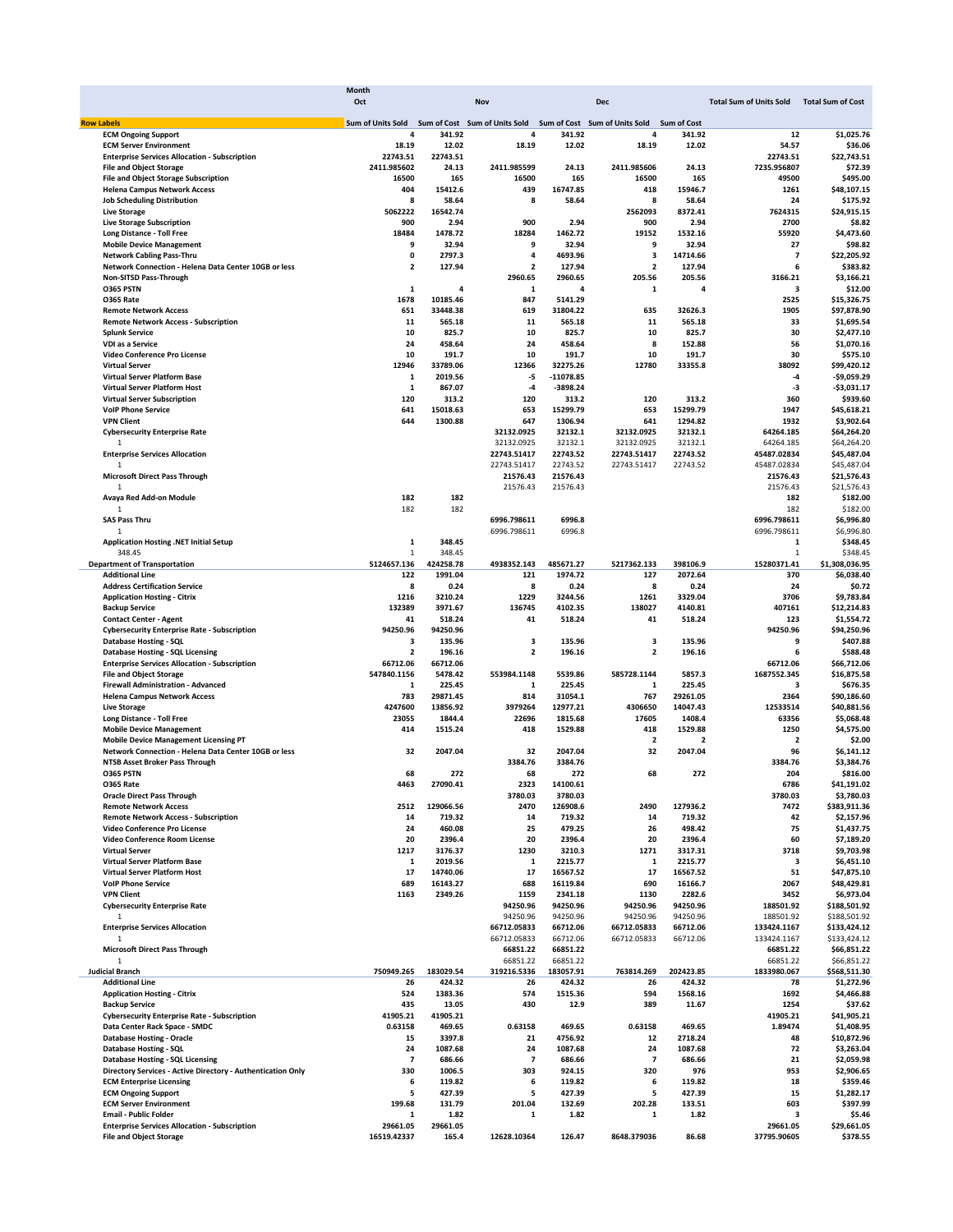|                                                                   | Month                    |                      |                               |                      |                               |                      |                                |                            |
|-------------------------------------------------------------------|--------------------------|----------------------|-------------------------------|----------------------|-------------------------------|----------------------|--------------------------------|----------------------------|
|                                                                   | Oct                      |                      | Nov                           |                      | <b>Dec</b>                    |                      | <b>Total Sum of Units Sold</b> | <b>Total Sum of Cost</b>   |
| <b>Row Labels</b>                                                 | <b>Sum of Units Sold</b> |                      | Sum of Cost Sum of Units Sold |                      | Sum of Cost Sum of Units Sold | Sum of Cost          |                                |                            |
| <b>Helena Campus Network Access</b>                               | 125                      | 4768.75              | 150                           | 5722.5               | 146                           | 5569.9               | 421                            | \$16,061.15                |
| <b>Live Storage</b>                                               | 650332                   | 2138.38              | 215040                        | 701.4                | 640384                        | 2096.84              | 1505756                        | \$4,936.62                 |
| Long Distance - Toll Free                                         | 8054                     | 644.32               | 8130                          | 650.4                | 9458                          | 756.64               | 25642                          | \$2,051.36                 |
| <b>Mobile Device Management</b>                                   | 100                      | 366                  | 100                           | 366                  | 100                           | 366                  | 300                            | \$1,098.00                 |
| <b>Network Cabling Pass-Thru</b>                                  | 3                        | 1504.3               | 1                             | 594.87               | 2                             | 885.76               | 6                              | \$2,984.93                 |
| O365 PSTN                                                         | 14                       | 56                   | 14                            | 56                   | 14                            | 56                   | 42                             | \$168.00                   |
| <b>0365 Rate</b>                                                  | 2103<br>$-5441.73$       | 12765.21<br>-5441.73 | 1065<br>3011.5                | 6464.55<br>3011.5    | 25802.72                      | 25802.72             | 3168<br>23372.49               | \$19,229.76<br>\$23,372.49 |
| <b>Oracle Direct Pass Through</b><br><b>Remote Network Access</b> | 1128                     | 57956.64             | 1020                          | 52407.6              | 1074                          | 55182.12             | 3222                           | \$165,546.36               |
| <b>Remote Network Access - Subscription</b>                       | 55                       | 2825.9               | 55                            | 2825.9               | 55                            | 2825.9               | 165                            | \$8,477.70                 |
| VDI as a Service                                                  | 15                       | 286.65               | 14                            | 267.54               | 14                            | 267.54               | 43                             | \$821.73                   |
| Video Conference Pro License                                      | 40                       | 766.8                | 51                            | 977.67               | 65                            | 1246.05              | 156                            | \$2,990.52                 |
| Video Conference Room License                                     | 70                       | 8387.4               | 70                            | 8387.4               | 70                            | 8387.4               | 210                            | \$25,162.20                |
| <b>Virtual Server</b>                                             | 3991                     | 10416.51             | 3994                          | 10424.34             | 4123                          | 10761.03             | 12108                          | \$31,601.88                |
| <b>Virtual Server Platform Base</b>                               |                          |                      | 1                             | 2215.77              | 1                             | 2215.77              | 2                              | \$4,431.54                 |
| <b>Virtual Server Platform Host</b>                               |                          |                      | 1                             | 974.56               | 1                             | 974.56               | $\overline{\mathbf{2}}$        | \$1,949.12                 |
| <b>Virtual Server Subscription</b>                                | 240                      | 626.4                | 240                           | 626.4                | 240                           | 626.4                | 720                            | \$1,879.20                 |
| <b>VolP Phone Service</b>                                         | 147                      | 3444.21              | 149                           | 3491.07              | 149                           | 3491.07              | 445                            | \$10,426.35                |
| <b>VPN Client</b>                                                 | 315                      | 636.3                | 317                           | 640.34               | 314                           | 634.28               | 946                            | \$1,910.92                 |
| <b>Cybersecurity Enterprise Rate</b><br>1                         |                          |                      | 41905.20667<br>41905.20667    | 41905.21<br>41905.21 | 41905.20667<br>41905.20667    | 41905.21<br>41905.21 | 83810.41334<br>83810.41334     | \$83,810.42<br>\$83,810.42 |
| <b>Enterprise Services Allocation</b>                             |                          |                      | 29661.05167                   | 29661.06             | 29661.05167                   | 29661.06             | 59322.10334                    | \$59,322.12                |
| 1                                                                 |                          |                      | 29661.05167                   | 29661.06             | 29661.05167                   | 29661.06             | 59322.10334                    | \$59,322.12                |
| <b>Legislative Branch</b>                                         | 53414.07414              | 49181.35             | 20803.65247                   | 56308.66             | 34337.03331                   | 46642.57             | 108554.7599                    | \$152,132.58               |
| <b>Additional Line</b>                                            | 24                       | 391.68               | 24                            | 391.68               | 24                            | 391.68               | 72                             | \$1,175.04                 |
| <b>Cybersecurity Enterprise Rate - Subscription</b>               | 7437.1                   | 7437.1               |                               |                      |                               |                      | 7437.1                         | \$7,437.10                 |
| Data Center Rack Space - MCDC                                     | 0.63414                  | 846.85               | 0.63414                       | 846.85               | 0.63414                       | 846.85               | 1.90242                        | \$2,540.55                 |
| Data Center Rack Space - SMDC                                     | 1                        | 743.61               | $\mathbf{1}$                  | 743.61               | 1                             | 743.61               | 3                              | \$2,230.83                 |
| <b>Database Hosting - Oracle</b>                                  | 6                        | 1359.12              | 6                             | 1359.12              | 6                             | 1359.12              | 18                             | \$4,077.36                 |
| Directory Services - Active Directory - Authentication Only       |                          |                      | 1                             | 3.05                 | 1                             | 3.05                 | $\overline{2}$                 | \$6.10                     |
| <b>Enterprise Services Allocation - Subscription</b>              | 5264.08                  | 5264.08              |                               |                      |                               |                      | 5264.08                        | \$5,264.08                 |
| <b>File and Print Shared Server</b>                               | 227                      | 49.38                | 227                           | 49.38                | 227                           | 49.38                | 681                            | \$148.14                   |
| <b>Firewall Administration - Advanced</b>                         | 1                        | 225.45               | 1                             | 225.45               | 1                             | 225.45               | з                              | \$676.35                   |
| <b>Helena Campus Network Access</b><br><b>Live Storage</b>        | 165<br>35462             | 6294.75<br>117.3     | 140                           | 5341                 | 126<br>18011                  | 4806.9<br>59.52      | 431<br>53473                   | \$16,442.65<br>\$176.82    |
| Long Distance - Toll Free                                         | 2132                     | 170.56               | 1303                          | 104.24               | 1552                          | 124.16               | 4987                           | \$398.96                   |
| <b>Mobile Device Management</b>                                   | 101                      | 369.66               | 102                           | 373.32               | 102                           | 373.32               | 305                            | \$1,116.30                 |
| Network Connection - Alternate Data Center 10GB or less           | 24                       | 4331.04              | 24                            | 4331.04              | 24                            | 4331.04              | 72                             | \$12,993.12                |
| Network Connection - Helena Data Center 10GB or less              | 81                       | 5181.57              | 81                            | 5181.57              | 81                            | 5181.57              | 243                            | \$15,544.71                |
| Non-SITSD Pass-Through                                            |                          |                      |                               |                      | 85.22                         | 85.22                | 85.22                          | \$85.22                    |
| <b>0365 Rate</b>                                                  | 834                      | 5062.38              | 422                           | 2561.54              |                               |                      | 1256                           | \$7,623.92                 |
| <b>Oracle Direct Pass Through</b>                                 | 518.26                   | 518.26               |                               |                      |                               |                      | 518.26                         | \$518.26                   |
| <b>Remote Network Access</b>                                      | 94                       | 4829.72              | 192                           | 9864.96              | 143                           | 7347.34              | 429                            | \$22,042.02                |
| <b>SCCM</b> as a Service                                          | -3                       | $-1565.82$           |                               |                      |                               |                      | -3                             | $-$1,565.82$               |
| Video Conference Pro License                                      | 34                       | 651.78               | 35                            | 670.95               | 34                            | 651.78               | 103                            | \$1,974.51                 |
| Video Conference Room License                                     | 1                        | 194.14               | 1<br>728                      | 194.14<br>1900.08    | $\mathbf{1}$<br>868           | 194.14               | 3<br>2247                      | \$582.42                   |
| <b>Virtual Server</b><br><b>VolP Phone Service</b>                | 651<br>159               | 1699.11<br>3725.37   | 159                           | 3725.37              | 155                           | 2265.48<br>3631.65   | 473                            | \$5,864.67<br>\$11,082.39  |
| <b>VPN Client</b>                                                 | 194                      | 391.88               | 195                           | 393.9                | 187                           | 377.74               | 576                            | \$1,163.52                 |
| <b>Cybersecurity Enterprise Rate</b>                              |                          |                      | 7437.101667                   | 7437.11              | 7437.101667                   | 7437.11              | 14874.20333                    | \$14,874.22                |
| 1                                                                 |                          |                      | 7437.101667                   | 7437.11              | 7437.101667                   | 7437.11              | 14874.20333                    | \$14,874.22                |
| <b>Enterprise Services Allocation</b>                             |                          |                      | 5264.0775                     | 5264.08              | 5264.0775                     | 5264.08              | 10528.155                      | \$10,528.16                |
| $\mathbf{1}$                                                      |                          |                      | 5264.0775                     | 5264.08              | 5264.0775                     | 5264.08              | 10528.155                      | \$10,528.16                |
| Application Hosting App Server Ongoing Support - Subscription     | 6                        | 892.38               | 6                             | 892.38               | 6                             | 892.38               | 18                             | \$2,677.14                 |
| 148.73                                                            | 6                        | 892.38               | 6                             | 892.38               | 6                             | 892.38               | 18                             | \$2,677.14                 |
| <b>Microsoft Direct Pass Through</b>                              |                          |                      | 255.76                        | 255.76               |                               |                      | 255.76                         | \$255.76                   |
| 1                                                                 |                          |                      | 255.76                        | 255.76               |                               |                      | 255.76                         | \$255.76                   |
| <b>SAS Pass Thru</b>                                              |                          |                      | 4198.079167                   | 4198.08              |                               |                      | 4198.079167                    | \$4,198.08                 |
| 1                                                                 |                          |                      | 4198.079167<br>1335.506667    | 4198.08<br>1770.54   | 1318.506667                   |                      | 4198.079167<br>4095.513333     | \$4,198.08<br>\$5,318.72   |
| <b>Montana Arts Council</b><br><b>Additional Line</b>             | 1441.5<br>з              | 1826.92<br>48.96     | 3                             | 48.96                | 3                             | 1721.26<br>48.96     | 9                              | \$146.88                   |
| <b>Cybersecurity Enterprise Rate - Subscription</b>               | 286.04                   | 286.04               |                               |                      |                               |                      | 286.04                         | \$286.04                   |
| <b>Enterprise Services Allocation - Subscription</b>              | 202.46                   | 202.46               |                               |                      |                               |                      | 202.46                         | \$202.46                   |
| <b>File and Object Storage</b>                                    | 420                      | 4.2                  | 420                           | 4.2                  | 420                           | 4.2                  | 1260                           | \$12.60                    |
| <b>File and Print Shared Server</b>                               | 139                      | 30.24                | 139                           | 30.24                | 139                           | 30.24                | 417                            | \$90.72                    |
| <b>Helena Campus Network Access</b>                               | 5                        | 190.75               | 5                             | 190.75               | 5                             | 190.75               | 15                             | \$572.25                   |
| Long Distance - Toll Free                                         | 344                      | 27.52                | 246                           | 19.68                | 237                           | 18.96                | 827                            | \$66.16                    |
| <b>0365 Rate</b>                                                  | 16                       | 97.12                | 8                             | 48.56                |                               |                      | 24                             | \$145.68                   |
| <b>SCCM</b> as a Service                                          | 1                        | 521.94               | 1                             | 521.94               | 1                             | 521.94               | 3                              | \$1,565.82                 |
| Service Desk as a Service                                         | 7                        | 94.5                 | 7                             | 94.5                 | 7                             | 94.5                 | 21                             | \$283.50                   |
| VDI as a Service                                                  | 4                        | 76.44                | 4                             | 76.44                | 4                             | 76.44                | 12                             | \$229.32                   |
| Video Conference Pro License                                      | 4<br>$\overline{7}$      | 76.68                | 4                             | 76.68                | 4                             | 76.68                | 12<br>21                       | \$230.04                   |
| <b>VolP Phone Service</b><br><b>VPN Client</b>                    | 3                        | 164.01<br>6.06       | 7<br>з                        | 164.01<br>6.06       | 7<br>з                        | 164.01<br>6.06       | 9                              | \$492.03<br>\$18.18        |
| <b>Cybersecurity Enterprise Rate</b>                              |                          |                      | 286.0425                      | 286.05               | 286.0425                      | 286.05               | 572.085                        | \$572.10                   |
| $\mathbf{1}$                                                      |                          |                      | 286.0425                      | 286.05               | 286.0425                      | 286.05               | 572.085                        | \$572.10                   |
| <b>Enterprise Services Allocation</b>                             |                          |                      | 202.4641667                   | 202.47               | 202.4641667                   | 202.47               | 404.9283334                    | \$404.94                   |
| 1                                                                 |                          |                      | 202.4641667                   | 202.47               | 202.4641667                   | 202.47               | 404.9283334                    | \$404.94                   |
| <b>Montana Consumer Counsel</b>                                   | 617.93                   | 1330.41              | 777.9241666                   | 1377.78              | 764.9241666                   | 1199.94              | 2160.778333                    | \$3,908.13                 |
| <b>Additional Line</b>                                            | 2                        | 32.64                | 2                             | 32.64                | 2                             | 32.64                | 6                              | \$97.92                    |
| <b>Cybersecurity Enterprise Rate - Subscription</b>               | 333.72                   | 333.72               |                               |                      |                               |                      | 333.72                         | \$333.72                   |
| <b>Enterprise Services Allocation - Subscription</b>              | 236.21                   | 236.21               |                               |                      |                               |                      | 236.21                         | \$236.21                   |
| <b>Helena Campus Network Access</b>                               | 8                        | 305.2                | 6                             | 228.9                | 4                             | 152.6                | 18                             | \$686.70                   |
| Long Distance - Toll Free                                         | 10                       | 0.8                  | 182                           | 14.56                | 172                           | 13.76                | 364                            | \$29.12                    |
| <b>Mobile Device Management</b>                                   | 1                        | 3.66                 |                               |                      |                               |                      | 1                              | \$3.66                     |
| <b>0365 Rate</b><br><b>Remote Network Access</b>                  | 12<br>3                  | 72.84<br>154.14      | 7                             | 359.66               | 5                             | 256.9                | 12<br>15                       | \$72.84<br>\$770.70        |
| VDI as a Service                                                  | 1                        | 19.11                |                               |                      |                               |                      | 1                              | \$19.11                    |
| <b>VolP Phone Service</b>                                         | $\overline{ }$           | 164.01               | $\overline{\mathbf{z}}$       | 164.01               | 7                             | 164.01               | 21                             | \$492.03                   |
| <b>VPN Client</b>                                                 | 4                        | 8.08                 | 4                             | 8.08                 | 5                             | 10.1                 | 13                             | \$26.26                    |
| <b>Cybersecurity Enterprise Rate</b>                              |                          |                      | 333.7158333                   | 333.72               | 333.7158333                   | 333.72               | 667.4316666                    | \$667.44                   |
| 1                                                                 |                          |                      | 333.7158333                   | 333.72               | 333.7158333                   | 333.72               | 667.4316666                    | \$667.44                   |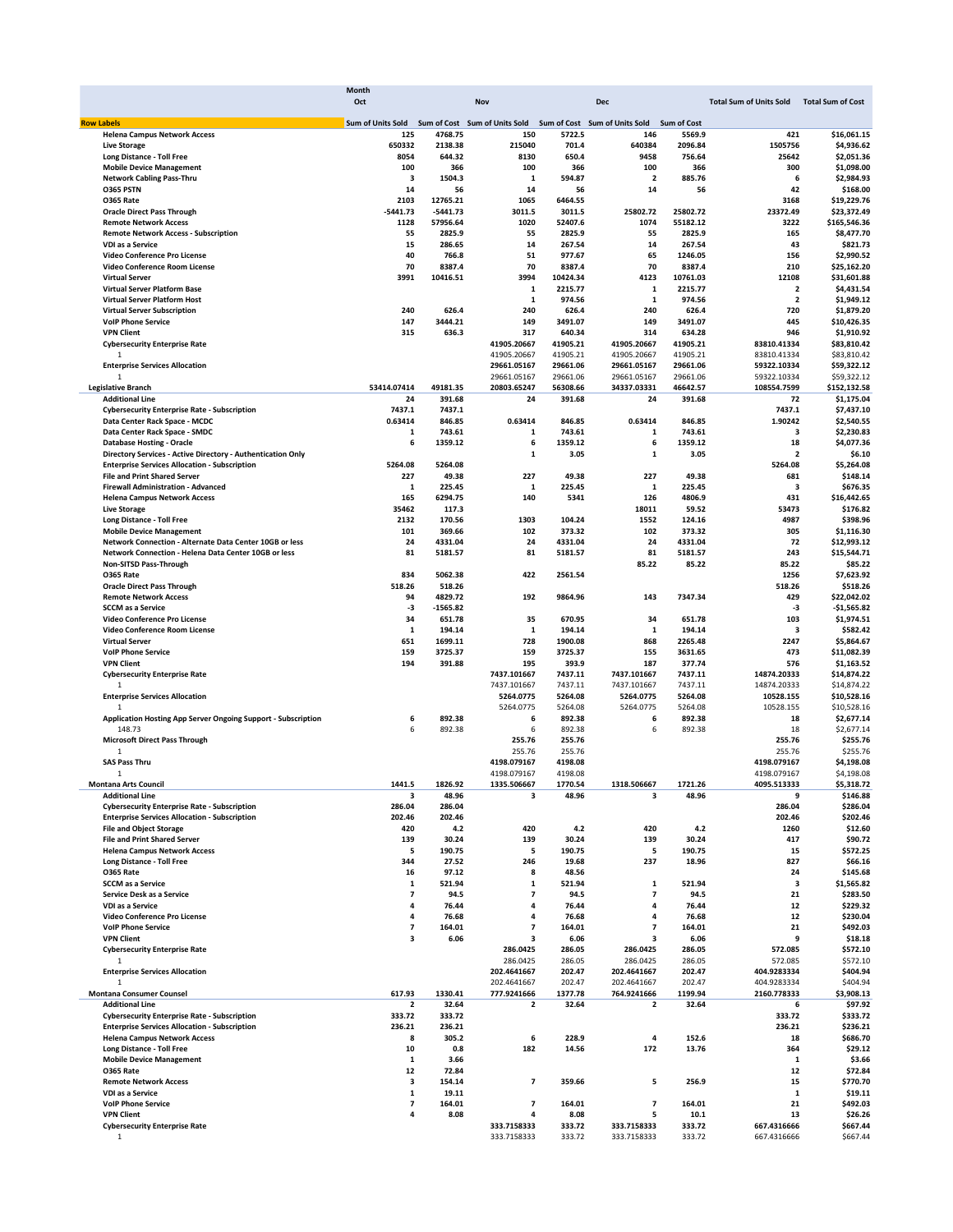|                                                                      | Month                                                                         |                    |                      |                    |                      |                              |                                |                          |
|----------------------------------------------------------------------|-------------------------------------------------------------------------------|--------------------|----------------------|--------------------|----------------------|------------------------------|--------------------------------|--------------------------|
|                                                                      | Oct                                                                           |                    | Nov                  |                    | Dec                  |                              | <b>Total Sum of Units Sold</b> | <b>Total Sum of Cost</b> |
|                                                                      |                                                                               |                    |                      |                    |                      |                              |                                |                          |
| <b>Row Labels</b><br><b>Enterprise Services Allocation</b>           | Sum of Units Sold Sum of Cost Sum of Units Sold Sum of Cost Sum of Units Sold |                    | 236.2083333          | 236.21             | 236.2083333          | <b>Sum of Cost</b><br>236.21 | 472.4166666                    | \$472.42                 |
| $\mathbf{1}$                                                         |                                                                               |                    | 236.2083333          | 236.21             | 236.2083333          | 236.21                       | 472.4166666                    | \$472.42                 |
| <b>Montana Historical Society</b>                                    | 460076.5777                                                                   | 21709.03           | 288172.728           | 20948.23           | 373844.2066          | 20524.46                     | 1122093.512                    | \$63,181.72              |
| <b>Additional Line</b>                                               | 7                                                                             | 114.24             | 7                    | 114.24             | 7                    | 114.24                       | 21                             | \$342.72                 |
| <b>Application Hosting - Citrix</b>                                  | 24                                                                            | 63.36              | 12                   | 31.68              | 13                   | 34.32                        | 49                             | \$129.36                 |
| Application Hosting .NET Ongoing Support                             | з                                                                             | 133.71             | 3                    | 133.71             | 3                    | 133.71                       | 9                              | \$401.13                 |
| Application Hosting .NET Server Environment                          | 30.70679512                                                                   | 646.96             | 39.17227102          | 825.06             | 52.5272526           | 1106.27                      | 122.4063187                    | \$2,578.29               |
| <b>Backup Service</b>                                                | 68384                                                                         | 2051.52            | 66888                | 2006.64            | 69145                | 2074.35                      | 204417                         | \$6,132.51               |
| <b>Cybersecurity Enterprise Rate - Subscription</b>                  | 3384.84                                                                       | 3384.84            |                      |                    |                      |                              | 3384.84                        | \$3,384.84               |
| Database Hosting - SQL                                               | 5                                                                             | 226.6              | 5                    | 226.6              | 5                    | 226.6                        | 15                             | \$679.80                 |
| Database Hosting - SQL Licensing                                     | 4.5                                                                           | 441.36             | 4.5                  | 441.36             | 4.5                  | 441.36                       | 13.5                           | \$1,324.08               |
| <b>ECM Enterprise Licensing</b>                                      | 22                                                                            | 439.34             | 22                   | 439.34             | 22                   | 439.34                       | 66                             | \$1,318.02               |
| <b>ECM Ongoing Support</b>                                           | 1                                                                             | 85.48              | 1                    | 85.48              | 1                    | 85.48                        | 3                              | \$256.44                 |
| <b>ECM Server Environment</b>                                        | 341.74                                                                        | 225.56             | 342.96               | 226.36             | 344.33               | 227.27                       | 1029.03                        | \$679.19                 |
| <b>Enterprise Services Allocation - Subscription</b>                 | 2395.83                                                                       | 2395.83            |                      |                    |                      |                              | 2395.83                        | \$2,395.83               |
| <b>File and Object Storage</b>                                       | 212661.9609                                                                   | 2126.64            | 212664.4308          | 2126.67            | 212667.1843          | 2126.69                      | 637993.576                     | \$6,380.00               |
| <b>Helena Campus Network Access</b>                                  | 84                                                                            | 3204.6             | 79                   | 3013.85            | 77                   | 2937.55                      | 240                            | \$9,156.00               |
| <b>Live Storage</b>                                                  | 169890                                                                        | 555.86             |                      |                    | 82243                | 269.08                       | 252133                         | \$824.94                 |
| Long Distance - Toll Free                                            | 2222                                                                          | 177.76             | 1817                 | 145.36             | 3120                 | 249.6                        | 7159                           | \$572.72                 |
| <b>Mobile Device Management</b>                                      | 7                                                                             | 25.62              | 7                    | 25.62              | 7                    | 25.62                        | 21                             | \$76.86                  |
| <b>0365 Rate</b>                                                     | 232                                                                           | 1408.24            | 120                  | 728.4              |                      |                              | 352                            | \$2,136.64               |
| <b>Remote Network Access</b>                                         | 11                                                                            | 565.18             | 23                   | 1181.74            | 17                   | 873.46                       | 51                             | \$2,620.38               |
| <b>SCCM</b> as a Service                                             | 1                                                                             | 521.94             | 1                    | 521.94             | 1                    | 521.94                       | 3                              | \$1,565.82               |
| <b>VDI as a Service</b>                                              | 34                                                                            | 649.74             | 34                   | 649.74             | 34                   | 649.74                       | 102                            | \$1,949.22               |
| Video Conference Pro License                                         | 6                                                                             | 115.02             | 6                    | 115.02             | 6                    | 115.02                       | 18                             | \$345.06                 |
| <b>Virtual Server</b>                                                | 248                                                                           | 647.28             | 240                  | 626.4              | 217                  | 566.37                       | 705                            | \$1,840.05               |
| <b>VolP Phone Service</b><br><b>VPN Client</b>                       | 63                                                                            | 1476.09            | 63                   | 1476.09            | 64                   | 1499.52                      | 190                            | \$4,451.70               |
|                                                                      | 13                                                                            | 26.26              | 13                   | 26.26              | 13                   | 26.26                        | 39                             | \$78.78                  |
| <b>Cybersecurity Enterprise Rate</b><br>1                            |                                                                               |                    | 3384.835<br>3384.835 | 3384.84<br>3384.84 | 3384.835<br>3384.835 | 3384.84                      | 6769.67<br>6769.67             | \$6,769.68               |
| <b>Enterprise Services Allocation</b>                                |                                                                               |                    | 2395.83              | 2395.83            | 2395.83              | 3384.84<br>2395.83           | 4791.66                        | \$6,769.68<br>\$4,791.66 |
| $\mathbf{1}$                                                         |                                                                               |                    | 2395.83              | 2395.83            | 2395.83              | 2395.83                      | 4791.66                        | \$4,791.66               |
| Montana State Fund                                                   | 35173.55                                                                      | 64112.84           | 74695.37333          | 102484.88          | 34653.54333          | 59777.51                     | 144522.4667                    | \$226,375.23             |
| <b>Application Hosting - Citrix</b>                                  |                                                                               |                    | 332                  | 876.48             | 338                  | 892.32                       | 670                            | \$1,768.80               |
| <b>Cybersecurity Enterprise Rate - Subscription</b>                  | 19117.17                                                                      | 19117.17           |                      |                    |                      |                              | 19117.17                       | \$19,117.17              |
| Data Center Rack Space - MCDC                                        | 2                                                                             | 3629.98            | 2                    | 3629.98            | 2                    | 3629.98                      | 6                              | \$10,889.94              |
| <b>Email - Public Folder</b>                                         | 1050                                                                          | 1911               | 1064                 | 1936.48            | 1086                 | 1976.52                      | 3200                           | \$5,824.00               |
| <b>Enterprise Services Allocation - Subscription</b>                 | 13531.38                                                                      | 13531.38           |                      |                    |                      |                              | 13531.38                       | \$13,531.38              |
| Firewall Administration - Advanced                                   | 1                                                                             | 168.24             | 1                    | 168.24             | 1                    | 168.24                       | з                              | \$504.72                 |
| <b>Helena Campus Network Access</b>                                  | 4                                                                             | 152.6              |                      |                    |                      |                              | 4                              | \$152.60                 |
| Network Connection - Helena Data Center 10GB or less                 | 6                                                                             | 383.82             | 6                    | 383.82             | 6                    | 383.82                       | 18                             | \$1,151.46               |
| <b>0365 PSTN</b>                                                     | 118                                                                           | 472                | 118                  | 472                | 118                  | 472                          | 354                            | \$1,416.00               |
| <b>0365 Rate</b>                                                     | 889                                                                           | 5396.23            | 441                  | 2676.87            |                      |                              | 1330                           | \$8,073.10               |
| <b>Oracle Direct Pass Through</b>                                    |                                                                               |                    | 6960.74              | 6960.74            |                      |                              | 6960.74                        | \$6,960.74               |
| <b>Remote Network Access</b>                                         | $\overline{\phantom{a}}$                                                      | 359.66             | 23                   | 1181.74            | 15                   | 770.7                        | 45                             | \$2,312.10               |
| <b>Remote Network Access - Subscription</b>                          | 340                                                                           | 17469.2            | 340                  | 17469.2            | 340                  | 17469.2                      | 1020                           | \$52,407.60              |
| Video Conference Pro License                                         | 76                                                                            | 1456.92            | 71                   | 1361.07            | 68                   | 1303.56                      | 215                            | \$4,121.55               |
| <b>VPN Client</b>                                                    | 32                                                                            | 64.64              | 31                   | 62.62              | 31                   | 62.62                        | 94                             | \$189.88                 |
| <b>Cybersecurity Enterprise Rate</b>                                 |                                                                               |                    | 19117.165            | 19117.17           | 19117.165            | 19117.17                     | 38234.33                       | \$38,234.34              |
|                                                                      |                                                                               |                    | 19117.165            | 19117.17           | 19117.165            | 19117.17                     | 38234.33                       | \$38,234.34              |
| <b>Enterprise Services Allocation</b>                                |                                                                               |                    | 13531.37833          | 13531.38           | 13531.37833          | 13531.38                     | 27062.75666                    | \$27,062.76              |
| $\mathbf{1}$                                                         |                                                                               |                    | 13531.37833          | 13531.38           | 13531.37833          | 13531.38                     | 27062.75666                    | \$27,062.76              |
| <b>Microsoft Direct Pass Through</b>                                 |                                                                               |                    | 32657.09             | 32657.09           |                      |                              | 32657.09                       | \$32,657.09              |
| $\mathbf{1}$                                                         |                                                                               |                    | 32657.09             | 32657.09           |                      |                              | 32657.09                       | \$32,657.09              |
| <b>Montana State Library</b>                                         | 1444274.592                                                                   | 41596.22           | 327363.6563          | 16665.35           | 902672.1781          | 29182.65                     | 2674310.427                    | \$87,444.22              |
| <b>Additional Line</b>                                               | 10                                                                            | 163.2              | 10                   | 163.2              | 5                    | 81.6                         | 25                             | \$408.00                 |
| <b>Application Hosting - Citrix</b>                                  | 1707                                                                          | 4506.48            | 62                   | 163.68             | 64                   | 168.96                       | 1833                           | \$4,839.12               |
| Application Hosting .NET Ongoing Support                             | 1                                                                             | 44.57              | 1                    | 44.57              | 1                    | 44.57                        | з                              | \$133.71                 |
| Application Hosting .NET Server Environment<br><b>Backup Service</b> | 70.56213952<br>63501                                                          | 1485.64<br>1905.03 | 69.12129418<br>64842 | 1455.31<br>1945.26 | 64.14307029          | 1350.54<br>1643.4            | 203.826504<br>183123           | \$4,291.49<br>\$5.493.69 |
| <b>Cybersecurity Enterprise Rate - Subscription</b>                  | 4910.39                                                                       |                    |                      |                    | 54780                |                              |                                | \$4,910.39               |
| <b>Database Hosting - SQL Licensing</b>                              | 9                                                                             | 4910.39<br>882.72  | 9                    | 882.72             | 9                    | 882.72                       | 4910.39<br>27                  | \$2,648.16               |
| <b>Enterprise Services Allocation - Subscription</b>                 | 3475.64                                                                       | 3475.64            |                      |                    |                      |                              | 3475.64                        | \$3,475.64               |
| <b>File and Object Storage</b>                                       | 249467                                                                        | 2494.67            | 249492               | 2494.92            | 250566               | 2505.66                      | 749525                         | \$7,495.25               |
| <b>Helena Campus Network Access</b>                                  | 69                                                                            | 2632.35            | 82                   | 3128.3             | 81                   | 3090.15                      | 232                            | \$8,850.80               |
| <b>Live Storage</b>                                                  | 1117130                                                                       | 3649.26            |                      |                    | 584539               | 1909.85                      | 1701669                        | \$5,559.11               |
| <b>Long Distance - Toll Free</b>                                     | 1358                                                                          | 108.64             | 1890                 | 151.2              | 1837                 | 146.96                       | 5085                           | \$406.80                 |
| <b>Mobile Device Management</b>                                      | 10                                                                            | 36.6               | 10                   | 36.6               | 10                   | 36.6                         | 30                             | \$109.80                 |
| <b>Network Cabling Pass-Thru</b>                                     | 1                                                                             | 255                |                      |                    |                      |                              | 1                              | \$255.00                 |
| <b>0365 Rate</b>                                                     | 198                                                                           | 1201.86            | 108                  | 655.56             | -4                   | $-24.28$                     | 302                            | \$1,833.14               |
| <b>Remote Network Access</b>                                         | 64                                                                            | 3288.32            | -51                  | $-2620.38$         | 6                    | 308.28                       | 19                             | \$976.22                 |
| <b>SCCM</b> as a Service                                             | 1                                                                             | 521.94             | 1                    | 521.94             | 1                    | 521.94                       | з                              | \$1,565.82               |
| VDI as a Service                                                     | 28                                                                            | 535.08             | 30                   | 573.3              | 31                   | 592.41                       | 89                             | \$1,700.79               |
| Video Conference Pro License                                         | 25                                                                            | 479.25             | 26                   | 498.42             | 27                   | 517.59                       | 78                             | \$1,495.26               |
| <b>Virtual Server</b>                                                | 2170                                                                          | 5663.7             | 2100                 | 5481               | 2206                 | 5757.66                      | 6476                           | \$16,902.36              |
| Virtual Server Platform Base                                         | 1                                                                             | 2019.56            | -4                   | $-8863.08$         |                      |                              | -3                             | $-$6,843.52$             |
| <b>VolP Phone Service</b>                                            | 56                                                                            | 1312.08            | 56                   | 1312.08            | 53                   | 1241.79                      | 165                            | \$3,865.95               |
| <b>VPN Client</b>                                                    | 12                                                                            | 24.24              | 10                   | 20.2               | 10                   | 20.2                         | 32                             | \$64.64                  |
| <b>Cybersecurity Enterprise Rate</b>                                 |                                                                               |                    | 4910.394167          | 4910.4             | 4910.394167          | 4910.4                       | 9820.788334                    | \$9,820.80               |
| 1                                                                    |                                                                               |                    | 4910.394167          | 4910.4             | 4910.394167          | 4910.4                       | 9820.788334                    | \$9,820.80               |
| <b>Enterprise Services Allocation</b>                                |                                                                               |                    | 3475.640833          | 3475.65            | 3475.640833          | 3475.65                      | 6951.281666                    | \$6,951.30               |
| 1                                                                    |                                                                               |                    | 3475.640833          | 3475.65            | 3475.640833          | 3475.65                      | 6951.281666                    | \$6,951.30               |
| <b>Microsoft Direct Pass Through</b>                                 |                                                                               |                    | 234.5                | 234.5              |                      |                              | 234.5                          | \$234.50                 |
| $\mathbf{1}$                                                         |                                                                               |                    | 234.5                | 234.5              |                      |                              | 234.5                          | \$234.50                 |
| <b>Montana State University</b>                                      | 4                                                                             | 24.28              | 2                    | 12.14              |                      |                              | 6                              | \$36.42                  |
| <b>0365 Rate</b>                                                     | 4                                                                             | 24.28              | $\mathbf 2$          | 12.14              |                      |                              | 6                              | \$36.42                  |
| <b>MT Public Employee Retirement</b>                                 | 816846.9286                                                                   | 22825.06           | 595421.8995          | 16897.36           | 796998.2932          | 21959.42                     | 2209267.121                    | \$61,681.84              |
| <b>Additional Line</b>                                               | 5                                                                             | 81.6               | 5                    | 81.6               | 5                    | 81.6                         | 15                             | \$244.80                 |
| <b>Address Certification Service</b>                                 | 83                                                                            | 2.49               | 83                   | 2.49               | 83                   | 2.49                         | 249                            | \$7.47                   |
| <b>Backup Service</b>                                                | 11611                                                                         | 348.33             | 15397                | 461.91             | 19266                | 577.98                       | 46274                          | \$1,388.22               |
| <b>Contact Center - Agent</b>                                        | 11                                                                            | 139.04             | 11                   | 139.04             | 11                   | 139.04                       | 33                             | \$417.12                 |
| <b>Cybersecurity Enterprise Rate - Subscription</b>                  | 3194.14                                                                       | 3194.14            |                      |                    |                      |                              | 3194.14                        | \$3,194.14               |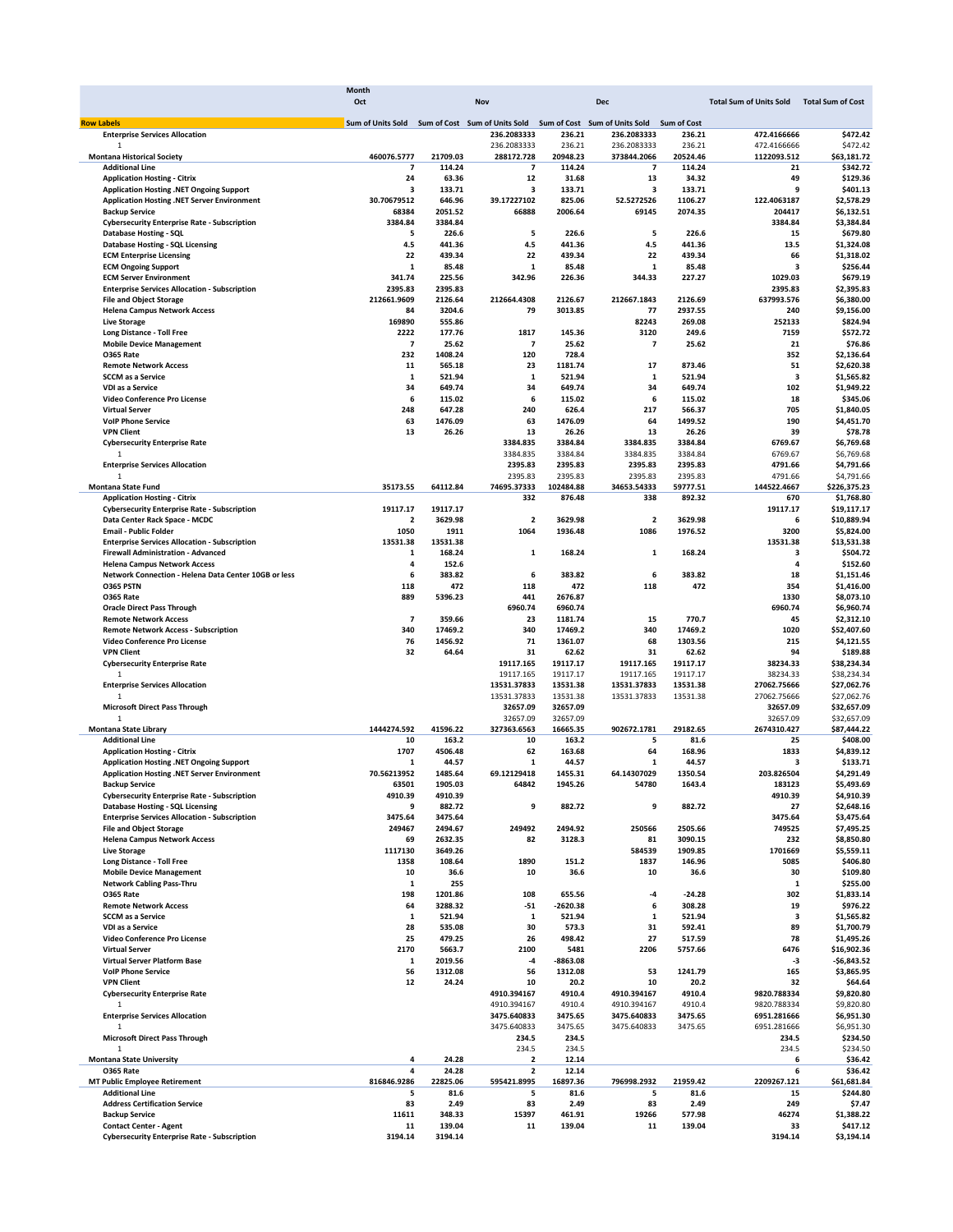| Oct<br>Nov<br><b>Dec</b><br><b>Total Sum of Units Sold</b><br><b>Row Labels</b><br>Sum of Units Sold<br>Sum of Cost Sum of Units Sold<br>Sum of Cost Sum of Units Sold<br><b>Sum of Cost</b><br>Database Hosting - SQL<br>4<br>181.28<br>181.28<br>181.28<br>4<br>4<br>294.26<br>294.26<br>3<br>294.26<br><b>Database Hosting - SQL Licensing</b><br>з<br>з<br>2260.85<br>2260.85<br><b>Enterprise Services Allocation - Subscription</b><br>2870.938584<br>28.73<br>2826.735288<br>28.29<br>2869.299064<br>28.72<br><b>File and Object Storage</b><br>34<br>1297.1<br>55<br>2098.25<br>46<br>1754.9<br><b>Helena Campus Network Access</b><br>786036<br>2571.14<br>1822.74<br>2479.23<br><b>Live Storage</b><br>558934<br>759009<br>8993<br>719.44<br>8810<br>704.8<br>8630<br>690.4<br>Long Distance - Toll Free<br><b>Mobile Device Management</b><br>$\mathbf{1}$<br>3.66<br>Non-SITSD Pass-Through<br>1797.24<br>1797.24<br>156<br>78<br>473.46<br><b>0365 Rate</b><br>946.92<br><b>Remote Network Access</b><br>5<br>256.9<br>73<br>3750.74<br>39<br>2003.82<br>$\mathbf 1$<br>$\mathbf 1$<br>$\mathbf{1}$<br><b>SCCM</b> as a Service<br>521.94<br>521.94<br>521.94<br>16<br>13<br>13<br>VDI as a Service<br>305.76<br>248.43<br>248.43<br>8<br>8<br>9<br>Video Conference Pro License<br>153.36<br>153.36<br>172.53<br><b>Virtual Server</b><br>1457<br>3802.77<br>1410<br>3680.1<br>1457<br>3802.77<br><b>Virtual Server Platform Base</b><br>$\overline{\mathbf{2}}$<br>4431.54<br>-3<br>-6647.31<br>1<br>2215.77<br>51<br>52<br>51<br>1194.93<br><b>VolP Phone Service</b><br>1194.93<br>1218.36<br>44<br>44<br>88.88<br>45<br><b>VPN Client</b><br>88.88<br>90.9<br><b>Cybersecurity Enterprise Rate</b><br>3194.14<br>3194.14<br>3194.14<br>3194.14<br>3194.14<br>3194.14<br>3194.14<br>3194.14<br>1<br>2260.86<br><b>Enterprise Services Allocation</b><br>2260.854167<br>2260.854167<br>2260.86<br>2260.854167<br>2260.86<br>2260.86<br>$\overline{1}$<br>2260.854167<br><b>Microsoft Direct Pass Through</b><br>365.93<br>365.93<br>365.93<br>365.93<br>1<br>1127897.77<br>1054524.808<br>52579.13<br>1088939.768<br><b>Office of Public Instruction</b><br>50967.31<br>50214.66<br><b>Additional Line</b><br>26<br>424.32<br>26<br>424.32<br>27<br>440.64<br>482<br>442<br>1166.88<br>459<br><b>Application Hosting - Citrix</b><br>1272.48<br>1211.76<br>56123<br>52671<br>1580.13<br>52312<br><b>Backup Service</b><br>1683.69<br>1569.36 | <b>Total Sum of Cost</b><br>12<br>\$543.84<br>9<br>\$882.78<br>2260.85<br>\$2,260.85<br>8566.972936<br>\$85.74<br>135<br>\$5.150.25<br>2103979<br>\$6,873.11<br>26433<br>\$2,114.64<br>\$3.66<br>1<br>1797.24<br>\$1,797.24<br>\$1,420.38<br>234<br>117<br>\$6,011.46<br>3<br>\$1.565.82<br>42<br>\$802.62<br>25<br>\$479.25<br>4324<br>\$11,285.64<br>0<br>\$0.00<br>154<br>\$3,608.22<br>133<br>\$268.66<br>6388.28<br>\$6,388.28<br>6388.28<br>\$6,388.28<br>4521.708334<br>\$4,521.72<br>4521.708334<br>\$4,521.72<br>365.93<br>\$365.93 |
|--------------------------------------------------------------------------------------------------------------------------------------------------------------------------------------------------------------------------------------------------------------------------------------------------------------------------------------------------------------------------------------------------------------------------------------------------------------------------------------------------------------------------------------------------------------------------------------------------------------------------------------------------------------------------------------------------------------------------------------------------------------------------------------------------------------------------------------------------------------------------------------------------------------------------------------------------------------------------------------------------------------------------------------------------------------------------------------------------------------------------------------------------------------------------------------------------------------------------------------------------------------------------------------------------------------------------------------------------------------------------------------------------------------------------------------------------------------------------------------------------------------------------------------------------------------------------------------------------------------------------------------------------------------------------------------------------------------------------------------------------------------------------------------------------------------------------------------------------------------------------------------------------------------------------------------------------------------------------------------------------------------------------------------------------------------------------------------------------------------------------------------------------------------------------------------------------------------------------------------------------------------------------------------------------------------------------------------------------------------------------------------------------------------------------------------------------------------|----------------------------------------------------------------------------------------------------------------------------------------------------------------------------------------------------------------------------------------------------------------------------------------------------------------------------------------------------------------------------------------------------------------------------------------------------------------------------------------------------------------------------------------------|
|                                                                                                                                                                                                                                                                                                                                                                                                                                                                                                                                                                                                                                                                                                                                                                                                                                                                                                                                                                                                                                                                                                                                                                                                                                                                                                                                                                                                                                                                                                                                                                                                                                                                                                                                                                                                                                                                                                                                                                                                                                                                                                                                                                                                                                                                                                                                                                                                                                                              |                                                                                                                                                                                                                                                                                                                                                                                                                                                                                                                                              |
|                                                                                                                                                                                                                                                                                                                                                                                                                                                                                                                                                                                                                                                                                                                                                                                                                                                                                                                                                                                                                                                                                                                                                                                                                                                                                                                                                                                                                                                                                                                                                                                                                                                                                                                                                                                                                                                                                                                                                                                                                                                                                                                                                                                                                                                                                                                                                                                                                                                              |                                                                                                                                                                                                                                                                                                                                                                                                                                                                                                                                              |
|                                                                                                                                                                                                                                                                                                                                                                                                                                                                                                                                                                                                                                                                                                                                                                                                                                                                                                                                                                                                                                                                                                                                                                                                                                                                                                                                                                                                                                                                                                                                                                                                                                                                                                                                                                                                                                                                                                                                                                                                                                                                                                                                                                                                                                                                                                                                                                                                                                                              |                                                                                                                                                                                                                                                                                                                                                                                                                                                                                                                                              |
|                                                                                                                                                                                                                                                                                                                                                                                                                                                                                                                                                                                                                                                                                                                                                                                                                                                                                                                                                                                                                                                                                                                                                                                                                                                                                                                                                                                                                                                                                                                                                                                                                                                                                                                                                                                                                                                                                                                                                                                                                                                                                                                                                                                                                                                                                                                                                                                                                                                              |                                                                                                                                                                                                                                                                                                                                                                                                                                                                                                                                              |
|                                                                                                                                                                                                                                                                                                                                                                                                                                                                                                                                                                                                                                                                                                                                                                                                                                                                                                                                                                                                                                                                                                                                                                                                                                                                                                                                                                                                                                                                                                                                                                                                                                                                                                                                                                                                                                                                                                                                                                                                                                                                                                                                                                                                                                                                                                                                                                                                                                                              |                                                                                                                                                                                                                                                                                                                                                                                                                                                                                                                                              |
|                                                                                                                                                                                                                                                                                                                                                                                                                                                                                                                                                                                                                                                                                                                                                                                                                                                                                                                                                                                                                                                                                                                                                                                                                                                                                                                                                                                                                                                                                                                                                                                                                                                                                                                                                                                                                                                                                                                                                                                                                                                                                                                                                                                                                                                                                                                                                                                                                                                              |                                                                                                                                                                                                                                                                                                                                                                                                                                                                                                                                              |
|                                                                                                                                                                                                                                                                                                                                                                                                                                                                                                                                                                                                                                                                                                                                                                                                                                                                                                                                                                                                                                                                                                                                                                                                                                                                                                                                                                                                                                                                                                                                                                                                                                                                                                                                                                                                                                                                                                                                                                                                                                                                                                                                                                                                                                                                                                                                                                                                                                                              |                                                                                                                                                                                                                                                                                                                                                                                                                                                                                                                                              |
|                                                                                                                                                                                                                                                                                                                                                                                                                                                                                                                                                                                                                                                                                                                                                                                                                                                                                                                                                                                                                                                                                                                                                                                                                                                                                                                                                                                                                                                                                                                                                                                                                                                                                                                                                                                                                                                                                                                                                                                                                                                                                                                                                                                                                                                                                                                                                                                                                                                              |                                                                                                                                                                                                                                                                                                                                                                                                                                                                                                                                              |
|                                                                                                                                                                                                                                                                                                                                                                                                                                                                                                                                                                                                                                                                                                                                                                                                                                                                                                                                                                                                                                                                                                                                                                                                                                                                                                                                                                                                                                                                                                                                                                                                                                                                                                                                                                                                                                                                                                                                                                                                                                                                                                                                                                                                                                                                                                                                                                                                                                                              |                                                                                                                                                                                                                                                                                                                                                                                                                                                                                                                                              |
|                                                                                                                                                                                                                                                                                                                                                                                                                                                                                                                                                                                                                                                                                                                                                                                                                                                                                                                                                                                                                                                                                                                                                                                                                                                                                                                                                                                                                                                                                                                                                                                                                                                                                                                                                                                                                                                                                                                                                                                                                                                                                                                                                                                                                                                                                                                                                                                                                                                              |                                                                                                                                                                                                                                                                                                                                                                                                                                                                                                                                              |
|                                                                                                                                                                                                                                                                                                                                                                                                                                                                                                                                                                                                                                                                                                                                                                                                                                                                                                                                                                                                                                                                                                                                                                                                                                                                                                                                                                                                                                                                                                                                                                                                                                                                                                                                                                                                                                                                                                                                                                                                                                                                                                                                                                                                                                                                                                                                                                                                                                                              |                                                                                                                                                                                                                                                                                                                                                                                                                                                                                                                                              |
|                                                                                                                                                                                                                                                                                                                                                                                                                                                                                                                                                                                                                                                                                                                                                                                                                                                                                                                                                                                                                                                                                                                                                                                                                                                                                                                                                                                                                                                                                                                                                                                                                                                                                                                                                                                                                                                                                                                                                                                                                                                                                                                                                                                                                                                                                                                                                                                                                                                              |                                                                                                                                                                                                                                                                                                                                                                                                                                                                                                                                              |
|                                                                                                                                                                                                                                                                                                                                                                                                                                                                                                                                                                                                                                                                                                                                                                                                                                                                                                                                                                                                                                                                                                                                                                                                                                                                                                                                                                                                                                                                                                                                                                                                                                                                                                                                                                                                                                                                                                                                                                                                                                                                                                                                                                                                                                                                                                                                                                                                                                                              |                                                                                                                                                                                                                                                                                                                                                                                                                                                                                                                                              |
|                                                                                                                                                                                                                                                                                                                                                                                                                                                                                                                                                                                                                                                                                                                                                                                                                                                                                                                                                                                                                                                                                                                                                                                                                                                                                                                                                                                                                                                                                                                                                                                                                                                                                                                                                                                                                                                                                                                                                                                                                                                                                                                                                                                                                                                                                                                                                                                                                                                              |                                                                                                                                                                                                                                                                                                                                                                                                                                                                                                                                              |
|                                                                                                                                                                                                                                                                                                                                                                                                                                                                                                                                                                                                                                                                                                                                                                                                                                                                                                                                                                                                                                                                                                                                                                                                                                                                                                                                                                                                                                                                                                                                                                                                                                                                                                                                                                                                                                                                                                                                                                                                                                                                                                                                                                                                                                                                                                                                                                                                                                                              |                                                                                                                                                                                                                                                                                                                                                                                                                                                                                                                                              |
|                                                                                                                                                                                                                                                                                                                                                                                                                                                                                                                                                                                                                                                                                                                                                                                                                                                                                                                                                                                                                                                                                                                                                                                                                                                                                                                                                                                                                                                                                                                                                                                                                                                                                                                                                                                                                                                                                                                                                                                                                                                                                                                                                                                                                                                                                                                                                                                                                                                              |                                                                                                                                                                                                                                                                                                                                                                                                                                                                                                                                              |
|                                                                                                                                                                                                                                                                                                                                                                                                                                                                                                                                                                                                                                                                                                                                                                                                                                                                                                                                                                                                                                                                                                                                                                                                                                                                                                                                                                                                                                                                                                                                                                                                                                                                                                                                                                                                                                                                                                                                                                                                                                                                                                                                                                                                                                                                                                                                                                                                                                                              |                                                                                                                                                                                                                                                                                                                                                                                                                                                                                                                                              |
|                                                                                                                                                                                                                                                                                                                                                                                                                                                                                                                                                                                                                                                                                                                                                                                                                                                                                                                                                                                                                                                                                                                                                                                                                                                                                                                                                                                                                                                                                                                                                                                                                                                                                                                                                                                                                                                                                                                                                                                                                                                                                                                                                                                                                                                                                                                                                                                                                                                              |                                                                                                                                                                                                                                                                                                                                                                                                                                                                                                                                              |
|                                                                                                                                                                                                                                                                                                                                                                                                                                                                                                                                                                                                                                                                                                                                                                                                                                                                                                                                                                                                                                                                                                                                                                                                                                                                                                                                                                                                                                                                                                                                                                                                                                                                                                                                                                                                                                                                                                                                                                                                                                                                                                                                                                                                                                                                                                                                                                                                                                                              |                                                                                                                                                                                                                                                                                                                                                                                                                                                                                                                                              |
|                                                                                                                                                                                                                                                                                                                                                                                                                                                                                                                                                                                                                                                                                                                                                                                                                                                                                                                                                                                                                                                                                                                                                                                                                                                                                                                                                                                                                                                                                                                                                                                                                                                                                                                                                                                                                                                                                                                                                                                                                                                                                                                                                                                                                                                                                                                                                                                                                                                              |                                                                                                                                                                                                                                                                                                                                                                                                                                                                                                                                              |
|                                                                                                                                                                                                                                                                                                                                                                                                                                                                                                                                                                                                                                                                                                                                                                                                                                                                                                                                                                                                                                                                                                                                                                                                                                                                                                                                                                                                                                                                                                                                                                                                                                                                                                                                                                                                                                                                                                                                                                                                                                                                                                                                                                                                                                                                                                                                                                                                                                                              |                                                                                                                                                                                                                                                                                                                                                                                                                                                                                                                                              |
|                                                                                                                                                                                                                                                                                                                                                                                                                                                                                                                                                                                                                                                                                                                                                                                                                                                                                                                                                                                                                                                                                                                                                                                                                                                                                                                                                                                                                                                                                                                                                                                                                                                                                                                                                                                                                                                                                                                                                                                                                                                                                                                                                                                                                                                                                                                                                                                                                                                              |                                                                                                                                                                                                                                                                                                                                                                                                                                                                                                                                              |
|                                                                                                                                                                                                                                                                                                                                                                                                                                                                                                                                                                                                                                                                                                                                                                                                                                                                                                                                                                                                                                                                                                                                                                                                                                                                                                                                                                                                                                                                                                                                                                                                                                                                                                                                                                                                                                                                                                                                                                                                                                                                                                                                                                                                                                                                                                                                                                                                                                                              |                                                                                                                                                                                                                                                                                                                                                                                                                                                                                                                                              |
|                                                                                                                                                                                                                                                                                                                                                                                                                                                                                                                                                                                                                                                                                                                                                                                                                                                                                                                                                                                                                                                                                                                                                                                                                                                                                                                                                                                                                                                                                                                                                                                                                                                                                                                                                                                                                                                                                                                                                                                                                                                                                                                                                                                                                                                                                                                                                                                                                                                              |                                                                                                                                                                                                                                                                                                                                                                                                                                                                                                                                              |
|                                                                                                                                                                                                                                                                                                                                                                                                                                                                                                                                                                                                                                                                                                                                                                                                                                                                                                                                                                                                                                                                                                                                                                                                                                                                                                                                                                                                                                                                                                                                                                                                                                                                                                                                                                                                                                                                                                                                                                                                                                                                                                                                                                                                                                                                                                                                                                                                                                                              |                                                                                                                                                                                                                                                                                                                                                                                                                                                                                                                                              |
|                                                                                                                                                                                                                                                                                                                                                                                                                                                                                                                                                                                                                                                                                                                                                                                                                                                                                                                                                                                                                                                                                                                                                                                                                                                                                                                                                                                                                                                                                                                                                                                                                                                                                                                                                                                                                                                                                                                                                                                                                                                                                                                                                                                                                                                                                                                                                                                                                                                              |                                                                                                                                                                                                                                                                                                                                                                                                                                                                                                                                              |
|                                                                                                                                                                                                                                                                                                                                                                                                                                                                                                                                                                                                                                                                                                                                                                                                                                                                                                                                                                                                                                                                                                                                                                                                                                                                                                                                                                                                                                                                                                                                                                                                                                                                                                                                                                                                                                                                                                                                                                                                                                                                                                                                                                                                                                                                                                                                                                                                                                                              |                                                                                                                                                                                                                                                                                                                                                                                                                                                                                                                                              |
|                                                                                                                                                                                                                                                                                                                                                                                                                                                                                                                                                                                                                                                                                                                                                                                                                                                                                                                                                                                                                                                                                                                                                                                                                                                                                                                                                                                                                                                                                                                                                                                                                                                                                                                                                                                                                                                                                                                                                                                                                                                                                                                                                                                                                                                                                                                                                                                                                                                              |                                                                                                                                                                                                                                                                                                                                                                                                                                                                                                                                              |
|                                                                                                                                                                                                                                                                                                                                                                                                                                                                                                                                                                                                                                                                                                                                                                                                                                                                                                                                                                                                                                                                                                                                                                                                                                                                                                                                                                                                                                                                                                                                                                                                                                                                                                                                                                                                                                                                                                                                                                                                                                                                                                                                                                                                                                                                                                                                                                                                                                                              | 365.93<br>\$365.93                                                                                                                                                                                                                                                                                                                                                                                                                                                                                                                           |
|                                                                                                                                                                                                                                                                                                                                                                                                                                                                                                                                                                                                                                                                                                                                                                                                                                                                                                                                                                                                                                                                                                                                                                                                                                                                                                                                                                                                                                                                                                                                                                                                                                                                                                                                                                                                                                                                                                                                                                                                                                                                                                                                                                                                                                                                                                                                                                                                                                                              | 3271362.347<br>\$153,761.10                                                                                                                                                                                                                                                                                                                                                                                                                                                                                                                  |
|                                                                                                                                                                                                                                                                                                                                                                                                                                                                                                                                                                                                                                                                                                                                                                                                                                                                                                                                                                                                                                                                                                                                                                                                                                                                                                                                                                                                                                                                                                                                                                                                                                                                                                                                                                                                                                                                                                                                                                                                                                                                                                                                                                                                                                                                                                                                                                                                                                                              | 79<br>\$1,289.28                                                                                                                                                                                                                                                                                                                                                                                                                                                                                                                             |
|                                                                                                                                                                                                                                                                                                                                                                                                                                                                                                                                                                                                                                                                                                                                                                                                                                                                                                                                                                                                                                                                                                                                                                                                                                                                                                                                                                                                                                                                                                                                                                                                                                                                                                                                                                                                                                                                                                                                                                                                                                                                                                                                                                                                                                                                                                                                                                                                                                                              | 1383<br>\$3,651.12                                                                                                                                                                                                                                                                                                                                                                                                                                                                                                                           |
|                                                                                                                                                                                                                                                                                                                                                                                                                                                                                                                                                                                                                                                                                                                                                                                                                                                                                                                                                                                                                                                                                                                                                                                                                                                                                                                                                                                                                                                                                                                                                                                                                                                                                                                                                                                                                                                                                                                                                                                                                                                                                                                                                                                                                                                                                                                                                                                                                                                              | 161106<br>\$4,833.18                                                                                                                                                                                                                                                                                                                                                                                                                                                                                                                         |
| $\overline{7}$<br>7<br>88.48<br>$\overline{7}$<br>88.48<br><b>Contact Center - Agent</b><br>88.48                                                                                                                                                                                                                                                                                                                                                                                                                                                                                                                                                                                                                                                                                                                                                                                                                                                                                                                                                                                                                                                                                                                                                                                                                                                                                                                                                                                                                                                                                                                                                                                                                                                                                                                                                                                                                                                                                                                                                                                                                                                                                                                                                                                                                                                                                                                                                            | 21<br>\$265.44                                                                                                                                                                                                                                                                                                                                                                                                                                                                                                                               |
| 11155.65<br><b>Cybersecurity Enterprise Rate - Subscription</b><br>11155.65                                                                                                                                                                                                                                                                                                                                                                                                                                                                                                                                                                                                                                                                                                                                                                                                                                                                                                                                                                                                                                                                                                                                                                                                                                                                                                                                                                                                                                                                                                                                                                                                                                                                                                                                                                                                                                                                                                                                                                                                                                                                                                                                                                                                                                                                                                                                                                                  | 11155.65<br>\$11,155.65                                                                                                                                                                                                                                                                                                                                                                                                                                                                                                                      |
|                                                                                                                                                                                                                                                                                                                                                                                                                                                                                                                                                                                                                                                                                                                                                                                                                                                                                                                                                                                                                                                                                                                                                                                                                                                                                                                                                                                                                                                                                                                                                                                                                                                                                                                                                                                                                                                                                                                                                                                                                                                                                                                                                                                                                                                                                                                                                                                                                                                              |                                                                                                                                                                                                                                                                                                                                                                                                                                                                                                                                              |
| $\overline{\mathbf{2}}$<br>Directory Services - Active Directory - Authentication Only<br>$\overline{\mathbf{2}}$<br>6.1<br>2<br>6.1<br>6.1                                                                                                                                                                                                                                                                                                                                                                                                                                                                                                                                                                                                                                                                                                                                                                                                                                                                                                                                                                                                                                                                                                                                                                                                                                                                                                                                                                                                                                                                                                                                                                                                                                                                                                                                                                                                                                                                                                                                                                                                                                                                                                                                                                                                                                                                                                                  | 6<br>\$18.30                                                                                                                                                                                                                                                                                                                                                                                                                                                                                                                                 |
| $\mathbf 1$<br>$\mathbf 1$<br>1012.73<br>$\mathbf{1}$<br>1012.73<br>Dynamics 365 - On Premise<br>1012.73                                                                                                                                                                                                                                                                                                                                                                                                                                                                                                                                                                                                                                                                                                                                                                                                                                                                                                                                                                                                                                                                                                                                                                                                                                                                                                                                                                                                                                                                                                                                                                                                                                                                                                                                                                                                                                                                                                                                                                                                                                                                                                                                                                                                                                                                                                                                                     | 3<br>\$3,038.19                                                                                                                                                                                                                                                                                                                                                                                                                                                                                                                              |
| <b>Email - Public Folder</b><br>$\mathbf 1$<br>1.82<br>$\mathbf{1}$<br>1.82<br>$\mathbf{1}$<br>1.82                                                                                                                                                                                                                                                                                                                                                                                                                                                                                                                                                                                                                                                                                                                                                                                                                                                                                                                                                                                                                                                                                                                                                                                                                                                                                                                                                                                                                                                                                                                                                                                                                                                                                                                                                                                                                                                                                                                                                                                                                                                                                                                                                                                                                                                                                                                                                          | 3<br>\$5.46                                                                                                                                                                                                                                                                                                                                                                                                                                                                                                                                  |
| 7896.12<br>7896.12<br><b>Enterprise Services Allocation - Subscription</b>                                                                                                                                                                                                                                                                                                                                                                                                                                                                                                                                                                                                                                                                                                                                                                                                                                                                                                                                                                                                                                                                                                                                                                                                                                                                                                                                                                                                                                                                                                                                                                                                                                                                                                                                                                                                                                                                                                                                                                                                                                                                                                                                                                                                                                                                                                                                                                                   | 7896.12<br>\$7,896.12                                                                                                                                                                                                                                                                                                                                                                                                                                                                                                                        |
| 8492<br>8492<br>8492<br><b>File and Object Storage</b><br>84.92<br>84.92<br>84.92                                                                                                                                                                                                                                                                                                                                                                                                                                                                                                                                                                                                                                                                                                                                                                                                                                                                                                                                                                                                                                                                                                                                                                                                                                                                                                                                                                                                                                                                                                                                                                                                                                                                                                                                                                                                                                                                                                                                                                                                                                                                                                                                                                                                                                                                                                                                                                            | 25476<br>\$254.76                                                                                                                                                                                                                                                                                                                                                                                                                                                                                                                            |
| 80<br>3052<br>143<br>5455.45<br>134<br>5112.1<br><b>Helena Campus Network Access</b>                                                                                                                                                                                                                                                                                                                                                                                                                                                                                                                                                                                                                                                                                                                                                                                                                                                                                                                                                                                                                                                                                                                                                                                                                                                                                                                                                                                                                                                                                                                                                                                                                                                                                                                                                                                                                                                                                                                                                                                                                                                                                                                                                                                                                                                                                                                                                                         | 357<br>\$13,619.55                                                                                                                                                                                                                                                                                                                                                                                                                                                                                                                           |
| 1034873<br>3375.59<br>968107<br>3157.81<br>1001490<br>3266.7<br><b>Live Storage</b>                                                                                                                                                                                                                                                                                                                                                                                                                                                                                                                                                                                                                                                                                                                                                                                                                                                                                                                                                                                                                                                                                                                                                                                                                                                                                                                                                                                                                                                                                                                                                                                                                                                                                                                                                                                                                                                                                                                                                                                                                                                                                                                                                                                                                                                                                                                                                                          | 3004470<br>\$9,800.10                                                                                                                                                                                                                                                                                                                                                                                                                                                                                                                        |
| 4497<br>Long Distance - Toll Free<br>7443<br>595.44<br>359.76<br>6282<br>502.56                                                                                                                                                                                                                                                                                                                                                                                                                                                                                                                                                                                                                                                                                                                                                                                                                                                                                                                                                                                                                                                                                                                                                                                                                                                                                                                                                                                                                                                                                                                                                                                                                                                                                                                                                                                                                                                                                                                                                                                                                                                                                                                                                                                                                                                                                                                                                                              | 18222<br>\$1,457.76                                                                                                                                                                                                                                                                                                                                                                                                                                                                                                                          |
|                                                                                                                                                                                                                                                                                                                                                                                                                                                                                                                                                                                                                                                                                                                                                                                                                                                                                                                                                                                                                                                                                                                                                                                                                                                                                                                                                                                                                                                                                                                                                                                                                                                                                                                                                                                                                                                                                                                                                                                                                                                                                                                                                                                                                                                                                                                                                                                                                                                              |                                                                                                                                                                                                                                                                                                                                                                                                                                                                                                                                              |
| 89<br>90<br>329.4<br>90<br>329.4<br><b>Mobile Device Management</b><br>325.74                                                                                                                                                                                                                                                                                                                                                                                                                                                                                                                                                                                                                                                                                                                                                                                                                                                                                                                                                                                                                                                                                                                                                                                                                                                                                                                                                                                                                                                                                                                                                                                                                                                                                                                                                                                                                                                                                                                                                                                                                                                                                                                                                                                                                                                                                                                                                                                | 269<br>\$984.54                                                                                                                                                                                                                                                                                                                                                                                                                                                                                                                              |
| 639<br>3878.73<br>327<br>1984.89<br><b>0365 Rate</b>                                                                                                                                                                                                                                                                                                                                                                                                                                                                                                                                                                                                                                                                                                                                                                                                                                                                                                                                                                                                                                                                                                                                                                                                                                                                                                                                                                                                                                                                                                                                                                                                                                                                                                                                                                                                                                                                                                                                                                                                                                                                                                                                                                                                                                                                                                                                                                                                         | 966<br>\$5,863.62                                                                                                                                                                                                                                                                                                                                                                                                                                                                                                                            |
| 69<br>3545.22<br>75<br>3853.5<br>72<br>3699.36<br><b>Remote Network Access</b>                                                                                                                                                                                                                                                                                                                                                                                                                                                                                                                                                                                                                                                                                                                                                                                                                                                                                                                                                                                                                                                                                                                                                                                                                                                                                                                                                                                                                                                                                                                                                                                                                                                                                                                                                                                                                                                                                                                                                                                                                                                                                                                                                                                                                                                                                                                                                                               | 216<br>\$11,098.08                                                                                                                                                                                                                                                                                                                                                                                                                                                                                                                           |
| $\mathbf 1$<br>$\mathbf{1}$<br>521.94<br><b>SCCM</b> as a Service<br>521.94<br>1<br>521.94                                                                                                                                                                                                                                                                                                                                                                                                                                                                                                                                                                                                                                                                                                                                                                                                                                                                                                                                                                                                                                                                                                                                                                                                                                                                                                                                                                                                                                                                                                                                                                                                                                                                                                                                                                                                                                                                                                                                                                                                                                                                                                                                                                                                                                                                                                                                                                   | з<br>\$1,565.82                                                                                                                                                                                                                                                                                                                                                                                                                                                                                                                              |
| 85<br>79<br>73<br>1624.35<br>1509.69<br>1395.03<br>VDI as a Service                                                                                                                                                                                                                                                                                                                                                                                                                                                                                                                                                                                                                                                                                                                                                                                                                                                                                                                                                                                                                                                                                                                                                                                                                                                                                                                                                                                                                                                                                                                                                                                                                                                                                                                                                                                                                                                                                                                                                                                                                                                                                                                                                                                                                                                                                                                                                                                          | 237<br>\$4,529.07                                                                                                                                                                                                                                                                                                                                                                                                                                                                                                                            |
| Video Conference Pro License<br>111<br>2127.87<br>118<br>2262.06<br>115<br>2204.55                                                                                                                                                                                                                                                                                                                                                                                                                                                                                                                                                                                                                                                                                                                                                                                                                                                                                                                                                                                                                                                                                                                                                                                                                                                                                                                                                                                                                                                                                                                                                                                                                                                                                                                                                                                                                                                                                                                                                                                                                                                                                                                                                                                                                                                                                                                                                                           | 344<br>\$6,594.48                                                                                                                                                                                                                                                                                                                                                                                                                                                                                                                            |
| Video Conference Room License<br>1<br>194.14<br>1<br>194.14<br>1<br>194.14                                                                                                                                                                                                                                                                                                                                                                                                                                                                                                                                                                                                                                                                                                                                                                                                                                                                                                                                                                                                                                                                                                                                                                                                                                                                                                                                                                                                                                                                                                                                                                                                                                                                                                                                                                                                                                                                                                                                                                                                                                                                                                                                                                                                                                                                                                                                                                                   | з<br>\$582.42                                                                                                                                                                                                                                                                                                                                                                                                                                                                                                                                |
| $\mathbf 1$<br>2019.56<br>$\mathbf 1$<br>2215.77<br>$\mathbf{1}$<br>2215.77<br>Virtual Server Platform Base                                                                                                                                                                                                                                                                                                                                                                                                                                                                                                                                                                                                                                                                                                                                                                                                                                                                                                                                                                                                                                                                                                                                                                                                                                                                                                                                                                                                                                                                                                                                                                                                                                                                                                                                                                                                                                                                                                                                                                                                                                                                                                                                                                                                                                                                                                                                                  | 3<br>\$6,451.10                                                                                                                                                                                                                                                                                                                                                                                                                                                                                                                              |
|                                                                                                                                                                                                                                                                                                                                                                                                                                                                                                                                                                                                                                                                                                                                                                                                                                                                                                                                                                                                                                                                                                                                                                                                                                                                                                                                                                                                                                                                                                                                                                                                                                                                                                                                                                                                                                                                                                                                                                                                                                                                                                                                                                                                                                                                                                                                                                                                                                                              |                                                                                                                                                                                                                                                                                                                                                                                                                                                                                                                                              |
| <b>Virtual Server Platform Host</b><br>$\overline{\mathbf{2}}$<br>1734.13<br>3<br>2923.68<br>$\overline{\mathbf{3}}$<br>2923.68                                                                                                                                                                                                                                                                                                                                                                                                                                                                                                                                                                                                                                                                                                                                                                                                                                                                                                                                                                                                                                                                                                                                                                                                                                                                                                                                                                                                                                                                                                                                                                                                                                                                                                                                                                                                                                                                                                                                                                                                                                                                                                                                                                                                                                                                                                                              | 8<br>\$7,581.49                                                                                                                                                                                                                                                                                                                                                                                                                                                                                                                              |
| <b>VolP Phone Service</b><br>173<br>4053.39<br>172<br>4029.96<br>174<br>4076.82                                                                                                                                                                                                                                                                                                                                                                                                                                                                                                                                                                                                                                                                                                                                                                                                                                                                                                                                                                                                                                                                                                                                                                                                                                                                                                                                                                                                                                                                                                                                                                                                                                                                                                                                                                                                                                                                                                                                                                                                                                                                                                                                                                                                                                                                                                                                                                              | 519<br>\$12,160.17                                                                                                                                                                                                                                                                                                                                                                                                                                                                                                                           |
| 145<br>292.9<br>144<br>290.88<br>305.02<br><b>VPN Client</b><br>151                                                                                                                                                                                                                                                                                                                                                                                                                                                                                                                                                                                                                                                                                                                                                                                                                                                                                                                                                                                                                                                                                                                                                                                                                                                                                                                                                                                                                                                                                                                                                                                                                                                                                                                                                                                                                                                                                                                                                                                                                                                                                                                                                                                                                                                                                                                                                                                          | 440<br>\$888.80                                                                                                                                                                                                                                                                                                                                                                                                                                                                                                                              |
| 11155.6525<br>11155.66<br>11155.6525<br>11155.66<br><b>Cybersecurity Enterprise Rate</b>                                                                                                                                                                                                                                                                                                                                                                                                                                                                                                                                                                                                                                                                                                                                                                                                                                                                                                                                                                                                                                                                                                                                                                                                                                                                                                                                                                                                                                                                                                                                                                                                                                                                                                                                                                                                                                                                                                                                                                                                                                                                                                                                                                                                                                                                                                                                                                     | 22311.305<br>\$22,311.32                                                                                                                                                                                                                                                                                                                                                                                                                                                                                                                     |
| 11155.6525<br>11155.66<br>11155.6525<br>11155.66<br>1                                                                                                                                                                                                                                                                                                                                                                                                                                                                                                                                                                                                                                                                                                                                                                                                                                                                                                                                                                                                                                                                                                                                                                                                                                                                                                                                                                                                                                                                                                                                                                                                                                                                                                                                                                                                                                                                                                                                                                                                                                                                                                                                                                                                                                                                                                                                                                                                        | 22311.305<br>\$22,311.32                                                                                                                                                                                                                                                                                                                                                                                                                                                                                                                     |
| 7896.115833<br>7896.12<br><b>Enterprise Services Allocation</b><br>7896.115833<br>7896.12                                                                                                                                                                                                                                                                                                                                                                                                                                                                                                                                                                                                                                                                                                                                                                                                                                                                                                                                                                                                                                                                                                                                                                                                                                                                                                                                                                                                                                                                                                                                                                                                                                                                                                                                                                                                                                                                                                                                                                                                                                                                                                                                                                                                                                                                                                                                                                    | 15792.23167<br>\$15.792.24                                                                                                                                                                                                                                                                                                                                                                                                                                                                                                                   |
| 7896.115833<br>7896.12<br>7896.115833<br>7896.12<br>1                                                                                                                                                                                                                                                                                                                                                                                                                                                                                                                                                                                                                                                                                                                                                                                                                                                                                                                                                                                                                                                                                                                                                                                                                                                                                                                                                                                                                                                                                                                                                                                                                                                                                                                                                                                                                                                                                                                                                                                                                                                                                                                                                                                                                                                                                                                                                                                                        | 15792.23167<br>\$15,792.24                                                                                                                                                                                                                                                                                                                                                                                                                                                                                                                   |
| 73.04<br>73.04<br><b>Microsoft Direct Pass Through</b>                                                                                                                                                                                                                                                                                                                                                                                                                                                                                                                                                                                                                                                                                                                                                                                                                                                                                                                                                                                                                                                                                                                                                                                                                                                                                                                                                                                                                                                                                                                                                                                                                                                                                                                                                                                                                                                                                                                                                                                                                                                                                                                                                                                                                                                                                                                                                                                                       | 73.04<br>\$73.04                                                                                                                                                                                                                                                                                                                                                                                                                                                                                                                             |
| 73.04<br>73.04<br>$\mathbf{1}$                                                                                                                                                                                                                                                                                                                                                                                                                                                                                                                                                                                                                                                                                                                                                                                                                                                                                                                                                                                                                                                                                                                                                                                                                                                                                                                                                                                                                                                                                                                                                                                                                                                                                                                                                                                                                                                                                                                                                                                                                                                                                                                                                                                                                                                                                                                                                                                                                               | 73.04<br>\$73.04                                                                                                                                                                                                                                                                                                                                                                                                                                                                                                                             |
|                                                                                                                                                                                                                                                                                                                                                                                                                                                                                                                                                                                                                                                                                                                                                                                                                                                                                                                                                                                                                                                                                                                                                                                                                                                                                                                                                                                                                                                                                                                                                                                                                                                                                                                                                                                                                                                                                                                                                                                                                                                                                                                                                                                                                                                                                                                                                                                                                                                              |                                                                                                                                                                                                                                                                                                                                                                                                                                                                                                                                              |
| Office of State Public Defender<br>103109.4386<br>536244.5089<br>35112.6<br>130287.5<br>281471.7061<br>36587.11                                                                                                                                                                                                                                                                                                                                                                                                                                                                                                                                                                                                                                                                                                                                                                                                                                                                                                                                                                                                                                                                                                                                                                                                                                                                                                                                                                                                                                                                                                                                                                                                                                                                                                                                                                                                                                                                                                                                                                                                                                                                                                                                                                                                                                                                                                                                              | 920825.6535<br>\$201,987.21                                                                                                                                                                                                                                                                                                                                                                                                                                                                                                                  |
| 75<br><b>Additional Line</b><br>75<br>1224<br>1224<br>75<br>1224                                                                                                                                                                                                                                                                                                                                                                                                                                                                                                                                                                                                                                                                                                                                                                                                                                                                                                                                                                                                                                                                                                                                                                                                                                                                                                                                                                                                                                                                                                                                                                                                                                                                                                                                                                                                                                                                                                                                                                                                                                                                                                                                                                                                                                                                                                                                                                                             | 225<br>\$3,672.00                                                                                                                                                                                                                                                                                                                                                                                                                                                                                                                            |
| $\overline{\mathbf{3}}$<br>133.71<br>3<br>133.71<br>$\overline{\mathbf{3}}$<br>133.71<br>Application Hosting .NET Ongoing Support                                                                                                                                                                                                                                                                                                                                                                                                                                                                                                                                                                                                                                                                                                                                                                                                                                                                                                                                                                                                                                                                                                                                                                                                                                                                                                                                                                                                                                                                                                                                                                                                                                                                                                                                                                                                                                                                                                                                                                                                                                                                                                                                                                                                                                                                                                                            | 9<br>\$401.13                                                                                                                                                                                                                                                                                                                                                                                                                                                                                                                                |
| Application Hosting .NET Server Environment<br>0.00715045<br>0.0053872<br>0.81<br>0.00603467<br>0.85<br>0.86                                                                                                                                                                                                                                                                                                                                                                                                                                                                                                                                                                                                                                                                                                                                                                                                                                                                                                                                                                                                                                                                                                                                                                                                                                                                                                                                                                                                                                                                                                                                                                                                                                                                                                                                                                                                                                                                                                                                                                                                                                                                                                                                                                                                                                                                                                                                                 | 0.01857232<br>\$2.52                                                                                                                                                                                                                                                                                                                                                                                                                                                                                                                         |
| 6382<br>184.5<br>6135<br>184.05<br>191.46<br>6150<br>васкир зегvісе                                                                                                                                                                                                                                                                                                                                                                                                                                                                                                                                                                                                                                                                                                                                                                                                                                                                                                                                                                                                                                                                                                                                                                                                                                                                                                                                                                                                                                                                                                                                                                                                                                                                                                                                                                                                                                                                                                                                                                                                                                                                                                                                                                                                                                                                                                                                                                                          | \$560.01<br>18667                                                                                                                                                                                                                                                                                                                                                                                                                                                                                                                            |
| 10<br>498.52<br>Database Hosting - SQL<br>453.2<br>11<br>11<br>498.52                                                                                                                                                                                                                                                                                                                                                                                                                                                                                                                                                                                                                                                                                                                                                                                                                                                                                                                                                                                                                                                                                                                                                                                                                                                                                                                                                                                                                                                                                                                                                                                                                                                                                                                                                                                                                                                                                                                                                                                                                                                                                                                                                                                                                                                                                                                                                                                        | \$1,450.24<br>32                                                                                                                                                                                                                                                                                                                                                                                                                                                                                                                             |
| <b>Database Hosting - SQL Licensing</b><br>2<br>196.18<br>$\overline{\mathbf{2}}$<br>196.2<br>$\overline{2}$<br>196.2                                                                                                                                                                                                                                                                                                                                                                                                                                                                                                                                                                                                                                                                                                                                                                                                                                                                                                                                                                                                                                                                                                                                                                                                                                                                                                                                                                                                                                                                                                                                                                                                                                                                                                                                                                                                                                                                                                                                                                                                                                                                                                                                                                                                                                                                                                                                        | \$588.58<br>6                                                                                                                                                                                                                                                                                                                                                                                                                                                                                                                                |
| Dynamics 365 - On Premise<br>1.5<br>1519.1<br>$1.5$<br>1519.1<br>$1.5$<br>1519.1                                                                                                                                                                                                                                                                                                                                                                                                                                                                                                                                                                                                                                                                                                                                                                                                                                                                                                                                                                                                                                                                                                                                                                                                                                                                                                                                                                                                                                                                                                                                                                                                                                                                                                                                                                                                                                                                                                                                                                                                                                                                                                                                                                                                                                                                                                                                                                             | \$4,557.30<br>4.5                                                                                                                                                                                                                                                                                                                                                                                                                                                                                                                            |
|                                                                                                                                                                                                                                                                                                                                                                                                                                                                                                                                                                                                                                                                                                                                                                                                                                                                                                                                                                                                                                                                                                                                                                                                                                                                                                                                                                                                                                                                                                                                                                                                                                                                                                                                                                                                                                                                                                                                                                                                                                                                                                                                                                                                                                                                                                                                                                                                                                                              |                                                                                                                                                                                                                                                                                                                                                                                                                                                                                                                                              |
| <b>File and Object Storage</b><br>56497.0017<br>59381.02323<br>26559.40003<br>565.03<br>593.87<br>265.65                                                                                                                                                                                                                                                                                                                                                                                                                                                                                                                                                                                                                                                                                                                                                                                                                                                                                                                                                                                                                                                                                                                                                                                                                                                                                                                                                                                                                                                                                                                                                                                                                                                                                                                                                                                                                                                                                                                                                                                                                                                                                                                                                                                                                                                                                                                                                     | 142437.425<br>\$1,424.55                                                                                                                                                                                                                                                                                                                                                                                                                                                                                                                     |
| <b>Helena Campus Network Access</b><br>19<br>32<br>1220.8<br>28<br>1068.2<br>724.85                                                                                                                                                                                                                                                                                                                                                                                                                                                                                                                                                                                                                                                                                                                                                                                                                                                                                                                                                                                                                                                                                                                                                                                                                                                                                                                                                                                                                                                                                                                                                                                                                                                                                                                                                                                                                                                                                                                                                                                                                                                                                                                                                                                                                                                                                                                                                                          | 79<br>\$3,013.85                                                                                                                                                                                                                                                                                                                                                                                                                                                                                                                             |
|                                                                                                                                                                                                                                                                                                                                                                                                                                                                                                                                                                                                                                                                                                                                                                                                                                                                                                                                                                                                                                                                                                                                                                                                                                                                                                                                                                                                                                                                                                                                                                                                                                                                                                                                                                                                                                                                                                                                                                                                                                                                                                                                                                                                                                                                                                                                                                                                                                                              | \$2,197.65<br>672596                                                                                                                                                                                                                                                                                                                                                                                                                                                                                                                         |
| 447454<br><b>Live Storage</b><br>1461.96<br>225142<br>735.69                                                                                                                                                                                                                                                                                                                                                                                                                                                                                                                                                                                                                                                                                                                                                                                                                                                                                                                                                                                                                                                                                                                                                                                                                                                                                                                                                                                                                                                                                                                                                                                                                                                                                                                                                                                                                                                                                                                                                                                                                                                                                                                                                                                                                                                                                                                                                                                                 | 65119<br>\$5,209.52                                                                                                                                                                                                                                                                                                                                                                                                                                                                                                                          |
| 23520<br>Long Distance - Toll Free<br>1881.6<br>19924<br>1593.92<br>21675<br>1734                                                                                                                                                                                                                                                                                                                                                                                                                                                                                                                                                                                                                                                                                                                                                                                                                                                                                                                                                                                                                                                                                                                                                                                                                                                                                                                                                                                                                                                                                                                                                                                                                                                                                                                                                                                                                                                                                                                                                                                                                                                                                                                                                                                                                                                                                                                                                                            | \$1,065.06<br>291                                                                                                                                                                                                                                                                                                                                                                                                                                                                                                                            |
| 97<br>355.02<br><b>Mobile Device Management</b><br>355.02<br>97<br>355.02<br>97                                                                                                                                                                                                                                                                                                                                                                                                                                                                                                                                                                                                                                                                                                                                                                                                                                                                                                                                                                                                                                                                                                                                                                                                                                                                                                                                                                                                                                                                                                                                                                                                                                                                                                                                                                                                                                                                                                                                                                                                                                                                                                                                                                                                                                                                                                                                                                              |                                                                                                                                                                                                                                                                                                                                                                                                                                                                                                                                              |
| <b>Network Cabling Pass-Thru</b><br>474.18<br>11<br>20293.28<br>1                                                                                                                                                                                                                                                                                                                                                                                                                                                                                                                                                                                                                                                                                                                                                                                                                                                                                                                                                                                                                                                                                                                                                                                                                                                                                                                                                                                                                                                                                                                                                                                                                                                                                                                                                                                                                                                                                                                                                                                                                                                                                                                                                                                                                                                                                                                                                                                            | 12<br>\$20,767.46                                                                                                                                                                                                                                                                                                                                                                                                                                                                                                                            |
|                                                                                                                                                                                                                                                                                                                                                                                                                                                                                                                                                                                                                                                                                                                                                                                                                                                                                                                                                                                                                                                                                                                                                                                                                                                                                                                                                                                                                                                                                                                                                                                                                                                                                                                                                                                                                                                                                                                                                                                                                                                                                                                                                                                                                                                                                                                                                                                                                                                              |                                                                                                                                                                                                                                                                                                                                                                                                                                                                                                                                              |
| Network Hardware Pass-Thru<br>48923.49<br>з                                                                                                                                                                                                                                                                                                                                                                                                                                                                                                                                                                                                                                                                                                                                                                                                                                                                                                                                                                                                                                                                                                                                                                                                                                                                                                                                                                                                                                                                                                                                                                                                                                                                                                                                                                                                                                                                                                                                                                                                                                                                                                                                                                                                                                                                                                                                                                                                                  | \$48,923.49<br>з                                                                                                                                                                                                                                                                                                                                                                                                                                                                                                                             |
| 605.56<br>219.8<br>Non-SITSD Pass-Through<br>605.56<br>219.8                                                                                                                                                                                                                                                                                                                                                                                                                                                                                                                                                                                                                                                                                                                                                                                                                                                                                                                                                                                                                                                                                                                                                                                                                                                                                                                                                                                                                                                                                                                                                                                                                                                                                                                                                                                                                                                                                                                                                                                                                                                                                                                                                                                                                                                                                                                                                                                                 | 825.36<br>\$825.36                                                                                                                                                                                                                                                                                                                                                                                                                                                                                                                           |
| NTSB Asset Broker Pass Through<br>5077.14<br>5077.14                                                                                                                                                                                                                                                                                                                                                                                                                                                                                                                                                                                                                                                                                                                                                                                                                                                                                                                                                                                                                                                                                                                                                                                                                                                                                                                                                                                                                                                                                                                                                                                                                                                                                                                                                                                                                                                                                                                                                                                                                                                                                                                                                                                                                                                                                                                                                                                                         | 5077.14<br>\$5,077.14                                                                                                                                                                                                                                                                                                                                                                                                                                                                                                                        |
| <b>0365 PSTN</b><br>$\mathbf{1}$<br>1<br>4<br>1<br>4<br>4                                                                                                                                                                                                                                                                                                                                                                                                                                                                                                                                                                                                                                                                                                                                                                                                                                                                                                                                                                                                                                                                                                                                                                                                                                                                                                                                                                                                                                                                                                                                                                                                                                                                                                                                                                                                                                                                                                                                                                                                                                                                                                                                                                                                                                                                                                                                                                                                    | \$12.00<br>з                                                                                                                                                                                                                                                                                                                                                                                                                                                                                                                                 |
| O365 Rate<br>797<br>4837.79<br>407<br>2470.49                                                                                                                                                                                                                                                                                                                                                                                                                                                                                                                                                                                                                                                                                                                                                                                                                                                                                                                                                                                                                                                                                                                                                                                                                                                                                                                                                                                                                                                                                                                                                                                                                                                                                                                                                                                                                                                                                                                                                                                                                                                                                                                                                                                                                                                                                                                                                                                                                | 1204<br>\$7,308.28                                                                                                                                                                                                                                                                                                                                                                                                                                                                                                                           |
| 179<br>9197.02<br>463<br>23788.94<br>16492.98<br><b>Remote Network Access</b><br>321                                                                                                                                                                                                                                                                                                                                                                                                                                                                                                                                                                                                                                                                                                                                                                                                                                                                                                                                                                                                                                                                                                                                                                                                                                                                                                                                                                                                                                                                                                                                                                                                                                                                                                                                                                                                                                                                                                                                                                                                                                                                                                                                                                                                                                                                                                                                                                         | 963<br>\$49,478.94                                                                                                                                                                                                                                                                                                                                                                                                                                                                                                                           |
| <b>Remote Network Access - Subscription</b><br>5<br>256.9<br>5<br>256.9<br>5<br>256.9                                                                                                                                                                                                                                                                                                                                                                                                                                                                                                                                                                                                                                                                                                                                                                                                                                                                                                                                                                                                                                                                                                                                                                                                                                                                                                                                                                                                                                                                                                                                                                                                                                                                                                                                                                                                                                                                                                                                                                                                                                                                                                                                                                                                                                                                                                                                                                        | 15<br>\$770.70                                                                                                                                                                                                                                                                                                                                                                                                                                                                                                                               |
| <b>RSA Soft Token</b><br>1<br>80                                                                                                                                                                                                                                                                                                                                                                                                                                                                                                                                                                                                                                                                                                                                                                                                                                                                                                                                                                                                                                                                                                                                                                                                                                                                                                                                                                                                                                                                                                                                                                                                                                                                                                                                                                                                                                                                                                                                                                                                                                                                                                                                                                                                                                                                                                                                                                                                                             | $\mathbf{1}$                                                                                                                                                                                                                                                                                                                                                                                                                                                                                                                                 |
|                                                                                                                                                                                                                                                                                                                                                                                                                                                                                                                                                                                                                                                                                                                                                                                                                                                                                                                                                                                                                                                                                                                                                                                                                                                                                                                                                                                                                                                                                                                                                                                                                                                                                                                                                                                                                                                                                                                                                                                                                                                                                                                                                                                                                                                                                                                                                                                                                                                              | \$80.00                                                                                                                                                                                                                                                                                                                                                                                                                                                                                                                                      |
| $\mathbf{1}$<br><b>SCCM</b> as a Service<br>1<br>521.94<br>1<br>521.94<br>521.94                                                                                                                                                                                                                                                                                                                                                                                                                                                                                                                                                                                                                                                                                                                                                                                                                                                                                                                                                                                                                                                                                                                                                                                                                                                                                                                                                                                                                                                                                                                                                                                                                                                                                                                                                                                                                                                                                                                                                                                                                                                                                                                                                                                                                                                                                                                                                                             | 3<br>\$1,565.82                                                                                                                                                                                                                                                                                                                                                                                                                                                                                                                              |
| 17<br>VDI as a Service<br>324.87<br>16<br>305.76<br>18<br>343.98                                                                                                                                                                                                                                                                                                                                                                                                                                                                                                                                                                                                                                                                                                                                                                                                                                                                                                                                                                                                                                                                                                                                                                                                                                                                                                                                                                                                                                                                                                                                                                                                                                                                                                                                                                                                                                                                                                                                                                                                                                                                                                                                                                                                                                                                                                                                                                                             | 51<br>\$974.61                                                                                                                                                                                                                                                                                                                                                                                                                                                                                                                               |
| 18<br>345.06<br>18<br>345.06<br>20<br>383.4<br>Video Conference Pro License                                                                                                                                                                                                                                                                                                                                                                                                                                                                                                                                                                                                                                                                                                                                                                                                                                                                                                                                                                                                                                                                                                                                                                                                                                                                                                                                                                                                                                                                                                                                                                                                                                                                                                                                                                                                                                                                                                                                                                                                                                                                                                                                                                                                                                                                                                                                                                                  | 56<br>\$1,073.52                                                                                                                                                                                                                                                                                                                                                                                                                                                                                                                             |
| 5<br>5<br>5<br>Video Conference Room License<br>599.1<br>599.1<br>599.1                                                                                                                                                                                                                                                                                                                                                                                                                                                                                                                                                                                                                                                                                                                                                                                                                                                                                                                                                                                                                                                                                                                                                                                                                                                                                                                                                                                                                                                                                                                                                                                                                                                                                                                                                                                                                                                                                                                                                                                                                                                                                                                                                                                                                                                                                                                                                                                      | 15<br>\$1,797.30                                                                                                                                                                                                                                                                                                                                                                                                                                                                                                                             |
| 558<br>1456.38<br>540<br>1409.4<br>558<br>1456.38<br><b>Virtual Server</b>                                                                                                                                                                                                                                                                                                                                                                                                                                                                                                                                                                                                                                                                                                                                                                                                                                                                                                                                                                                                                                                                                                                                                                                                                                                                                                                                                                                                                                                                                                                                                                                                                                                                                                                                                                                                                                                                                                                                                                                                                                                                                                                                                                                                                                                                                                                                                                                   | 1656<br>\$4,322.16                                                                                                                                                                                                                                                                                                                                                                                                                                                                                                                           |
| <b>VolP Phone Service</b><br>335<br>7849.05<br>336<br>7872.48<br>336<br>7872.48                                                                                                                                                                                                                                                                                                                                                                                                                                                                                                                                                                                                                                                                                                                                                                                                                                                                                                                                                                                                                                                                                                                                                                                                                                                                                                                                                                                                                                                                                                                                                                                                                                                                                                                                                                                                                                                                                                                                                                                                                                                                                                                                                                                                                                                                                                                                                                              | 1007<br>\$23,594.01                                                                                                                                                                                                                                                                                                                                                                                                                                                                                                                          |
|                                                                                                                                                                                                                                                                                                                                                                                                                                                                                                                                                                                                                                                                                                                                                                                                                                                                                                                                                                                                                                                                                                                                                                                                                                                                                                                                                                                                                                                                                                                                                                                                                                                                                                                                                                                                                                                                                                                                                                                                                                                                                                                                                                                                                                                                                                                                                                                                                                                              |                                                                                                                                                                                                                                                                                                                                                                                                                                                                                                                                              |
| <b>VPN Client</b><br>267<br>539.34<br>265<br>535.3<br>258<br>521.16                                                                                                                                                                                                                                                                                                                                                                                                                                                                                                                                                                                                                                                                                                                                                                                                                                                                                                                                                                                                                                                                                                                                                                                                                                                                                                                                                                                                                                                                                                                                                                                                                                                                                                                                                                                                                                                                                                                                                                                                                                                                                                                                                                                                                                                                                                                                                                                          | 790<br>\$1,595.80                                                                                                                                                                                                                                                                                                                                                                                                                                                                                                                            |
| <b>Microsoft Direct Pass Through</b><br>9678.21<br>9678.21                                                                                                                                                                                                                                                                                                                                                                                                                                                                                                                                                                                                                                                                                                                                                                                                                                                                                                                                                                                                                                                                                                                                                                                                                                                                                                                                                                                                                                                                                                                                                                                                                                                                                                                                                                                                                                                                                                                                                                                                                                                                                                                                                                                                                                                                                                                                                                                                   | \$9,678.21<br>9678.21                                                                                                                                                                                                                                                                                                                                                                                                                                                                                                                        |
| $\mathbf{1}$<br>9678.21<br>9678.21                                                                                                                                                                                                                                                                                                                                                                                                                                                                                                                                                                                                                                                                                                                                                                                                                                                                                                                                                                                                                                                                                                                                                                                                                                                                                                                                                                                                                                                                                                                                                                                                                                                                                                                                                                                                                                                                                                                                                                                                                                                                                                                                                                                                                                                                                                                                                                                                                           | 9678.21<br>\$9,678.21                                                                                                                                                                                                                                                                                                                                                                                                                                                                                                                        |
| 87410.65152<br>$-146314.29$<br>73790.99858<br>178252.14<br>56001.98158<br>21323.58                                                                                                                                                                                                                                                                                                                                                                                                                                                                                                                                                                                                                                                                                                                                                                                                                                                                                                                                                                                                                                                                                                                                                                                                                                                                                                                                                                                                                                                                                                                                                                                                                                                                                                                                                                                                                                                                                                                                                                                                                                                                                                                                                                                                                                                                                                                                                                           | 217203.6317<br>\$53,261.43                                                                                                                                                                                                                                                                                                                                                                                                                                                                                                                   |
| 22<br><b>Additional Line</b><br>359.04<br>22<br>359.04<br>17<br>277.44                                                                                                                                                                                                                                                                                                                                                                                                                                                                                                                                                                                                                                                                                                                                                                                                                                                                                                                                                                                                                                                                                                                                                                                                                                                                                                                                                                                                                                                                                                                                                                                                                                                                                                                                                                                                                                                                                                                                                                                                                                                                                                                                                                                                                                                                                                                                                                                       | \$995.52<br>61                                                                                                                                                                                                                                                                                                                                                                                                                                                                                                                               |
| 60412<br>54<br>159487.68<br>46<br>121.44<br><b>Application Hosting - Citrix</b><br>$-162233.28$                                                                                                                                                                                                                                                                                                                                                                                                                                                                                                                                                                                                                                                                                                                                                                                                                                                                                                                                                                                                                                                                                                                                                                                                                                                                                                                                                                                                                                                                                                                                                                                                                                                                                                                                                                                                                                                                                                                                                                                                                                                                                                                                                                                                                                                                                                                                                              | 60512<br>-\$2,624.16                                                                                                                                                                                                                                                                                                                                                                                                                                                                                                                         |
| Application Hosting .NET Ongoing Support<br>$\overline{7}$<br>311.99<br>7<br>311.99<br>11<br>490.27                                                                                                                                                                                                                                                                                                                                                                                                                                                                                                                                                                                                                                                                                                                                                                                                                                                                                                                                                                                                                                                                                                                                                                                                                                                                                                                                                                                                                                                                                                                                                                                                                                                                                                                                                                                                                                                                                                                                                                                                                                                                                                                                                                                                                                                                                                                                                          | 25<br>\$1,114.25                                                                                                                                                                                                                                                                                                                                                                                                                                                                                                                             |
| Office of the Governor<br>Application Hosting .NET Server Environment<br>5.37360049<br>110.46<br>4.79008663<br>115.12<br>5.15654883<br>102.9                                                                                                                                                                                                                                                                                                                                                                                                                                                                                                                                                                                                                                                                                                                                                                                                                                                                                                                                                                                                                                                                                                                                                                                                                                                                                                                                                                                                                                                                                                                                                                                                                                                                                                                                                                                                                                                                                                                                                                                                                                                                                                                                                                                                                                                                                                                 | 15.32023595<br>\$328.48                                                                                                                                                                                                                                                                                                                                                                                                                                                                                                                      |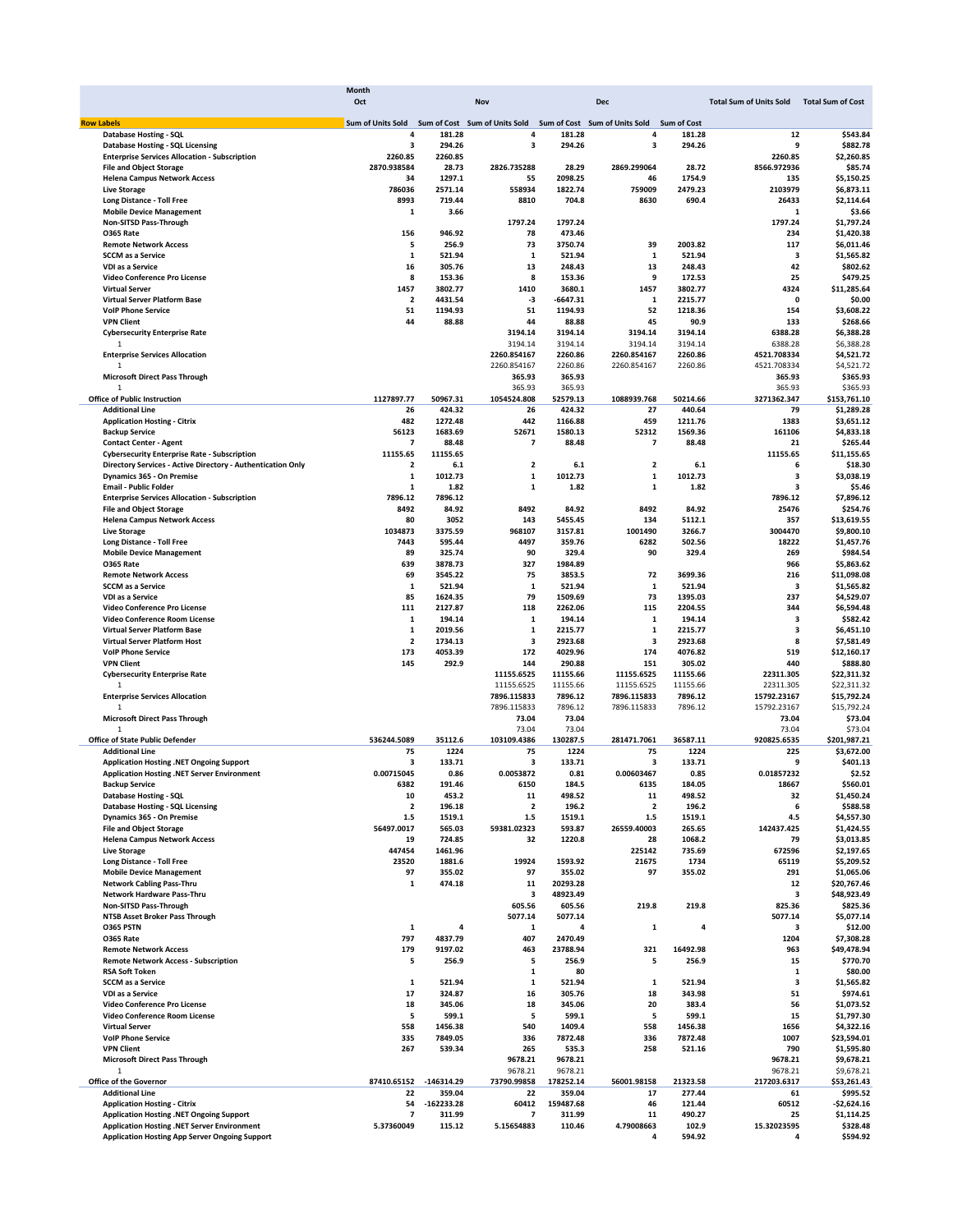|                                                               | Month                    |           |                               |          |                               |                    |                                |                          |  |
|---------------------------------------------------------------|--------------------------|-----------|-------------------------------|----------|-------------------------------|--------------------|--------------------------------|--------------------------|--|
|                                                               | Oct                      |           | Nov                           |          | <b>Dec</b>                    |                    | <b>Total Sum of Units Sold</b> | <b>Total Sum of Cost</b> |  |
| <b>Row Labels</b>                                             | <b>Sum of Units Sold</b> |           | Sum of Cost Sum of Units Sold |          | Sum of Cost Sum of Units Sold | <b>Sum of Cost</b> |                                |                          |  |
| <b>Backup Service</b>                                         | 2178                     | 65.34     | 2324                          | 69.72    | 2781                          | 83.43              | 7283                           | \$218.49                 |  |
| <b>Cybersecurity Enterprise Rate - Subscription</b>           | 2860.42                  | 2860.42   |                               |          |                               |                    | 2860.42                        | \$2,860.42               |  |
| <b>Database Hosting - SQL</b>                                 | 17                       | 770.44    | 17                            | 770.44   | 19                            | 861.08             | 53                             | \$2,401.96               |  |
| <b>Database Hosting - SQL Licensing</b>                       | $\overline{2}$           | 196.22    | $\overline{\mathbf{2}}$       | 196.22   | $\overline{\mathbf{2}}$       | 196.25             | 6                              | \$588.69                 |  |
| Dynamics 365 - On Premise                                     | $1.5$                    | 1519.1    | $1.5\,$                       | 1519.1   | 1.5                           | 1519.1             | 4.5                            | \$4,557.30               |  |
| <b>Enterprise Services Allocation - Subscription</b>          | 2024.65                  | 2024.65   |                               |          |                               |                    | 2024.65                        | \$2,024.65               |  |
| <b>File and Object Storage</b>                                | 2.70791834               | 0.18      | 2.71425484                    | 0.19     | 3.56316314                    | 0.21               | 8.98533632                     | \$0.58                   |  |
| <b>Helena Campus Network Access</b>                           | 46                       | 1754.9    | 66                            | 2517.9   | 59                            | 2250.85            | 171                            | \$6,523.65               |  |
| <b>Live Storage</b>                                           | 77438                    | 253.58    |                               |          | 42494                         | 139.06             | 119932                         | \$392.64                 |  |
| Long Distance - Toll Free                                     | 2289                     | 183.12    | 2246                          | 179.68   | 3276                          | 262.08             | 7811                           | \$624.88                 |  |
| <b>Mobile Device Management</b>                               | 4                        | 14.64     | 4                             | 14.64    | 4                             | 14.64              | 12                             | \$43.92                  |  |
| Non-SITSD Pass-Through                                        |                          |           |                               |          | 2043.06                       | 2043.06            | 2043.06                        | \$2,043.06               |  |
| <b>0365 Rate</b>                                              | 168                      | 1019.76   | 81                            | 491.67   | -5                            | -30.35             | 244                            | \$1,481.08               |  |
| <b>Remote Network Access</b>                                  | 27                       | 1387.26   | $\mathbf 1$                   | 51.38    | 14                            | 719.32             | 42                             | \$2,157.96               |  |
| <b>SCCM</b> as a Service                                      | $\mathbf{1}$             | 521.94    | $\mathbf{1}$                  | 521.94   | $\mathbf{1}$                  | 521.94             | 3                              | \$1,565.82               |  |
| Service Desk as a Service                                     | 60                       | 810       | 60                            | 810      | 60                            | 810                | 180                            | \$2,430.00               |  |
| VDI as a Service                                              | $-14$                    | $-267.54$ | 28                            | 535.08   | 27                            | 515.97             | 41                             | \$783.51                 |  |
| Video Conference Pro License                                  | 3                        | 57.51     | 3                             | 57.51    | 3                             | 57.51              | 9                              | \$172.53                 |  |
| <b>Virtual Server</b>                                         | 124                      | 323.64    | 120                           | 313.2    | 161                           | 420.21             | 405                            | \$1,057.05               |  |
| <b>VolP Phone Service</b>                                     | 68                       | 1593.24   | 68                            | 1593.24  | 68                            | 1593.24            | 204                            | \$4,779.72               |  |
| <b>VPN Client</b>                                             | 22                       | 44.44     | 21                            | 42.42    | 20                            | 40.4               | 63                             | \$127.26                 |  |
| <b>Cybersecurity Enterprise Rate</b>                          |                          |           | 2860.423333                   | 2860.43  | 2860.423333                   | 2860.43            | 5720.846666                    | \$5,720.86               |  |
| 1                                                             |                          |           | 2860.423333                   | 2860.43  | 2860.423333                   | 2860.43            | 5720.846666                    | \$5,720.86               |  |
| <b>Enterprise Services Allocation</b>                         |                          |           | 2024.645                      | 2024.65  | 2024.645                      | 2024.65            | 4049.29                        | \$4,049.30               |  |
| 1                                                             |                          |           | 2024.645                      | 2024.65  | 2024.645                      | 2024.65            | 4049.29                        | \$4,049.30               |  |
| <b>Microsoft Direct Pass Through</b>                          |                          |           | 614.84                        | 614.84   |                               |                    | 614.84                         | \$614.84                 |  |
| 1                                                             |                          |           | 614.84                        | 614.84   |                               |                    | 614.84                         | \$614.84                 |  |
| <b>SAS Pass Thru</b>                                          |                          |           | 2798.719444                   | 2798.72  |                               |                    | 2798.719444                    | \$2,798.72               |  |
| 1                                                             |                          |           | 2798.719444                   | 2798.72  |                               |                    | 2798.719444                    |                          |  |
|                                                               |                          |           |                               |          |                               | 2485.08            |                                | \$2,798.72               |  |
| <b>Application Hosting App Server Initial Setup</b>           |                          |           |                               |          | 1                             |                    | 1                              | \$2,485.08               |  |
| 2485.08                                                       |                          |           |                               |          | $\mathbf{1}$                  | 2485.08            | $\mathbf{1}$                   | \$2,485.08               |  |
| Application Hosting .NET Initial Setup                        |                          |           |                               |          | 1                             | 348.45             | $\mathbf{1}$                   | \$348.45                 |  |
| 348.45                                                        |                          |           |                               |          | $\mathbf{1}$                  | 348.45             | $\mathbf 1$                    | \$348.45                 |  |
| Office of the Secretary of State                              | 1561039.421              | 74760.46  | 85800.91651                   | 94781.77 | 782027.6429                   | 53531.58           | 2428867.98                     | \$223,073.81             |  |
| <b>Additional Line</b>                                        | 78                       | 1272.96   | 16                            | 261.12   | 20                            | 326.4              | 114                            | \$1,860.48               |  |
| <b>Application Hosting - Citrix</b>                           | 1485                     | 3920.4    | 1443                          | 3809.52  | 1505                          | 3973.2             | 4433                           | \$11,703.12              |  |
| <b>Application Hosting .NET Ongoing Support</b>               | $\overline{\mathbf{2}}$  | 89.14     | $\overline{\mathbf{2}}$       | 89.14    | $\overline{2}$                | 89.14              | 6                              | \$267.42                 |  |
| Application Hosting .NET Server Environment                   | 1.69464112               | 36.65     | 0.33957716                    | 7.44     | 0.32716677                    | 7.16               | 2.36138505                     | \$51.25                  |  |
| <b>Backup Service</b>                                         | 11181                    | 335.43    | 9093                          | 272.79   | 9317                          | 279.51             | 29591                          | \$887.73                 |  |
| <b>Contact Center - Agent</b>                                 | 66                       | 834.24    | 15                            | 189.6    | 15                            | 189.6              | 96                             | \$1,213.44               |  |
| <b>Contact Center - Call Recording</b>                        | 12                       | 256.8     | 3                             | 64.2     | 3                             | 64.2               | 18                             | \$385.20                 |  |
| <b>Cybersecurity Enterprise Rate - Subscription</b>           | 2717.4                   | 2717.4    |                               |          |                               |                    | 2717.4                         | \$2,717.40               |  |
| <b>Database Hosting - Oracle</b>                              | 20                       | 4530.4    | 10                            | 2265.2   | 8                             | 1812.16            | 38                             | \$8,607.76               |  |
| Database Hosting - SQL                                        | 214                      | 9698.48   | 60                            | 2719.2   | 60                            | 2719.2             | 334                            | \$15,136.88              |  |
| <b>Database Hosting - SQL Licensing</b>                       | 43.39065494              | 4256.66   | 13                            | 1275.4   | 13                            | 1275.44            | 69.39065494                    | \$6,807.50               |  |
| Directory Services - Active Directory - Authentication Only   | 226                      | 689.3     | 228                           | 695.4    | 216                           | 658.8              | 670                            | \$2,043.50               |  |
| <b>Email - Public Folder</b>                                  | 1539                     | 2800.98   | 1539                          | 2800.98  | 1539                          | 2800.98            | 4617                           | \$8,402.94               |  |
| <b>Enterprise Services Allocation - Subscription</b>          | 1923.41                  | 1923.41   |                               |          |                               |                    | 1923.41                        | \$1,923.41               |  |
| <b>File and Object Storage</b>                                | 70043.52559              | 701.61    | 15164.89194                   | 151.94   | 14889.89075                   | 149.19             | 100098.3083                    | \$1,002.74               |  |
| <b>File and Object Storage Subscription</b>                   | 330                      | 3.3       | 330                           | 3.3      | 330                           | 3.3                | 990                            | \$9.90                   |  |
| <b>Helena Campus Network Access</b>                           | 20                       | 763       | 31                            | 1182.65  | 25                            | 953.75             | 76                             | \$2,899.40               |  |
| <b>Live Storage</b>                                           | 1453568                  | 4765.93   | 1508                          | 4.93     | 738469                        | 2420.95            | 2193545                        | \$7,191.81               |  |
| <b>Live Storage Subscription</b>                              | 210                      | 0.7       | 210                           | 0.7      | 210                           | 0.7                | 630                            | \$2.10                   |  |
| Long Distance - Toll Free                                     | 7791                     | 623.28    | 1576                          | 126.08   | 1477                          | 118.16             | 10844                          | \$867.52                 |  |
| <b>Mobile Device Management</b>                               | 13                       | 47.58     | 13                            | 47.58    | 13                            | 47.58              | 39                             | \$142.74                 |  |
| Non-SITSD Pass-Through                                        |                          |           | 125.62                        | 125.62   | 42.61                         | 42.61              | 168.23                         | \$168.23                 |  |
| O365 PSTN                                                     | 4                        | 16        | 4                             | 16       | 4                             | 16                 | 12                             | \$48.00                  |  |
| <b>0365 Rate</b>                                              | 118                      | 716.26    | 81                            | 491.67   |                               |                    | 199                            | \$1,207.93               |  |
| <b>Remote Network Access</b>                                  | 37                       | 1901.06   | 47                            | 2414.86  | 36                            | 1849.68            | 120                            | \$6.165.60               |  |
| RSA Soft Token                                                |                          |           | 25                            | 2000     |                               |                    | 25                             | \$2,000.00               |  |
| <b>SCCM</b> as a Service                                      | $\mathbf{1}$             | 521.94    | 1                             | 521.94   | 1                             | 521.94             | 3                              |                          |  |
| Service Desk as a Service                                     | 44                       | 594       | 44                            | 594      | 44                            | 594                | 132                            | \$1,565.82               |  |
|                                                               | $\overline{\mathbf{2}}$  |           | $\overline{\mathbf{2}}$       |          | $\overline{\mathbf{2}}$       |                    | 6                              | \$1,782.00<br>\$495.42   |  |
| <b>Splunk Service</b>                                         |                          | 165.14    |                               | 165.14   |                               | 165.14             |                                |                          |  |
| Video Conference Pro License                                  | 3                        | 57.51     |                               |          |                               |                    | з                              | \$57.51                  |  |
| <b>Virtual Server</b>                                         | 8463                     | 22088.43  | 8123                          | 21201.03 | 8370                          | 21845.7            | 24956                          | \$65,135.16              |  |
| <b>Virtual Server Subscription</b>                            | 682                      | 1780.02   | 682                           | 1780.02  | 682                           | 1780.02            | 2046                           | \$5,340.06               |  |
| <b>VolP Phone Service</b>                                     | 141                      | 3303.63   | 36                            | 843.48   | 36                            | 843.48             | 213                            | \$4,990.59               |  |
| <b>VPN Client</b>                                             | 38                       | 76.76     | 35                            | 70.7     | 35                            | 70.7               | 108                            | \$218.16                 |  |
| <b>Cybersecurity Enterprise Rate</b>                          |                          |           | 2717.4025                     | 2717.41  | 2717.4025                     | 2717.41            | 5434.805                       | \$5,434.82               |  |
| 1                                                             |                          |           | 2717.4025                     | 2717.41  | 2717.4025                     | 2717.41            | 5434.805                       | \$5,434.82               |  |
| <b>Enterprise Services Allocation</b>                         |                          |           | 1923.4125                     | 1923.42  | 1923.4125                     | 1923.42            | 3846.825                       | \$3,846.84               |  |
| $\mathbf{1}$                                                  |                          |           | 1923.4125                     | 1923.42  | 1923.4125                     | 1923.42            | 3846.825                       | \$3,846.84               |  |
| Application Hosting App Server Ongoing Support - Subscription | 22                       | 3272.06   | 22                            | 3272.06  | 22                            | 3272.06            | 66                             | \$9,816.18               |  |
| 148.73                                                        | 22                       | 3272.06   | 22                            | 3272.06  | 22                            | 3272.06            | 66                             | \$9,816.18               |  |
| <b>Microsoft Direct Pass Through</b>                          |                          |           | 40677.25                      | 40677.25 |                               |                    | 40677.25                       | \$40,677.25              |  |
| $\mathbf{1}$                                                  |                          |           | 40677.25                      | 40677.25 |                               |                    | 40677.25                       | \$40,677.25              |  |
| <b>Office of the State Auditor</b>                            | 8857.474353              | 13352.92  | 9282.939815                   | 13506.23 | 8239.735268                   | 12176.14           | 26380.14944                    | \$39,035.29              |  |
| <b>Additional Line</b>                                        | 10                       | 163.2     | 10                            | 163.2    | 10                            | 163.2              | 30                             | \$489.60                 |  |
| <b>Application Hosting - Citrix</b>                           | 26                       | 68.64     | 58                            | 153.12   | 58                            | 153.12             | 142                            | \$374.88                 |  |
| Application Hosting .NET Ongoing Support                      | 1                        | 44.57     | 1                             | 44.57    | 1                             | 44.57              | з                              | \$133.71                 |  |
| Application Hosting .NET Server Environment                   | 7.68172256               | 162.06    | 8.60718459                    | 181.5    | 9.94263823                    | 209.62             | 26.23154538                    | \$553.18                 |  |
| <b>Contact Center - Agent</b>                                 | 8                        |           |                               | 101.12   | 8                             | 101.12             |                                | \$303.36                 |  |
|                                                               |                          | 101.12    | 8                             |          |                               |                    | 24                             |                          |  |
| <b>Cybersecurity Enterprise Rate - Subscription</b>           | 3051.12                  | 3051.12   |                               |          |                               |                    | 3051.12                        | \$3,051.12               |  |
| Data Center Rack Space - SMDC                                 | 0.05263                  | 39.14     | 0.05263                       | 39.14    | 0.05263                       | 39.14              | 0.15789                        | \$117.42                 |  |
| <b>Enterprise Services Allocation - Subscription</b>          | 2159.62                  | 2159.62   |                               |          |                               |                    | 2159.62                        | \$2,159.62               |  |
| <b>Helena Campus Network Access</b>                           | 97                       | 3700.55   | 99                            | 3776.85  | 95                            | 3624.25            | 291                            | \$11,101.65              |  |
| Long Distance - Toll Free                                     | 3164                     | 253.12    | 3185                          | 254.8    | 2720                          | 217.6              | 9069                           | \$725.52                 |  |
| <b>Mobile Device Management</b>                               | 5                        | 18.3      | 5                             | 18.3     | 5                             | 18.3               | 15                             | \$54.90                  |  |
| Network Connection - Helena Data Center 10GB or less          | $\mathbf{1}$             | 63.97     | $\mathbf 1$                   | 63.97    | 1                             | 63.97              | 3                              | \$191.91                 |  |
| <b>0365 Rate</b>                                              | 205                      | 1244.35   | 107                           | 649.49   |                               |                    | 312                            | \$1,893.84               |  |
| <b>Remote Network Access</b>                                  | 5                        | 256.9     | 7                             | 359.66   | 6                             | 308.28             | 18                             | \$924.84                 |  |
| Video Conference Pro License                                  | $\mathbf{2}$             | 38.34     | $\overline{\mathbf{2}}$       | 38.34    | 2                             | 38.34              | 6                              | \$115.02                 |  |
|                                                               |                          |           |                               |          |                               |                    |                                |                          |  |